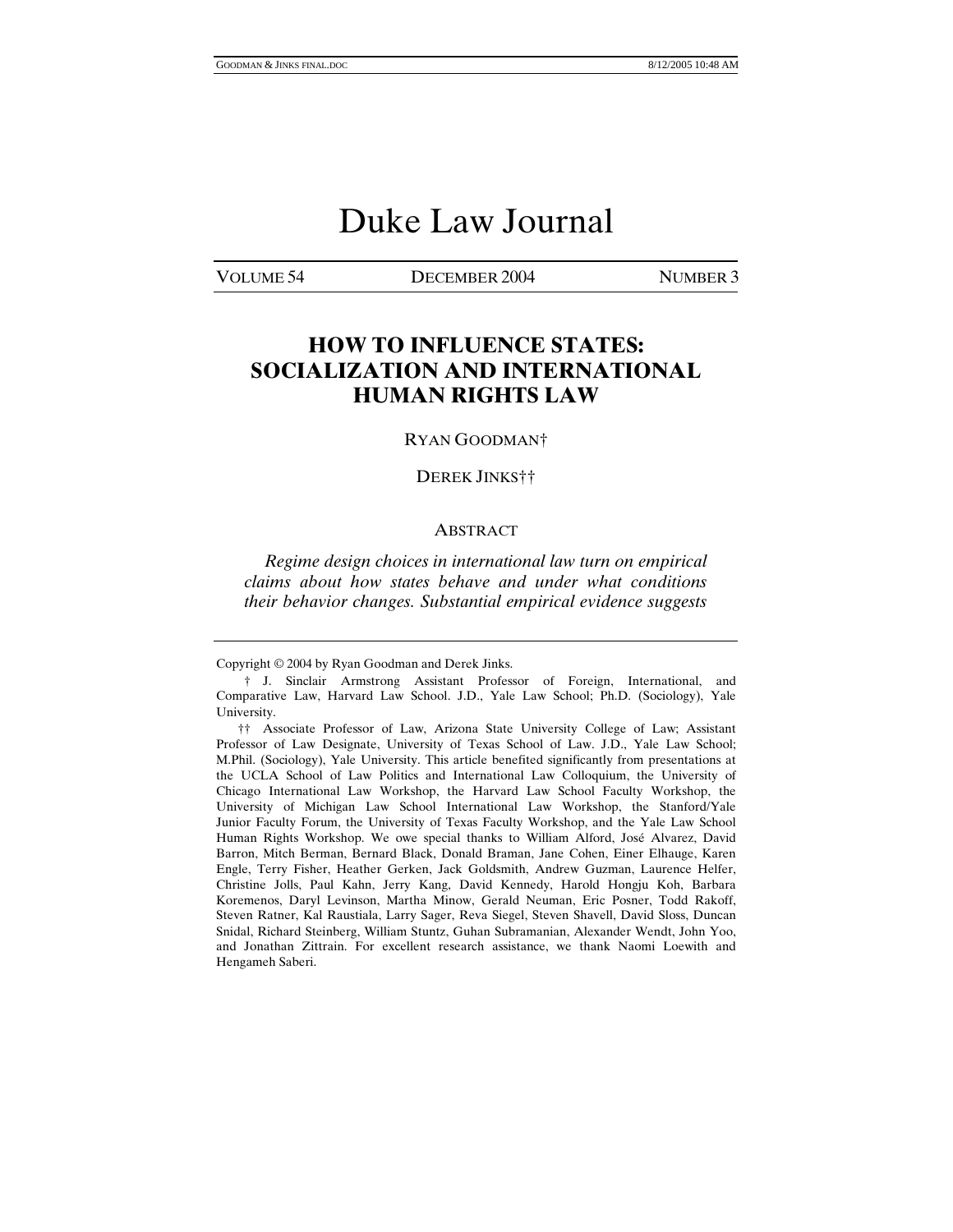*three distinct mechanisms whereby states and institutions might influence the behavior of other states: coercion, persuasion, and acculturation. Several structural impediments preclude effective implementation of coercion- and persuasionbased regimes in human rights law—yet these models of social influence inexplicably predominate in international legal studies. In this Article, we first describe in some detail the salient conceptual features of each mechanism of social influence. We then link each of the identified mechanisms to specific regime design characteristics identifying several ways in which acculturation might occasion a rethinking of fundamental regime design problems in human rights law. Through a systematic evaluation of three design problems—conditional membership, precision of obligations, and enforcement methods—we elaborate an alternative way to conceive of regime design. We maintain that (1) acculturation is a conceptually distinct social process through which state behavior is influenced; and (2) the regime design recommendations issuing from this approach defy conventional wisdom in international human rights scholarship. This exercise not only recommends reexamination of policy debates in human rights law, it also provides a conceptual framework within which the costs and benefits of various design principles might be assessed. Our aim is to improve the understanding of how norms operate in international society with a view to improving the capacity of legal institutions to promote respect for human rights.* 

### TABLE OF CONTENTS

| 2. Acculturation as Incomplete Internalization:   |  |  |
|---------------------------------------------------|--|--|
|                                                   |  |  |
| 3. Acculturation as Social Sanctions and Rewards: |  |  |
|                                                   |  |  |
|                                                   |  |  |
|                                                   |  |  |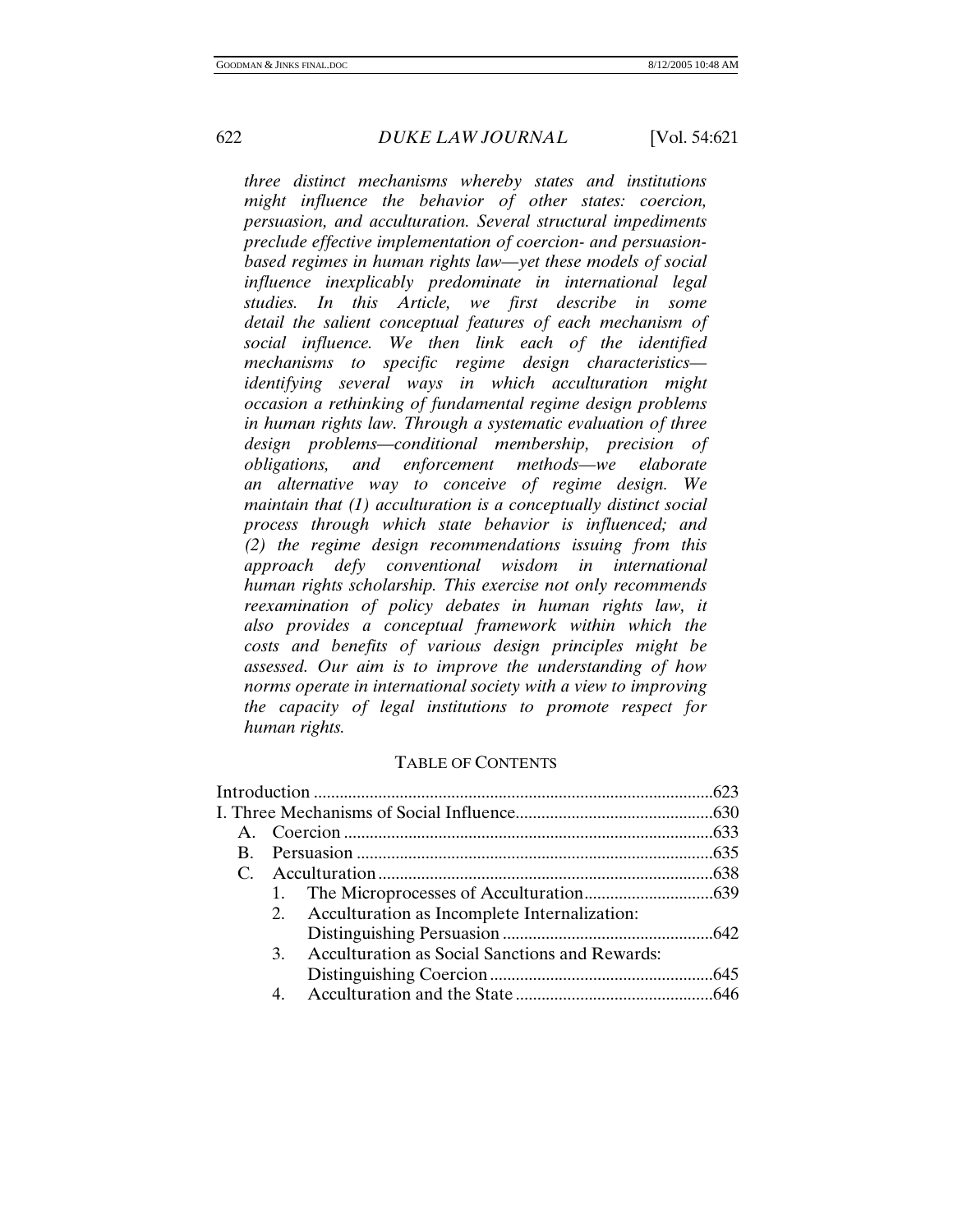| B. |  |  |
|----|--|--|
|    |  |  |
|    |  |  |
|    |  |  |
| B. |  |  |
|    |  |  |
|    |  |  |
|    |  |  |
| R. |  |  |
|    |  |  |
|    |  |  |
|    |  |  |
|    |  |  |

#### **INTRODUCTION**

International regime design questions are essentially empirical in nature.<sup>1</sup> Addressing them requires nothing short of understanding the social forces that shape the behavior of states—whether rewards and penalties, reasoned arguments, or concerns about status might influence recalcitrant states (and individuals). In this Article, we identify three specific mechanisms for influencing state practice: coercion, persuasion, and acculturation. We also describe the distinct, and sometimes competing, logic of each mechanism. Optimal regime design, we contend, is impossible without identifying and analytically foregrounding the mechanisms of influence and their discrete characteristics. We consider in detail how these mechanisms of social influence might occasion a rethinking of fundamental regime design issues in international human rights law.

The increasing exchange between international relations scholarship and international legal scholarship illuminates some of the difficulties involved in regime design and offers useful insights to

 <sup>1.</sup> Drawing on international relations literature, we use the concept of "regime" to refer to the formal and informal aspects of a regulatory environment. *See* Stephen D. Krasner, *Structural Causes and Regime Consequences: Regimes as Intervening Variables*, *in* INTERNATIONAL REGIMES 1, 2 (Stephen D. Krasner ed., 1983) ("Regimes can be defined as sets of implicit or explicit principles, norms, rules, and decision-making procedures around which actors' expectations converge in a given area of international relations.").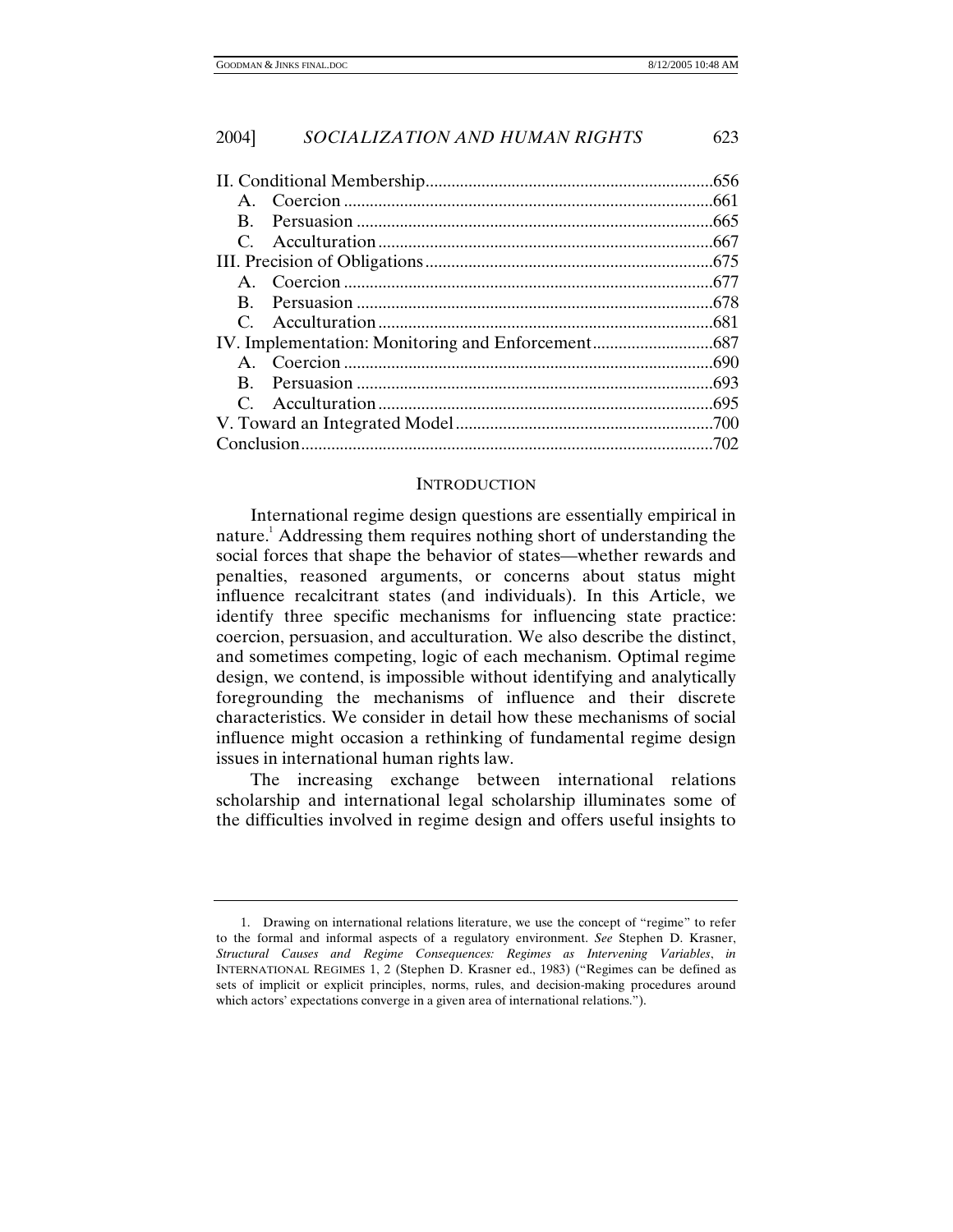resolve them.<sup>2</sup> Much current international relations research focuses on theoretical and empirical issues concerning human rights and state practice.<sup>3</sup> This work has inspired legal analyses of international human rights regimes. This groundbreaking "first generation" of empirical international legal studies demonstrates that international law "matters."4 Nevertheless, the existing literature does not adequately account for the regime design implications of this research. Regime design debates often turn on unexamined or undefended empirical assumptions about foundational matters such as the conditions under which external pressure can influence state behavior, which social or political forces are potentially effective, and the relationship between state preferences and material and ideational structure at the global level. Moreover, prevailing approaches to these problems are predicated on a thin and underspecified conception of the mechanisms for influencing state practice.<sup>5</sup> What is needed is a "second generation" of empirical international legal studies aimed at clarifying the mechanics of law's influence. This second generation, in our view, should generate concrete, empirically falsifiable propositions about the role of law in state preference formation and transformation.

<sup>2</sup>*. See, e.g.*, Kal Raustiala & Anne-Marie Slaughter, *International Law, International Relations and Compliance*, *in* HANDBOOK OF INTERNATIONAL RELATIONS 538 (Walter Carlsnaes et al. eds., 2002); Anne-Marie Slaughter, *International Law and International Relations*, 285 RECUEIL DES COURS 9 (2000).

<sup>3</sup>*. See* Hans Peter Schmitz & Kathryn Sikkink, *International Human Rights*, *in* HANDBOOK OF INTERNATIONAL RELATIONS, *supra* note 2, at 517 (offering a survey of the existing literature).

<sup>4</sup>*. See, e.g.*, Oona A. Hathaway, *Do Human Rights Treaties Make a Difference?*, 111 YALE L.J. 1935, 1939 (2002); Laurence R. Helfer, *Overlegalizing Human Rights: International Relations Theory and the Commonwealth Caribbean Backlash Against Human Rights Regimes*, 102 COLUM. L. REV. 1832, 1835 (2002); Laurence R. Helfer & Anne-Marie Slaughter, *Toward a Theory of Effective Supranational Adjudication*, 107 YALE L.J. 273, 337–66 (1997); Harold Hongju Koh, *Why Do Nations Obey International Law?*, 106 YALE L.J. 2599, 2599 (1997) (book review). We have previously taken a first generation approach in analyzing aspects of human rights law. *See* Ryan Goodman & Derek Jinks, *Measuring the Effects of Human Rights Treaties*, 14 EUR. J. INT'L L. 171, 173–78 (2003).

 <sup>5.</sup> This is a widely recognized deficiency of constructivist scholarship in international relations. *See, e.g.*, Jeffrey T. Checkel, *The Constructivist Turn in International Relations Theory*, 50 WORLD POL. 324, 325 (1998) ("[C]onstructivism, while good at the macrofoundations of behavior and identity (norms, social context), is very weak on the microlevel. It fails to explore systematically how norms connect with agents."); Alastair Iain Johnston, *Treating International Institutions as Social Environments*, 45 INT'L STUD. Q. 487, 488 (2001) (observing that constructivists "have not been very successful in explaining the microprocesses about how precisely actors are exposed to, receive, process, and then act upon the normative arguments that predominate in particular social environments, such as international institutions").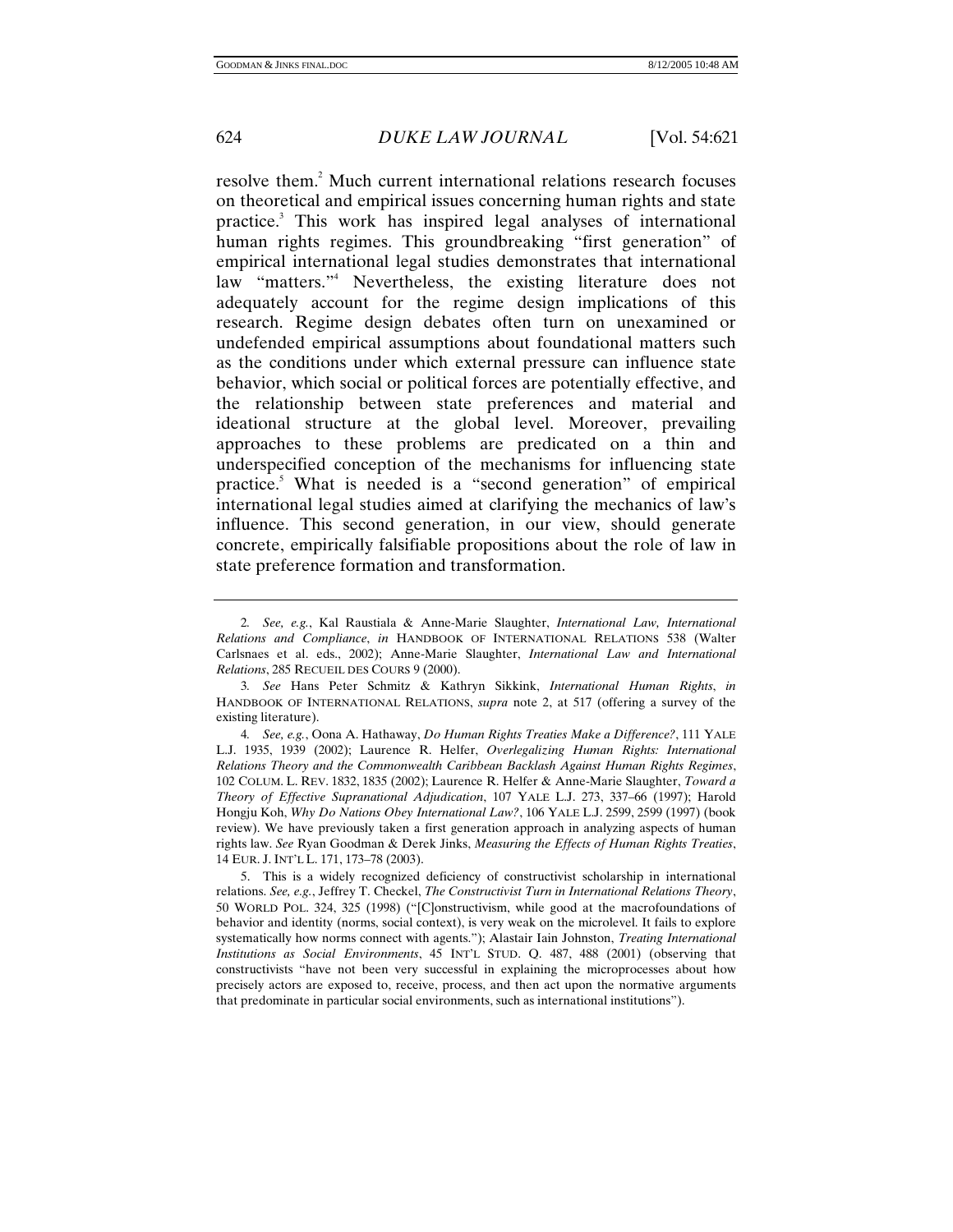First-generation scholarship in international human rights law provides an indispensable but plainly incomplete framework. Prevailing approaches suggest that law changes human rights practices by either (1) coercing states (and individuals) to comply with regime rules,  $\sigma$  or (2) persuading states (and individuals) of the validity and legitimacy of human rights law.<sup>7</sup> In our view, the former approach fails to grasp the complexity of the social environment within which states act, and the latter fails to account for many ways in which the diffusion of social and legal norms occurs. Indeed, a robust cluster of empirical studies in interdisciplinary scholarship documents particular processes that

 <sup>6.</sup> An important strand of international legal scholarship accordingly adheres to the coercion model. *See, e.g.*, Jack Goldsmith, *Sovereignty, International Relations Theory, and International Law*, 52 STAN. L. REV. 959, 970 (2000) (book review); Jack L. Goldsmith & Eric A. Posner, *Moral and Legal Rhetoric in International Relations: A Rational Choice Perspective*, 31 J. LEGAL STUD. S115, S124 (2002) [hereinafter Goldsmith & Posner, *Moral and Legal Rhetoric*]; Jack L. Goldsmith & Eric A. Posner, *A Theory of Customary International Law*, 66 U. CHI. L. REV. 1113, 1115 (1999) [hereinafter Goldsmith & Posner, *Customary International Law*]; Andrew T. Guzman, *A Compliance-Based Theory of International Law*, 90 CAL. L. REV. 1823, 1865–68 (2002); Hathaway, *supra* note 4, at 2020.

 <sup>7.</sup> The persuasion model is also widely endorsed in legal scholarship. *See, e.g.*, THOMAS M. FRANCK, FAIRNESS IN INTERNATIONAL LAW AND INSTITUTIONS 8 (1995) [hereinafter FRANCK, FAIRNESS IN INTERNATIONAL LAW]; THOMAS M. FRANCK, THE POWER OF LEGITIMACY AMONG NATIONS 183–94 (1990) [hereinafter FRANCK, LEGITIMACY]; Sarah H. Cleveland, *Norm Internalization and U.S. Economic Sanctions*, 26 YALE J. INT'L L. 1, 3 (2001); Helfer & Slaughter, *supra* note 4, at 278; Koh, *supra* note 4, at 2603. Dean Anne-Marie Slaughter's influential work on transgovernmental networks also relies principally on notions of persuasion. *See* Anne-Marie Slaughter, *Governing the Global Economy Through Government Networks*, *in* THE ROLE OF LAW IN INTERNATIONAL POLITICS: ESSAYS IN INTERNATIONAL RELATIONS AND INTERNATIONAL LAW 177, 205 (Michael Byers ed., 2000) (describing transgovernmental networks in which "[t]he dominant currency is engagement and persuasion"); *see also* Kal Raustiala, *The Architecture of International Cooperation: Transgovernmental Networks and the Future of International Law*, 43 VA. J. INT'L L. 1, 51 (2002) ("[W]hen networks promote regulatory change, change occurs more through persuasion than command."). Dean Slaughter and Professor Raustiala's work derives, in significant part, from the school of "managerialism" pioneered by Professors Abram and Antonia Chayes. Professors Chayes and Chayes's project understands persuasion as central. *See* ABRAM CHAYES & ANTONIA HANDLER CHAYES, NEW SOVEREIGNTY: COMPLIANCE WITH INTERNATIONAL REGULATORY AGREEMENTS 25 (1995) ("[T]he fundamental instrument for maintaining compliance with treaties at an acceptable level is an iterative process of discourse among the parties, the treaty organization, and the wider public."); *id.* at 26 ("Persuasion and argument are the principal engines of this process . . . ."). Dean Koh's work derives more directly from political science scholarship concerning transnational advocacy networks. *See, e.g*., Koh, *supra* note 4, at 2645–59. As Professor Rodger Payne's survey of that scholarship explains, "persuasion is considered the centrally important mechanism for constructing and reconstructing social facts." Rodger A. Payne, *Persuasion, Frames, and Norm Construction*, 7 EUR. J. INT'L REL. 37, 38 (2001).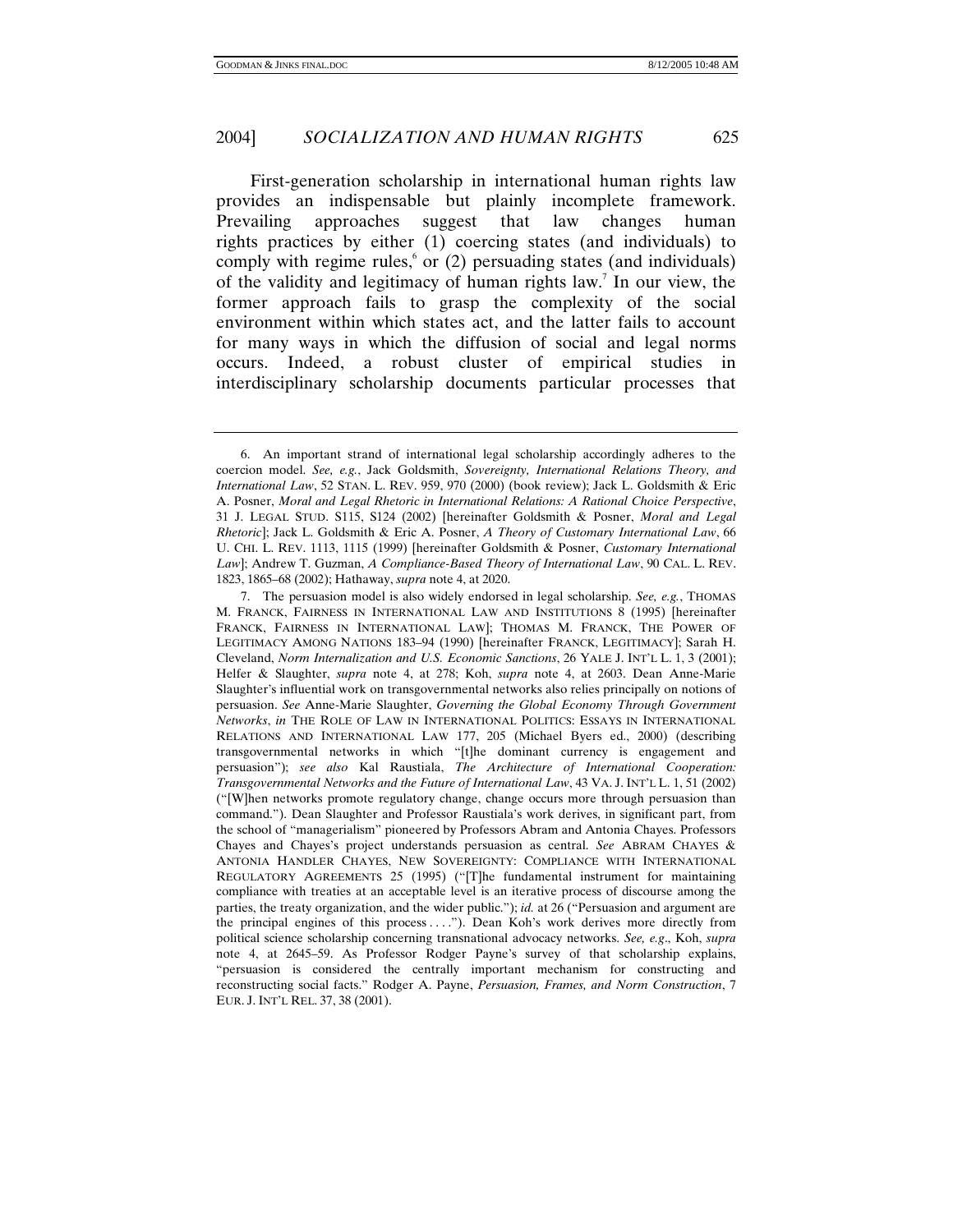socialize states in the absence of coercion or persuasion. These studies conclude that the power of social influence can be harnessed even if (1) collective action problems and political constraints that inhibit effective coercion are not overcome and (2) the complete internalization sought through persuasion is not achieved.<sup>8</sup> We contend that this scholarship now requires a reexamination of the empirical foundations of human rights regimes.

In this Article, we provide a more complete conceptual framework by identifying a third mechanism by which international law might change state behavior—*acculturation*. By acculturation, we mean the general process by which actors adopt the beliefs and behavioral patterns of the surrounding culture. This mechanism induces behavioral changes through pressures to assimilate—some imposed by other actors and some imposed by the self. Acculturation encompasses a number of microprocesses including mimicry, identification, and status maximization. The touchstone of this mechanism is that identification with a reference group generates varying degrees of cognitive and social pressures—real or imagined to conform.<sup>9</sup> We do not suggest that international legal scholarship

<sup>8</sup>*. See* Ryan Goodman & Derek Jinks, *Toward an Institutional Theory of Sovereignty*, 55 STAN. L. REV. 1749, 1753–54 (2003) (outlining a general theoretical model founded on acculturation mechanisms). We should note that some international legal scholars—most notably Koh—advance theories relying in part on mechanisms that resemble what we call acculturation. *See, e.g.*, Koh, *supra* note 4, at 2646 (suggesting that "habitual obedience" is part of the process of norm incorporation). Koh, however, has not identified what role, if any, globallevel acculturation processes might play in his theoretical model. In Koh's model, processes that most closely resemble acculturation occur at the final stage of norm implementation; they are governed primarily by bureaucratic and administrative impulses to follow already accepted legal rules. *See, e.g.*, *id.* at 2655 (explaining that "institutional habits lead nations into default patterns of compliance"); *see also* Harold Hongju Koh, *The 1998 Frankel Lecture: Bringing International Law Home*, 35 HOUS. L. REV. 623, 651–53 (1998) (describing "bureaucratic compliance procedures" as the cause for habitual compliance). As mentioned above, Koh's discussion of global-level norm diffusion borrows from political science scholarship on transnational advocacy networks, which emphasizes the mechanism of persuasion. *See supra* note 7. That said, we consider our project an extension of Koh's and others' work on transnational norm diffusion. We intend to supplement that larger constructivist agenda by isolating the microprocesses of social influence.

<sup>9</sup>*.* This insight is most fully developed in the "new institutionalism" in the social sciences. Foundational works include THE NEW INSTITUTIONALISM IN ORGANIZATIONAL ANALYSIS (Walter W. Powell & Paul J. DiMaggio eds., 1991); W. RICHARD SCOTT & JOHN W. MEYER, INSTITUTIONAL ENVIRONMENTS AND ORGANIZATIONS: STRUCTURAL COMPLEXITY AND INDIVIDUALISM (1994); John W. Meyer & Brian Rowan, *Institutionalized Organizations: Formal Structure as Myth and Ceremony*, 83 AM. J. SOC. 340, 340 (1977); Lynne G. Zucker, *Institutional Theories of Organization*, 13 ANN. REV. SOC. 443, 443–64 (1987) [hereinafter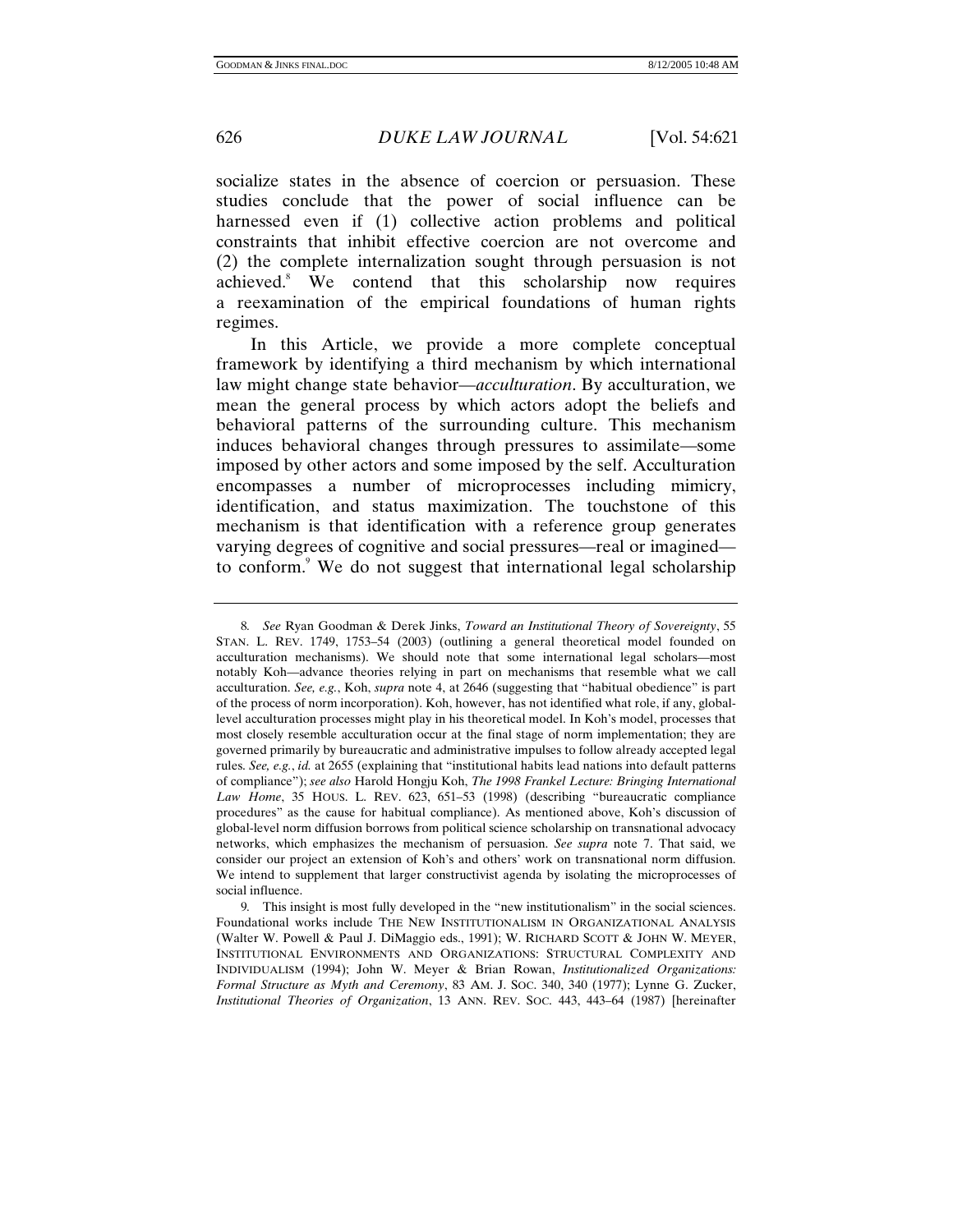has completely failed to identify aspects of this process. Rather, we maintain that the mechanism is underemphasized and poorly understood, and that it is often conflated (or even confused) with other constructivist mechanisms such as persuasion. Differentiating the mechanism of acculturation and specifying the microprocesses through which it operates are profoundly important, however, for addressing questions pertaining to the adoption of international legal norms. Indeed, each of the three mechanisms—coercion, persuasion, and acculturation—is likely to have distinct implications along a number of dimensions, including the durability of norms, the rates and patterns of adoption, and the depth of compliance.

Additionally, we demonstrate how a close analysis of the characteristics and function of each mechanism matters for regime design. We link each of the three mechanisms of social influence to specific regime characteristics—identifying several ways in which identifying acculturation as distinct from the better-understood mechanisms of coercion and persuasion may occasion a rethinking of fundamental design problems in human rights law. In short, we reverse-engineer structural regime design principles from the salient characteristics of underlying social processes. We maintain that (1) acculturation is a conceptually distinct social mechanism that influences state behavior and (2) the regime design recommendations issuing from acknowledging the role of acculturation defy conventional wisdom in international human rights scholarship. We contend that, without this understanding, several characteristics of international society will frustrate regime design models that seek compliance with human rights law solely by coercing and persuading noncomplying states.

Careful readers may argue that the best approach to regime design should incorporate elements of all three mechanisms. This argument reflects the view that the identified mechanisms reinforce each other through a dynamic relationship among them that is sacrificed when a regime emphasizes one mechanism to the exclusion of others. This is an important point, and it is almost certainly correct. However, the kind of analysis contemplated by this line of criticism (i.e., the development of an integrated theory of regime design accounting for each mechanism) first requires, in our view, identification and clear differentiation of these mechanisms. This

Zucker, *Institutional Theories*]; Lynne G. Zucker, *The Role of Institutionalization in Cultural Persistence*, 42 AM. SOC. REV. 726, 726 (1977) [hereinafter Zucker, *Role of Institutionalization*].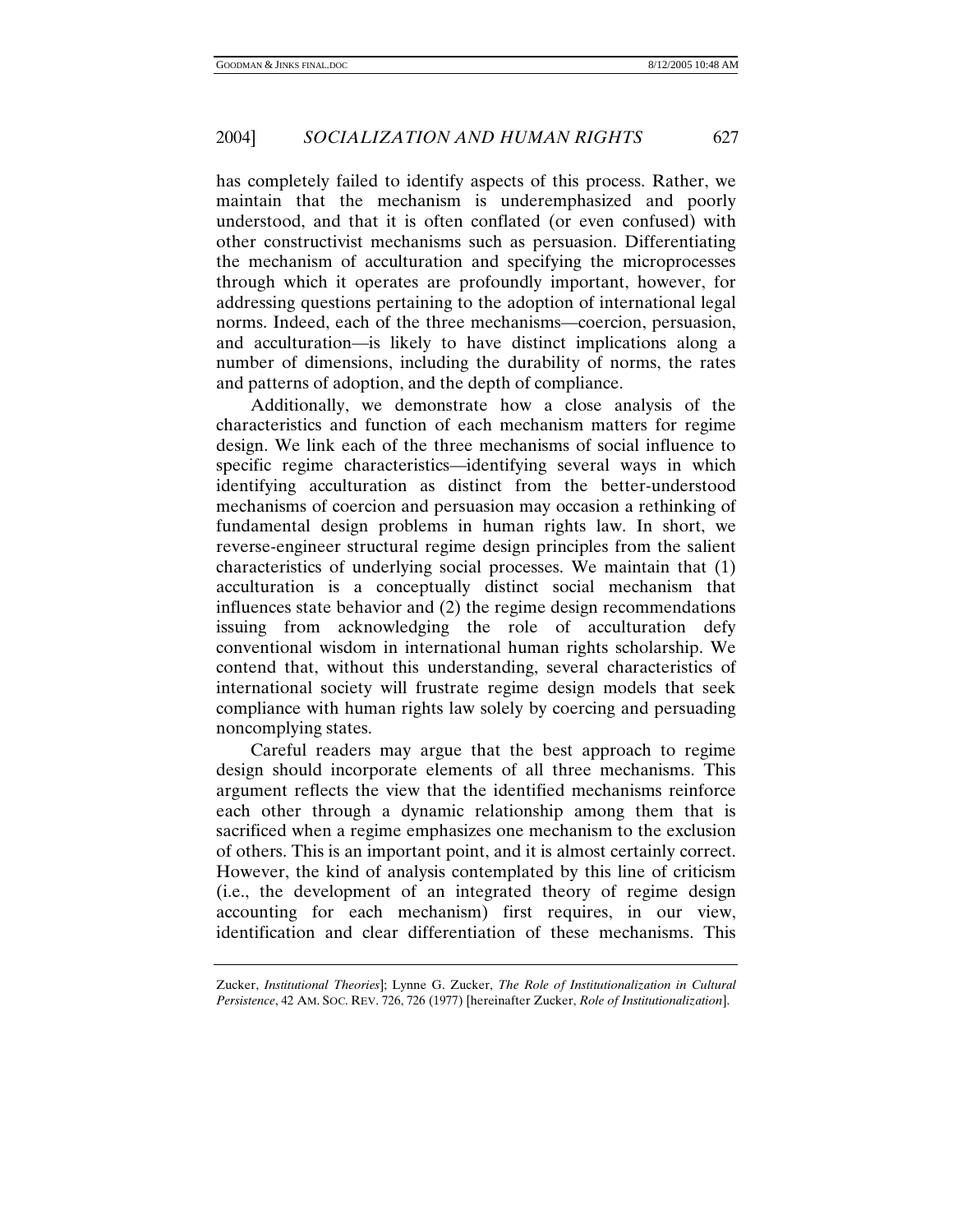conceptual clarification is a first step, which enables subsequent work aimed at identifying the conditions under which each of the mechanisms would predominate, potentially reinforcing or frustrating the operation of the others. Moreover, we think it useful to link specific mechanisms to concrete regime design problems. Doing so illustrates the design features suggested by each and further clarifies the conceptual commitments of each mechanism. Our analysis of regime design problems yields three models of human rights regimes built on each of the mechanisms. But we do not suggest that any regime does or should exhibit all of the features of a single mechanism. $10$ 

Before we proceed with our analysis, it is important to note the special characteristics of human rights regimes that bracket our discussion and that make the investigation of socialization processes especially productive in this arena. Most international regimes seek to facilitate cooperation or coordination among states.<sup>11</sup> The global promotion of human rights, however, is importantly different from both types of regimes.<sup>12</sup> For several reasons, the prevalence of human rights violations is not reducible to a simple collective action problem. First, states have substantial capacity to promote and protect human rights within their territory without coordinating their efforts with

 <sup>10.</sup> In this sense, we offer our application of the mechanisms to regime design issues in the spirit of Max Weber's "ideal types." *See generally* Max Weber, *"Objectivity" in Social Science and Social Policy*, *in* THE METHODOLOGY OF THE SOCIAL SCIENCES 49 (Edward A. Shils & Heary A. Finch eds. & trans., 1949). Ideal types are theoretical constructs that model certain aspects of the social world. These constructs are useful because they serve as the basis for a particular brand of comparative analysis. By comparing an ideal type with a particular historical (observable) case, one can determine the extent to which the elements emphasized in the ideal type occur in reality. In other words, the ideal type is a useful tool that permits an assessment of the extent to which certain attributes or processes exist in a particular case. *Id*.

 <sup>11.</sup> Most international regimes confront pressing collective action problems. *See generally* Duncan Snidal, *Coordination Versus Prisoners' Dilemma: Implications for International Cooperation and Regimes*, 79 AM. POL. SCI. REV. 923 (1985) (describing the basic structure of various collective action problems).

 <sup>12.</sup> These distinctive features are well understood. *See, e.g.*, Andrew Moravcsik, *The Origins of Human Rights Regimes: Democratic Delegation in Postwar Europe*, 54 INT'L ORG. 217, 217 (2000) ("[I]nternational human rights institutions are not designed primarily to regulate policy externalities arising from societal interactions across borders, but to hold governments accountable for purely internal activities. In contrast to most international regimes, moreover, human rights regimes are not generally enforced by interstate action."); *see also* JACK L. GOLDSMITH & ERIC A. POSNER, THE LIMITS OF INTERNATIONAL LAW 119–127 (2005) (arguing that modern multilateral human rights treaties exert little influence on how states choose to behave because these treaties are not self-enforcing and lack effective external enforcement).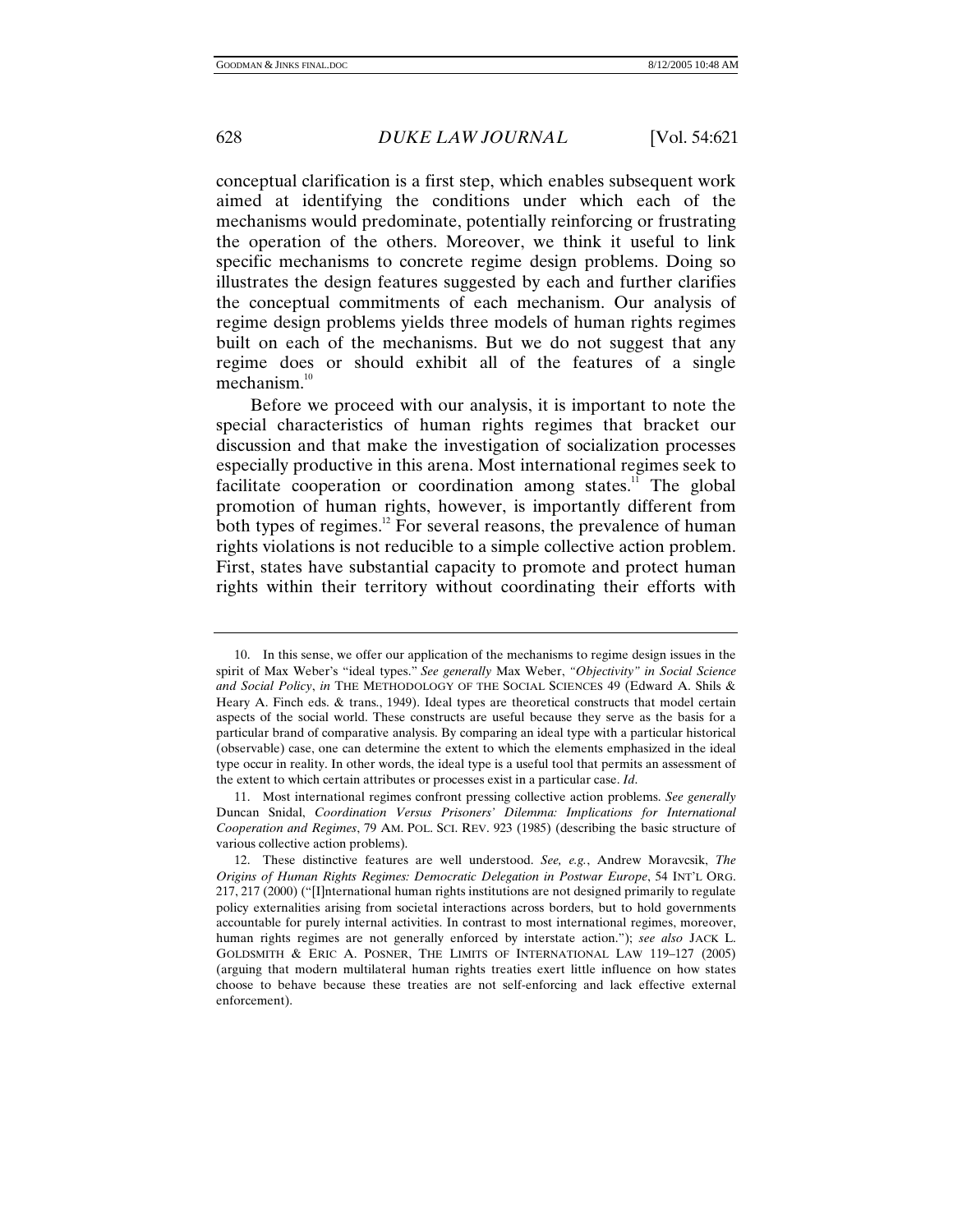other states. Without question, states retain some substantial measure of effective autonomy in this area. Second, many states have little clear interest in promoting and protecting human rights abroad. Although "bad actors" impose externalities on other states in extreme cases (for example, when poor human rights conditions trigger massive refugee flows), these externalities arise only sporadically and typically affect only a few (bordering) states. Third, many states have no interest in promoting and protecting human rights domestically. Some states are simply willing to violate human rights when it is convenient to do so, and they have no interest in accepting structural commitments that may alter their current decision processes. Indeed, one of the central regime design problems in human rights law is how best to influence "bad actors" to make fundamental changes. The question whether international law can promote human rights norms may be recast, in an important sense, as how human rights regimes can best harness the mechanisms of social influence.

The task of designing effective human rights regimes is further complicated by several structural characteristics of international society that undercut the potential effectiveness of some strategies. Consider two. First, international human rights norms are not selfenforcing.<sup>13</sup> This point issues from the fact that human rights regimes do not address coordination problems and that states have no clear, direct interest in securing human rights protection in other states. Second, good faith participants in such regimes are generally unwilling or unable to shoulder the enforcement costs necessary to coerce recalcitrant states to comply with human rights norms. This "enforcement deficit"—exacerbated by high enforcement costs and negligible direct returns—is a political reality of the current international order.

The Article proceeds in four parts. In Part I, we introduce the three mechanisms by which actors and institutions influence other actors (and their practices). We emphasize the conceptual core of each mechanism, analyzing in some detail the ways in which each is distinct from the others. This exposition also identifies the schools of thought and research programs that suggest the presence and characteristics of each. We then apply these three mechanisms to three foundational regime design problems in human rights law. In

 <sup>13.</sup> GOLDSMITH & POSNER, *supra* note 12, at 109–10.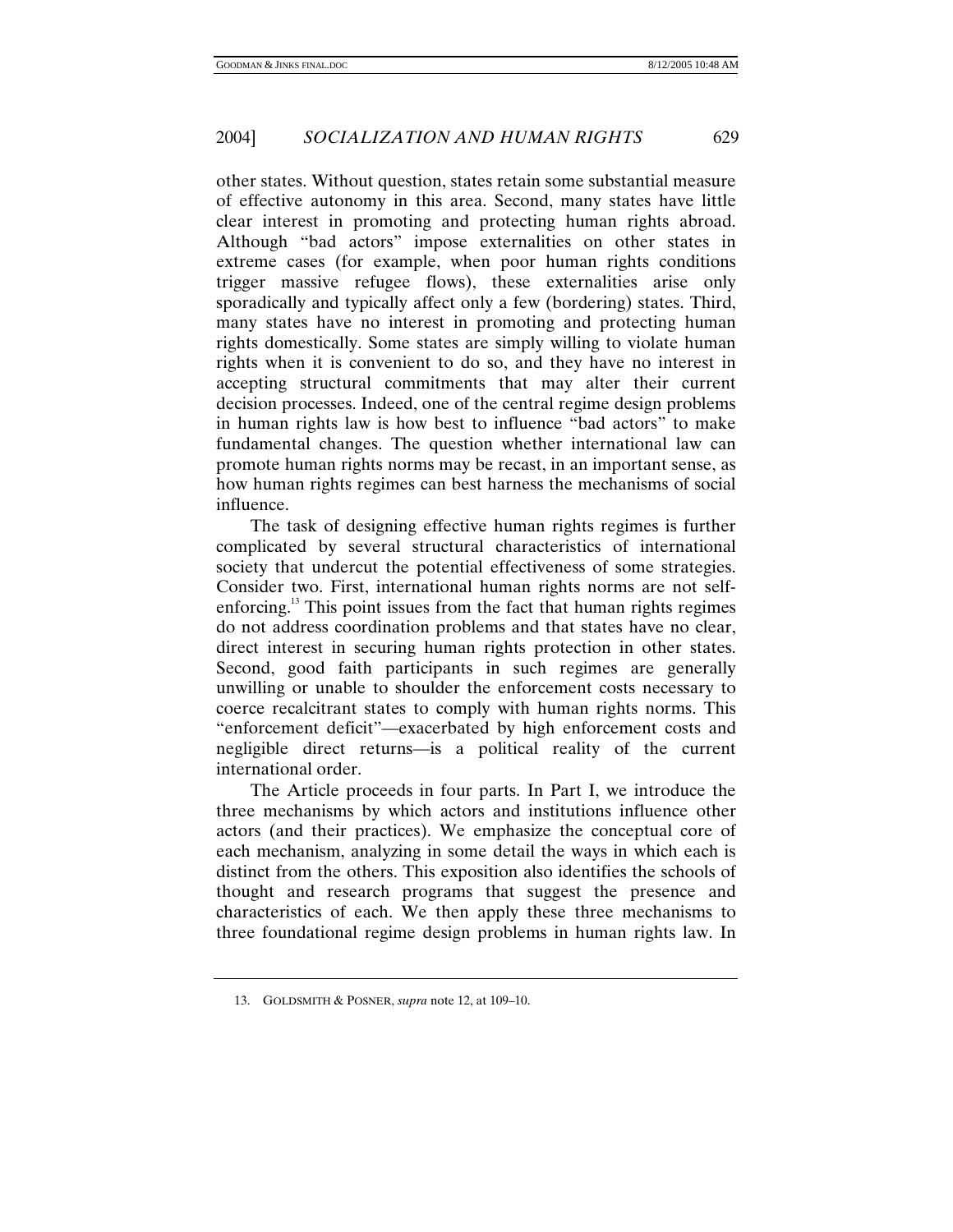Part II, we address the problem of membership—how best to define the regime community and articulate regime boundaries. We then consider, in Part III, the ways in which each mechanism would approach the problem of defining the substantive obligations around which a legal community is built. As an important instance of this broad problem, we analyze the value of rule precision in defining prescribed and proscribed conduct. In Part IV, we discuss how each mechanism would approach the problem of compliance and effectiveness—specifically how regimes might directly discourage undesirable behavior and encourage desirable behavior. In short, we assess the implications of each mechanism for common regime design problems in human rights law by analyzing the ways in which design recommendations issue from the underlying theory of social influence. As a means of moving this discussion forward for future research, we conclude briefly, in Part V, with some recommendations for developing an integrated regime design model.

# I. THREE MECHANISMS OF SOCIAL INFLUENCE

According to conventional wisdom, there are two ways in which international law and international regimes change state behavior (if at all): coercion and persuasion. $14$  These explanations of state behavior are conceptually coherent, empirically supported, and important. However, substantial evidence suggests that the two approaches do not exhaust the ways in which actors and institutions exert influence on the behavior of others.<sup>15</sup> As introduced above, we suggest a third mechanism, acculturation, whereby conformity is elicited through a range of socialization processes. To develop the typology further, we first discuss in more detail the character of the typology itself. We then describe the attributes of each mechanism. In this Part, we seek only to model generally the three mechanisms. In the remainder of the Article, we apply these models to several concrete problems of regime design in human rights law.

Before we proceed, it is useful to make a couple of points about the state of the field in international relations and international law as it pertains to these mechanisms. Extending at least two decades back,

<sup>14</sup>*. See, e.g.*, Moravcsik, *supra* note 12, at 220 ("Existing scholarship seeking to explain why national governments establish and enforce formal international human rights norms focuses on two modes of interstate interaction: coercion and normative persuasion.").

<sup>15</sup>*. See infra* Part I.C.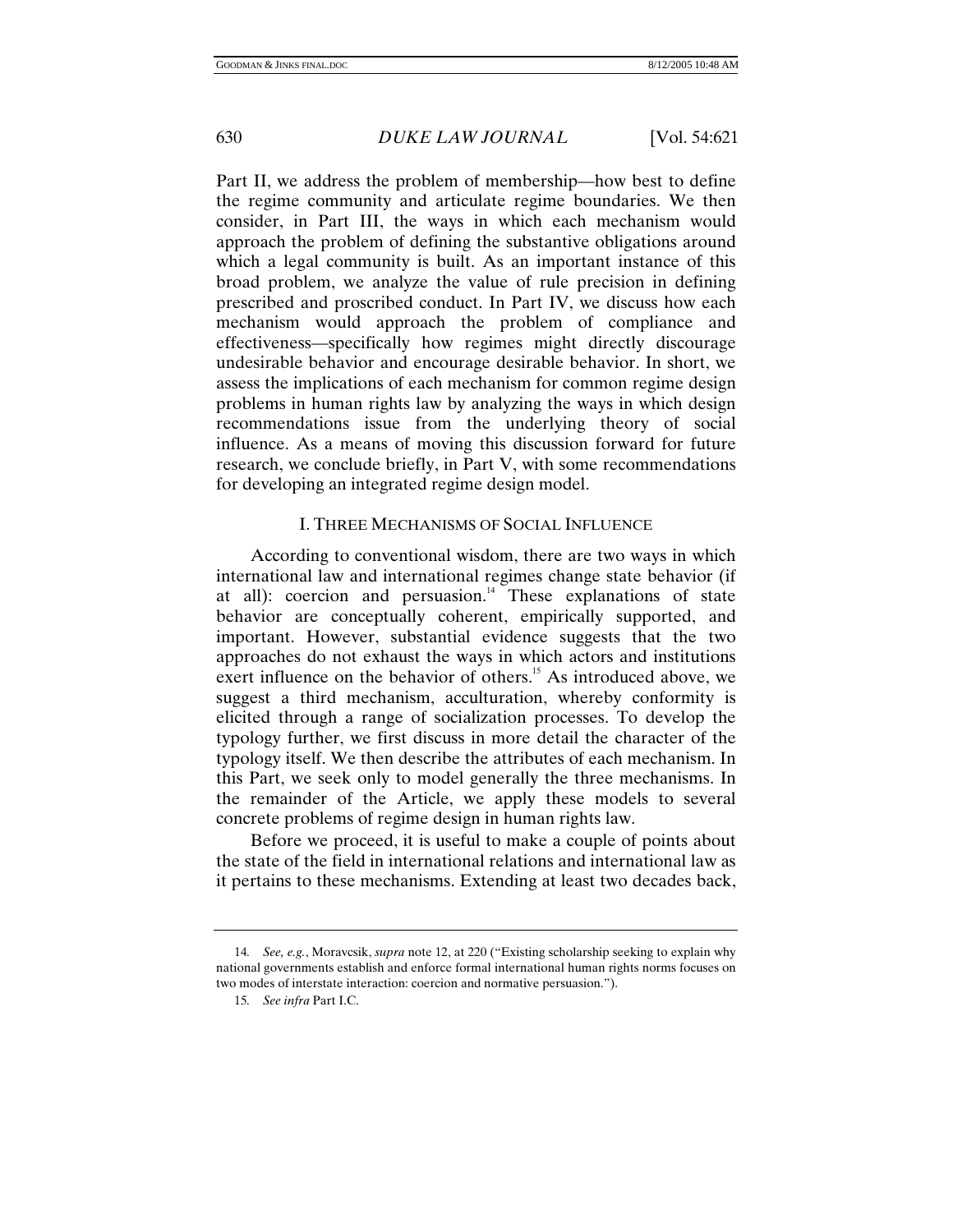scholars have generally divided into two camps: rationalists and constructivists. The former emphasizes military-economic power and global material structure, whereas the latter emphasizes norms and global ideational structure.<sup>16</sup> Despite the considerable accomplishments of both camps, the microprocesses of social influence are often underspecified, underanalyzed, or, at best, underexplained. Several important questions merit more sustained reflection. For example, how exactly do norms change behavior or attitudes? Do social sanctions impose costs that states weigh against other interests, or do social sanctions function more as cognitive cues? If one mechanism through which norms influence actors is "persuasion," what exactly are the microprocesses by which persuasion works? Our project calls for reorienting the academic discussion toward such issues of microprocess. We discuss how the mechanisms of coercion and persuasion work, in part, by contrasting them with the third mechanism of acculturation.

Initially, note that these mechanisms are essentially theories of how preferences form and the conditions under which preferences change. These theories vary in their claims about whether, and to what degree, international institutions prompt endogenous change in the preferences and identities of actors. This immediately suggests that our project is linked to ontological debates between rationalists and constructivists in international relations theory.<sup>17</sup> The typology that we develop here does not track these debates. Indeed, many constructivist scholars rely on coercion as a lever of change. These scholars suggest that norms and ideas matter in international politics in part because they provide a reservoir of symbolic authority that may, in various ways, be brought to bear on recalcitrant states. For example, socialization processes may exert direct influence over third parties (e.g., donor countries), who in turn use traditional coercive techniques to effect compliance in the target state. In this vein, Professors Margaret Keck and Kathryn Sikkink argue that transnational activist networks utilize international norms to persuade domestic audiences to coerce target governments.18 Likewise, many rationalist scholars suggest that the social context of

 <sup>16.</sup> ALEXANDER WENDT, SOCIAL THEORY OF INTERNATIONAL POLITICS 33–38 (1999).

<sup>17</sup>*. See* James Fearon & Alexander Wendt, *Rationalism v. Constructivism: A Skeptical View*, *in* HANDBOOK OF INTERNATIONAL RELATIONS, *supra* note 2, at 52.

 <sup>18.</sup> MARGARET E. KECK & KATHRYN SIKKINK, ACTIVISTS BEYOND BORDERS: ADVOCACY NETWORKS IN INTERNATIONAL POLITICS 16–25 (1998).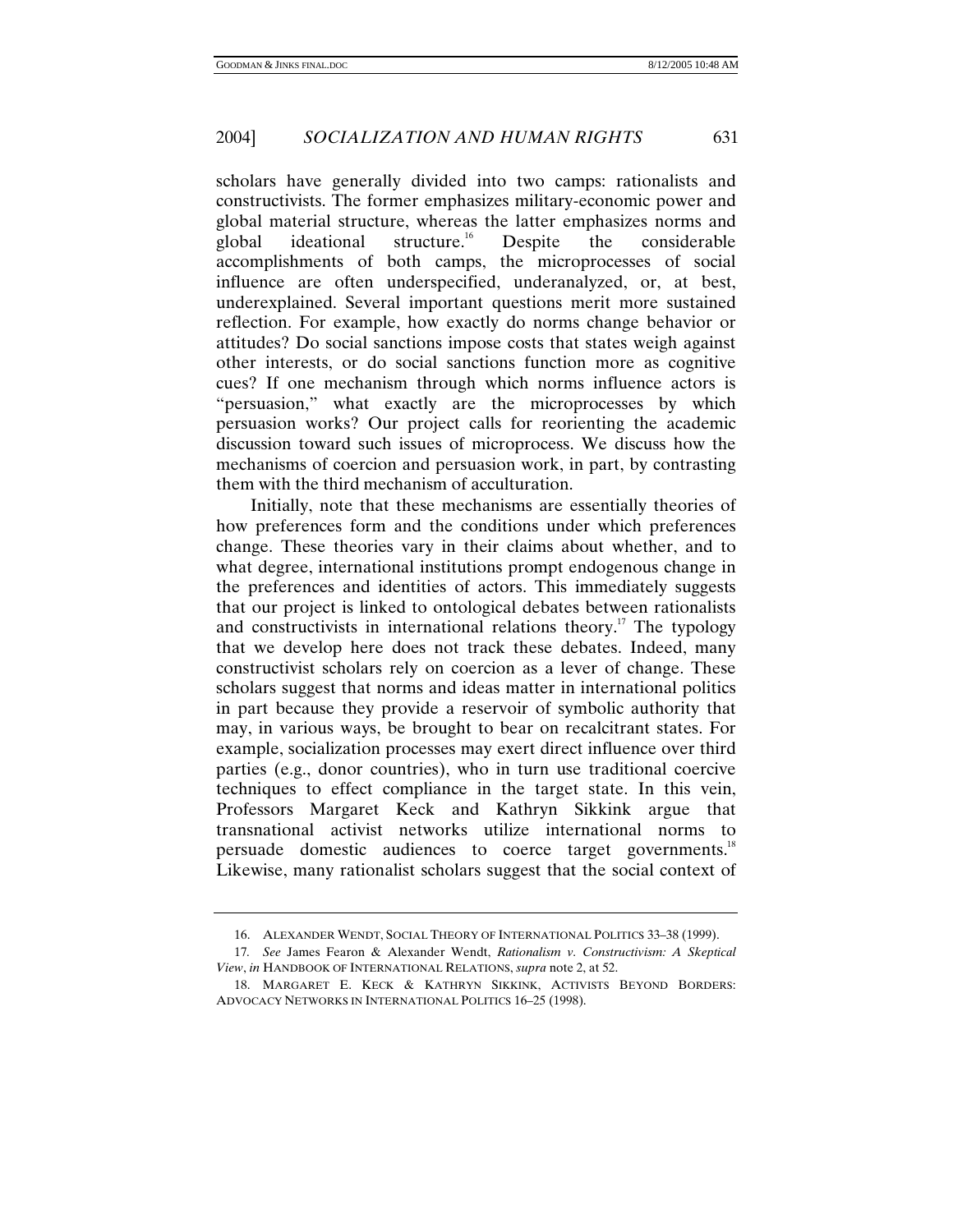international institutions (including the attendant structural opportunities for persuasion and learning) influences the effectiveness of traditional coercive techniques. For example, Professor Lisa Martin argues that threats made within a highly institutionalized environment are more credible because of the greater "audience costs" in this social setting.<sup>19</sup> And Professor Leonard Schoppa suggests that coercive tactics are more effective when they accord with widely shared procedural norms governing international bargaining.<sup>20</sup> It is fair to say that rationalists emphasize the coercion mechanism<sup>21</sup> and that constructivists emphasize the persuasion mechanism, $^{22}$  but the rationalist-constructivist debate concerns matters that are, for the most part, beyond the scope of this Article. Our typology outlines the microprocesses by which social context influences actors—without building into these models additional assumptions about the character of actors. Conventional approaches de-emphasize, and often ignore, other ways in which institutions and actors exert influence. $^{23}$ 

One aspect of the prevailing theoretical landscape is that acculturation sometimes appears obliquely in constructivist accounts of human rights law. That is, constructivist scholars, in describing the mechanics of "persuasion," occasionally slip into accounts that rely on various aspects of acculturation.<sup>24</sup> Surveys of constructivist

22*. See, e.g.*, Johnston, *supra* note 5, at 495 (arguing that a focus on internalization causes constructivists to "focus on persuasion"); Payne, *supra* note 7, at 38 (asserting that constructivists focus on persuasive messages).

23*. See, e.g.*, Drezner, *supra* note 21, at 11; Ian Hurd, *Legitimacy and Authority in International Politics*, 53 INT'L ORG. 379, 380 (1999).

24*. See, e.g.*, Christian Reus-Smit, *Human Rights and the Social Construction of Sovereignty*, 27 REV. INT'L STUD. 519, 526–28 (2001); Thomas Risse & Kathryn Sikkink, *The Socialization of International Human Rights Norms into Domestic Practices: Introduction*, *in* THE POWER OF HUMAN RIGHTS: INTERNATIONAL NORMS AND DOMESTIC CHANGE 1, 14 (Thomas Risse et al. eds., 1999) ("In the area of human rights, persuasion and socialization often involve processes such as shaming and denunciations . . . . Persuasion is also not devoid of conflict. It often involves not just reasoning with opponents, but also pressures, arm-twisting, and sanctions.").

 <sup>19.</sup> Lisa L. Martin, *Credibility, Costs, and Institutions: Cooperation on Economic Sanctions*, 45 WORLD POL. 406, 413 (1993).

 <sup>20.</sup> Leonard J. Schoppa, *The Social Context in Coercive International Bargaining*, 53 INT'L ORG. 307, 310 (1999).

<sup>21</sup>*. See, e.g.*, Daniel W. Drezner, *Introduction: The Interaction of Domestic and International Institutions*, *in* LOCATING THE PROPER AUTHORITIES: THE INTERACTION OF DOMESTIC AND INTERNATIONAL INSTITUTIONS 1, 12–13 (Daniel Drezner ed., 2003) (associating coercion techniques with "the neorealist paradigm"); Johnston, *supra* note 5, at 489–90 (noting that neorealist theories often overlook techniques other than coercion).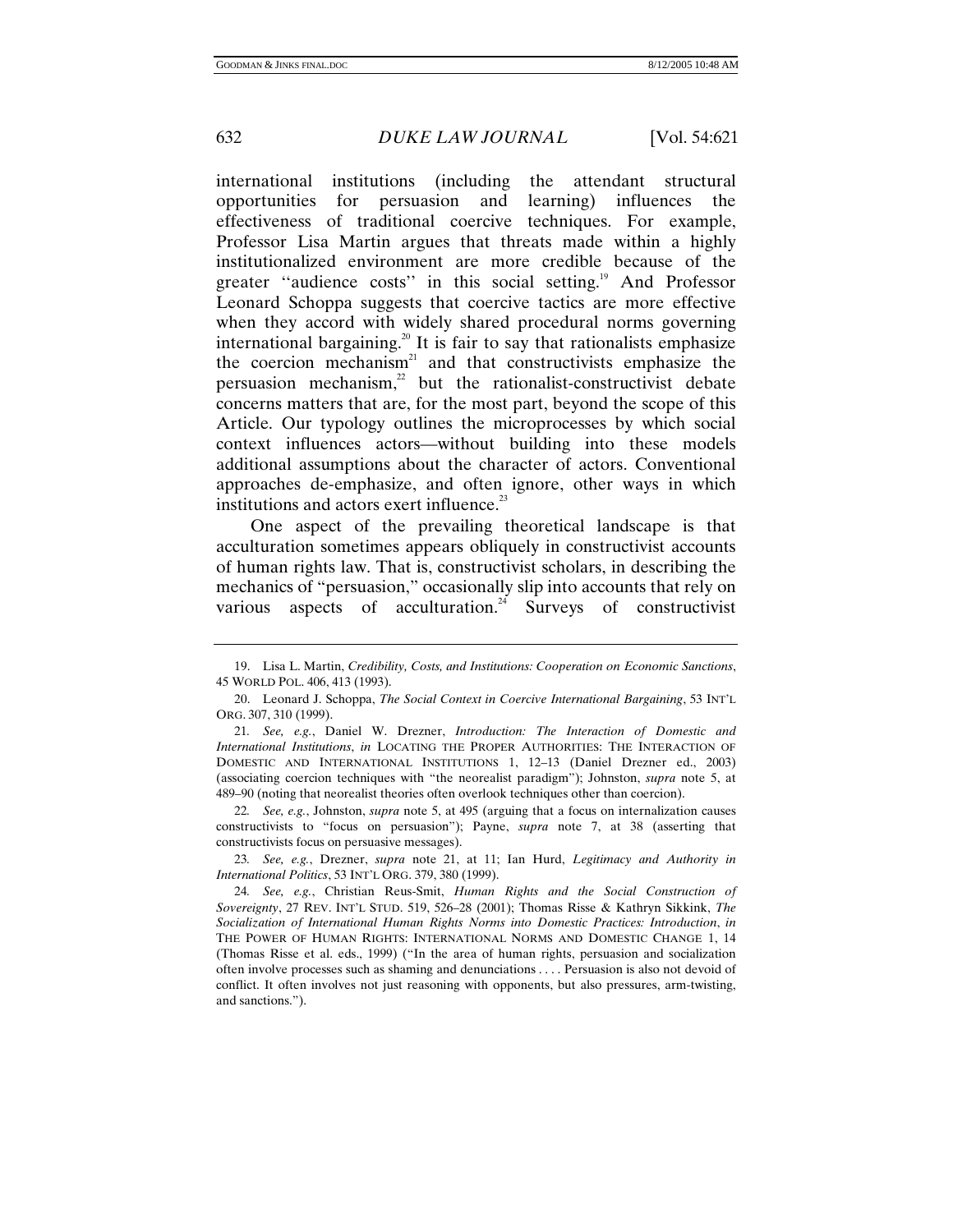scholarship, however, often expressly identify persuasion as the central mechanism of social influence.<sup>25</sup> This failure to differentiate between importantly distinct social processes leaves undone several important tasks, including defining the elements that differentiate persuasion from social sanctions, examining whether social sanctions exhaust the forms of acculturation, and determining when techniques of persuasion and acculturation conflict. In the following discussion, we draw from empirical studies that focus squarely on processes of acculturation to define the distinctiveness and significance of each mechanism.

In this Part, we develop in some detail the meaning of each of the three mechanisms and briefly describe the research suggesting their presence and general features. We do not attempt to prove or disprove the empirical validity of the identified causal mechanisms. In our view, substantial evidence suggests that each of these modes of social influence occurs in global politics and that there are conditions under which each is expected to predominate. An open question is how the international community might employ this burgeoning empirical record to build more effective, more responsive human rights institutions. We consider each mechanism in turn.

#### *A. Coercion*

The first, and most obvious, social mechanism is coercion whereby states and institutions influence the behavior of other states by escalating the benefits of conformity or the costs of nonconformity through material rewards and punishments.<sup>26</sup> Of course, coercion does not necessarily involve any change in the target actor's underlying preferences. For example, even if state *A* would prefer to continue practice  $X$ , it may discontinue the practice to avoid the sanctions threatened by states *B*, *C*, and *D*. Note that the coercive gesture of states *B*, *C*, and *D* would prove ineffective if state *A* perceived that the expected benefit of practice *X* exceeded the expected cost of the threatened sanctions. Take a more concrete example. The United States, under the Foreign Assistance Act, denies foreign assistance to states "engag[ing] in a consistent pattern of gross violations of

<sup>25</sup>*. See, e.g.*, Johnston, *supra* note 5, at 495 ("The focus on internalization tends to lead constructivists to focus on persuasion."); Payne, *supra* note 7, at 38 (pointing out that "persuasion is considered the centrally important mechanism" for constructivists).

<sup>26</sup>*. See, e.g.*, Johnston, *supra* note 5, at 489–94 (noting that classic international relations theories focus on "realpolitik pursuits of interest"); *see also* sources cited *supra* note 6.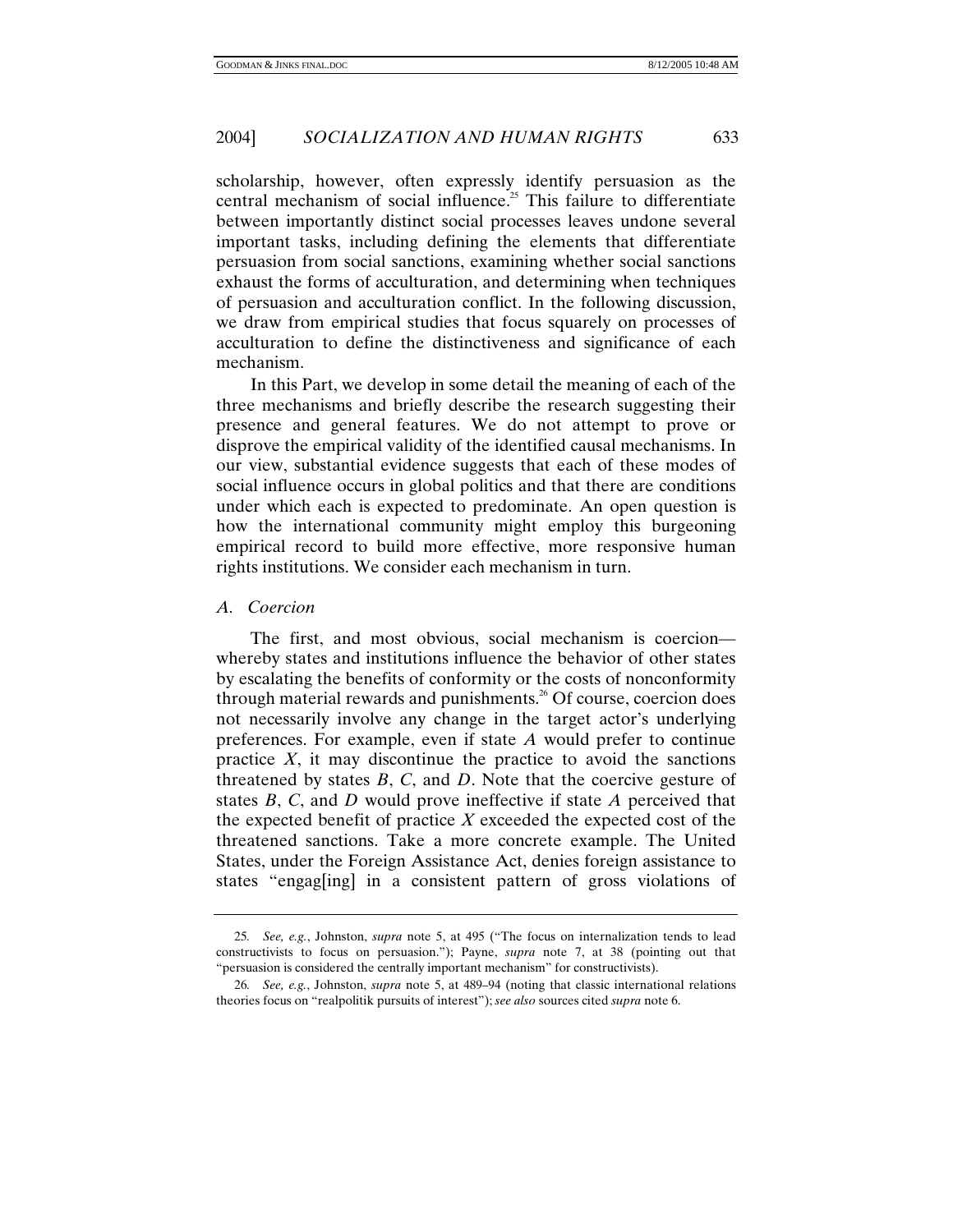internationally recognized human rights. $n^{27}$  Any state denied assistance on this basis is thereby coerced to alter its behavior. Under the logic of coercion, states and institutions change the behavior of other states not by reorienting their preferences but by changing the cost-benefit calculations of the target state. Also, although international institutions do not reconfigure state interests and preferences, they may, under certain conditions, constrain strategic choices by stabilizing mutual expectations about state behavior.<sup>28</sup> Put simply, states change their behavior because they perceive it to be in their material interest to do so.

Theories suggesting the predominance of coercion build on more general theories about the character of international politics. Proponents of this school of thought often contend that the material distribution of power among states essentially determines state behavior.<sup>29</sup> Normative and institutional developments thus reflect the interests of powerful states, $30$  and compliance with these norms is largely a function of powerful states' willingness to enforce them.<sup>31</sup> Consistent with this view, international institutions facilitate state cooperation and coordination by reducing transaction costs and overcoming other collective action problems. This perspective is typically, though not exclusively, associated with "rationalist" or rational choice approaches to international relations. As noted above, however, coercion plays an important role in constructivist models of state behavior as well. $32$ 

 <sup>27. 22</sup> U.S.C. § 2151(a) (2000).

 <sup>28.</sup> Even if international institutions do not further the coercive enterprise directly, they might define more clearly what counts as a cooperative move. *See, e.g.*, ROBERT O. KEOHANE, AFTER HEGEMONY: COOPERATION AND DISCORD IN THE WORLD POLITICAL ECONOMY 51– 55 (1984) (summarizing the process of international cooperation and "policy coordination"); Jeffrey W. Legro, *Which Norms Matter? Revisiting the "Failure" of Internationalism*, 51 INT'L ORG. 31, 35–38 (1997).

 <sup>29.</sup> *See generally* NEOREALISM AND ITS CRITICS (Robert O. Keohane ed., 1986) (elaborating the foundations of this school of thought).

 <sup>30.</sup> STEPHEN D. KRASNER, SOVEREIGNTY: ORGANIZED HYPOCRISY (2001); Goldsmith & Posner, *Customary International Law*, *supra* note 6, at 1174–75.

 <sup>31.</sup> Stephen D. Krasner, *Sovereignty, Regimes, and Human Rights*, *in* REGIME THEORY AND INTERNATIONAL RELATIONS 139, 165–67 (Volker Rittberger ed., 1993); A.M. Weisburd, *Implications of International Relations Theory for the International Law of Human Rights*, 38 COLUM. J. TRANSNAT'L L. 45, 101–11 (1999).

 <sup>32.</sup> *See supra* notes 18–20 and accompanying text.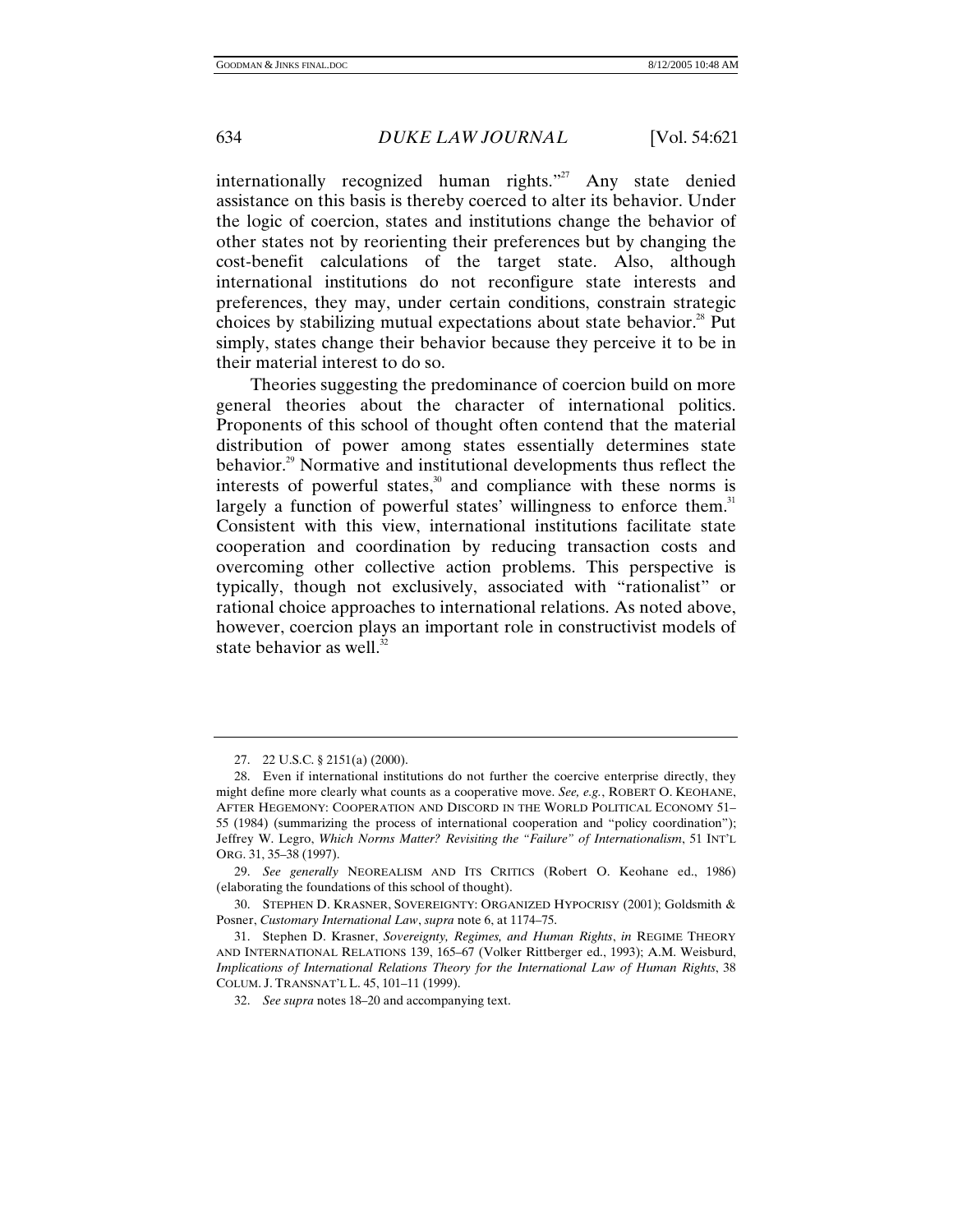#### *B. Persuasion*

The second mechanism of social influence is persuasion—the active, often strategic, inculcation of norms.<sup>33</sup> Persuasion theory suggests that international law influences state behavior through processes of social "learning" and other forms of information conveyance. $34$  Persuasion "is not simply a process of manipulating exogenous incentives to elicit desired behavior from the other side," but rather "requires argument and deliberation in an effort to change the minds of others."35 Persuaded actors "internalize" new norms and rules of appropriate behavior and redefine their interests and identities accordingly.<sup>36</sup> The touchstone of this approach is that actors are consciously convinced of the truth, validity, or appropriateness of a norm, belief, or practice. $37$  That is, persuasion occurs when actors actively assess the *content* of a particular message—a norm, practice, or belief—and "change their minds."<sup>38</sup>

Next, consider how persuasion works—a matter explored in depth in a vast, interdisciplinary literature.<sup>39</sup> At the risk of

 35. Alastair Iain Johnston, *The Social Effects of International Institutions on Domestic (and Foreign Policy) Actors*, *in* LOCATING THE PROPER AUTHORITIES: THE INTERACTION OF DOMESTIC AND INTERNATIONAL INSTITUTIONS, *supra* note 21, at 145, 153.

36*. See, e.g.*, Jeffrey T. Checkel, *Norms, Institutions, and National Identity in Contemporary Europe*, 43 INT'L STUD. Q. 83, 98–99 (1999) (illustrating that the diffusion of ideas led Germany to develop new norms and behaviors with respect to citizenship and national minorities); Koh, *supra* note 4, at 2646 ("[A] transaction generates a legal rule which will guide future transnational interactions between the parties; future transactions will further internalize those norms; and eventually, repeated participation in the process will help to reconstitute the interests and even the identities of the participants in the process.").

 37. This is a long-held view in social psychology. *See, e.g.*, CARL IVER HOVLAND ET AL., COMMUNICATION AND PERSUASION: PSYCHOLOGICAL STUDIES OF OPINION CHANGE 10–12, 36–38 (1953) (outlining the steps in the persuasion process, including attention, comprehension, and acceptance of message).

38*. See, e.g.*, Johnston, *supra* note 5, at 496 ("[Persuasion] involves changing minds, opinions, and attitudes about causality and affect (identity) in the absence of overtly material or mental coercion.").

39*. See* THE PERSUASION HANDBOOK: DEVELOPMENTS IN THEORY AND PRACTICE (James Price Dillard & Michael Pfau eds., 2002) [hereinafter PERSUASION HANDBOOK] (surveying literature across disciplines); PHILIP G. ZIMBARDO & MICHAEL R. LEIPPE, THE

 <sup>33.</sup> KECK & SIKKINK, *supra* note 18, at 16; Martha Finnemore & Kathryn Sikkink, *International Norm Dynamics and Political Change*, 52 INT'L ORG. 887, 894–909 (1998); Thomas Risse, "*Let's Argue!": Communicative Action in World Politics*, 54 INT'L ORG. 1, 1 (2000). For important legal arguments relying on a persuasion mechanism, see FRANCK, FAIRNESS IN INTERNATIONAL LAW, *supra* note 7, at 40–46, and Helfer & Slaughter, *supra* note 4, at 278.

<sup>34</sup>*. See, e.g.*, MARTHA FINNEMORE, NATIONAL INTERESTS IN INTERNATIONAL SOCIETY 141 (1996) (arguing that even "[n]ormative claims become powerful and prevail by being persuasive").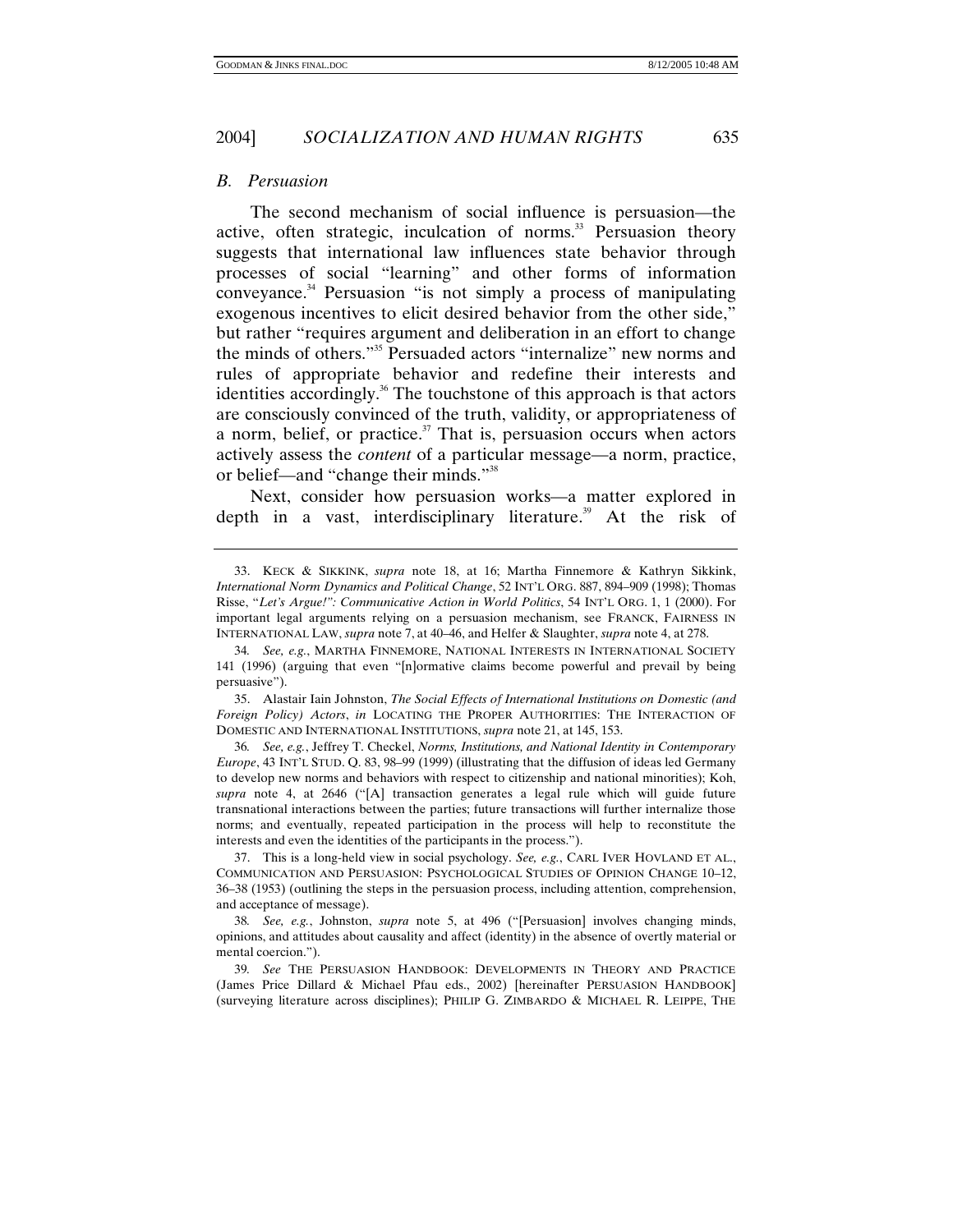oversimplifying this rich and varied body of work, we highlight two factors that determine, in substantial part, the persuasiveness of counterattitudinal messages. The first and most important technique of persuasion is "framing." The basic idea is that the persuasive appeal of a counterattitudinal message increases if the issue is strategically framed to resonate with already accepted norms.<sup>40</sup> Many studies of this technique emphasize the role of strategic "norm entrepreneurs," who manipulate frames to resonate with target audiences.<sup>41</sup> One widely studied and highly successful example of such strategic framing is the campaign to ban antipersonnel landmines. The campaign—which culminated in the Ottawa Convention banning the production and use of the weapons—successfully framed the issue in terms of the "indiscriminate nature and effects" of landmines, thereby linking the issue with a universally accepted principle of humanitarian law (and other successful campaigns against weapons of mass destruction). $42$ 

PSYCHOLOGY OF ATTITUDE CHANGE AND SOCIAL INFLUENCE 127–67 (1991) (surveying social psychology literature); Diana Mutz et al., *Political Persuasion: The Birth of a Field of Study*, *in* POLITICAL PERSUASION AND ATTITUDE CHANGE 1, 1–17 (Diana Mutz et al. eds., 1996) (surveying political science research).

<sup>40</sup>*. See, e.g.*, KECK & SIKKINK, *supra* note 18, at 17–18; David A. Snow & Robert D. Benford, *Ideology, Frame Resonance, and Participant Mobilization*, *in* FROM STRUCTURE TO ACTION: COMPARING SOCIAL MOVEMENT RESEARCH ACROSS CULTURES 197 (Bert Klandermans et al. eds., 1988); David A. Snow et al., *Frame Alignment Processes, Micromobilization, and Movement Participation*, 51 AM. SOC. REV. 464, 467–75 (1986) (discussing types of frame alignment processes and transformations).

<sup>41</sup>*. See, e.g.*, Cass R. Sunstein, *Social Norms and Social Roles*, 96 COLUM. L. REV. 903, 929 (1996) (defining "norm entrepreneurs" as individuals who "can alert people to the existence of a shared complaint and can suggest a collective solution. . . . (a) signaling their own commitment to change, (b) creating coalitions, (c) making defiance of the norms seem or be less costly, and (d) making compliance with new norms seem or be more beneficial"). International lawyers have developed the concept in the context of transnational politics. *See, e.g.*, Ethan A. Nadelmann, *Global Prohibition Regimes: The Evolution of Norms in International Society*, 44 INT'L ORG. 479, 482 (1990) (defining transnational norm entrepreneurs as international nongovernmental organizations (NGOs) or individuals who (1) "mobilize popular opinion and political support both within their host country and abroad"; (2) "stimulate and assist in the creation of like-minded organizations in other countries"; (3) "play a significant role in elevating their objective beyond its identification with the national interests of their government"; and (4) often direct their efforts "toward persuading foreign audiences, especially foreign elites, that a peculiar . . . regime reflects a widely shared or even universal moral sense, rather than the peculiar moral code of one society"); *see also* Koh, *supra* note 4, at 2612 (arguing that William Wilberforce, Henry Dunant, William Ladd, and Elihu Burritt pioneered norm-generating developments).

 <sup>42.</sup> Richard Price, *Reversing the Gun Sights: Transnational Civil Society Targets Land Mines*, 52 INT'L ORG. 613, 622–30 (1998).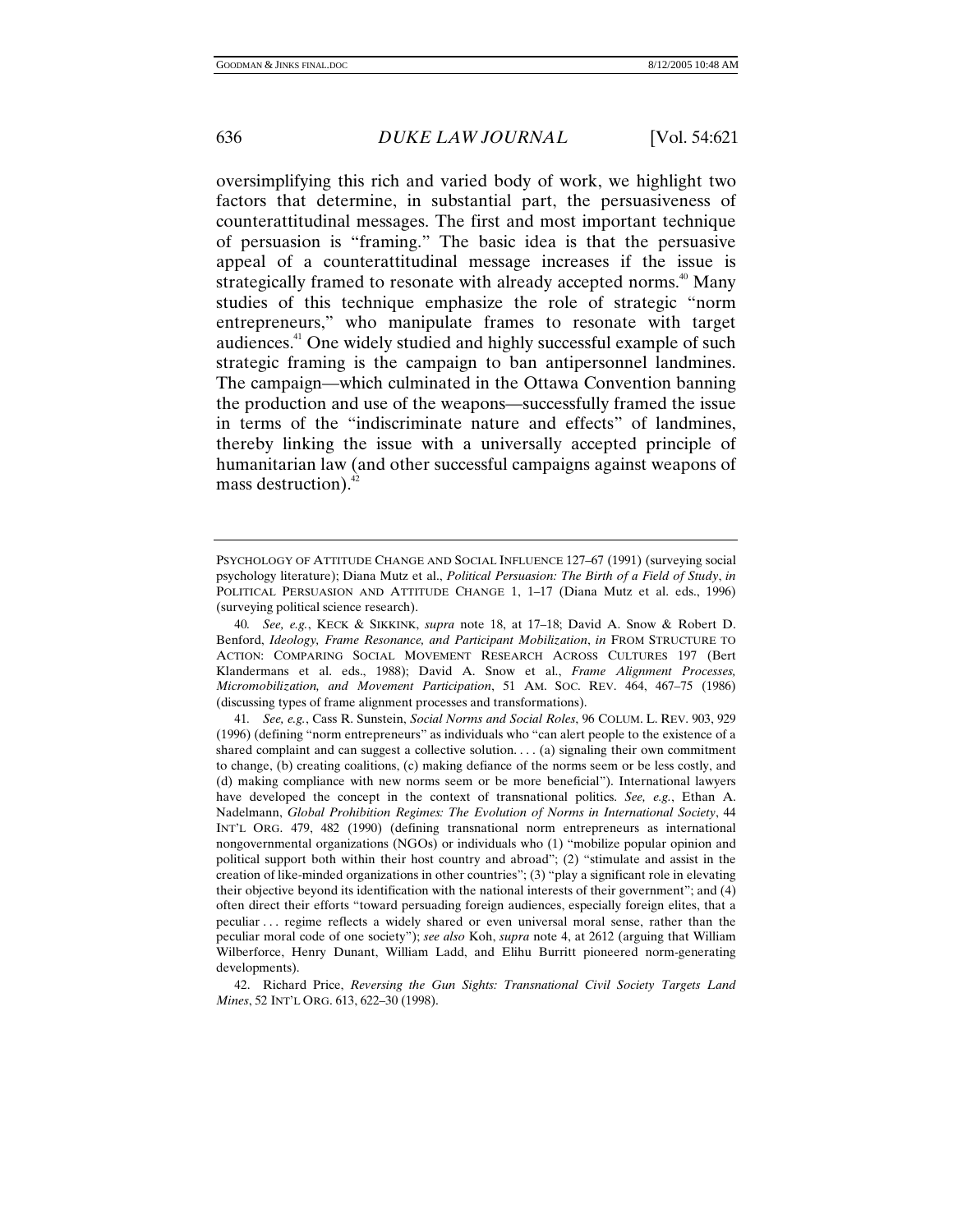A second technique of persuasion is "cuing" target audiences to "think harder" about the merits of a counterattitudinal message. Cuing is based on the idea that the introduction of new information often prompts actors to "engage in a high intensity process of cognition, reflection, and argument."43 Substantial empirical evidence suggests that actors often change their beliefs when, faced with new information, they systematically examine and defend their positions.<sup>44</sup> Given its general features, this microprocess works best in iterated, highly institutionalized social environments wherein new information is routinely and systematically linked to broadly shared attitudes.<sup> $45$ </sup> As a practical matter, documentation and study of the extent of human rights abuses (and the conditions under which abuses are likely) might cue states to reexamine current practices and positions particularly within the framework of international human rights institutions. For example, the extensive documentation of gross human rights abuses in several Latin American military governments in the 1970s and 1980s prompted states to reconsider the scope and character of international human rights regimes.<sup>46</sup> Important changes followed in many intergovernmental organizations at the regional and international levels.47 This example, however, should not encourage a narrow view of the kind of information likely to produce these cuing effects. Indeed, new information about the preferences of other states might prompt states to reexamine their own views or practices.<sup>48</sup> The new information need not concern matters endogenous to the international institution.

 <sup>43.</sup> Johnston, *supra* note 5, at 496.

<sup>44</sup>*. See* ZIMBARDO & LEIPPE, *supra* note 39, at 192–97 (summarizing important developments in the field).

<sup>45</sup>*. See, e.g.*, James L. Gibson, *A Sober Second Thought: An Experiment in Persuading Russians to Tolerate*, 42 AM. J. POL. SCI. 819, 833–37 (1998).

<sup>46</sup>*. See* KECK & SIKKINK, *supra* note 18, at 89–97 (summarizing these developments).

<sup>47</sup>*. Id*.

<sup>48</sup>*. See, e.g.*, Finnemore & Sikkink, *supra* note 33, at 895–905 (arguing that norm internalization occurs when the number of states accepting a norm reaches a "tipping point" triggering "norm cascades"); *cf.* Cass R. Sunstein, *Behavioral Analysis of Law*, 64 U. CHI. L. REV. 1175, 1187 (1997) (noting that group identity and norm enforcement "are especially important to law and, in particular, to the relationship between law and 'norm cascades,'" which produce "large-scale behavioral shifts"); Sunstein, *supra* note 41, at 909 ("Norm bandwagons occur when small shifts lead to large ones, as people join the 'bandwagon'; norm cascades occur when there are rapid shifts in norms.").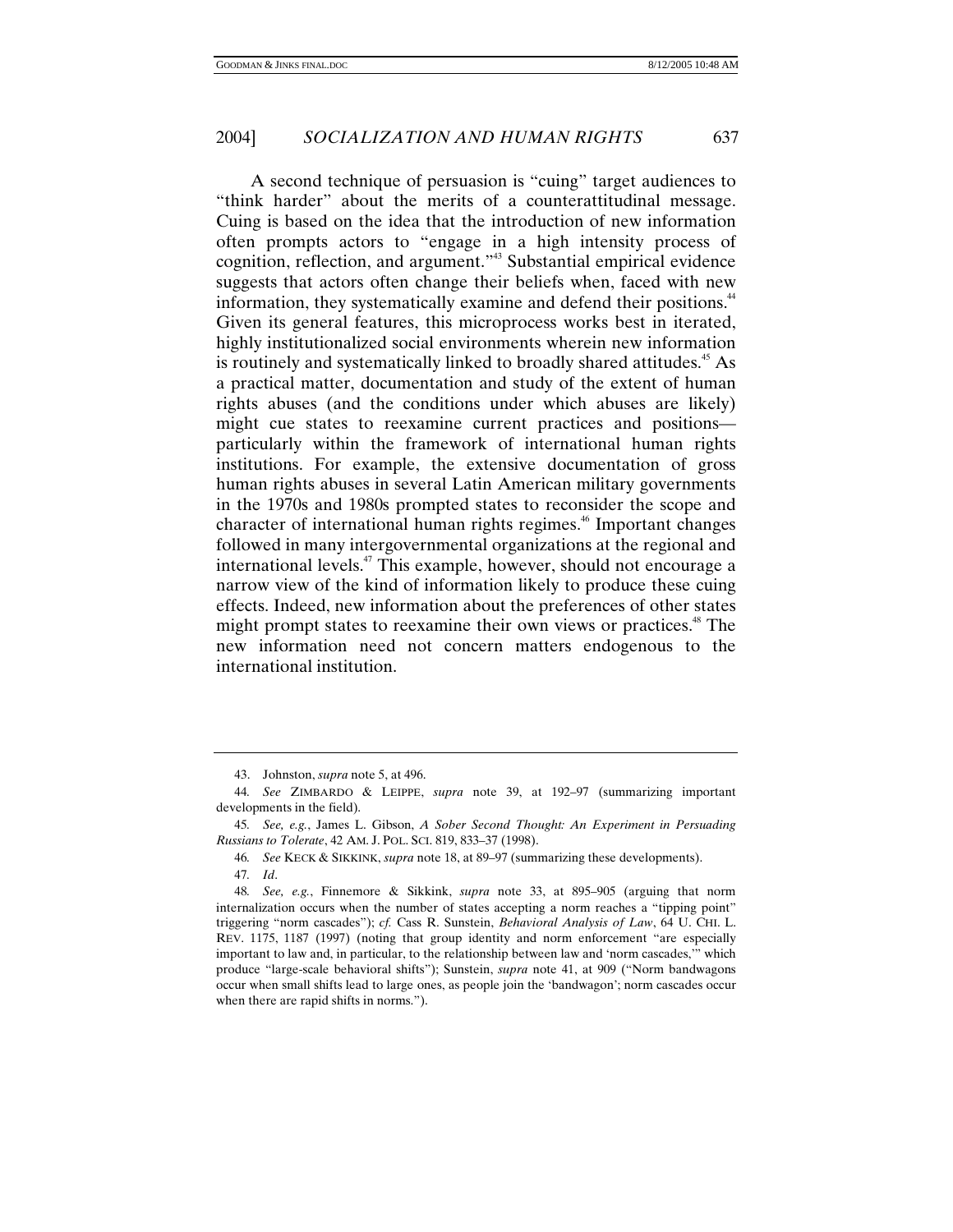Cuing often operates more like "teaching"—depending on the character of the issue and the predisposition of the relevant actors.<sup>49</sup> In some circumstances, actors and institutions might convince target audiences to discard previously held views by conveying authoritative information discrediting those views.<sup>50</sup> This specie of cuing is particularly important in addressing inadvertent or uninformed nonobservance of community standards.<sup>51</sup>

# *C. Acculturation*

A burgeoning, interdisciplinary literature suggests another important mechanism of social influence—acculturation. By acculturation, we mean the general process of adopting the beliefs and behavioral patterns of the surrounding culture.<sup>52</sup> This mechanism induces behavioral changes through pressures to assimilate—some imposed by other actors and some imposed by the self. $53$ Acculturation encompasses a number of microprocesses, including orthodoxy, mimicry, identification, and status maximization.<sup>54</sup> Our claim is that individual behavior (and community-level behavioral regularities) is in part a function of social structure—the relations between individual actors and some reference group(s). Acculturation induces behavioral changes not only by changing the target actor's incentive structure or mind but also by changing the actor's social environment. In this Section, we first specify some of

<sup>49</sup>*. See, e.g.*, FINNEMORE, *supra* note 34, at 135–39 (discussing the importance of the "interaction between international structures and local agents of change").

<sup>50</sup>*. See id*. at 34–68 (discussing the example of the United Nations Educational, Scientific, and Cultural Organization (UNESCO)).

<sup>51</sup>*. See, e.g.*, CHAYES & CHAYES, *supra* note 7, at 17–28; *see also* Jonas Tallberg, *Paths to Compliance: Enforcement, Management, and the European Union*, 56 INT'L ORG. 609, 613–14 (2002).

<sup>52</sup>*. See generally* RUPERT BROWN, GROUP PROCESSES: DYNAMICS WITHIN AND BETWEEN GROUPS 53–64, 123–66 (2d ed. 2000) (describing the dynamics of this process and summarizing empirical research).

<sup>53</sup>*. See, e.g.*, THE NEW INSTITUTIONALISM IN ORGANIZATIONAL ANALYSIS, *supra* note 9, at 1–38; SCOTT & MEYER, *supra* note 9, at 100–10 (discussing the institutional conditions that lead to diffusion of ideas and social persuasion); Meyer & Rowan, *supra* note 9, at 348–58; Zucker, *Institutional Theories*, *supra* note 9, at 450–60; Zucker, *Role of Institutionalization, supra* note 9, at 730–41.

<sup>54</sup>*. See, e.g.*, Elvin Hatch, *Theories of Social Honor*, 91 AM. ANTHROPOLOGIST 341 (1989) (summarizing cross-cultural research); Johnston, *supra* note 5, at 499–502 (summarizing research on this point across several disciplines); *see also* ROMANO HARRE, SOCIAL BEING: A THEORY FOR SOCIAL PSYCHOLOGY (1979) (providing a more extended statement of this research agenda in psychology and sociology).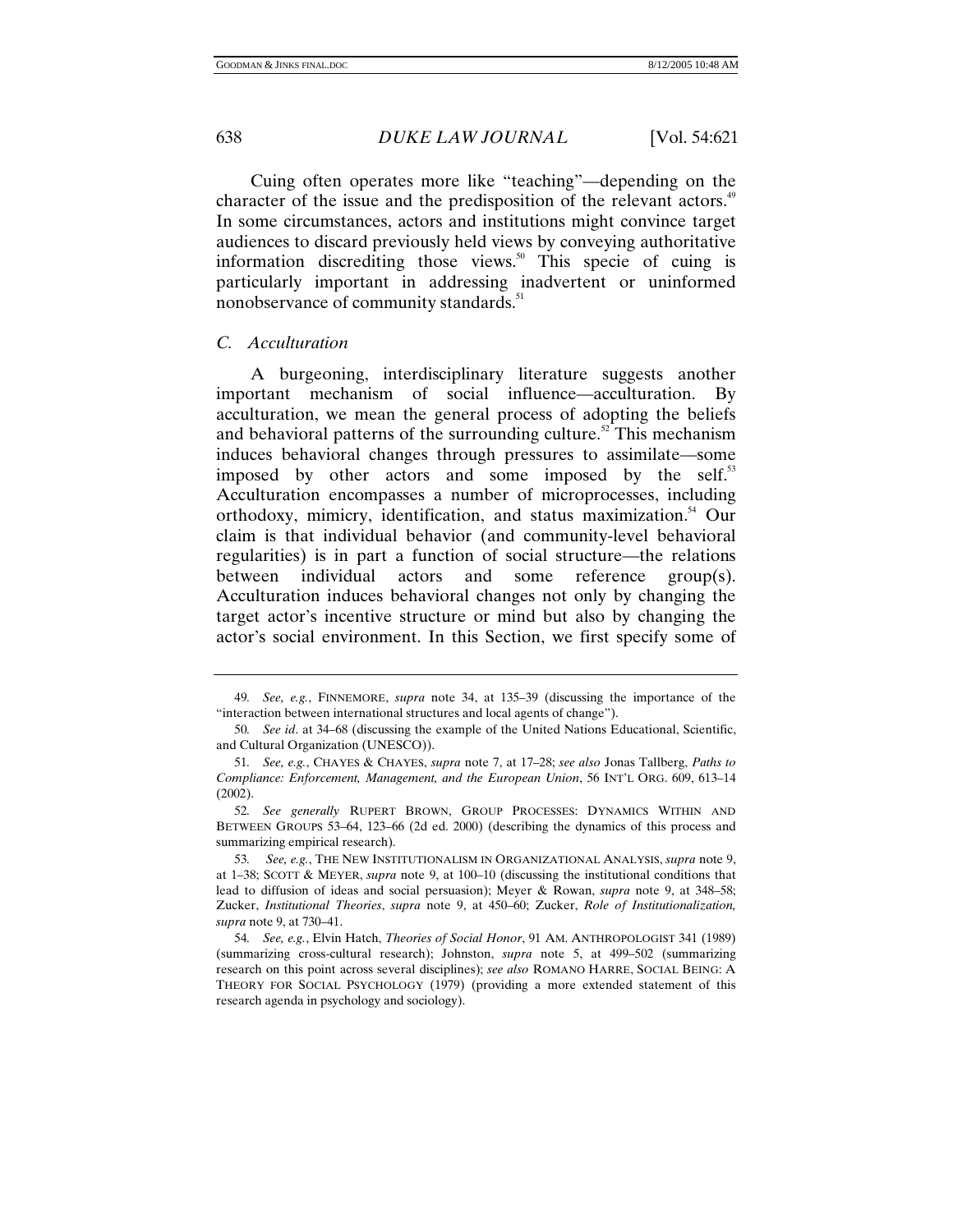the ways in which acculturation occurs. We then clarify the relationship between this mechanism and the other two previously discussed. Finally, we analyze (at a conceptually abstract level) how institutions might harness acculturation to socialize recalcitrant states.

1. *The Microprocesses of Acculturation.* The touchstone of acculturation is that varying degrees of identification with a reference group generate varying degrees of *cognitive* and *social pressures*—real or imagined—to conform.<sup>55</sup> The operation of this mechanism is best understood by reference to well-documented individual-level phenomena. One of the central insights of social psychology is that individual behavior and cognition reflect substantial social influence.<sup>56</sup> Actors, in an important sense, are influenced by their environment; indeed, this generalized influence is one important way that "culture" is transmitted and reproduced. Although culture is typically understood as "learned behavior," much of what actors absorb from their social environment is not simply "informational social influence."57 Children, for example, do not simply learn a menu of culturally significant facts. Rather, the acculturation of children involves both the transmission of information and the inculcation of social values and norms. Social influence is a rich process—one that also includes "normative social influence" whereby actors are impelled to adopt appropriate attitudes and behaviors. We explain here the cognitive and social aspects of normative social influence.<sup>58</sup> We also identify evidence suggesting their presence and form. We do not intend to dwell on points that will strike many readers as obviously true. Our objective here is only to identify, with some conceptual precision, the salient general characteristics of the acculturation process.

<sup>55</sup>*. See* ELLIOT ARONSON ET AL., SOCIAL PSYCHOLOGY 250–97 (4th ed. 2002) (identifying when people tend to conform to normative social influences).

<sup>56</sup>*. Id*.

<sup>57</sup>*. Id.* at 255–63.

 <sup>58.</sup> As a conceptual matter, the cognitive and social processes identified are somewhat imprecise. Without question, some of the processes that we label "cognitive" are importantly "social" and vice versa. In addition, the cognitive and social microprocesses are mutually reinforcing. Although a more formal (and more extended) treatment would clarify the conceptual boundaries (and feedback loops) between these two levels of acculturation, such an analysis is beyond the scope of this Article. For our purposes, we need only identify some of the ways in which acculturation works—and we need only specify these microprocesses with sufficient precision to facilitate a sensible comparison with coercion and persuasion.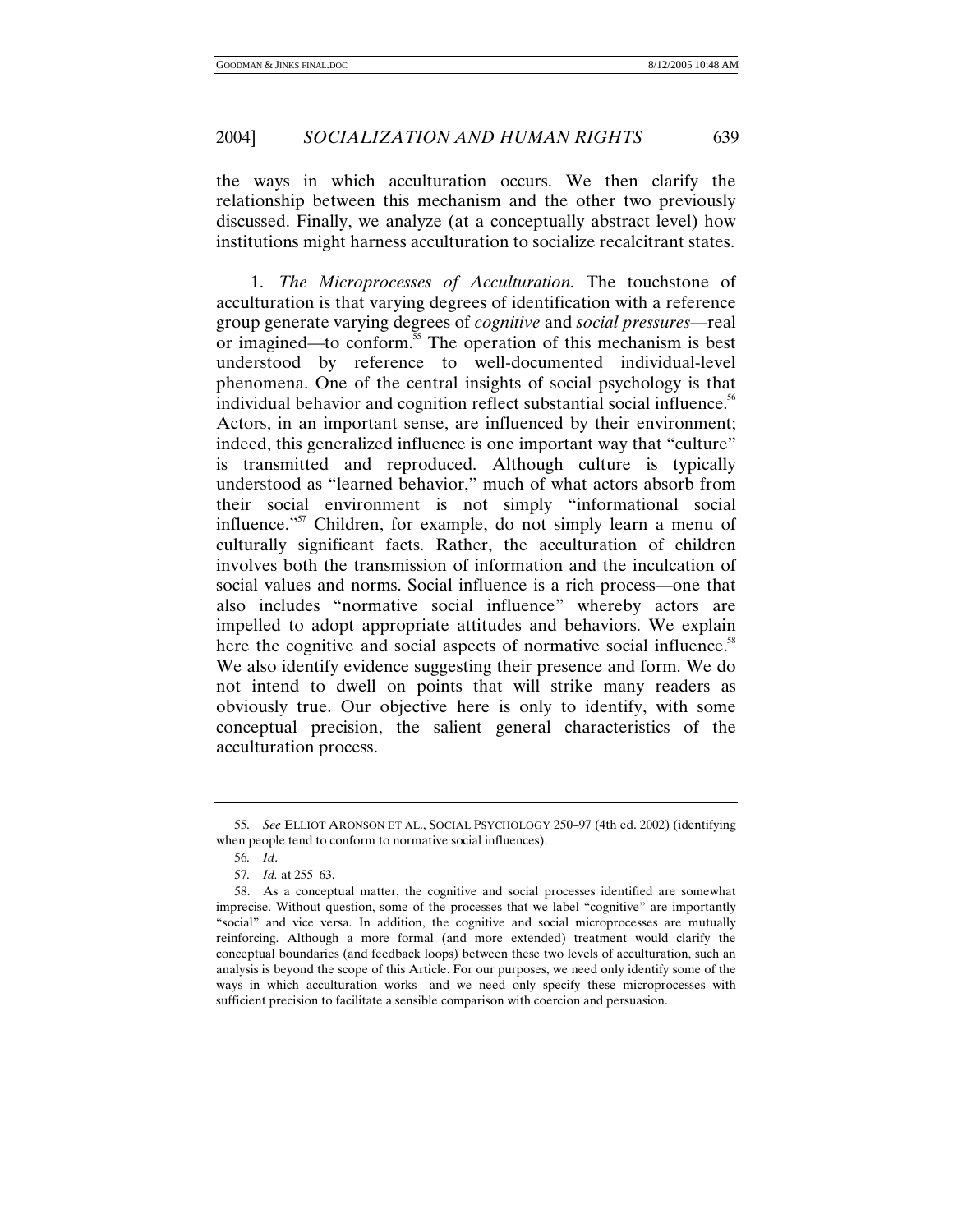First, acculturation is propelled by cognitive pressures. Actors in several respects are *driven* to conform. These internal pressures include (1) social-psychological costs of nonconformity (such as dissonance associated with conduct that is inconsistent with an actor's identity or social roles),<sup>59</sup> and (2) social-psychological benefits of conforming to group norms and expectations (such as the "cognitive comfort" associated with both high social status<sup>60</sup> and membership in a perceived "in-group"<sup>61</sup>). "Cognitive dissonance"—defined broadly as the discomfort caused by holding two or more inconsistent cognitions—is a useful example. $\degree$  This phenomenon is part of a family of cognitive processes related to the basic human need to justify one's actions to oneself and others.<sup>63</sup> Substantial empirical evidence demonstrates that individuals experience discomfort—including anxiety, regret, and guilt—whenever they confront cognitions about some aspect of their behavior inconsistent with their self-concept (including any social roles central to their identity).<sup> $64$ </sup> Individuals are highly motivated to minimize this dissonance by either changing their behavior or finding ways to justify their past behavior.<sup>65</sup> Therefore, there are internal pressures driving actors to act and think in ways consistent with the social roles and expectations internalized by such

61*. See, e.g.*, ROBERT B. CIALDINI, INFLUENCE: THE NEW PSYCHOLOGY OF MODERN PERSUASION 163–99 (1984) (suggesting that individuals are most likely to adhere to certain behavior if other individuals with whom they identify are displaying that behavior).

62*. See generally* LEON FESTINGER, A THEORY OF COGNITIVE DISSONANCE (1957); *see also generally* Elliot Aronson, *Dissonance, Hypocrisy, and the Self-Concept*, *in* COGNITIVE DISSONANCE: PROGRESS ON A PIVOTAL THEORY IN SOCIAL PSYCHOLOGY 3, 3–19 (Eddie Harmon-Jones & Judson Mills eds., 1999).

64*. See id.* at 174–76.

<sup>59</sup>*. See, e.g.*, JOHN C. TURNER, REDISCOVERING THE SOCIAL GROUP: A SELF-CATEGORIZATION THEORY 68–69 (1987); Robert Axelrod, *Promoting Norms: An Evolutionary Approach to Norms*, *in* THE COMPLEXITY OF COOPERATION 44, 55–57 (Robert Axelrod ed., 1997); Christopher Barnum, *A Reformulated Social Identity Theory*, 14 ADVANCES IN GROUP PROCESSES 29 (1997).

<sup>60</sup>*. See, e.g.*, ROBERT H. FRANK, CHOOSING THE RIGHT POND: HUMAN BEHAVIOR AND THE QUEST FOR STATUS 31–33 (1985) (arguing that high status is a good itself—generating a range of psychological benefits); *see also* ROBERT H. FRANK, PASSIONS WITHIN REASON: THE STRATEGIC ROLE OF THE EMOTIONS 71–95 (1988) (discussing how the "sincere-manner" and "reputation" pathways lead individuals to develop moral sentiments).

<sup>63</sup>*. See* ARONSON ET AL., *supra* note 55, at 173–212.

<sup>65</sup>*. See, e.g.*, SHELLEY E. TAYLOR, POSITIVE ILLUSIONS: CREATIVE SELF-DECEPTION AND THE HEALTHY MIND 123–33 (1989) (summarizing various methods of dealing with dissonance, such as illusion, repression, and denial); Frederick X. Gibbons et al., *Cognitive Reactions to Smoking Relapse: The Reciprocal Relations Between Dissonance and Self Esteem*, 72 J. PERS. & SOC. PSYCHOL. 184, 192 (1997) (suggesting that people with high self-esteem are more defensive when faced with dissonance).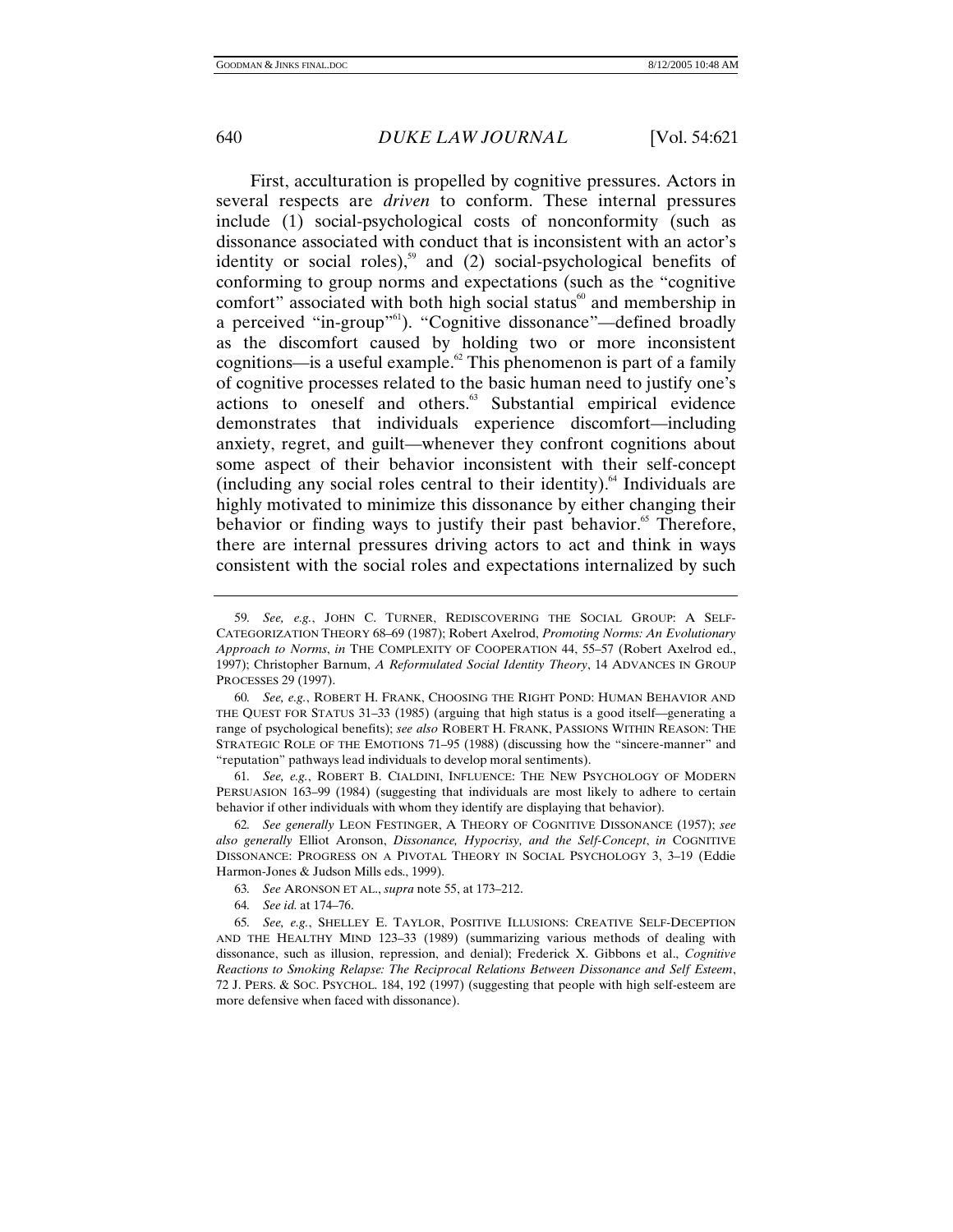actors. An implication of this pressure is that, once actors internalize some role (or any other identity formation), they are impelled to act and think in ways consistent with the highly legitimated purposes and attributes of that role.<sup>66</sup> As a consequence, orthodoxy and social legitimacy are internalized as authoritative guides for human action. $\mathfrak{g}$ 

Second, acculturation is also propelled by social pressures—real or imagined pressures applied by a group. These pressures—which are no doubt more familiar to many readers—include (1) the imposition of social-psychological costs through shaming or shunning and (2) the conferral of social-psychological benefits through "backpatting" and other displays of public approval.<sup>68</sup> In short, actors hoard social legitimacy and social status, and they minimize social disapproval. Consider, for example, social-psychological studies of conformity. Substantial empirical evidence demonstrates that, in the face of real or perceived social pressure from a reference group, actors often change their behavior to conform to the behavioral patterns of the group.<sup>69</sup> Moreover, actors systematically conform (under the right conditions) even if the group is clearly wrong and even if there are strong incentives to be accurate.<sup>70</sup> Because this variant of acculturation results from external pressure, it often leads

<sup>66</sup>*. See, e.g.*, E. Tory Higgins, *Self-Discrepancy: A Theory Relating Self and Affect*, *in* THE SELF IN SOCIAL PSYCHOLOGY 152–71 (Roy F. Baumeister ed., 1999); E. Tory Higgins, *The "Self Digest": Self-Knowledge Serving Self Regulatory Functions*, 71 J. PERS. & SOC. PSYCHOL. 1062, 1067–72 (1996); E. Tory Higgins & John A. Bargh, *Social Cognition and Social Perception*, 38 ANN. REV. PSYCHOL. 369, 382–87 (1987).

 <sup>67.</sup> One consequence is that actors seek reliable models of appropriate behavior. Therefore, actors "mimic" the behavior of other highly legitimated actors. This effect is well documented in the sociology of organizations literature. *See, e.g.*, W. RICHARD SCOTT, INSTITUTIONS AND ORGANIZATIONS 124–28 (1995) (discussing, in the context of collective responses to institutional environments, how states mimic behavior).

<sup>68</sup>*. See, e.g.*, CIALDINI, *supra* note 61, at 23–27 (describing the many components of what the author terms "weapons of automatic influence"); Richard E. Petty et al., *Attitudes and Attitude Change*, 48 ANN. REV. PSYCH. 609, 612–20 (1997). These microprocesses are well represented in the international law literature—though they are typically embedded in a coercion model of social influence. *See, e.g.*, Risse & Sikkink, *supra* note 24, at 11–35 (outlining a "spiral model" of socialization incorporating elements of coercion, persuasion, and shaming).

<sup>69</sup>*. See, e.g.*, ARONSON ET AL., *supra* note 55, at 250–97 (discussing the roles of conformity and social pressure).

<sup>70</sup>*. See, e.g.*, Robert S. Baron et al., *The Forgotten Variable in Conformity Research: Impact of Task Importance on Social Influence*, 71 J. PERS. & SOC. PSYCHOL. 915, 924 (1996) (providing two case studies that found that "heightening incentives for accuracy actually heightened participants' susceptibility to an inaccurate group consensus").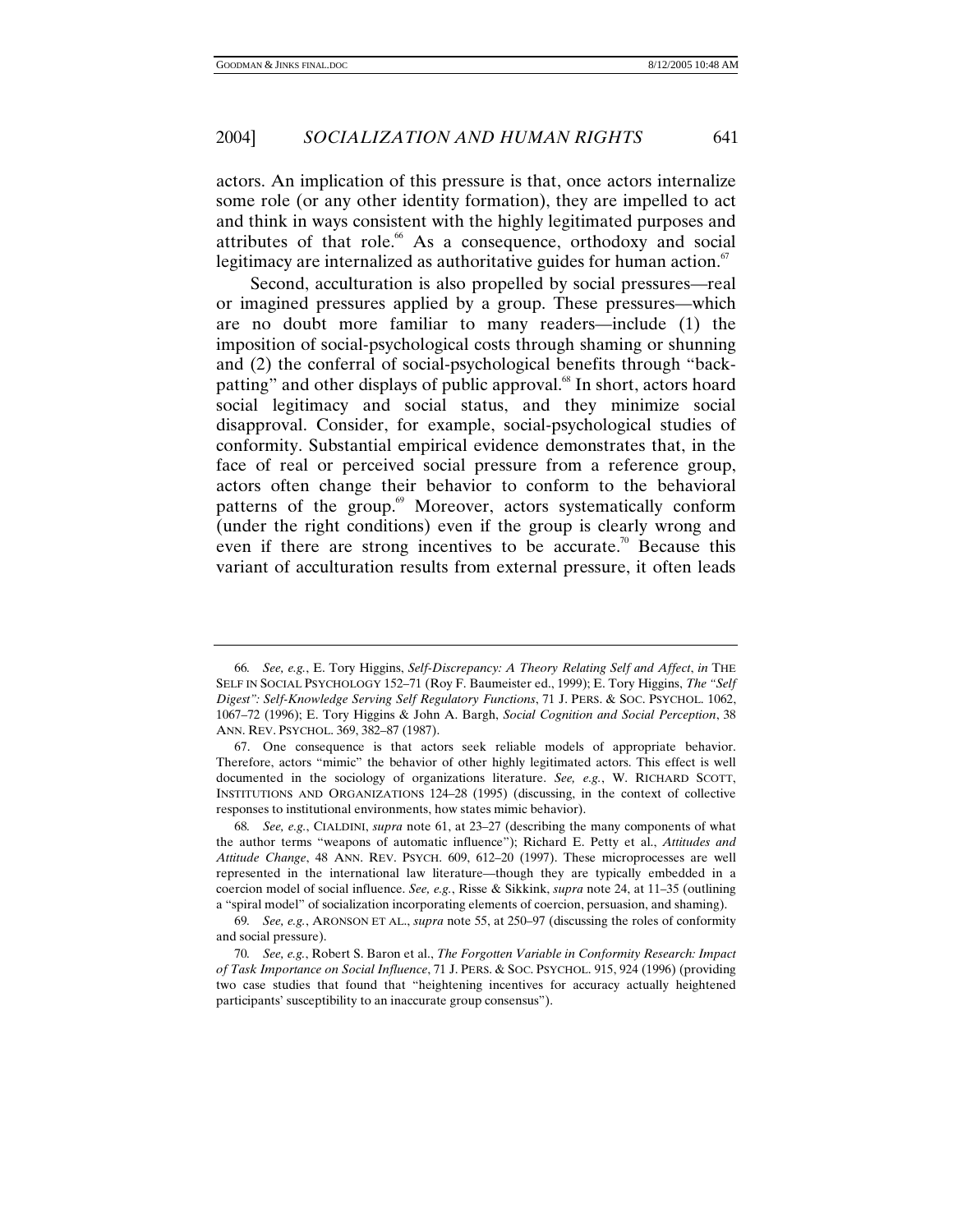to public compliance with, but not private acceptance of, social norms. $^{71}$ 

Importantly, actors obviously do not always bow to social pressure. The influential "social impact theory" provides one useful way to condense the empirical record into a small cluster of factors that determine the likelihood of success for social pressure. Social impact theory suggests that the likelihood of conformity turns on the strength, immediacy, and size of the group.<sup>72</sup> Each of these variables is positively correlated with effective social influence: (1) conformity with group norms becomes more likely as the importance of the group to the target actor increases (and as the importance of the issue to the group increases); (2) conformity increases as the target actor's exposure to the group increases; and (3) conformity increases—up to a point—as the size of the reference group increases.<sup>73</sup>

To summarize briefly, actors are amenable to social influence via acculturation processes. These processes—including orthodoxy, mimicry, and status maximization—mobilize internal and external pressures impelling actors, under the right conditions, to adopt socially legitimated attitudes, beliefs, and behaviors. Next we address a few important questions that derive from this foundation: whether this mechanism is importantly different than coercion and persuasion, and whether (and in what manner) states are amenable to this type of social influence.

2. *Acculturation as Incomplete Internalization: Distinguishing Persuasion.* Despite the obvious similarities, acculturation differs from persuasion in important respects. First, persuasion requires acceptance of the validity or legitimacy of a belief, practice, or norm—acculturation requires only that an actor perceive that an important reference group harbors the belief, engages in the practice,

<sup>71</sup>*. See, e.g.*, ARONSON ET AL., *supra* note 55, at 264 (collecting citations to other research).

<sup>72</sup>*. See, e.g.*, Bibb Latané et al., *Measuring Emergent Social Phenomena: Dynamism, Polarization, and Clustering as Order Parameters of Social Systems*, 39 BEHAV. SCI. 1, 1–22 (1994); Bibb Latané, *The Psychology of Social Impact*, 36 AM. PSYCHOLOGIST 343, 343–54 (1981).

 <sup>73.</sup> This last point requires some clarification. The empirical record suggests that group size is positively correlated with social influence/conformity up to a certain point (typically from three to eight or so), but then the effect diminishes rapidly. In other words, going from two to three group members matters far more than going from twenty-two to twenty-three or ninetytwo to ninety-three. *See* ARONSON ET AL., *supra* note 55, at 275–77 (discussing the importance of group dynamics).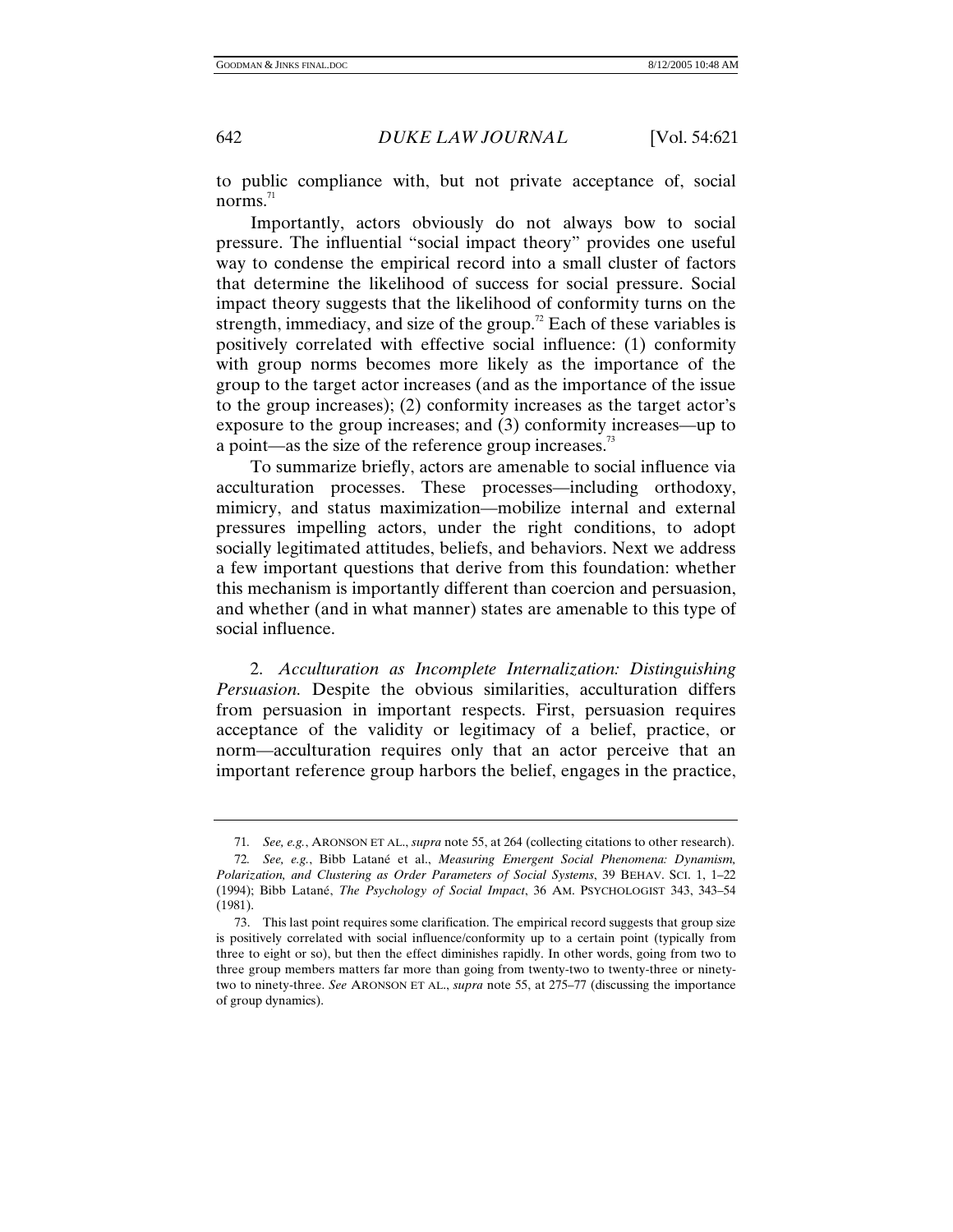or subscribes to the norm. Second, persuasion requires active assessment of the merits of a belief.<sup>74</sup> Acculturation processes, in contrast, frequently operate tacitly; it is often the very act of conforming that garners social approval and alleviates cognitive discomfort.75 Persuasion involves assessment of the *content* of the message (even if only indirectly); acculturation involves assessment of the *social relation* (the degree of identification) between the target audience and some group. Acculturation occurs not as a result of the content of the relevant rule or norm but rather as a function of social structure—the relations between individual actors and some reference group. Acculturation depends less on the properties of the rule than on the properties of the relationship of the actor to the community. Because the acculturation process does not involve actually agreeing with the merits of a group's position, it may result in outward conformity with a social convention without private acceptance or corresponding changes in private practices.

75*. See* tbl. 1.

 <sup>74.</sup> It is also important to note that we include in our conception of acculturation a microprocess identified in the persuasion literature. One well-documented finding is that the *relationship between the persuader and the target audience* may foster (or impede) "persuasion." That is, the "persuasiveness" of a message—controlling for its content—varies according to the relationship between the persuader and persuadee. Although this factor is not central in human rights literature, it is important to mention this dimension of acculturation because of its significance for institutional design in general. Again, the scholarship studying various manifestations of this dynamic is vast, but for our purposes we highlight one important point: substantial evidence suggests that positive affect relationships foster "persuasion." *See* PERSUASION HANDBOOK, *supra* note 39, at 289–328 (summarizing recent developments in this research). The idea here is simple. If the persuadee trusts, "likes," respects, or identifies with the persuader, the persuasiveness of claims advanced by the persuader increases. *See, e.g.*, James H. Kuklinski & Norman L. Hurley, *It's a Matter of Interpretation*, *in* POLITICAL PERSUASION AND ATTITUDE CHANGE, *supra* note 39, at 129–31; Petty et al., *supra* note 68, at 612–29 (reviewing empirical developments on attitudes and persuasion). In the international relations literature specifically, see Risse, *supra* note 33, at 20–21, arguing that "trust in the authenticity of the speaker is a precondition for the persuasiveness of a moral argument." Moreover, a related finding of these studies is that such affect relations are fostered in iterated, highly institutionalized environments. *Id*. Examples of this microprocess abound. Consider Professor Steven Ratner's study of the High Commissioner on National Minorities of the Organization for Security and Cooperation in Europe; Professor Ratner demonstrates that such "normative intermediaries," if perceived as impartial and legitimate, persuade states (and other parties to ethnic conflicts) to de-escalate tensions and embrace rule-of-law values in their dealings with each other. Steven R. Ratner, *Does International Law Matter in Preventing Ethnic Conflict?*, 32 N.Y.U. J. INT'L L. & POL. 591, 678–83 (2000). In this example, the perceived impartiality and legitimacy of the persuader imbued him with normative authority and instilled trust in the target audience. *Id.* at 681–82. Because, in this scenario, the persuadee does not actively assess the content of the message, we classify this affect-driven "persuasion" as "acculturation."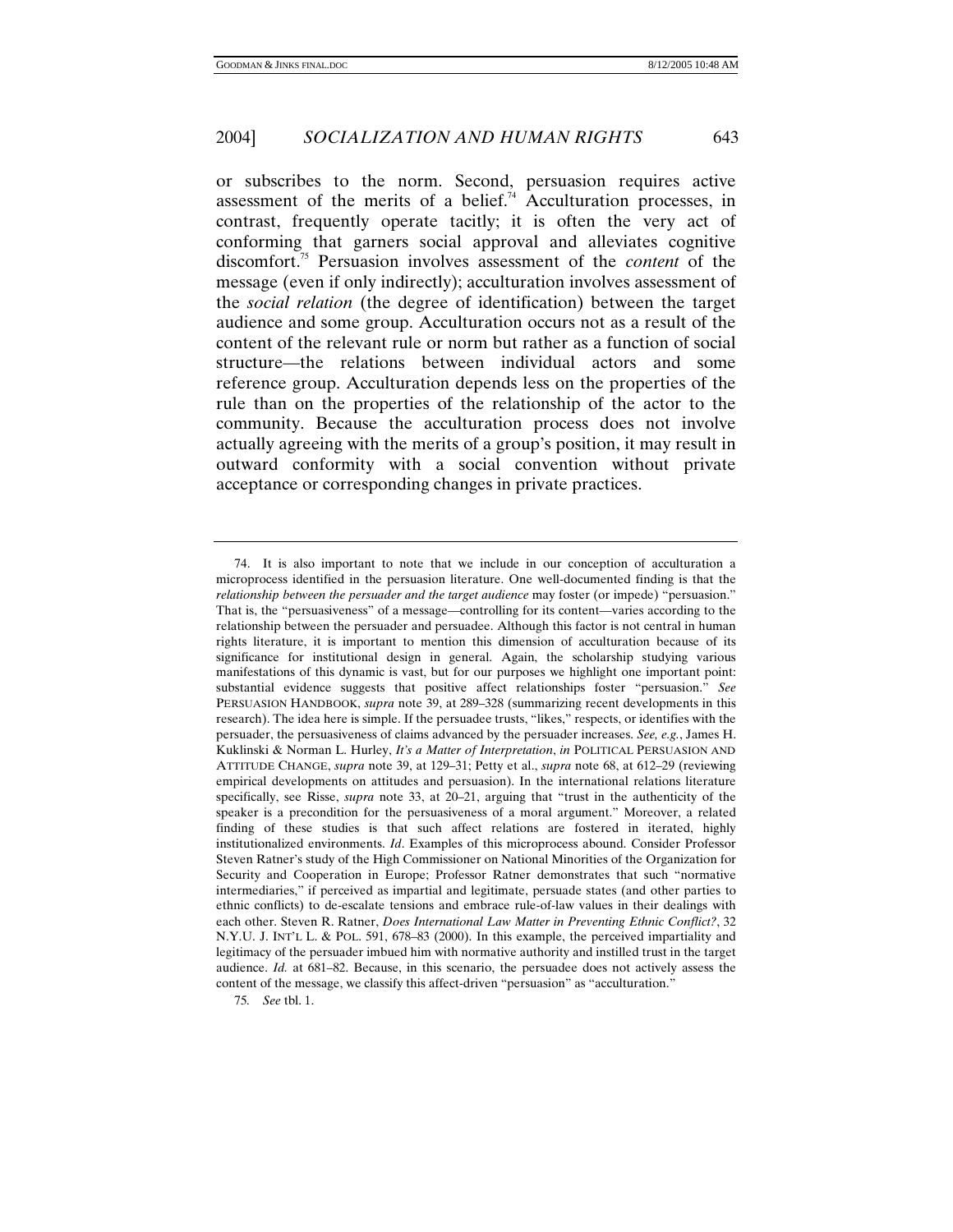These insights are obviously constructivist in that they emphasize the role of social interaction in preference and identity formation. As such, the acculturation mechanism shares many conceptual commitments with the persuasion mechanism. Indeed, it is fair to say that acculturation is, in many respects, part of the broader process of persuasion. That is, acculturation may serve as the cultural predicate for all acts of persuasion. Regardless of whether this claim is accurate, the analytical distinction between the two mechanisms is coherent and meaningful. Moreover, because complete "internalization" is often elusive in international affairs—particularly on many contentious human rights issues—international legal studies should fashion a framework for analyzing socialization that falls short of this standard. We maintain that social forces influence actors in many ways other than internalization and that law and legal institutions might harness these social forces to promote rule-of-law values.

Critics might argue that this distinction between acculturation and persuasion has no difference. There are two variants of this criticism: (1) the conceptual distinction is not amenable to systematic empirical testing because it is not falsifiable and (2) the conceptual distinction is so fine that no important regime design choices turn on it. Both variants miss the mark. First, substantial empirical evidence demonstrates the presence and importance of acculturation as a distinct mode of social influence.<sup>76</sup> The empirical research in psychology, sociology, and political science also strongly suggests the importance of processes of acculturation in shaping state identity, preferences, interests, and behavior.<sup>77</sup> Some of these studies emphasize the significance of group identification and cognitive frames in influencing state action.<sup>78</sup> The studies also predict spurious forms of compliance and peculiar patterns of norm diffusion associated with acculturation.<sup>79</sup> Second, this distinction, though fine, matters for regime design. As we analyze in great detail below, the

<sup>76</sup>*. See, e.g.*, ARONSON ET AL., *supra* note 55, at 173–212; SCOTT, *supra* note 67, at 44–45.

<sup>77</sup>*. See generally* Goodman & Jinks, *supra* note 8, at 1753–65 (summarizing this empirical work).

<sup>78</sup>*. See, e.g.*, John Boli, *World Polity Sources of Expanding State Authority and Organizations, 1870–1970*, *in* INSTITUTIONAL STRUCTURE: CONSTITUTING STATE, SOCIETY, AND THE INDIVIDUAL 21 (George Thomas et al. eds., 1987); John W. Meyer et al., *World Society and the Nation-State*, 103 AM. J. SOC. 144, 149–57 (1997).

<sup>79</sup>*. See, e.g.*, Goodman & Jinks, *supra* note 8, at 1758–61; John W. Meyer et al., *supra* note 78, at 155–58 (describing "decoupling" and "expansive structuration").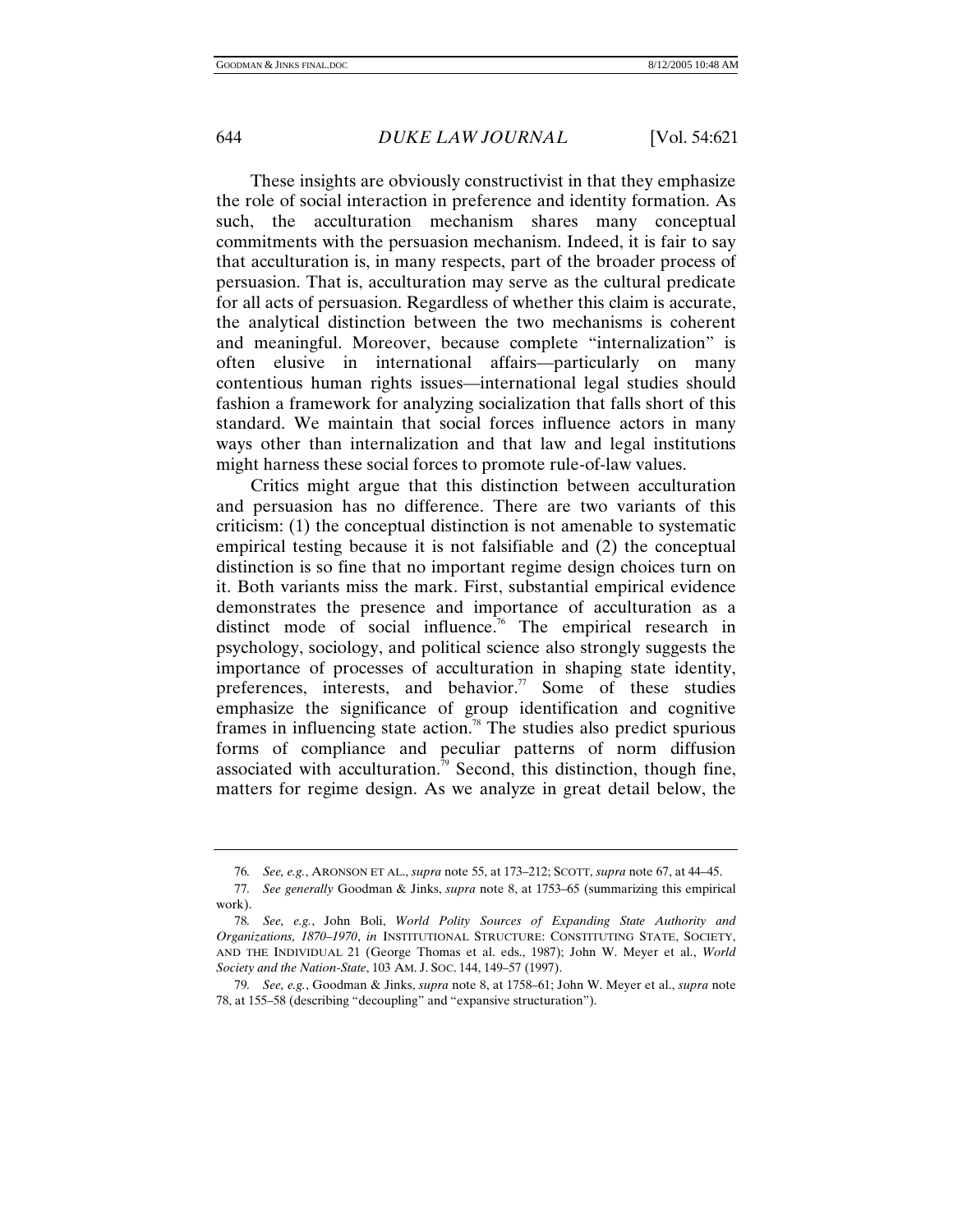unique characteristics of acculturation favor regime design choices that are antithetical to the choices suggested by persuasion.<sup>80</sup>

3. *Acculturation as Social Sanctions and Rewards: Distinguishing Coercion.* The distinction between acculturation and coercion also requires some clarification. Although the distinction is clear at a high level of abstraction, the way in which we define acculturation potentially blurs the distinction between the two at a lower level of abstraction. Recall that, on our view, acculturation processes include social sanctions and rewards, such as shaming and  $back$ -patting.<sup>81</sup> Many readers will justifiably think that this definition of acculturation eviscerates the distinction between coercion and acculturation and that, as a consequence, social sanctions and rewards should be part of the coercion category.

The conceptual distinction between coercion and acculturation, however, is straightforward. Coercion encompasses social sanctions that influence actors because those actors conclude that social costs will translate into material costs. Acculturation, on the other hand, includes these coercive elements only to the extent that social costs, in and of themselves, influence thought and action. This dimension of acculturation captures those circumstances in which actors conform to social pressure not because of a second-order calculation of the specific costs and benefits but rather because "conforming" and "belonging" themselves confer substantial affective returns ("cognitive comfort").<sup>82</sup> In addition, actors are engaged in the generalized pursuit of social legitimacy—and this orientation is deeply internalized.<sup>83</sup>

Simple coercion models cannot adequately account for these effects because the costs and benefits associated with specific decision points are too vague and diffuse to guide action in any meaningful sense. Indeed, economists recognize a sharp theoretical distinction between "material preferences" and "social preferences."<sup>34</sup> Moreover, there are good reasons to analyze pure social costs differently.

<sup>80</sup>*. See infra* Parts II–IV.

<sup>81</sup>*. See supra* Part I.C.1.

<sup>82</sup>*. See, e.g.*, TIM WILSON, STRANGERS TO OURSELVES: DISCOVERING THE ADAPTIVE UNCONSCIOUS (2002).

<sup>83</sup>*. See, e.g.*, Johnston, *supra* note 5, at 501.

<sup>84</sup>*. See, e.g.*, Ernst Fehr & Armin Falk, *Psychological Foundations of Incentives*, 46 EUR. ECON. REV. 687, 689 (2002) (explaining the distinction).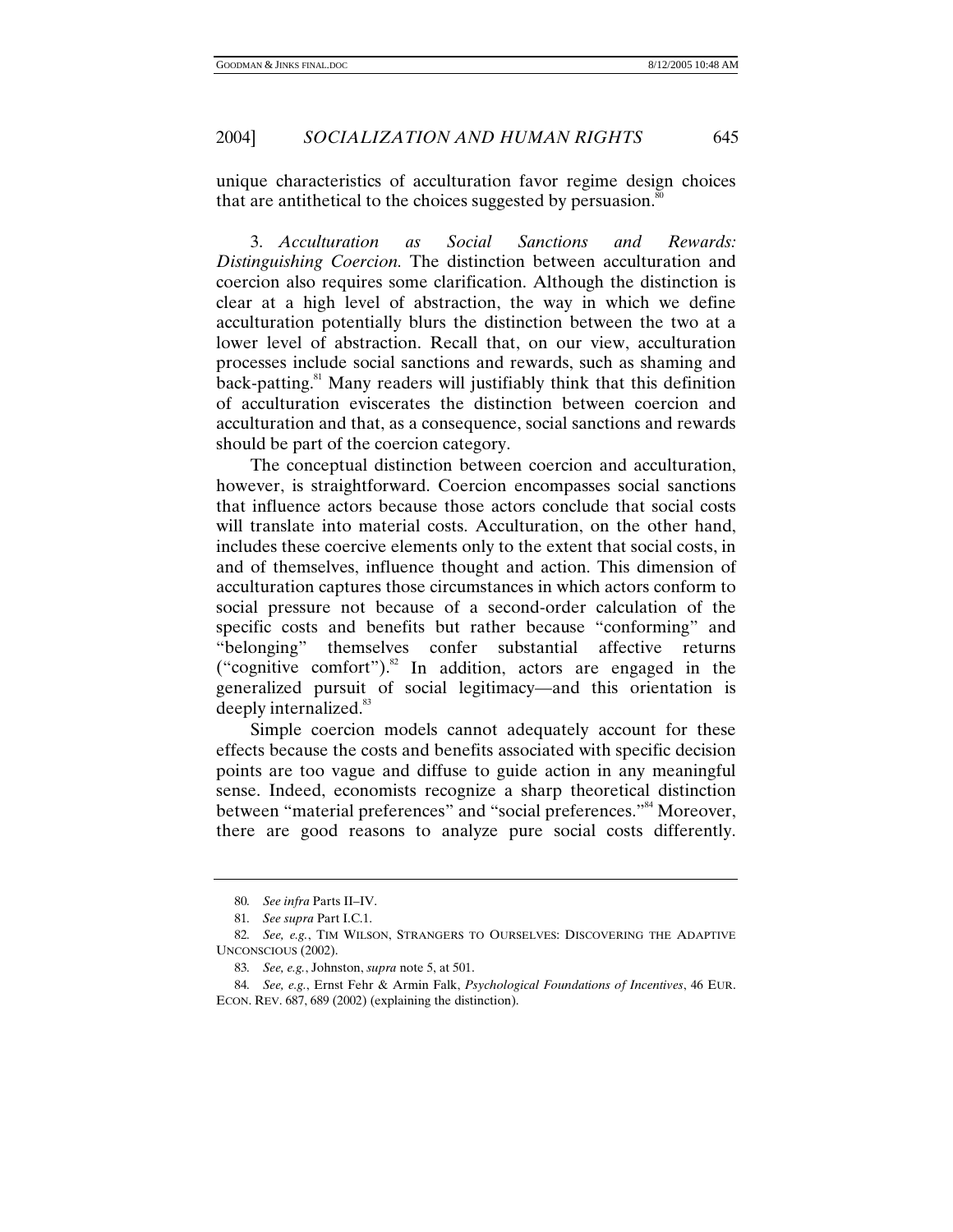Consider that these costs are virtually incalculable; indeed, much social science evidence suggests that actors do not attempt to calculate them in any systematic way.85 In addition, substantial evidence suggests that actors systematically fail to forecast accurately their future affective states (and the impact that certain practices will have on those states).<sup>86</sup> In contrast, the expected influence and effects of material rewards are more amenable to conventional cost-benefit modeling.

4. *Acculturation and the State.* Although substantial evidence demonstrates that acculturation processes occur and, more precisely, how they take place, there is good reason to question whether states as such are amenable to acculturation. After all, much of the research suggesting the presence of this mechanism centers on the cognitive processes of individuals. Do states "identify" with a reference group in any meaningful sense? Do states respond to cognitive frameworks and social pressures? Substantial evidence strongly suggests, on both counts, that they do. As we summarize in an earlier article, there is a rich empirical (and theoretical) literature—so-called "world polity institutionalism"—documenting cultural and associational aspects of international politics that suggest the influence of acculturation on state action.<sup>87</sup> This scholarship has direct roots in the sociology of organizations and, more specifically, in empirical studies that demonstrate how the goals and composition of formal organizations such as corporations, universities, and public hospitals derive in considerable part from their wider social environment.<sup>88</sup> A methodologically simple, yet enormously useful, innovation is to

 <sup>85.</sup> Recent empirical work on cognitive organization suggests that actors often engage in affect-based decisionmaking rather than reason-based decisionmaking. *See, e.g.*, Melissa L. Finucane et al., *Judgment and Decision Making: The Dance of Affect and Reason*, *in* EMERGING PERSPECTIVES ON JUDGMENT AND DECISION RESEARCH 327 (Sandra L. Schneider & James Shanteau eds., 2003) (describing the "affect heuristic"). Moreover, substantial evidence suggests that actors do not calculate utility systematically (or even reliably). *See, e.g.*, JONATHAN BARON, THINKING AND DECIDING 303–33 (3d ed. 2000) (describing multiple deficiencies in valuation); *id.* at 357–80 (describing common cognitive errors in quantitative assessments).

<sup>86</sup>*. See, e.g.*, Daniel Gilbert & Tim Wilson, *Affective Forecasting*, *in* 35 ADVANCES IN EXPERIMENTAL PSYCHOLOGY 345, 383 (Mark P. Zanna ed., 2003) (arguing that "affective forecast[ing]" is hindered by "misconstruing the nature of the future event, errors in recall of past emotional experiences, faulty affective theories, failures to correct for unique influences on forecasts, and framing").

<sup>87</sup>*.* Goodman & Jinks, *supra* note 8, at 1757–65.

 <sup>88.</sup> SCOTT, *supra* note 67, at 44–45.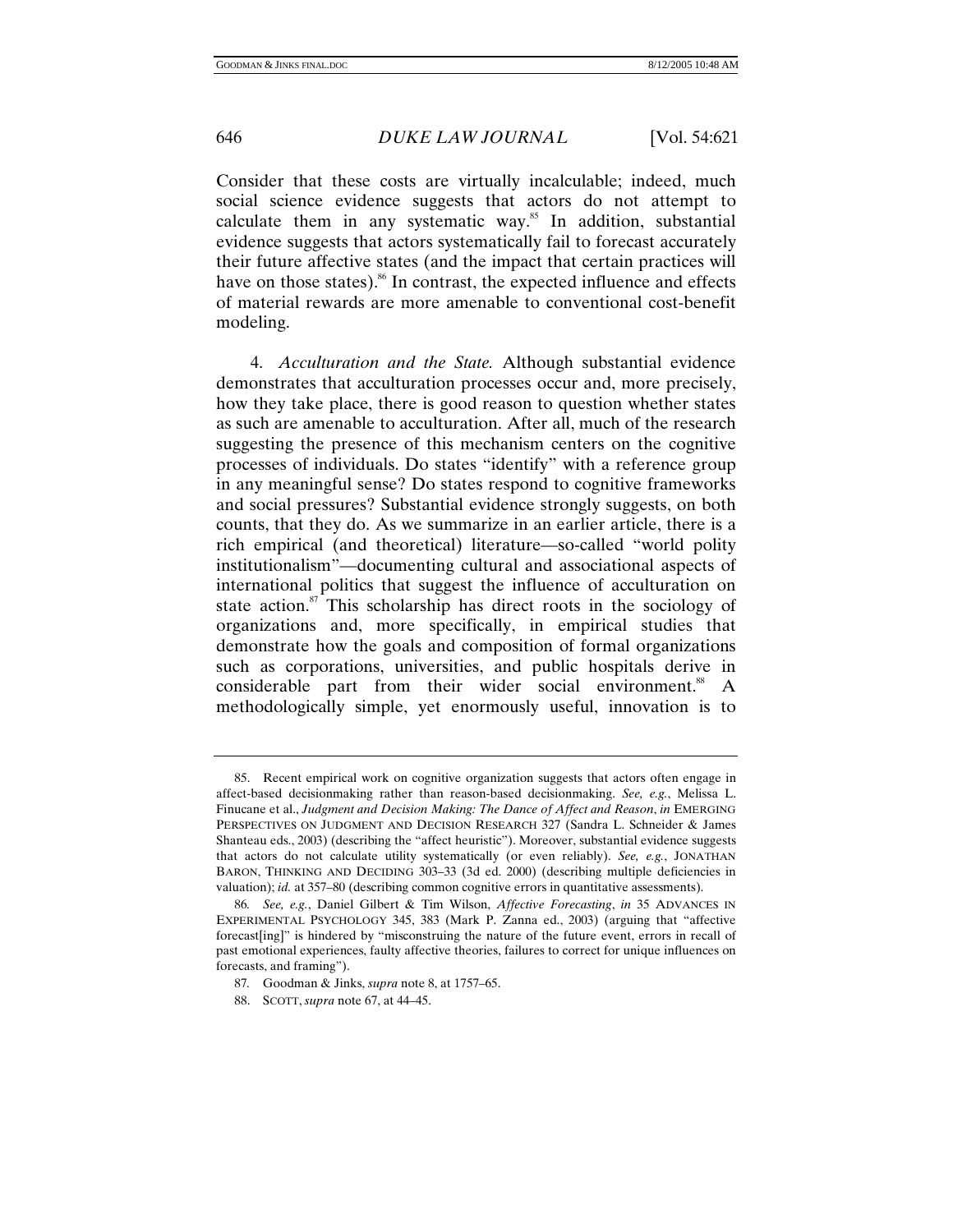study the state as a formal organization—taking the sociology of organizations to the global level.

In organizational sociology, theories of acculturation predict that socialization processes will press organizations toward increasing "isomorphism"—that is, structural similarity across organizations.<sup>89</sup> These theoretical models also predict that increasing homogenization will not reflect the functional task demands of organizations.<sup>90</sup> Rather than correlating with local task demands, structural attributes and goals of an organization will correlate with attributes and goals of other organizations at the time. $91$  When institutional conditions are favorable for acculturation, the evidence suggests that the previously identified cognitive and social pressures will encourage compliance with social norms.

Isolating these institutional conditions is more difficult. Nevertheless, the microprocesses of acculturation, particularly "social impact theory," suggests two requirements for the effective functioning of this mechanism: (1) embedding target actors in an institutionalized social setting and (2) institutionalizing at the group level preferred forms of identity.<sup>92</sup> The general directive is clear: change the individual's connection to the wider cultural community or change the content of culturally legitimated practices. The question is whether states, like other organizational forms, respond to and are in significant part reflections of their wider institutional environment.

Numerous empirical studies now suggest that states are significantly shaped and legitimated through their broader organizational environment.<sup>93</sup> States are highly legitimated actors in

 <sup>89.</sup> Zucker, *Institutional Theories*, *supra* note 9, at 452 (surveying the literature).

<sup>90</sup>*. See generally* THE NEW INSTITUTIONALISM IN ORGANIZATIONAL ANALYSIS, *supra* note 9 (explaining the empirical predications of various institutional approaches); *see also generally* Zucker, *Institutional Theories*, *supra* note 9, at 443 (providing a general overview of institutional theories of organization).

<sup>91</sup>*. See, e.g.*, SCOTT, *supra* note 67, at 115–116.

 <sup>92.</sup> Zucker, *Institutional Theories*, *supra* note 9, at 453.

 <sup>93.</sup> Our approach is "constructivist" in that we emphasize the importance of social interaction. We advance the view that state structure, identity, and preferences are constructed by social forces. Nevertheless, our approach contrasts with conventional constructivist models in two respects: (1) we emphasize *top-down processes*; and (2) we identify *acculturation* (rather than habitualization and persuasion) as the causal mechanism that drives the emergence and diffusion of global scripts. We should emphasize at the outset that our approach avoids two common pitfalls in constructivist research. First, our approach is falsifiable in that it generates a range of concrete empirical predictions that facilitate the assessment of our approach against competing explanations. Second, our approach avoids the circularity problem endemic to some constructivist research. Indeed, constructivist research often fails to distinguish adequately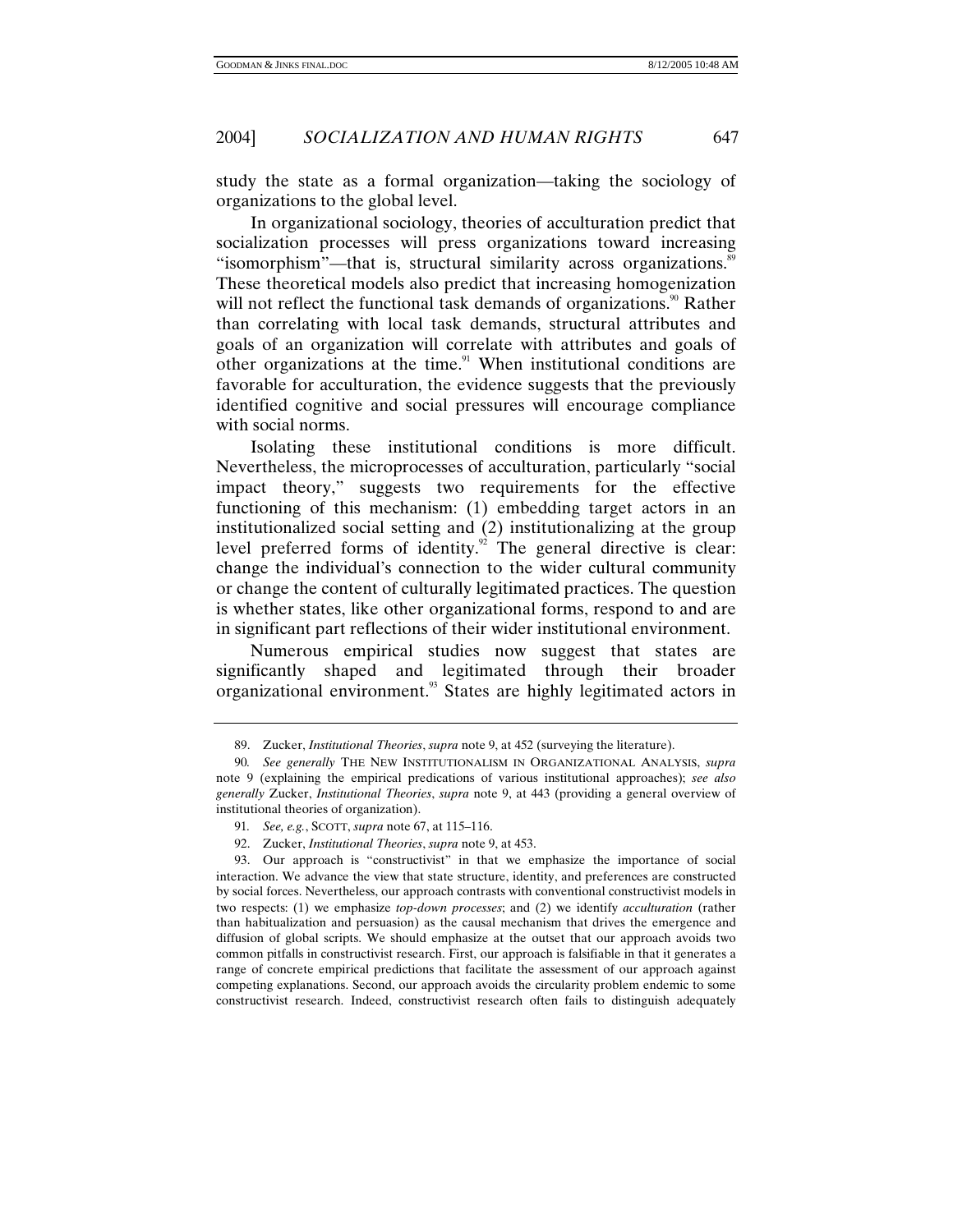world society, and their formal structures (e.g., administrative bodies, policy commitments) substantially derive from institutionalized models promulgated at the global level.<sup>94</sup> These studies generally proceed by collecting quantitative data for all available states over several decades and employing analytic techniques—including event history analysis, regression analysis, and process tracing—to test predictions of acculturation. The studies demonstrate that states emulate standardized models of structural organization in areas such as environmental policy,<sup>95</sup> educational curricula,<sup>96</sup> militarization,<sup>97</sup> the laws of war, $\frac{98}{8}$  and human rights. $\frac{99}{8}$  As many commentators point out, the extent of isomorphism across states is remarkable, and it is

94*. E.g.*, Meyer et al., *supra* note 78.

 95. David John Frank et al., *Environmentalism as a Global Institution*, 65 AM. SOC. REV. 122, 122–26 (2000) [hereinafter Frank et al., *Environmentalism*]; David John Frank et al., *The Nation-State and the Natural Environment over the Twentieth Century*, 65 AM. SOC. REV. 96, 100–03 (2000) [hereinafter Frank et al., *The Nation-State*].

 96. John W. Meyer, *Introduction* to JOHN W. MEYER ET AL., SCHOOL KNOWLEDGE FOR THE MASSES: WORLD MODELS AND NATIONAL PRIMARY CURRICULAR CATEGORIES IN THE TWENTIETH CENTURY 1–2 (1992); *see also* John W. Meyer et al., *World Expansion of Mass Education, 1870–1980*, 65 SOC. EDUC. 128, 131–32 (1992) [hereinafter Meyer et al., *World Expansion of Mass Education*].

97*. E.g.*, Dana P. Eyre & Mark C. Suchman, *Status, Norms, and the Proliferation of Conventional Weapons: An Institutional Theory Approach*, *in* THE CULTURE OF NATIONAL SECURITY: NORMS AND IDENTITY IN WORLD POLITICS 79, 86–87 (Peter J. Katzenstein ed., 1996).

98*. E.g.*, Martha Finnemore, *Rules of War and Wars of Rules: The International Red Cross and the Restraint of State Violence*, *in* CONSTRUCTING WORLD CULTURE: INTERNATIONAL NONGOVERNMENTAL ORGANIZATIONS SINCE 1875, at 149 (John Boli & George M. Thomas eds., 1999).

99*. See infra* notes 102–08 (discussing norm diffusion with respect to human rights standards).

between explanatory and outcome variables. The "new institutionalism" that we embrace distinguishes between "organizations" and "institutions": the concept of "organization" refers to the formal apparatus (and its purposes), whereas the concept of "institution" refers to all regulative and cognitive features of the organizational environment such as rules or shared beliefs. Of course, many "institutions" can also be understood as "organizations" depending on the object of the study. For example, in a study of the organizational features of hospitals, the state (including, perhaps most prominently, regulatory agencies) are part of the institutional environment within which hospitals operate. But, in a study of the organizational features of state regulatory agencies, it is the agencies themselves that are analyzed as "organizations" (and "institutions" in this study would include the salient features of the wider cultural environment in which the agencies are embedded). The important point is that our approach avoids circularity problems by clearly differentiating, as an analytic matter, explanatory variables (institutions) and outcome variables (organizations). *See generally* SCOTT, *supra* note 67; Goodman & Jinks, *supra* note 8.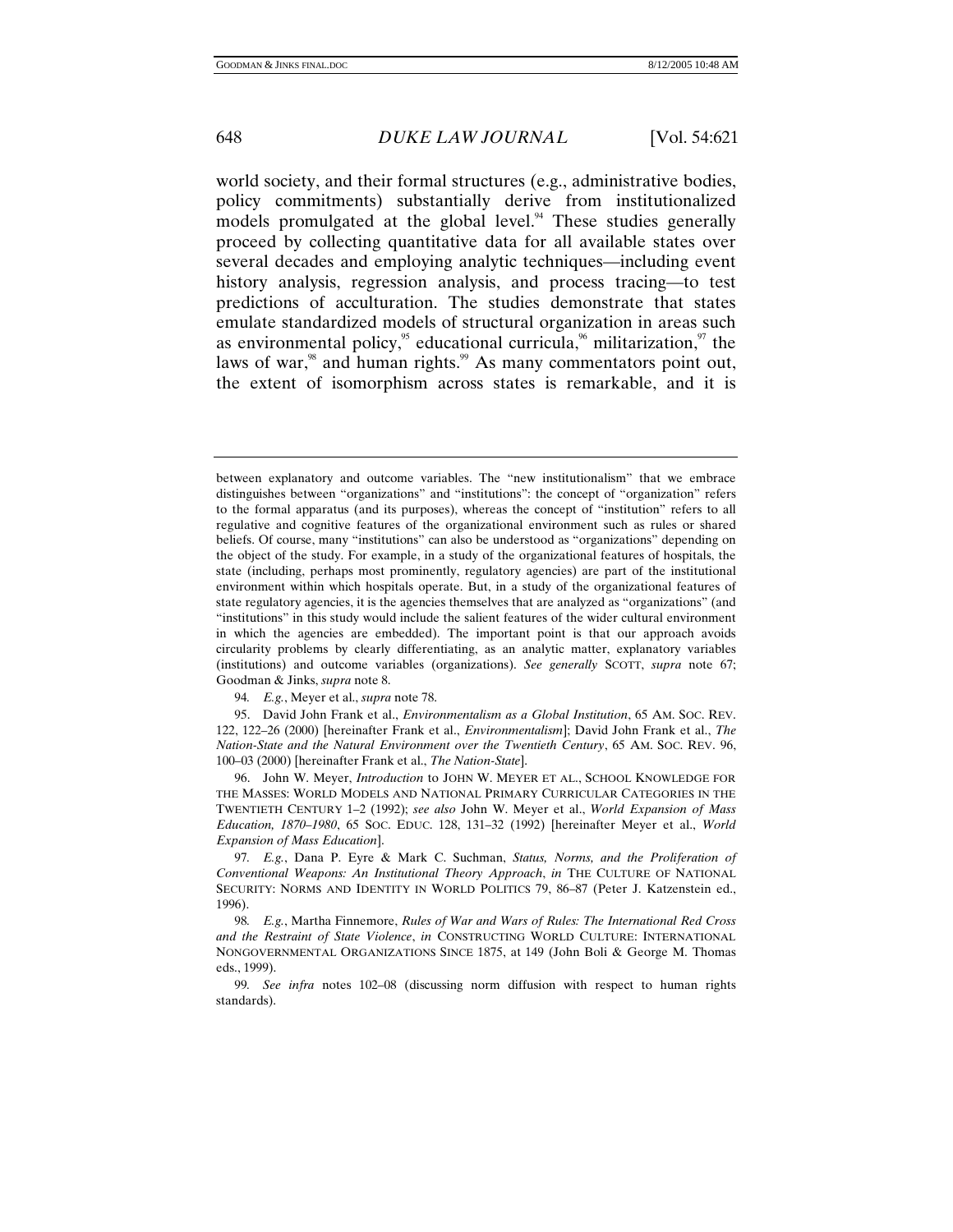seemingly inexplicable without reference to acculturation processes.<sup>100</sup> Importantly, the studies do not suggest that this structural convergence reflects actual practices or effects on the ground.101 On the contrary, the convergence (across states) is accompanied by substantial and persistent "decoupling" (within states): official purposes and formal structure are disconnected from functional demands. Rather than correlating with local task demands, structural attributes and official goals of the state correlate in important ways with attributes and goals of other states in the world.

With respect to human rights, extensive research identifies these patterns of norm diffusion in fundamental areas of governance including welfare and labor policy, $102$  civil rights guarantees, $103$  and public order maintenance.<sup>104</sup> For example, the number of constitutions that include provisions committed to the state management of childhood and the right to education has increased dramatically.<sup>105</sup> A study of every national constitution in effect during the 1870–1970

 <sup>100.</sup> Meyer et al., *supra* note 78, at 144–45; *see* David John Frank et al., *What Counts As History: A Cross-National and Longitudinal Study of University Curricula*, 44 COMP. EDUC. REV. 29, 31–32 (2000) (considering "the ways in which world models of 'society' underlie changes in university history curricula"). *See generally* CONSTRUCTING WORLD CULTURE, *supra* note 98 (presenting a series of articles on this topic by various authors). Indeed, "institutionalists would expect roughly contemporaneous global change, regardless of objective technological conditions." Martha Finnemore, *Norms, Culture, and World Politics: Insights from Sociology's Institutionalism*, 50 INT'L ORG. 325, 338 (1996).

 <sup>101.</sup> Meaningful change, however, becomes possible as the incorporated elements of global culture accumulate. Several of the examples discussed below represent important success stories: women's suffrage, childhood education, and decolonization. *See supra* note 96 and accompanying text; *infra* notes 109–18, 126 and accompanying text. Our point here is only that global diffusion patterns and rates do not correlate with individual state preferences.

 <sup>102.</sup> Andrew Abbott & Stanley DeViney, *The Welfare State as Transnational Event: Evidence from Sequences of Policy Adoption*, 16 SOC. SCI. HIST. 245, 266 (1992); David Strang & Patricia Mei Yin Chang, *The International Labor Organization and the Welfare State: Institutional Effects on National Welfare Spending, 1960–80*, 47 INT'L ORG. 235, 235 (1993); George M. Thomas & Pat Lauderdale, *State Authority and National Welfare Programs in the World System Context*, 3 SOC. FORUM 383, 383 (1988).

 <sup>103.</sup> John Boli, *Human Rights or State Expansion? Cross-National Definitions of Constitutional Rights, 1870–1970*, *in* INSTITUTIONAL STRUCTURE: CONSTITUTING STATE, SOCIETY, AND THE INDIVIDUAL, *supra* note 78, at 72–73; *see also* David John Frank & Elizabeth H. McEneaney, *The Individualization of Society and the Liberalization of State Policies on Same-Sex Sexual Relations, 1984–1995*, 77 SOC. FORCES 911–12 (1999).

 <sup>104.</sup> CONNIE L. MCNEELY, CONSTRUCTING THE NATION-STATE: INTERNATIONAL ORGANIZATION AND PRESCRIPTIVE ACTION 55–57 (1995); Meyer et al., *supra* note 78, at 158.

 <sup>105.</sup> John Boli-Bennett & John W. Meyer, *The Ideology of Childhood and the State: Rules Distinguishing Children in National Constitutions, 1870–1970*, 43 AM. SOC. REV. 797, 804 tbl.1 (1978).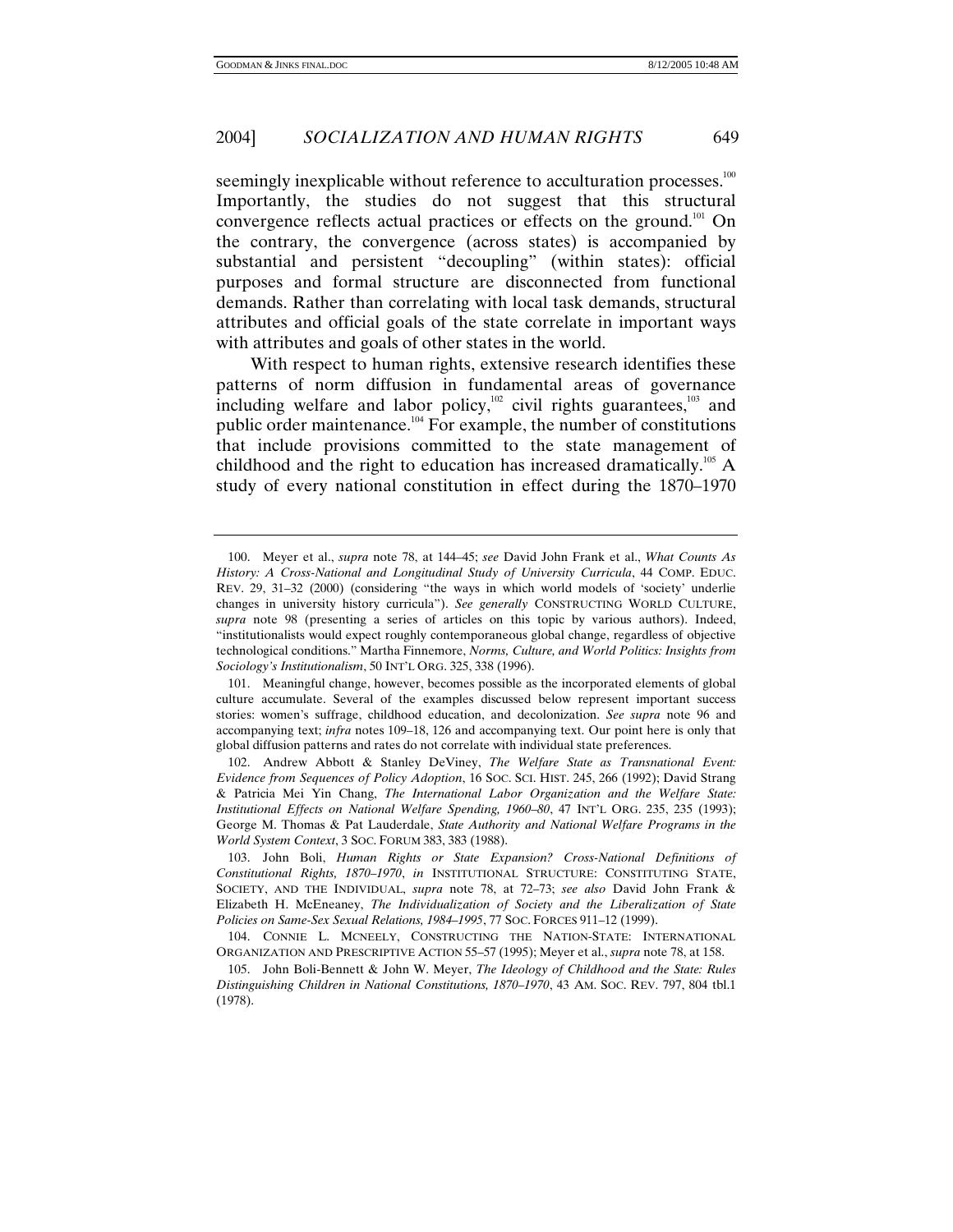period shows that the adoption of such constitutional provisions over time does not correlate with local forms of social organization (such as urbanization and national wealth) or with technical capacities of the relevant states.<sup>106</sup> Moreover, each group of newly established states shows a significantly higher probability of adopting such constitutional provisions than the preceding group of entrants.<sup>107</sup> The overall findings suggest that "[n]ational constitutions do not simply reflect processes of internal development," but rather "reflect legitimating ideas dominant in the world system at the time of their creation."<sup>108</sup>

Consider, also, state convergence with respect to women's rights. A leading study uses sophisticated analytic techniques to examine state definitions of political citizenship over a hundred-year period.<sup>109</sup> According to the study, once universal suffrage became a legitimating principle associated with the modern nation-state, state enactment of women's suffrage followed a pattern anticipated by theories of acculturation.110 After an initial stage of early adopters, the number of states providing women the right to vote increased steeply and included most states before the rate of adoption tapered off; the likelihood that a state would adopt women's suffrage correlated with world trend lines; and adoption correlated far less with domestic political conditions once isomorphism took hold.<sup>111</sup> Additionally, an important finding indicates a "contagion" effect: once the norm was institutionalized, a strong predictor for whether an individual state would enact women's suffrage was whether other states in its region had done so in the past five years.<sup>112</sup> The overall findings suggest that, compared with local conditions such as the strength of domestic women's rights groups, "[c]ountries apparently are affected much less strongly by internal factors and much more strongly by shifts in the international logic of political citizenship."<sup>113</sup>

<sup>106</sup>*. Id.* at 807–09.

<sup>107</sup>*. Id.* at 805.

<sup>108</sup>*. Id*.

 <sup>109.</sup> *See* Francisco O. Ramirez et al., *The Changing Logic of Political Citizenship: Cross-National Acquisition of Women's Suffrage Rights, 1890 to 1990*, 62 AM. SOC. REV. 735, 738–39 (1997) (using event history analysis).

<sup>110</sup>*. Id.* at 743.

<sup>111</sup>*. Id.* at 741–42 & tbl.1.

<sup>112</sup>*. Id.* at 740.

<sup>113</sup>*. Id.* at 742.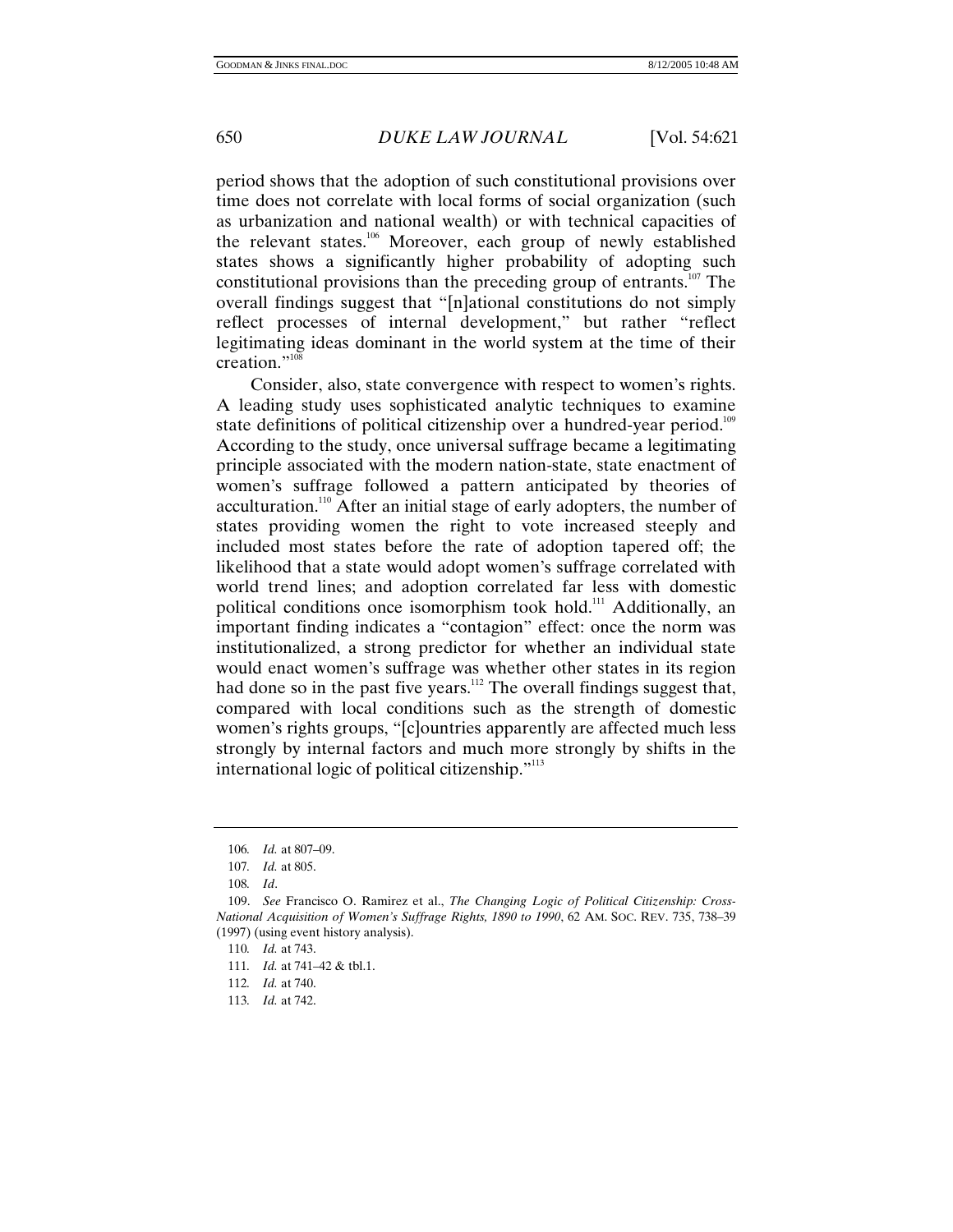These results are consistent with observations in other areas of women's rights. For example, a separate study of states in the western hemisphere examines how these governments made roughly contemporaneous commitments to eradicate violence against women.<sup>114</sup> Within a relatively short time span, "[n]early all American states . . . created national women's councils that include[d] domestic violence problems among their priorities, . . . approved legal changes that define[d] domestic violence as a crime, . . . launched educational campaigns to combat the problem, and . . . created social services for victims."115 States also made these advances uniformly; no one state substantially exceeded, or distinguished itself from, the average set of commitments.116 The extent of this isomorphism despite wide variations in national-level political, cultural, and social conditions is remarkable. Specifically, once the obligation to address domestic violence was institutionalized at the regional level, states joined the bandwagon despite dramatic differences in women's political power or access to economic resources at the national level.<sup>117</sup> Indeed, the study concludes that, at this stage of institutionalization, "international socialization is more important than domestic politics" in getting "nonconformist states to change their policies to meet the standards of new international norms."<sup>118</sup>

In general, the adoption of structural commitments or official policy goals in human rights does not necessarily entail concrete implementation. On the contrary, when states copy an internationally legitimated model that does not fit their local needs, one should expect a continued disjuncture between structural isomorphism (across states) and technical demands and results (within states). For example, the authors of the study of state management of childhood "d[o] not argue that constitutional rules in particular countries are likely to be 'implemented,' but, rather, that prevailing world ideologies are likely to be incorporated both ideologically and

 <sup>114.</sup> Darren Hawkins & Melissa Humes, *Human Rights and Domestic Violence*, 117 POL. SCI. Q. 231, 235 (2002).

<sup>115</sup>*. Id.* at 234; *see also id.* at 235 (finding that the states "share important similarities in the ways in which they identify national goals, institutionalize guidelines and procedures . . . and outline programs to prevent abuse and to treat victims").

<sup>116</sup>*. Id.* at 234; *see also id.* at 234–35 (discussing other comparative studies).

<sup>117</sup>*. Id.* at 255–56.

<sup>118</sup>*. Id.* at 256.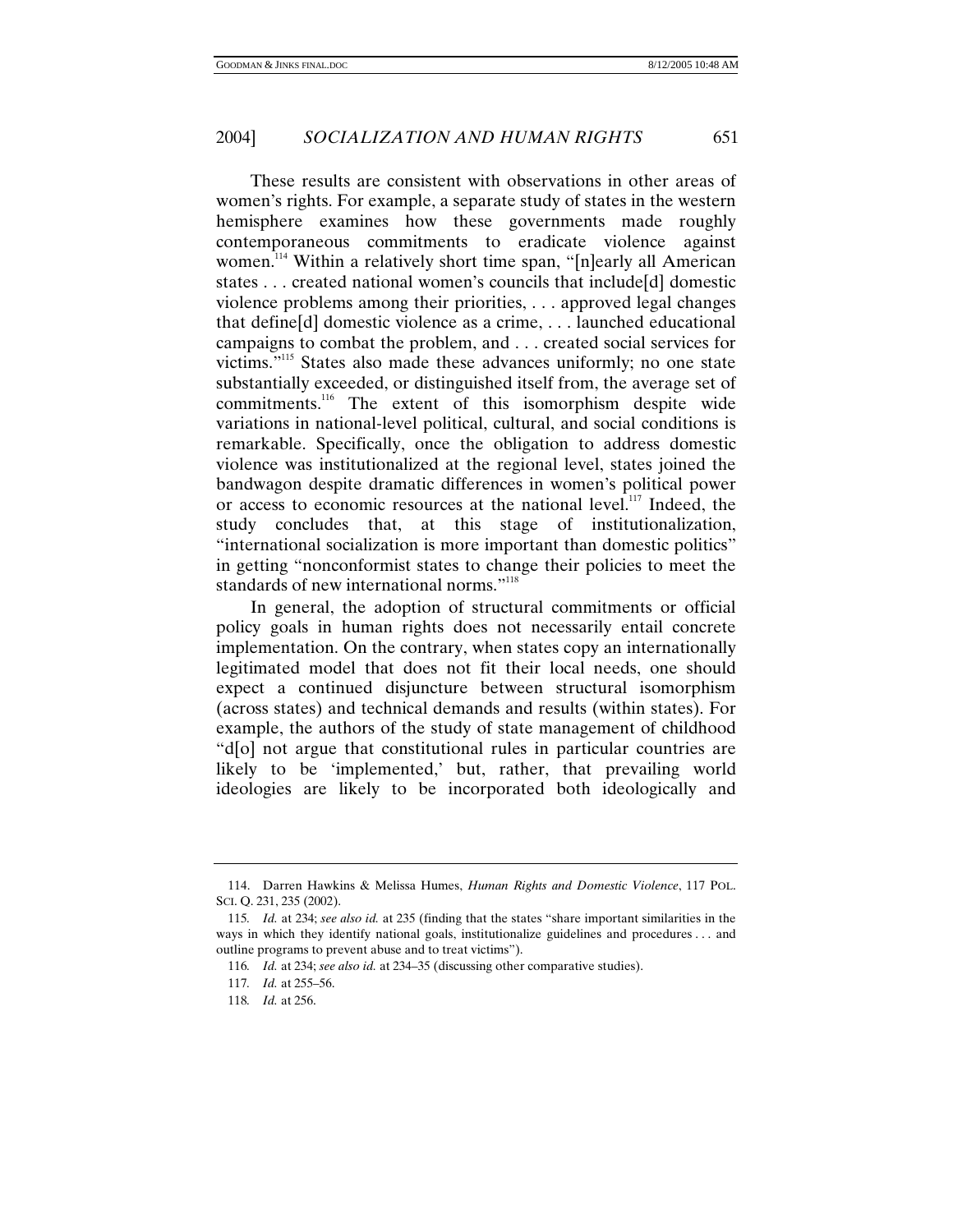organizationally."119 The fact that local social and economic drivers do not explain when states adopt the observed constitutional provisions, and the fact that adoption of such constitutional guarantees does not correlate with technical capacities to implement the provisions, suggest that decoupling might persist. Similarly, the study of domestic violence finds that many of the official commitments remain "woefully underfunded"<sup>120</sup> and that subsequent implementation of these programs "is still unclear."<sup>121</sup> Indeed, as explained above with respect to the sociology of organizations in general, the theory of acculturation predicts cross-national isomorphism irrespective of local circumstances.<sup>122</sup> Because these models have developed universal authority and legitimacy, states follow the global scripts as members of world society despite the ineffectiveness (or even dysfunctionality) of resultant organizational forms.

We maintain that the evidence of structural isomorphism and decoupling discredit theories that explain state behavior solely in terms of global power politics. To clarify why this is so, we consider an important alternative explanation. Specifically, critics might accept that the empirical evidence indicates an external source of state organizational formation but might argue that the external source could be powerful actors compelling states through material penalties or rewards to adopt particular practices. This account, however, is unpersuasive. First, although one would assume that poorer countries are more susceptible to such external coercion, the empirical studies discussed above show that norm adoption does not correlate with the economic wealth or development of countries.<sup>123</sup> Second, this explanation would predict that mimicry (and, hence, isomorphism) would vary depending on the presence, power, and influence of relevant audiences. Substantial evidence, however, shows that isomorphism will frequently occur regardless of whether there is external political pressure to conform. For example, governments follow global scripts concerning the proper orientation of state policy

 <sup>119.</sup> John Boli-Bennett & John W. Meyer, *Constitutions as Ideology*, 45 AM. SOC. REV. 525, 526 (1980); *cf.* Boli-Bennett & Meyer, *supra* note 105, at 809 ("[P]olitical ideologies defining the state as responsible for childhood ... . are worldwide creatures most fully expressed in societies . . . where the general depiction of the state as ultimately responsible for social life and social progress is strongest.").

 <sup>120.</sup> Hawkins & Humes, *supra* note 114, at 236.

<sup>121</sup>*. Id.* at 257.

<sup>122</sup>*. See supra* text accompanying notes 89–92.

<sup>123</sup>*. See* sources cited *supra* notes 83–100.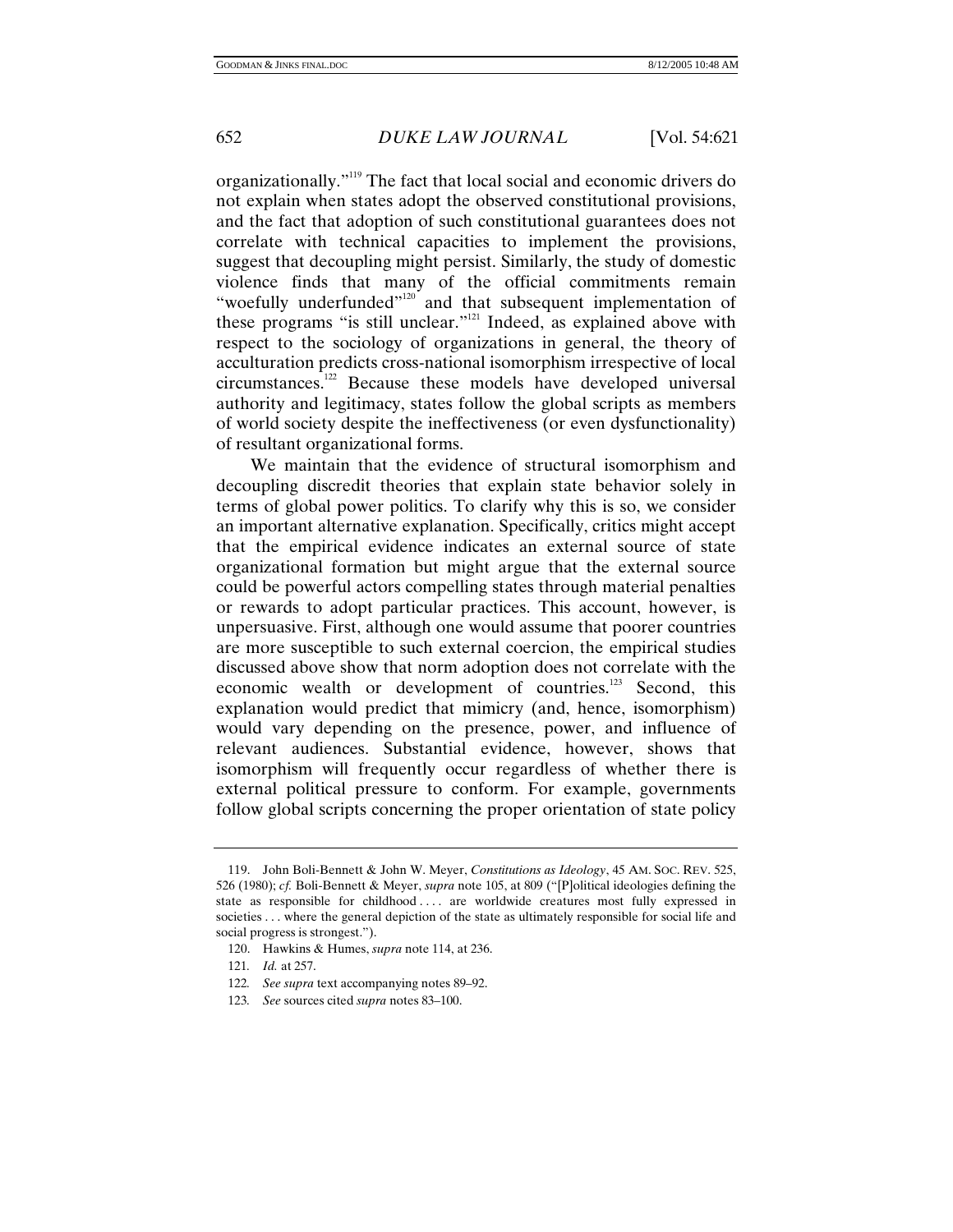toward children—even though powerful states do not exhibit a strong interest in monitoring or forcing others to adopt such an ideology.<sup>124</sup> Third, powerful states are often late adopters in some issue areas, including human rights law.<sup>125</sup> Fourth, counterhegemonic norms exhibit the same pattern of diffusion as prohegemonic norms, suggesting that conventional conceptions of global power politics provide an inadequate descriptive account. One important example is the norm of self-determination (understood as a fundamental human right), which supported decolonization and motivated many indigenous rights campaigns.<sup>126</sup> Finally, the coercion explanation cannot account for persistent decoupling; there is no convincing theory to explain why formal policy convergence without effective implementation on the ground would appease powerful states.<sup>127</sup>

125*. See, e.g.*, Finnemore & Sikkink, *supra* note 33, at 895–96 (describing global diffusion of women's suffrage and highlighting that global hegemons were late adopters); *see also* Ramirez et al., *supra* note 109, at 737–38.

126*. See* David Strang, *From Dependency to Sovereignty: An Event History Analysis of Decolonization 1870–1987*, 55 AM. SOC. REV. 846, 847–48 (1990) ("By 1960 . . . decolonization itself had delegitimated imperialism, as ex-dependencies ... proclaimed the right of selfdetermination . . . ."); David Strang, *Global Patterns of Decolonization*, 1500–1987, 35 INT'L STUD. Q. 429, 442 (1991) (noting that "[p]rior decolonization . . . added to global understandings of the legitimacy and inevitability of decolonization").

 127. Another approach might emphasize the rationality of mimicry as a signal to domestic and international audiences—irrespective of whether the global script produces results on the ground. *See, e.g.*, Goldsmith & Posner, *Moral and Legal Rhetoric*, *supra* note 6, at S121 (attempting to reconcile rational choice theory with nations' use of rhetoric and, in particular, to explain why "self-interested nations would use moral and legal rhetoric, even though they are not motivated by a desire to comply with moral or legal obligations"). Although the predictions of this approach track our own in many respects, two points of disagreement bear mentioning. First, the signaling story does not adequately account for isomorphism and decoupling. Assuming that domestic and international audiences learn, the credibility of the mimicry signal will substantially degrade over time in an environment characterized by decoupling. In other words, the signaled audiences should learn that formal mimicry is often decoupled from concrete change on the ground. As a consequence, the value of formal mimicry, without

<sup>124</sup>*. See, e.g.*, Boli-Bennett & Meyer, *supra* note 105, at 810. Professors Boli-Bennett and Meyer's study discusses the state's differentiation of childhood as a distinct life phase and state management of childhood in spheres such as criminal justice, education, family, and labor between 1870 and 1970. *Id.* at 797–98, 804. Notably, even in the area of child labor, which one might think is a matter of high politics, the institutionalization of global practices occurred before powerful states became seriously involved at the international level. *See*, *e.g.*, Bozena Maria Celek, Note, *The International Response to Child Labor in the Developing World: Why Are We Ineffective?*, 11 GEO. J. ON POVERTY L. & POL'Y 87, 91 (2004) ("States ignored the issue and instead concentrated their discussions on the industrial developments of Europe and North America—nations where child labor hardly was as prevalent as in the developing states. This trend of neglecting child labor issues continued until approximately 1973 . . . .") (citing Hugh Cunningham, *The Rights of the Child and the Wrongs of Child Labor: A Historical Perspective*, *in* 13 CHILD LABOR: POLICY OPTIONS 20, 21 (Kristoffel Lieten & Ben White eds., 2001)).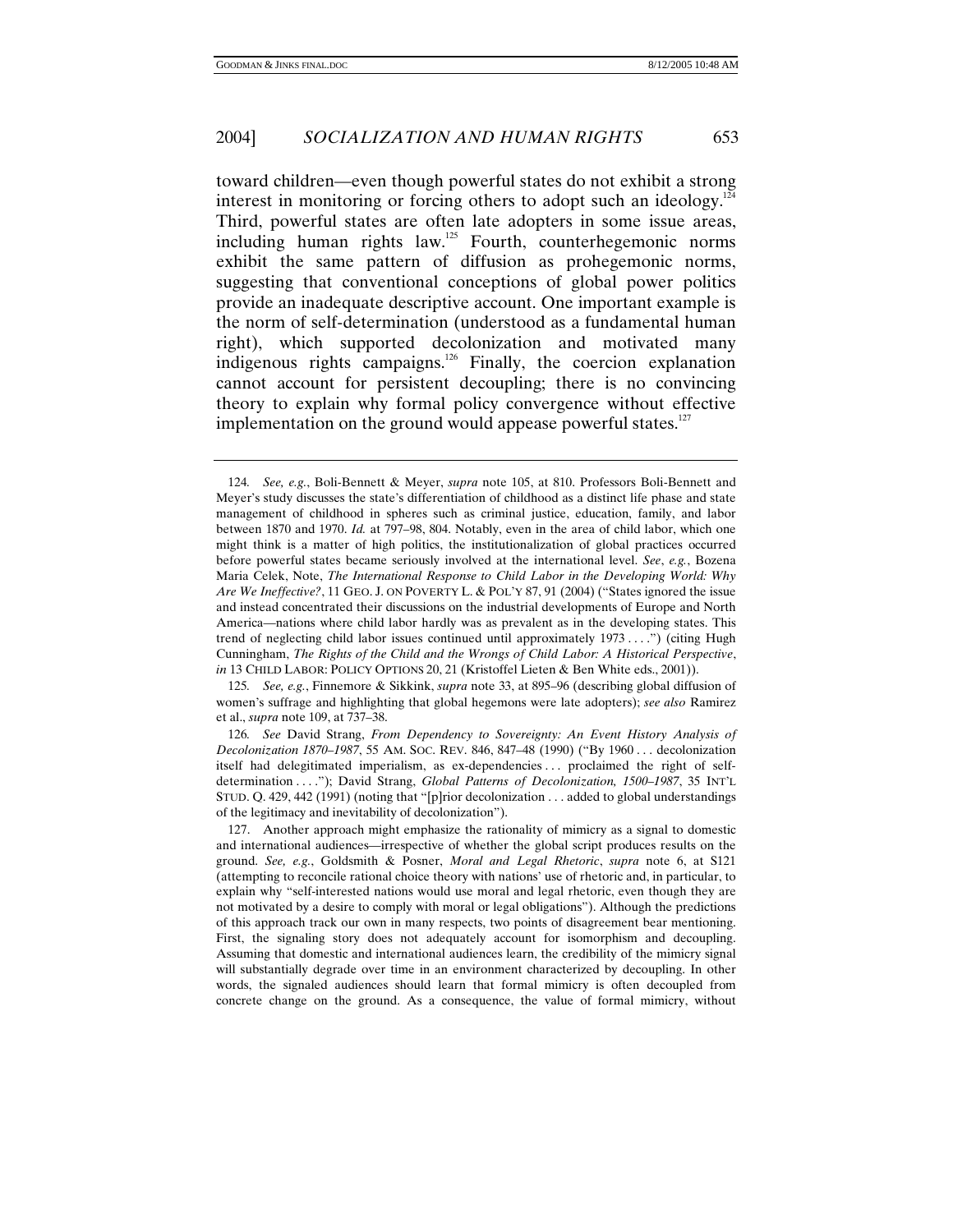One remaining question is whether the conditions favorable to acculturation are amenable to manipulation to promote change through institutions. Drawing on institutional theories of the state, we maintain that they are. First, significant empirical evidence shows that increased institutionalization of a model at the global level is followed by its diffusion across states.<sup>128</sup> Second, the empirical research also shows that a state's degree of integration in world society is a strong predictor of whether that state will adopt global cultural scripts.<sup>129</sup> Accordingly, we submit that embedding target actors in social settings organized around highly institutionalized, broadly shared principles could foster the basic elements necessary for acculturation.<sup>130</sup> Under these conditions, states would likely value their status in the group ("identify" with, or mimic, the group)—exploiting the cognitive and social pressures described above.<sup>131</sup>

This evidence demonstrates, at a high level of generality, that states respond to cultural forces. Less clear is how exactly this occurs. The evidence described above does not document a specific causal pathway by which culture influences state action. Although we consider this issue an important one that requires rigorous empirical testing, the claims made in this Article do not rely upon any particular theory about how acculturation occurs. Our claims are not predicated on a tacit theory of domestic political economy. Indeed, the empirical record to date is consistent with a number of possible causal routes: government representatives or high-level policymakers might be directly acculturated;<sup>132</sup> members of special interest groups might be acculturated and they, in turn, might persuade domestic audiences (or

effective implementation, should erode over time. Second, this approach would predict that mimicry (and, hence, isomorphism) would vary depending on the presence, power, and influence of relevant audiences. Our approach, on the other hand, predicts isomorphism irrespective of whether there is political pressure to conform. *See generally* Goodman & Jinks, *supra* note 8.

 <sup>128.</sup> Frank et al., *The Nation-State*, *supra* note 95, at 110–11.

<sup>129</sup>*. Id*. at 106; Meyer et al., *World Expansion of Mass Education, 1870–1980*, *supra* note 96, at 146.

 <sup>130.</sup> This is a necessary predicate of acculturation in any meaningful sense. *See, e.g.*, Johnston, *supra* note 5, at 501 (pointing out that the effectiveness of acculturation processes "hinges . . . on an intersubjectively agreed upon notion of what socially valuable behavior looks like").

<sup>131</sup>*. Id*. at 506.

<sup>132</sup>*. See, e.g.*, Johnston, *supra* note 35, at 147 (considering the "impact of international institutions on domestic (in this case foreign–policy related) agencies and actors").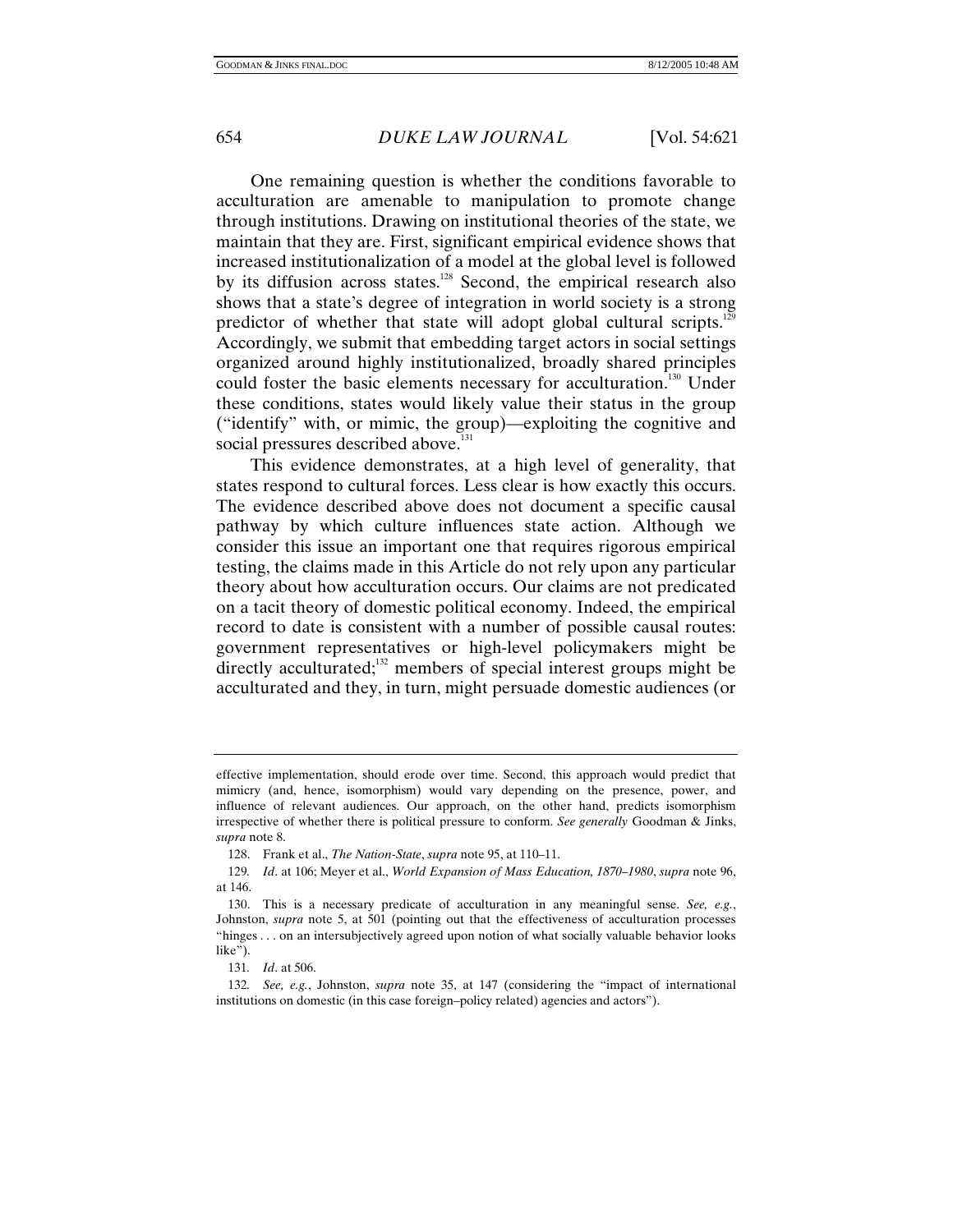political leaders) to adopt socially legitimated practices;<sup>133</sup> or perhaps, in some cases, relevant domestic audiences might be directly acculturated by broader social forces, and these audiences, in turn, might coerce (or persuade) their political leaders to comply with social norms.<sup>134</sup> We are, for the purposes of this Article, agnostic about which of these theories best accounts for the observed behavior of states. Irrespective of the specific causal pathway, we maintain that observed state behavior is, to a nontrivial degree, the product of acculturation. The following Parts also illustrate that fundamental issues of institutional design turn on processes at this level of abstraction.

|                                     | Coercion                           | <b>Persuasion</b>                              | <b>Acculturation</b>                                       |
|-------------------------------------|------------------------------------|------------------------------------------------|------------------------------------------------------------|
| <b>Basis of</b><br><b>Influence</b> | Interest                           | Congruence with<br>values                      | Social expectations                                        |
|                                     |                                    |                                                | Cultural identity                                          |
| <b>Behavioral</b><br>Logic          |                                    | Active assessment of<br>the validity of a rule | Social role                                                |
|                                     | Instrumentalism                    |                                                | Social status                                              |
|                                     |                                    |                                                | Mimicry                                                    |
| <b>Forms</b> of<br><b>Influence</b> | Material rewards<br>and punishment | Framing                                        | Social rewards and                                         |
|                                     |                                    | Cuing to think<br>harder                       | punishment (shaming,<br>shunning, back-patting)            |
|                                     |                                    | Convincing                                     | Cognitive costs and<br>benefits (orthodoxy,<br>dissonance) |
|                                     |                                    | Teaching                                       |                                                            |
| <b>Result</b>                       | Compliance                         | Acceptance                                     | Conformity                                                 |

TABLE 1. THREE MECHANISMS OF SOCIAL INFLUENCE ON STATES

In the balance of the Article, we analyze three regime design problems in human rights law: (1) conditional membership in

<sup>133</sup>*. See, e.g.*, Risse & Sikkink, *supra* note 24, at 5 (arguing that networks of domestic and transnational actors "empower and legitimate the claims of domestic opposition groups against norm-violating governments").

<sup>134</sup>*. See, e.g.*, KECK & SIKKINK, *supra* note 18, at 16–25 (describing this causal pathway in context of human rights networks in Latin America).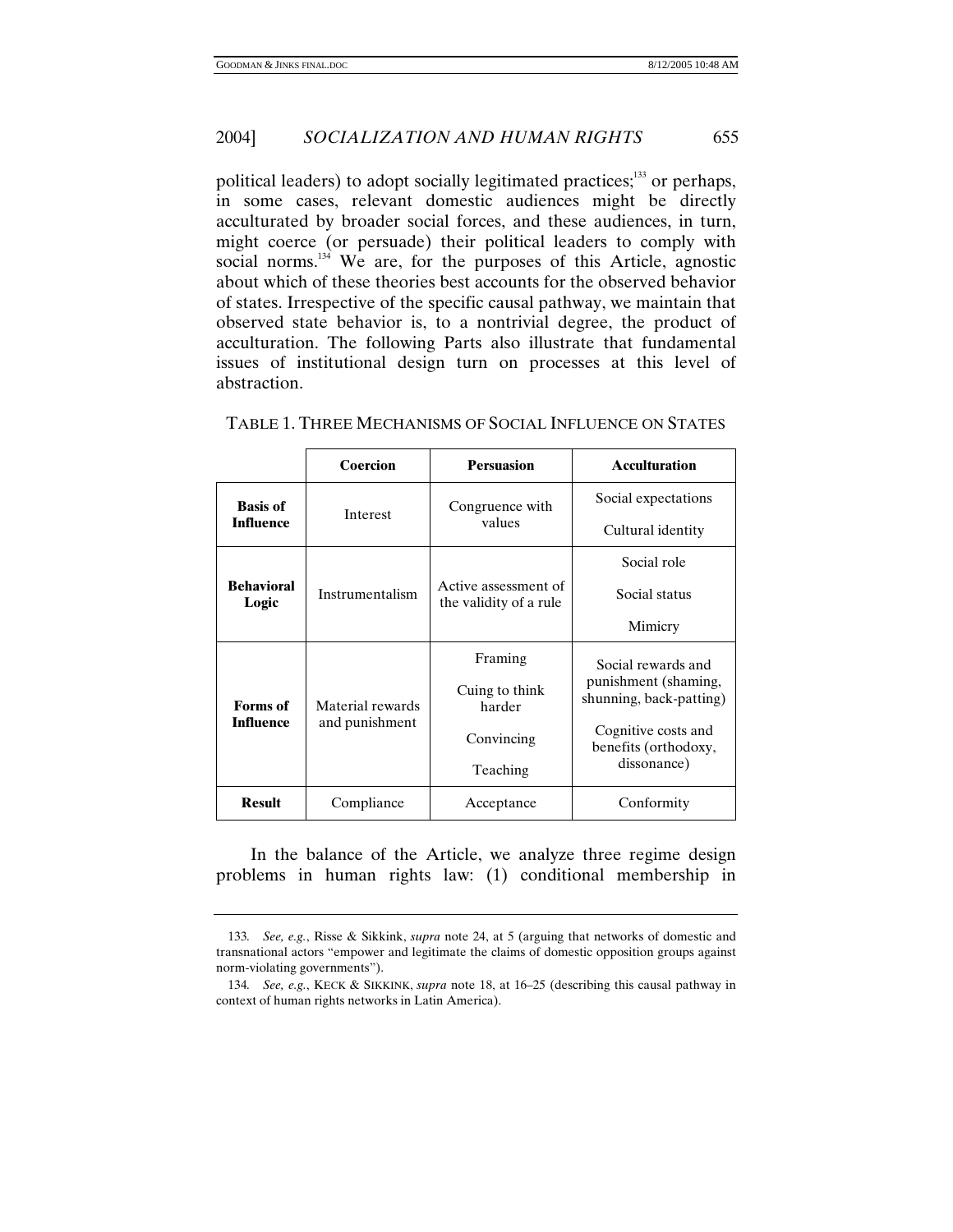organizations, (2) precision of obligations, and (3) monitoring and enforcement mechanisms. Two primary points follow from this analysis. First, regime design principles for each issue vary substantially across the identified behavioral logics. In short, mechanisms matter for regime design. Second, the previously undertheorized acculturation mechanism yields many regime design recommendations that defy conventional wisdom in international law. For example, the deinstitutionalizing effects of many traditional "hard law" devices would, we claim, diminish the complianceinducing effects of acculturation. Our analysis of these regime design problems is summarized in a table at the end of each Part.

### II. CONDITIONAL MEMBERSHIP

An important choice in designing human rights regimes involves deciding between an inclusive or restrictive membership rule in multilateral organizations.<sup>135</sup> Whether membership should be conditioned on compliance with particular human rights standards is the subject of an ongoing debate among governmental actors, practitioners, and scholars. An inclusive approach would allow all comers to join the organization and would place negligible conditions on maintaining membership status. In contrast, a restrictive approach would reject candidate states or expel member states that do not meet particular human rights standards. For example, two supranational organizations—the United Nations  $(U.N.)^{136}$  and the Council of Europe $137$ —have formally adopted a restrictive rule. The goals and

 <sup>135.</sup> *See* Barbara Koremenos et al., *The Rational Design of International Institutions*, 55 INT'L ORG. 761, 770 (2001) ("Who belongs to the institution? Is membership exclusive and restrictive, like the G-7's limitation to rich countries? Or is it inclusive by design, like the UN?... Membership has been one of the most hotly contested issues in recent years.") (emphasis omitted).

 <sup>136.</sup> The U.N. Charter formally allows the organization to function in a restrictive manner, but these powers have remained largely dormant in practice. Specific articles provide for the exclusion of applicant states, *see* U.N. CHARTER art. 4, suspension of membership privileges, *see id.* art. 5, and complete expulsion from the organization, *see id.* art. 6. *Cf.* LEAGUE OF NATIONS COVENANT art. 1, para. 2 (providing for the exclusion of applicant states from the League of Nations); *id.* art. 16, para. 4 (providing for expulsion from the League of Nations).

 <sup>137.</sup> In 1993, the Council adopted a resolution essentially limiting the provision of observer status to democratic states. *See* Observer Status, Eur. Comm. of Ministers, 92d Sess., Stat. Res. (93) 26 (May 14, 1993), *available at* http://conventions.coe.int/treaty/en/treaties/html/ Resol9326.htm. In 1994, the Council required applicant states to abolish the death penalty as a precondition for full membership. Abolition of Capital Punishment, Eur. Parl. Ass., 25th Sitting, Res. 1044 (Oct. 4, 1994), *available at* http://assembly.coe.int/Documents/AdoptedText/ ta94/ERES1044.htm. In 2001, the Council's Parliamentary Assembly adopted a resolution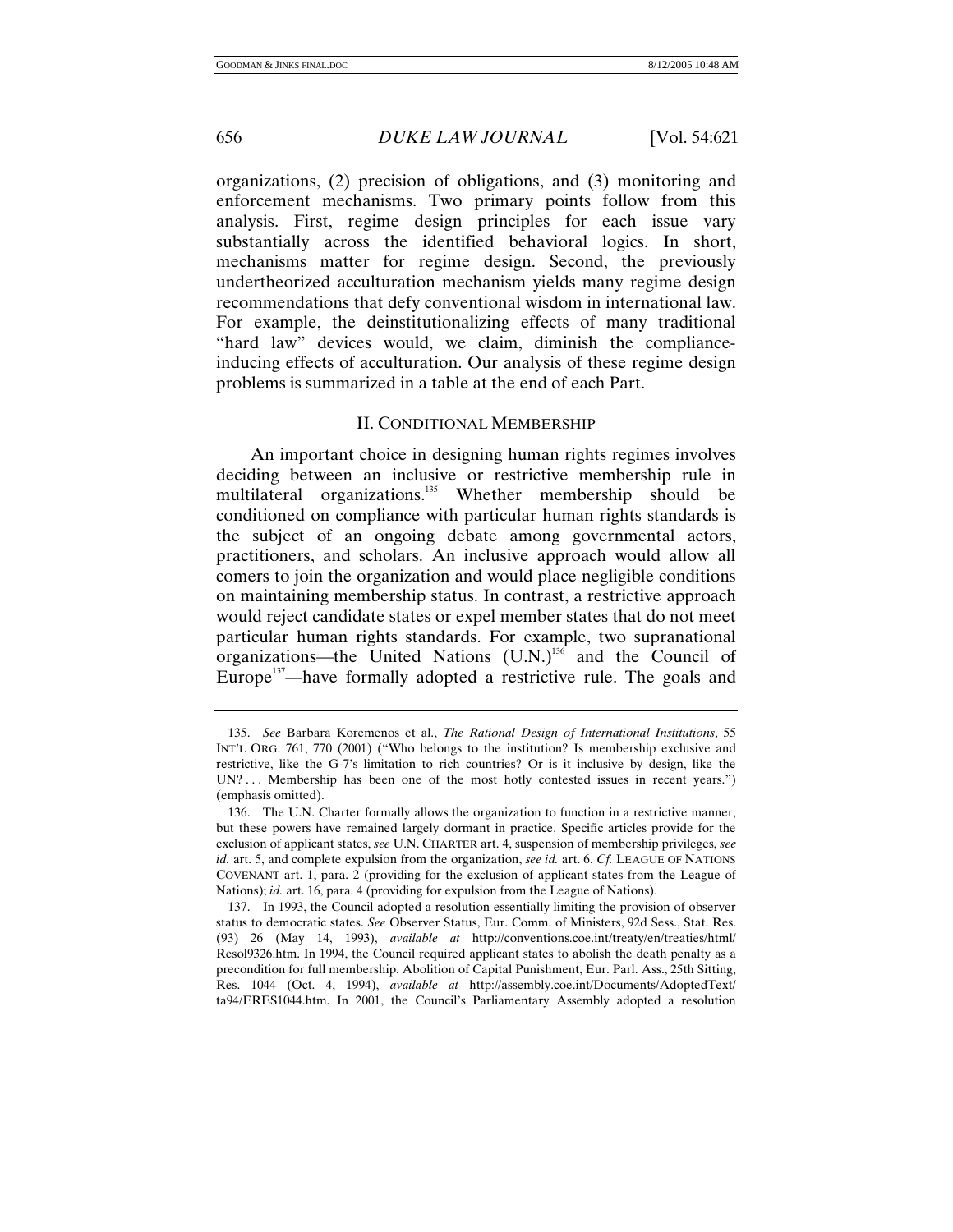activities of these organizations include issues other than human rights. Their membership rules, however, have inspired recent proposals for human rights regimes. It is this debate—whether to condition membership in exclusively human rights regimes on human rights performance—that we consider in depth.

The two principal global human rights forums—international human rights treaties<sup>138</sup> and the U.N. Commission on Human Rights<sup>139</sup>—are currently modeled on an inclusive approach. Both institutions formally allow the equal participation of liberal and illiberal states. However, scholars suggest that the major international human rights treaties should limit admission to states that already comply with particular human rights standards and should expel members that do not comply with terms of the treaty.<sup>140</sup> These

 139. The Commission on Human Rights is a suborgan of the U.N. General Assembly. Its mandate includes developing standards for the elaboration and codification of international human rights law and monitoring and reporting the human rights practices of U.N. member states. Office of the High Commissioner for Human Rights, Commission on Human Rights, *at* www.unhchr.ch/html/menu2/2/chrintro.htm (last visited Dec. 1, 2004) (on file with the *Duke Law Journal*).

140*. See, e.g.*, Hathaway, *supra* note 4, at 2024 ("Countries might, for example, be required to demonstrate compliance with certain human rights standards before being allowed to join a human rights treaty.... Or treaties could include provisions for removing countries that are habitually found in violation of the terms of the treaty from membership in the treaty regime."); *see also* Anne F. Bayefsky, *Making the Human Rights Treaties Work*, *in* HUMAN RIGHTS: AN AGENDA FOR THE NEXT CENTURY 229, 264 (Louis Henkin and John Lawrence Hargrove eds., 1994), *available in* 26 STUD. TRANSNAT'L LEGAL POL'Y 264 (1994) (recommending "[p]utting in place written rules for expelling from the treaty regime those states that do not adhere to a set of minimum requirements drawn from the treaty's implementation provisions"). These restrictive approaches resemble proposals for excluding illiberal states from transnational legal regimes. *See* Anne-Marie Burley [Slaughter], *Law Among Liberal States: Liberal Internationalism and the Act of State Doctrine*, 92 COLUM. L. REV. 1907, 1990 (1992) (proposing a new interpretation of the act-of-state doctrine by which "application of the doctrine to bar

<sup>&</sup>quot;call[ing] into question the continuing Observer status of Japan and the United States with the Organisation as a whole, should no significant progress" toward abolition of the death penalty occur. *See* Abolition of the Death Penalty in Council of Europe Observer States, Eur. Parl. Ass., 17th Sitting, Res. 1253 (June 25, 2001), *available at* http://assembly.coe.int/documents/ adoptedtext/ta01/eres1253.htm.

 <sup>138.</sup> There are six major international human rights treaties. International Covenant on Civil and Political Rights, Dec. 16, 1966, S. EXEC. DOC. E, 95-2 (1978), 999 U.N.T.S. 171; the International Covenant on Economic, Social and Cultural Rights, *opened for signature* Dec. 16, 1966, 993 U.N.T.S. 3; the International Convention on the Elimination of All Forms of Racial Discrimination, *opened for signature* Mar. 7, 1966, S. EXEC. DOC. C, 95-2 (1978), 660 U.N.T.S. 195; the Convention on the Elimination of All Forms of Discrimination Against Women, Dec. 18, 1979, 1249 U.N.T.S. 13; the Convention Against Torture and Other Cruel, Inhuman or Degrading Treatment or Punishment, *opened for signature* Feb. 4, 1985, S. TREATY DOC. 100- 20, 1465 U.N.T.S. 85; and the Convention on the Rights of the Child, Nov. 20, 1989, 1577 U.N.T.S. 3.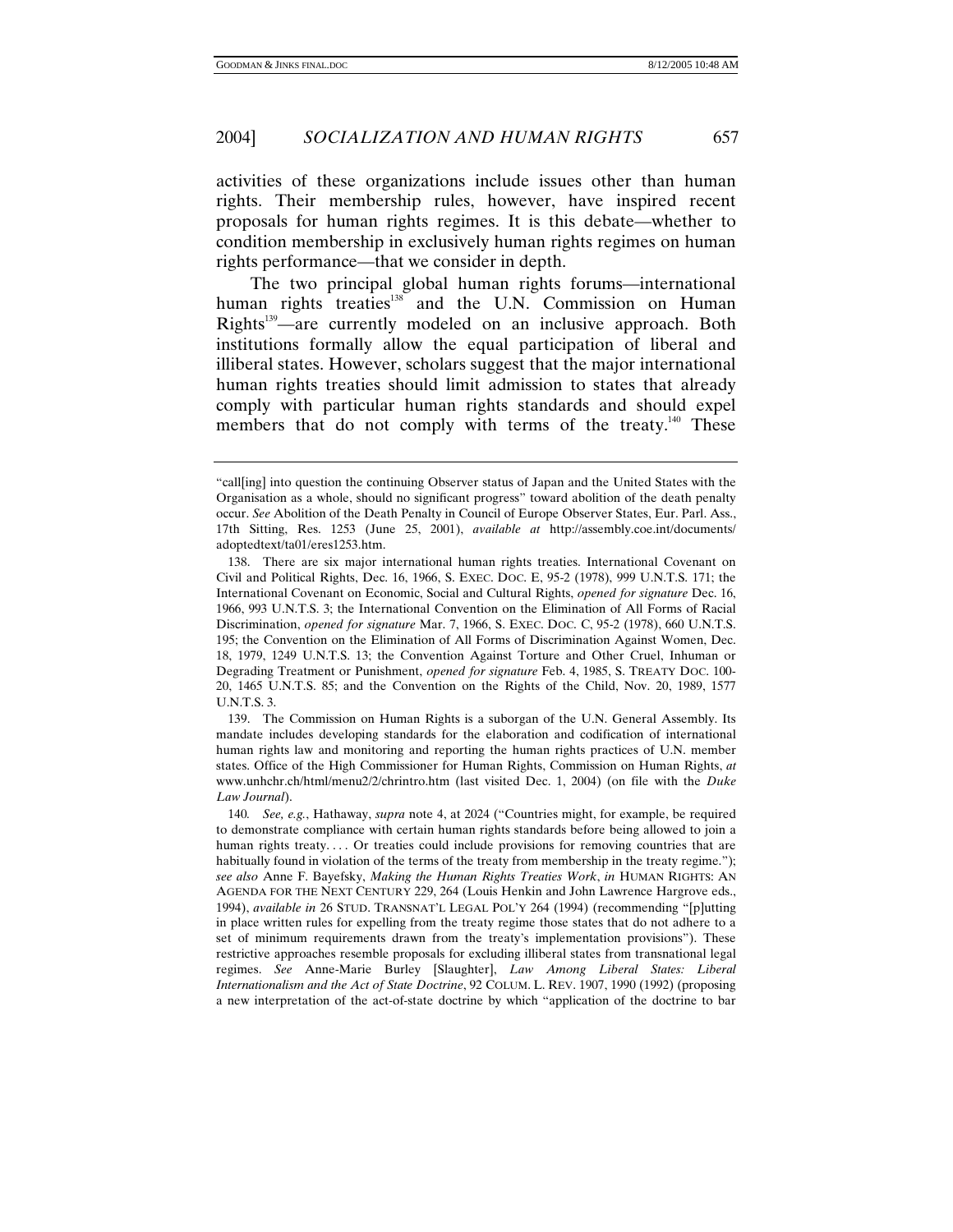proposals have spurred an animated discussion within the academy.<sup>141</sup> They have also begun to gain political momentum within other forums, in particular the Commission on Human Rights. A wide range of actors—including government representatives, $142$  policy analysts, $143$  activists, $144$  and the Office of the U.N. High Commissioner for Human Rights<sup>145</sup>—have recently supported the idea of excluding states with poor human rights records from membership in the Commission.

Importantly, formal membership rules do not exhaust the range of choices confronting regime architects on this issue. States could, as several historical examples illustrate, deploy other strategies when existing organizational rules do not explicitly permit exclusion. As Professor Louis Sohn explains in a leading article on expulsion from multilateral organizations, "[a]ll these measures can be taken by international organizations, whether or not their own constitutions expressly provide for them. In fact, only on a few occasions were the measures taken those actually authorized by explicit constitutional

142*. See, e.g.*, U.S. Mission to the European Union, U.S. Deeply Disappointed in Libya's Human Rights Election, *at* http://www.useu.be/Categories/GlobalAffairs/Jan2003UNUSLibya HumanRights.html (Jan. 20, 2003) (on file with the *Duke Law Journal*) ("The United States will continue to make its position clear. . . . We are convinced that the best way for the Commission to ensure the ideals of the Universal Declaration of Human Rights . . . is to have a membership comprised of countries with strong human rights records at home.") (quoting Ambassador Kevin E. Moley, U.S. Permanent Representative to the United Nations in Geneva)).

 143. Jeane J. Kirkpatrick, *UN Human Rights Panel Needs Some Entry Standards*, INT'L HERALD TRIBUNE, May 14, 2003.

144*. See, e.g.*, Human Rights Watch, United Nations: Rights Commission Shields Abusers, *at* http://hrw.org/press/2002/04/unhchrfinal.htm (Apr. 26, 2002) (on file with the *Duke Law Journal*) ("[A]ny government whose records the Commission has condemned, who have failed to implement the Commission's resolutions, or who have refused to allow visits by the Commission's investigators and experts, should be excluded from membership on the commission.").

 145. Richard Waddington, *Libya Elected to Chair U.N. Human Rights Body*, REUTERS, Jan. 20, 2003 ("U.N. High Commissioner for Human Rights Sergio Vieira de Mello has backed activists' calls for conditions to be agreed for Commission membership. These could include signing and ratifying all human rights treaties and inviting U.N. special rights investigators to visit.").

adjudication of the validity of [an] act of a certain state would be a judicial declaration that the state in question does not play by liberal rules").

<sup>141</sup>*. See, e.g.*, Philip Alston, *Beyond "Them" and "Us": Putting Treaty Body Reform into Perspective*, *in* THE FUTURE OF UN HUMAN RIGHTS TREATY MONITORING 501, 502 (Philip Alston & James Crawford eds., 2000); Philip Alston, *Effective Functioning of Bodies Established Pursuant to United Nations Human Rights Instruments: Final Report on Enhancing the Long-Term Effectiveness of the United Nations Human Rights Treaty System*, U.N. ESCOR, 53d Sess., Agenda Item 15, ¶¶ 14–36, U.N. Doc. E/CN.4/1997/74 (1996); Goodman & Jinks, *supra* note 4, at 171–72; Hathaway, *supra* note 4, at 2020–25.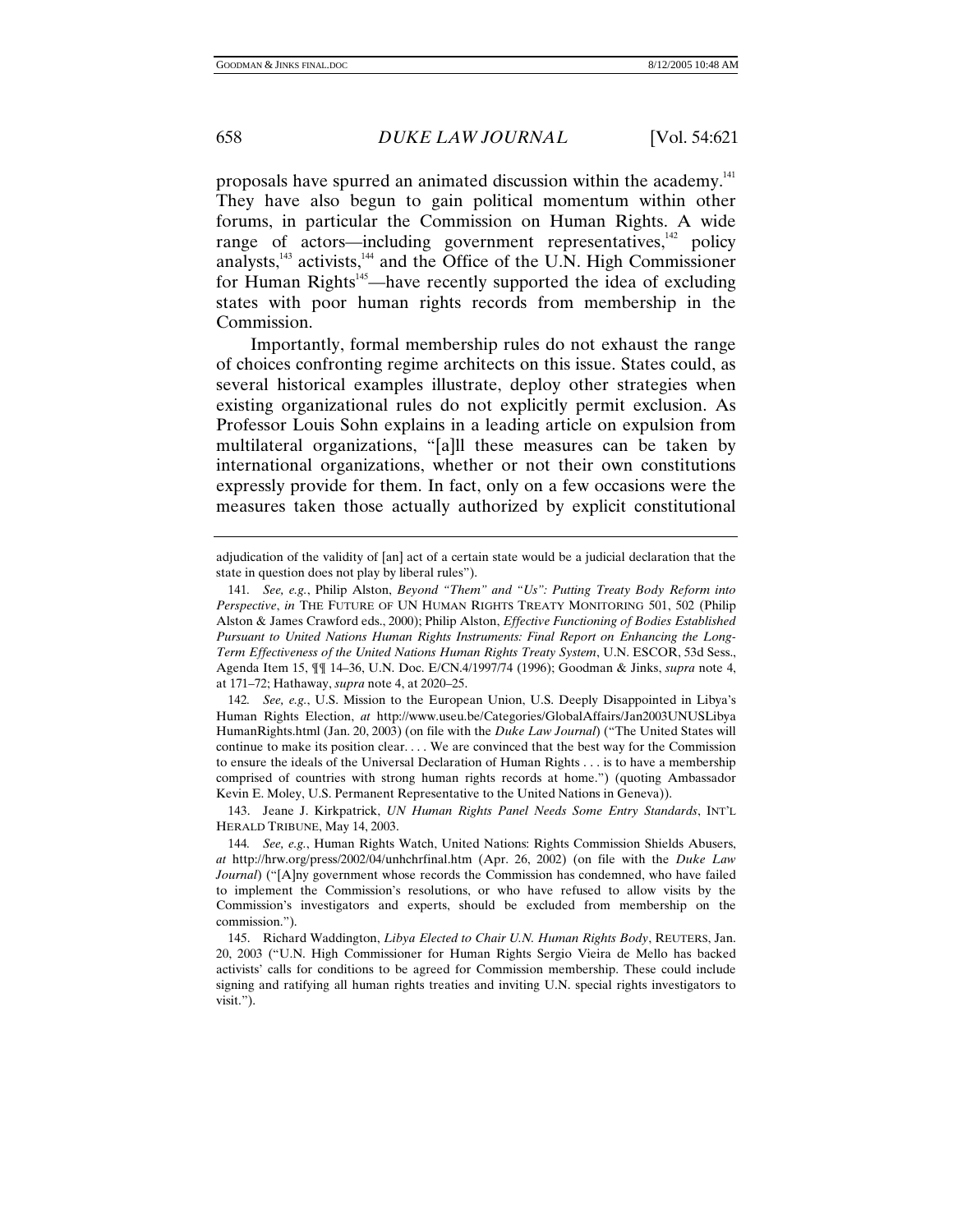provisions."146 Indeed, states have deployed a range of tactics to limit the participation of governments with offensive human rights practices, including denying access to regional and preparatory meetings, $147$  rejecting credentials required for participation, $148$  limiting voting or speaking rights,<sup>149</sup> and adopting extraordinary resolutions tantamount to expulsion (e.g., "advising" a member state to withdraw).<sup>150</sup> These measures often serve as the functional equivalent of formal conditions on membership. Although we discuss only formal membership rules, our analysis generally applies to these informal measures as well. $^{151}$ 

Before we proceed to that analysis, it is also important to note that other design features may raise some, though not all, of the same considerations. First, procedural or substantive terms of a treaty may produce significant exclusionary effects. It is well understood that higher standards in a human rights treaty tend to reduce levels of state participation. For instance, in drafting the Rome Statute for the International Criminal Court, negotiators adopted strong procedural and substantive provisions that effectively sacrificed the participation of particular governments.<sup>152</sup> As other

150*. See, e.g.*, *id.* at 80–81 (discussing the Organization of American States and Cuba); *id.* at 71 (discussing the International Labor Organization and South Africa); Sohn, *supra* note 146, at 1409–12 (discussing the Economic and Social Council and Portugal).

 151. Aspects of our discussion also apply to strategies by which individual governments and nongovernmental organizations might encourage illiberal states to join human rights regimes. For example, governments and organizations should consider the institutionalizing effects of universal membership in determining whether to emphasize the strategy of pressuring illiberal states to ratify human rights treaties. Similarly, an understanding of these effects should inform decisions about whether to pressure illiberal states to leave international organizations (e.g., African states' boycotting intergovernmental organizations that allowed South African participation). *See, e.g.*, CHAYES & CHAYES, *supra* note 7, at 71, 73 (discussing several African countries' threats to boycott the United Postal Union.).

152*. See, e.g.*, Lawrence Weschler, *Exceptional Cases in Rome: The United States and the Struggle for the ICC*, *in* THE UNITED STATES AND THE INTERNATIONAL CRIMINAL COURT 85 (Sarah B. Sewell & Carl Kaysen eds., 2000); *Trigger Mechanisms and Accountability*, 10 INT'L CRIM. CT. MONITOR (NGO Coalition for an Int'l Criminal Court, New York, N.Y.), Nov. 1998,

 <sup>146.</sup> Louis B. Sohn, *Expulsion or Forced Withdrawal from an International Organization*, 77 HARV. L. REV. 1381, 1421 (1964).

<sup>147</sup>*. See, e.g.*, CHAYES & CHAYES, *supra* note 7, at 71–72 (discussing measures involving the Food and Agriculture Organization, the International Telecommunication Union, and South Africa).

<sup>148</sup>*. See, e.g.*, *id.* at 74 (discussing the World Meteorological Organization's rejection of South Africa's credentials); Sohn, *supra* note 146, at 1401–04 (discussing the exclusion of Spain from several U.N. specialized agencies).

 <sup>149.</sup> CHAYES & CHAYES, *supra* note 7, at 71–72 (discussing the World Health Organization and South Africa).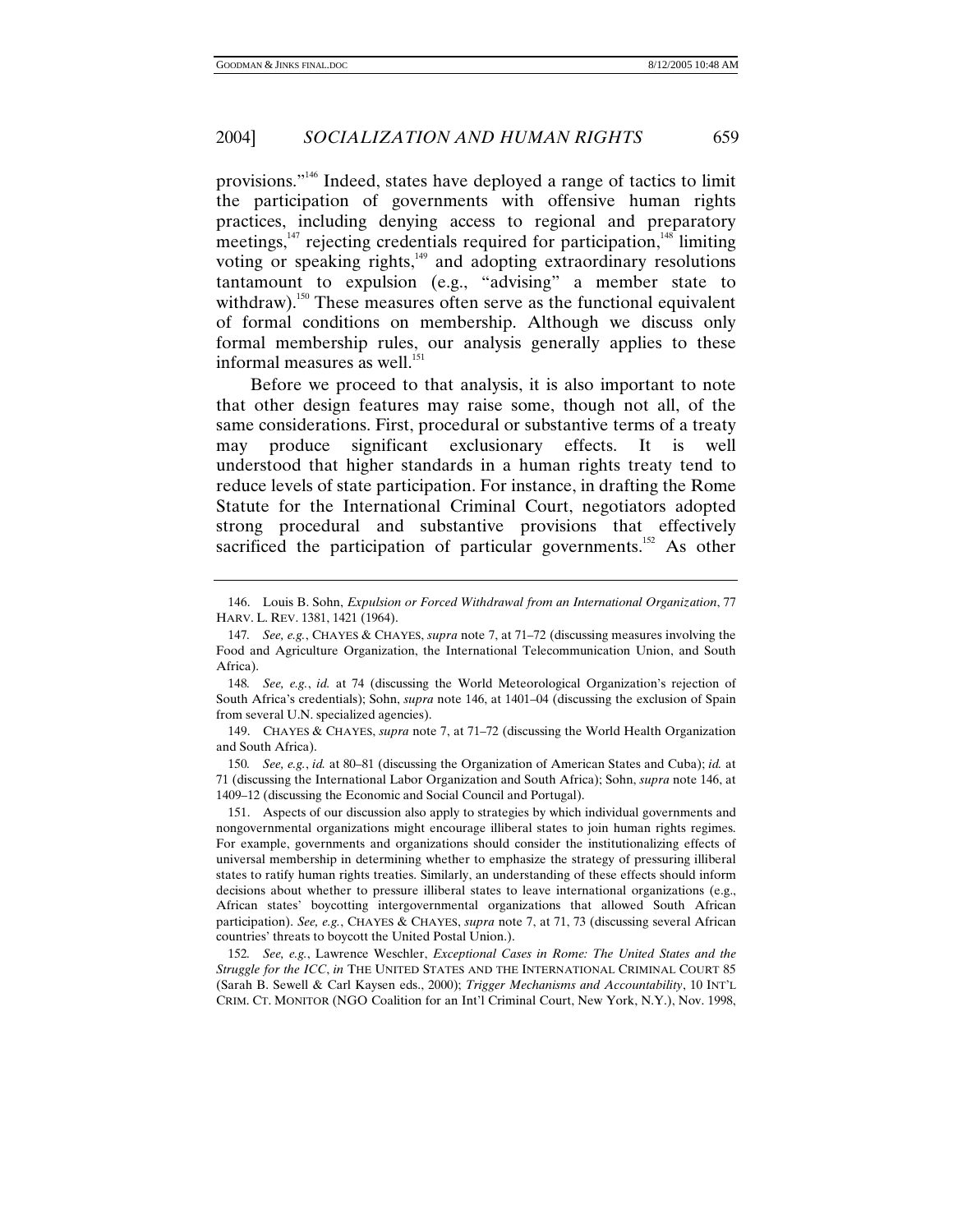commentators demonstrate,<sup>153</sup> these design choices may be understood as membership rules.

Second, administrative rules applied in the course of managing a human rights regime may also implicate the scope of membership. Consider, for example, the controversy over the appropriate remedy for invalid treaty reservations.<sup>154</sup> Proposals include severing the reservation and thus keeping the state bound to the treaty, or nullifying the entire act of ratification.<sup>155</sup> Although this debate is complex, the effect of each proposal on treaty membership weighs heavily in any systematic evaluation of these options.<sup>156</sup> Indeed, the very idea that some reservations should be deemed invalid is justified as the best way to promote universal membership without sacrificing the integrity of the underlying treaty norms.<sup>157</sup> Another administrative question concerns the criteria used for accreditation of governmental

 154. A reservation is a formal condition that a state makes when ratifying a treaty, whereby the state purports to exclude or modify its obligations under the treaty. *See* Vienna Convention on the Law of Treaties, *opened for signature* May 23, 1969, art. 2, 1155 U.N.T.S. 331, 333. Commentators hold a range of opinions on the subject of severing invalid reservations. *See* Curtis A. Bradley & Jack L. Goldsmith, *Treaties, Human Rights, and Conditional Consent*, 149 U. PA. L. REV. 399, 402 (2000) (rejecting severability and challenging the "conventional academic wisdom concerning both the legality and desirability of [reservations, understandings, and declarations] attached to human rights treaties" and arguing that reservations "reflect a sensible accommodation of competing domestic and international considerations"); Ryan Goodman, *Human Rights Treaties, Invalid Reservations, and State Consent*, 96 AM. J. INT'L L. 531, 531 (2002) (advocating for the severability of certain treaty reservations, but noting strong opposition to this position by a number of commentators); *cf.* Curtis A. Bradley, *The Juvenile Death Penalty and International Law*, 52 DUKE L.J. 485, 509–11 (2002) (discussing the severability of the United States' juvenile death penalty reservation to the International Covenant on Civil and Political Rights); Catherine Redgwell, *US Reservations to Human Rights Treaties: All for One and None for All?*, *in* UNITED STATES HEGEMONY AND THE FOUNDATIONS OF INTERNATIONAL LAW 392, 399–400 (Michael Byers & Georg Nolte eds., 2003) (discussing possible responses to U.S. reservations to human rights treaties).

155. Goodman, *supra* note 154, at 531; Bradley & Goldsmith, *supra* note 154, at 438.

 156. The selected remedy will also affect whether some states are willing to consent to human rights treaties in the first place. *See* Goodman, *supra* note 154, at 535–55.

at 5 (discussing the history of the negotiations at the treaty conference), *available at*  http://www.iccnow.org/publications/monitor/10/monitor10.199811.pdf.

 <sup>153.</sup> *See* Kenneth W. Abbott & Duncan Snidal, *Hard and Soft Law in International Governance*, 54 INT'L ORG. 421, 429 (2000) (describing the use of hard law as functionally "an *ex ante* sorting device"); George W. Downs et al., *The Transformational Model of International Regime Design: Triumph of Hope or Experience?*, 38 COLUM. J. TRANSNAT'L L. 465, 500 & n.123 (2000) (analyzing stronger obligations as effectively a restrictive membership approach in environment, trade, and arms control agreements).

<sup>157</sup>*. See* Advisory Opinion, Reservations to the Convention on the Prevention and Punishment of the Crime of Genocide, 1951 I.C.J. 15, 21 (May 28) (noting the traditional rule considering reservations to multilateral treaties invalid unless accepted by all parties).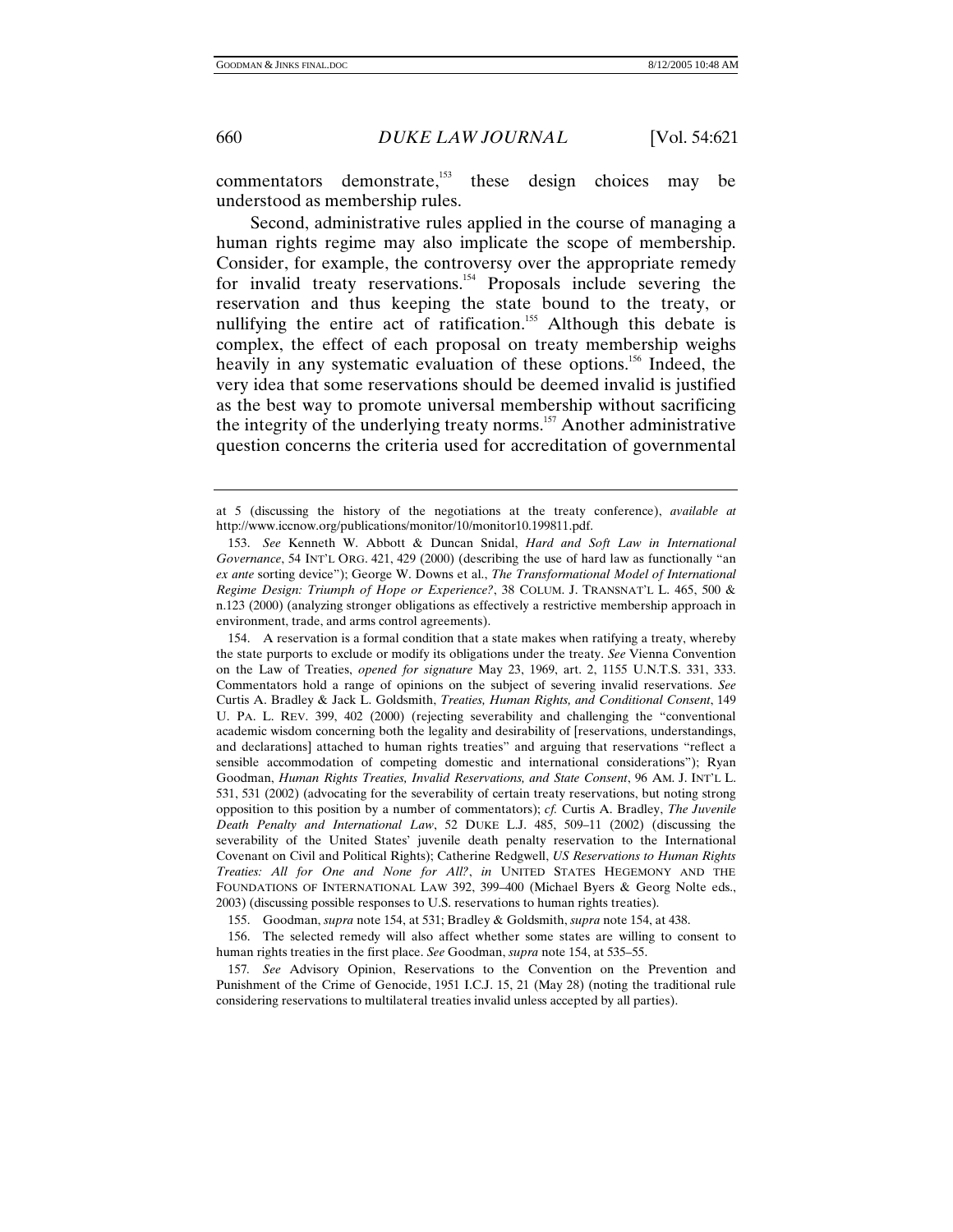delegations in international forums—for example, whether to seat a democratically elected government in exile or a nondemocratic government with effective control of a country.<sup>158</sup> Again, this is a thorny problem, but deciding which approach is optimal will turn, in part, on the expected functions of membership rules and the effect desired from exclusion.<sup>159</sup> The important point is that an empirical question inheres in these doctrinal problems: what are the consequences of restrictive membership? The following discussion examines the empirical foundations of membership rules. For the sake of clarity, we focus on rules that directly restrict—either through denial of admission or through expulsion—membership on the basis of human rights performance.

Our analysis of the three mechanisms of social influence is relevant to the debate over conditional membership in several respects. First, the social mechanism that one emphasizes (or tries to harness) might dictate whether and how to condition membership. Second, close attention to social processes clarifies the trade-offs that would accompany specific membership rules. Third, the social mechanism that one emphasizes also implicates various second-order determinations. For example, if one adopted a restrictive approach, each of the mechanisms would suggest unique design principles with respect to the substantive criteria and procedures for selecting, retaining, or ousting members.

# *A. Coercion*

Coercion suggests two approaches to the restrictive membership issue. On one view, whether states act within or outside a regime should not substantially affect the ability of stronger states to exert influence over delinquent, weaker states.<sup>160</sup> Another view is that high

 <sup>158.</sup> Gregory H. Fox, *The Right to Political Participation in International Law*, 17 YALE J. INT'L L. 539, 605 (1992).

 <sup>159.</sup> Inclusion of the de facto (but illegitimate) government signals acceptance of its authority—and perhaps imbues it with some measure of legitimacy. *See id*. Exclusion, on the other hand, might sacrifice some measure of influence over nondemocratic governments. *Id.* at 605–06 (evaluating the claim that the General Assembly's use of its accreditation power to recognize democratically elected governments would cause it to "lose any leverage it might have to influence the policies of excluded unelected governments").

<sup>160</sup>*. See, e.g.*, John J. Mearsheimer, *The False Promise of International Institutions*, INT'L SECURITY, Winter 1994–95, at 5, 7 ("[International] institutions have minimal influence on state behavior . . . ."); *see also* Joseph M. Grieco, *Anarchy and the Limits of Cooperation: A Realist Critique of the Newest Liberal Institutionalism*, 42 INT'L ORG. 485, 486–87 (1988).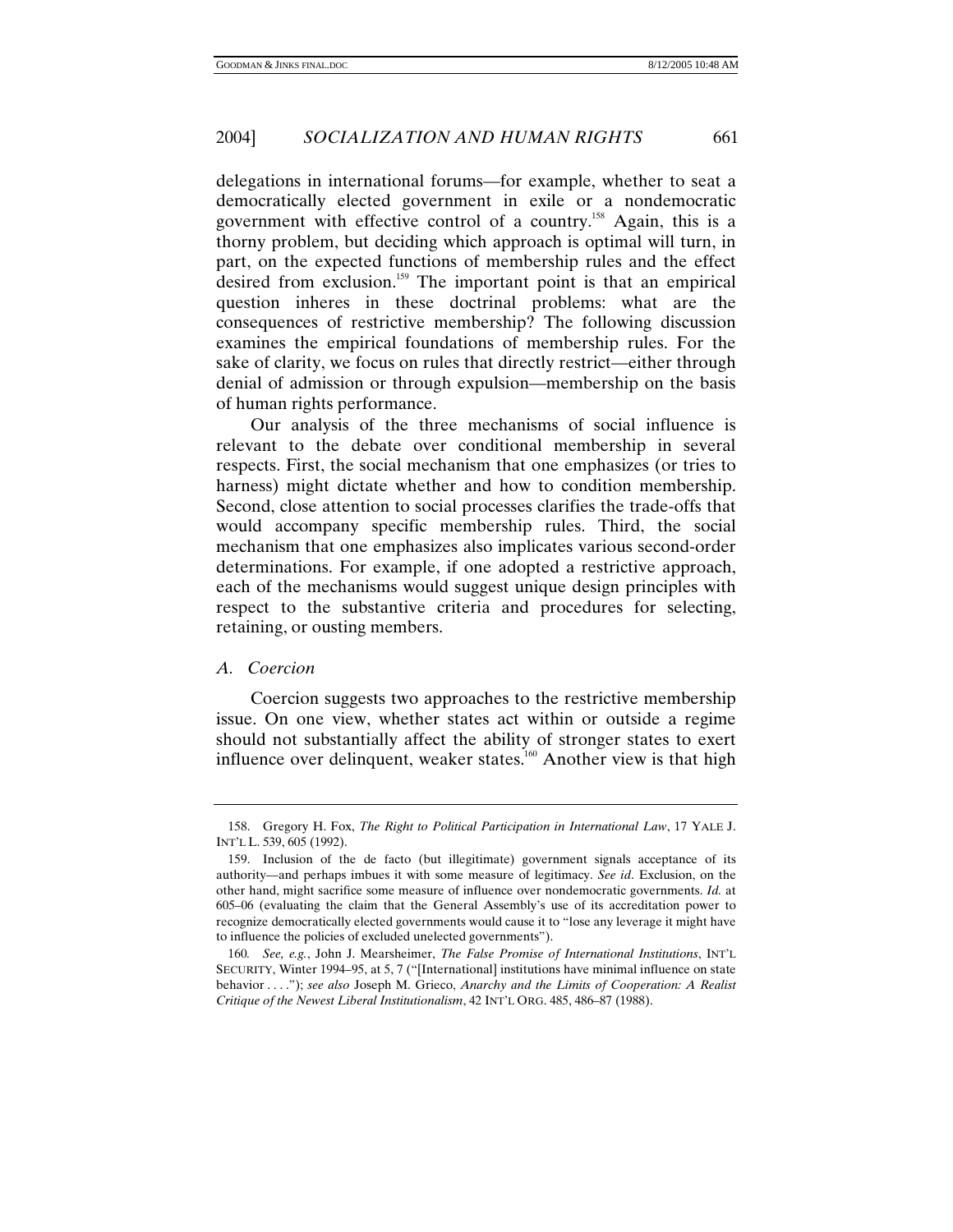levels of regime participation can yield nontrivial benefits: regimes help generate information about the distribution of state preferences, develop reputations for compliance, and lower the transaction costs of cooperation.<sup>161</sup> These effects promote stable cooperative arrangements in part because they facilitate the efficient allocation of rewards and penalties.<sup>162</sup>

The benefits of inclusion, however, must be weighed against the benefits of a restrictive rule. Restrictive membership might yield two advantages for effective coercion. First, conditioning admission on performance has an information-forcing effect. Several leading commentators accordingly hypothesize that rational regime designers are more likely to adopt a restrictive membership rule under conditions of uncertainty about state preferences: "Membership enables states to learn about each others' preferences if the membership mechanism can distinguish cooperators from noncooperators. . . . Effective membership rules create a separating equilibrium where only those who share certain characteristics will bear the costs necessary to be included in an equilibrium."<sup>163</sup> Assuming that such information is valued, rational regime designers should weigh (1) the information produced by a high admissions bar against (2) the information produced by lowering the bar (i.e.,

 <sup>161.</sup> KEOHANE, *supra* note 28, at 244–45; Robert O. Keohane & Lisa L. Martin, *The Promise of Institutionalist Theory*, INT'L SECURITY, Summer 1995, 39, 46–50. In accordance with this neoinstitutionalist view, a regime should emphasize measures such as reporting requirements and repeat interactions to help develop reputations.

 <sup>162.</sup> We have isolated the different causal mechanisms for theoretical reasons explained above. *See supra* Part I. Note, however, that, if legitimacy is also an empirically meaningful variable, inclusive membership may bolster the effectiveness of coercive power. Specifically, some scholars who argue for the coercion paradigm (for example, some neorealists) accept that legitimacy is a component of power. On this view, the use of sanctions against a state that violates human rights may be more legitimate, and thus more effective, if the target state has formally acceded to the relevant human rights obligations.

 <sup>163.</sup> Koremenos et al., *supra* note 135, at 784; *see also id.* ("When the price of membership is too low, membership is not informative."); Barbara Koremenos et al., *Rational Design: Looking Back to Move Forward*, 55 INT'L ORG. 1051, 1056–57 (2001) (discussing results of contributions to the special issue that support this conjecture); *cf.* Abbott & Snidal, *supra* note 153, at 429 ("[S]tates should find hard law of special value when forming 'clubs' of sincerely committed states . . . . Here legalization functions as an *ex ante* sorting device: because hard legal commitments impose greater costs on violators, a willingness to make them identifies one as having a low propensity to defect.").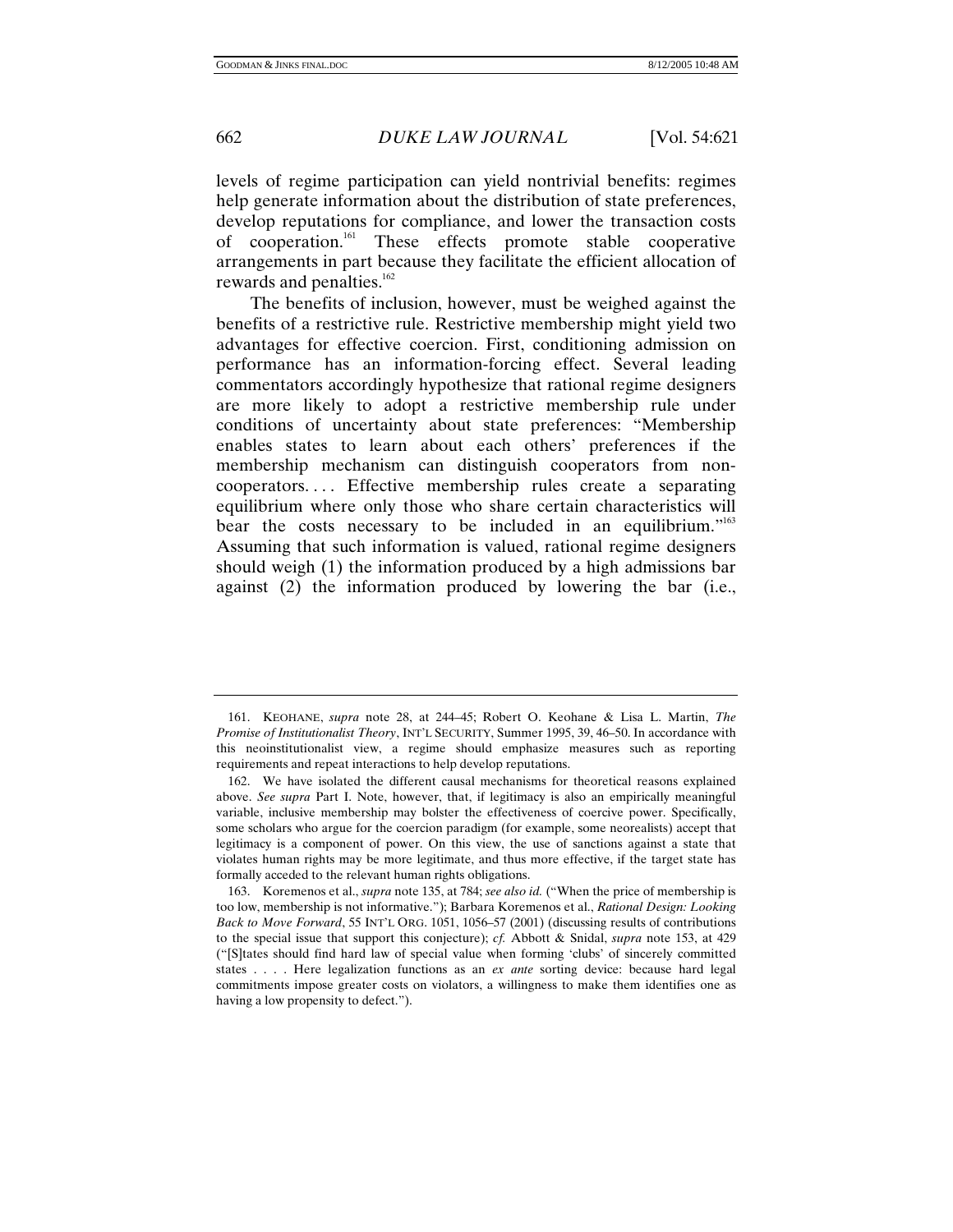allowing more states to participate in the intraregime organizational processes that generate information over time).<sup>164</sup>

Second, restricting membership to states with better human rights records might facilitate deep cooperation among regime participants. Professor George Downs et al. define the depth of an agreement as "the extent to which [the agreement] requires states to depart from what they would have done in its absence."<sup>165</sup> These scholars stress the utility of coercive tools in ensuring cooperation among states,<sup>166</sup> and they contend that only states strongly committed to regime principles would ratify treaties requiring deep change.<sup>167</sup> Naturally, they conclude that cooperative international regimes should restrict membership to states that are prepared to undertake substantial obligations.<sup>168</sup> It is unclear, however, whether this reasoning applies to human rights treaties because Professor Downs et. al. developed the theory in the context of environmental regimes. As we describe in the Introduction, human rights regimes do not fit neatly into cooperative models—there is no clear "free rider" problem, and states can, in a nontrivial sense, ensure human rights domestically without the cooperation of other states.<sup>169</sup> As a

167*. See, e.g.*, *id.* at 399:

168. *Cf.* Downs et al., *supra* note 153, at 508:

[T]he maximum amount of cooperation is likely to be achieved through the creation of a noninclusive regime that contains a majority of the most cooperatively progressive states. Such regimes tend to establish an initial level of cooperation that is relatively deep, whereas a more inclusive regime in which the average state had yet to be affected . . . would do little or nothing.

 169. One might incorrectly think that Professor Downs et al.'s analysis equally applies to human rights. Professor Downs et al. do apply their argument to environmental regimes, *see id.*, and, at first blush, the environmental context may appear to raise the same concerns as human rights: the states least willing to control environmental degradation would be omitted from a restrictive regime. However, this is not necessarily the case. In the environmental context, the states more willing to join a restrictive regime ("cooperatively progressive" states) may also be the states with greater environmental problems (or there may be no association between degrading the environment and being a cooperatively progressive state). However, when outsiders are the ones most likely to exhibit the problem (environmental degradation, human

 <sup>164.</sup> After one weighs the benefits of inclusion with the benefits of a restrictive rule, it becomes difficult to see why a rational institutional designer would invariably, or at least usually, favor restrictive membership under conditions of uncertainty.

 <sup>165.</sup> George W. Downs et al., *Is the Good News About Compliance Good News About Cooperation?*, 50 INT'L ORG. 379, 383 (1996); *see also* Guzman, *supra* note 6, at 1854–57.

<sup>166</sup>*.* Downs et al., *supra* note 165, at 386, 391.

One possible strategy is to restrict regime membership to states that will not have to defect very often. The idea is that whatever benefit is lost by excluding such states from the regime will be more than made up by permitting those that are included to set and also enforce a deeper level of cooperation . . . .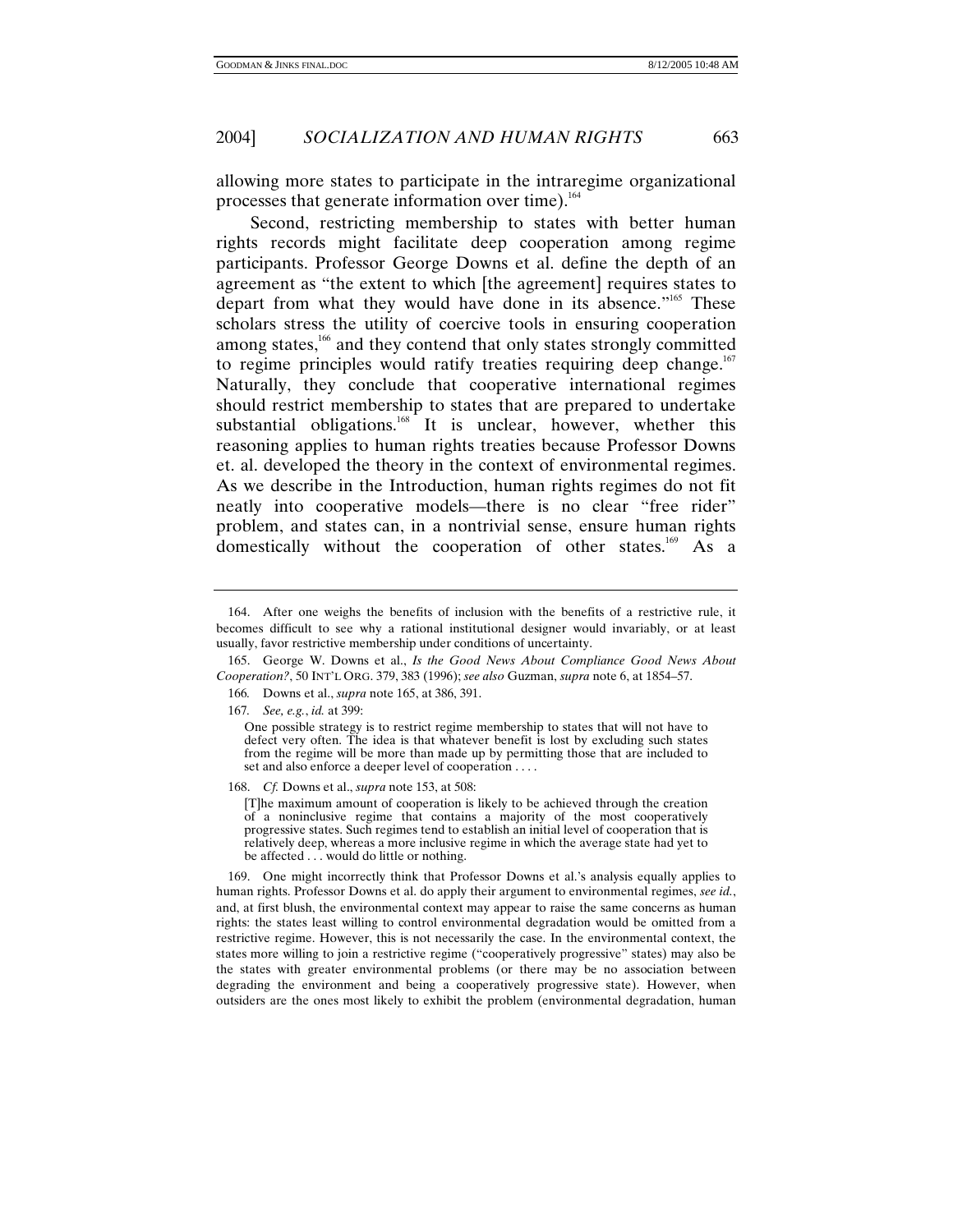consequence, the types of costs identified by Professor Downs et al. (i.e., increased free riding and the emergence of suboptimal focal points) are negligible in the human rights context.

An additional feature of human rights regimes mitigates the concern that breadth trades off with depth. Because human rights protection does not require a unified institutional framework, there are multiple, overlapping human rights treaty regimes.<sup>170</sup> There are no fewer than four international human rights regimes: the global regime (embodied in the U.N. system and the "International Bill of Rights" treaties)<sup>171</sup> and three regional systems.<sup>172</sup> As a result, states can pursue multiple cooperative strategies simultaneously, and the membership rules of each regime can be tailored to the specific goals of the treaty system in question. Assume, for the sake of argument, that human rights treaties solve some collective action problems—an assumption that makes plausible Professor Down's analysis. Liberal states committed to "deep" cooperation on human rights issues could jointly pursue multiple objectives. To capture the benefits of cooperation, such states could establish a separate treaty regime with (1) robust substantive commitments and (2) restricted membership. To capture the "noncooperative" benefits of constructive engagement, these states could also pursue a global regime with (1) more modest substantive commitments and (2) unrestricted membership.<sup>173</sup>

rights abuses, etc.), Professor Downs et al.'s argument is less persuasive. *Cf.* Downs et al., *supra* note 165, at 399 ("The idea is that whatever benefit is lost by excluding such states from the regime will be more than made up by permitting those that are included to set and also enforce a deeper level of cooperation . . . .").

 <sup>170.</sup> Overlapping, inconsistent rights regimes can coexist because the regulatory problem that they address is unidirectional. That is, rights regimes seek to maximize the protection of individual rights—subject only to the other necessities of good governance. Rights regimes regulate only underprotection of rights, not their overprotection. Consider a stylized example. Assume that regime *X* protects rights at level ten and regime *Y* protects rights at level five. All states willing to protect rights at level ten could lawfully participate in both regimes.

 <sup>171.</sup> International Covenant on Civil and Political Rights, *supra* note 138, S. EXEC. DOC. E, 95-2, at 1, 999 U.N.T.S. at 331; International Covenant on Economic, Social and Cultural Rights, *supra* note 138, 993 U.N.T.S. at 3; *Universal Declaration of Human Rights*, G.A. Res. 217A, U.N. GAOR, 3d Sess., Supp. No. 13, at 71, U.N. Doc. A/810 (1948).

 <sup>172.</sup> African Charter on Human and Peoples' Rights, June 27, 1981, O.A.U. Doc. CAB/LEG/67/3 Rev. 5 (1981); American Convention on Human Rights, Nov. 22, 1969, 1144 U.N.T.S. 123; European Convention for the Protection of Human Rights and Fundamental Freedoms, Nov. 4, 1950, 213 U.N.T.S. 221.

 <sup>173.</sup> This is an important point because it goes a long way toward dispelling one potential problem with our model. As we note in the Introduction, one purpose of international human rights regimes is to improve the practices of illiberal states. There are, however, other important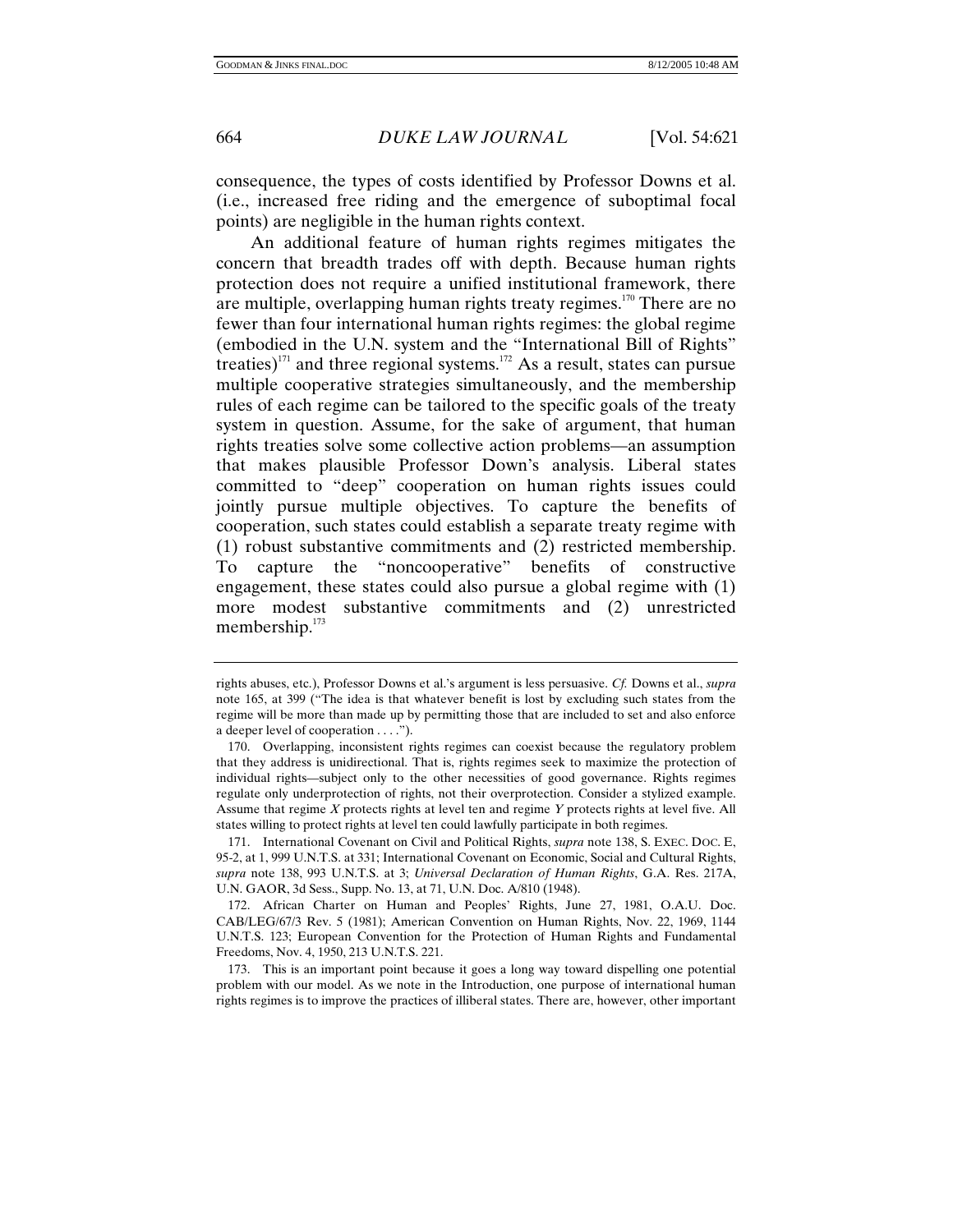If a restrictive approach were adopted, the coercion mechanism would suggest particular procedures for applying the membership rule. Specifically, it would make sense to design the admission process to yield particular types of information. The regime might, for example, target information otherwise difficult to detect. Candidate states could be required to provide information on death in custody or statistics on racially disparate social conditions.<sup>174</sup> The important point is that the analysis of mechanisms informs not only the decision of whether to adopt a restrictive rule but also the determination of the most effective means of administering the selected rule.

#### *B. Persuasion*

Properly considered, persuasion—like coercion—can and does occur outside international organizations.175 Treaty regimes do accord, however, some structural opportunities for persuasion. Moreover, international human rights regimes help liberal states coordinate their efforts at persuasive diplomacy. Typically, commentators who emphasize the value of persuasion also suggest that membership

objectives of human rights regimes. For example, international rights regimes might empower national governments to "lock in" elevated levels of rights protection—allowing national leaders to consolidate gains in liberalization and democratization. *See* Moravcsik, *supra* note 12, at 220 (stating that "governments turn to international enforcement when an international commitment effectively enforces the policy preferences of a particular government at a particular point in time against future domestic political alternatives"). As the discussion in the text suggests, these goals can be pursued within the context of a regional regime—or a regime organized around some other salient state characteristic. Indeed, Professor Moravcsik's important study documents how some national governments utilized the European human rights regime for this purpose. *See id.* at 243 (stating that the origins of the European Convention for the Protection of Human Rights and Fundamental Freedoms "lie in selfinterested efforts by newly established (or reestablished) democracies").

 <sup>174.</sup> U.N. monitoring bodies have had difficulty acquiring this type of information. *See, e.g.*, Michael Banton, *The Causes of, and Remedies for, Racial Discrimination*, U.N. ESCOR Comm. on Hum. Rts., 55th Sess., U.N. Doc. E/CN.4/1999/WG.1/BP.6 (1999) (explaining difficulties in obtaining data from governments on dimensions of racial discrimination), *available at* http: www.unhchr.ch/Huridocda/Huridoca.nsf/0/a0a298536f43dc 51802567a5005a1d09?Opendocument.

 <sup>175.</sup> Some commentators may overestimate the importance of treaty regimes for persuasion. *See* Downs et al., *supra* note 153, at 495–97 (criticizing scholars for trumpeting processes of persuasion within international organizations without considering alternative opportunities for persuasion in the wider context). *But cf.* KECK & SIKKINK, *supra* note 18, at 1–38 (describing transnational processes of persuasion, including but not limited to formal organizations); Koh, *supra* note 4, at 2656–58 (describing multiple forums and processes apart from international organizations); Raustiala, *supra* note 7, at 10–16 (analyzing the importance of networks outside formal organizations and treaties).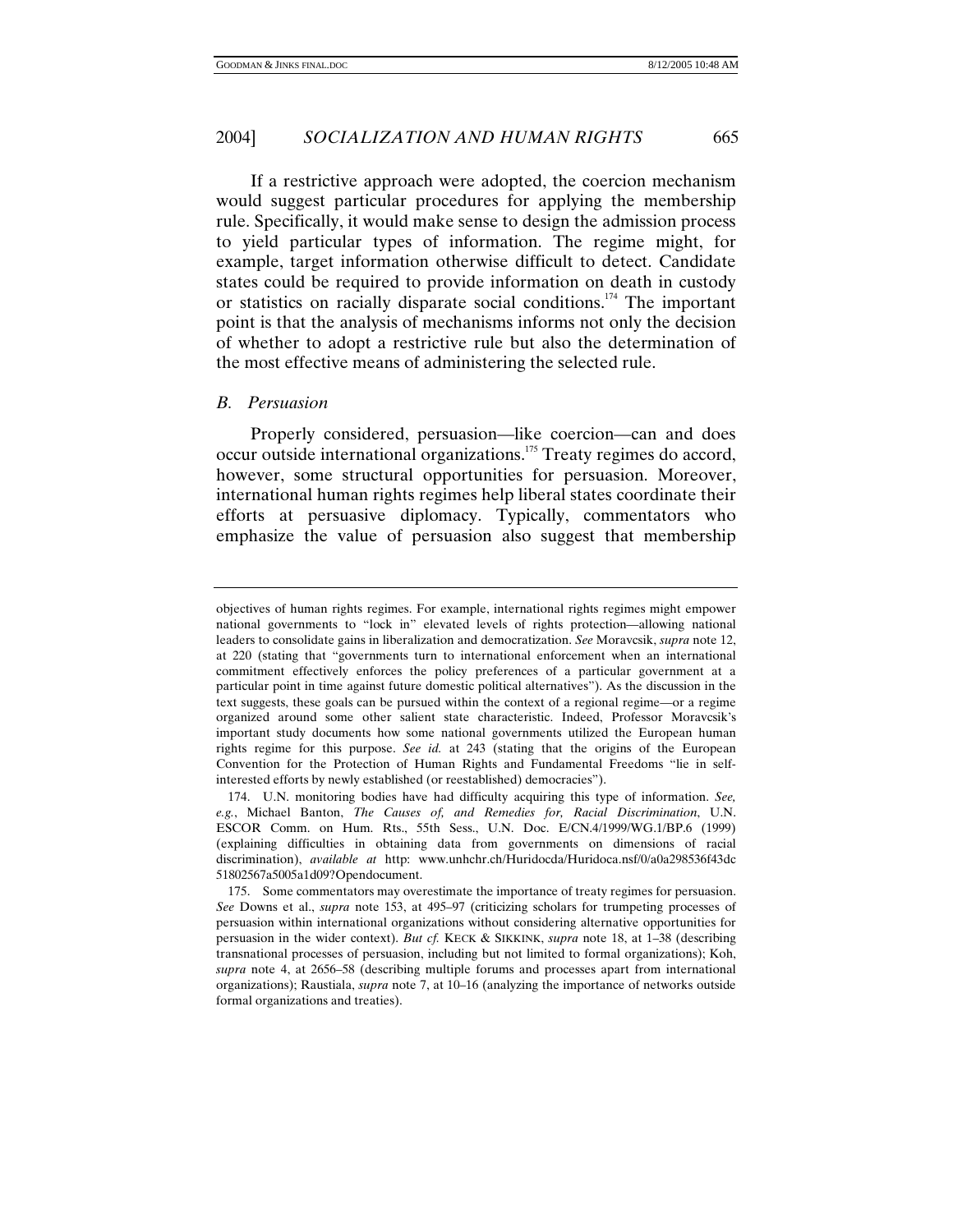should be inclusive.<sup>176</sup> Broad treaty membership, on this view, would lower transaction costs and facilitate opportunities for collective deliberation and dialogue. The primary advantage of unrestricted membership is that it enmeshes illiberal states in regularized communicative processes. $177$  In addition, the interdisciplinary "communicative action" literature suggests that open debate and constructive dialogue would push states toward a progressive realization of human rights.<sup>178</sup> Under this approach, restrictive membership rules risk deinstitutionalization by foregrounding disagreements without providing a constructive institutional setting in which these disagreements could be debated.<sup>179</sup> These commentators often perceive restrictive rules as crude punitive measures. Professors Chayes and Chayes, for example, classify restrictive membership rules exclusively within the rubric of "sanctions."<sup>180</sup> Similarly, Professor Rodger Payne contends that measures implying "participant rank" introduce a wholly undesirable "warping factor" into persuasive settings.<sup>181</sup> The argument for inclusiveness in this literature, however, is often based on the theory that broad-based membership will exert stronger and more authoritative "community pressure" on recalcitrant states.182 Such a proposition describes (within the four corners of our model) the mechanism of acculturation, which involves a different set of assumptions and implications.

On the other hand, the mechanics of persuasion suggest some nontrivial advantages of restricted membership. For example, exclusion of illiberal states from human rights regimes can promote issue salience in those states. This increased salience empowers

<sup>176</sup>*. See* PATRICIA W. BIRNIE & ALAN E. BOYLE, INTERNATIONAL LAW AND THE ENVIRONMENT (2d ed. 2002); Downs et al., *supra* note 153, at 477–78 (describing the literature); *see also* CHAYES & CHAYES, *supra* note 7, at 68–69.

 <sup>177.</sup> Of course, the nature of the forum would need to foster these types of interactions.

 <sup>178.</sup> Risse, *supra* note 33, at 2; *cf.* Reus-Smit, *supra* note 24, at 526.

 <sup>179.</sup> *See* CHAYES & CHAYES, *supra* note 7, at 69 ("[D]isputes about membership necessarily imposed costs in terms of regime performance . . . ."); *id.* at 85 ("The very effort to impose sanctions [through membership status], even when it is successful, turns into a major issue, disrupts the work of the organization and generates dissatisfaction and resentment among supporters as well as opponents of the action."); *cf.* Payne, *supra* note 7, at 41–42 (borrowing from Jürgen Habermas in discussing the noxious effects of using coercive tools with ongoing processes of persuasion).

 <sup>180.</sup> CHAYES & CHAYES, *supra* note 7, at 68–87.

 <sup>181.</sup> Payne, *supra* note 7, at 47.

<sup>182</sup>*. See, e.g.*, BIRNIE & BOYLE, *supra* note 176, at 175 ("These are institutions in which community pressure is arguably at its strongest because of their broadly drawn membership . . . .").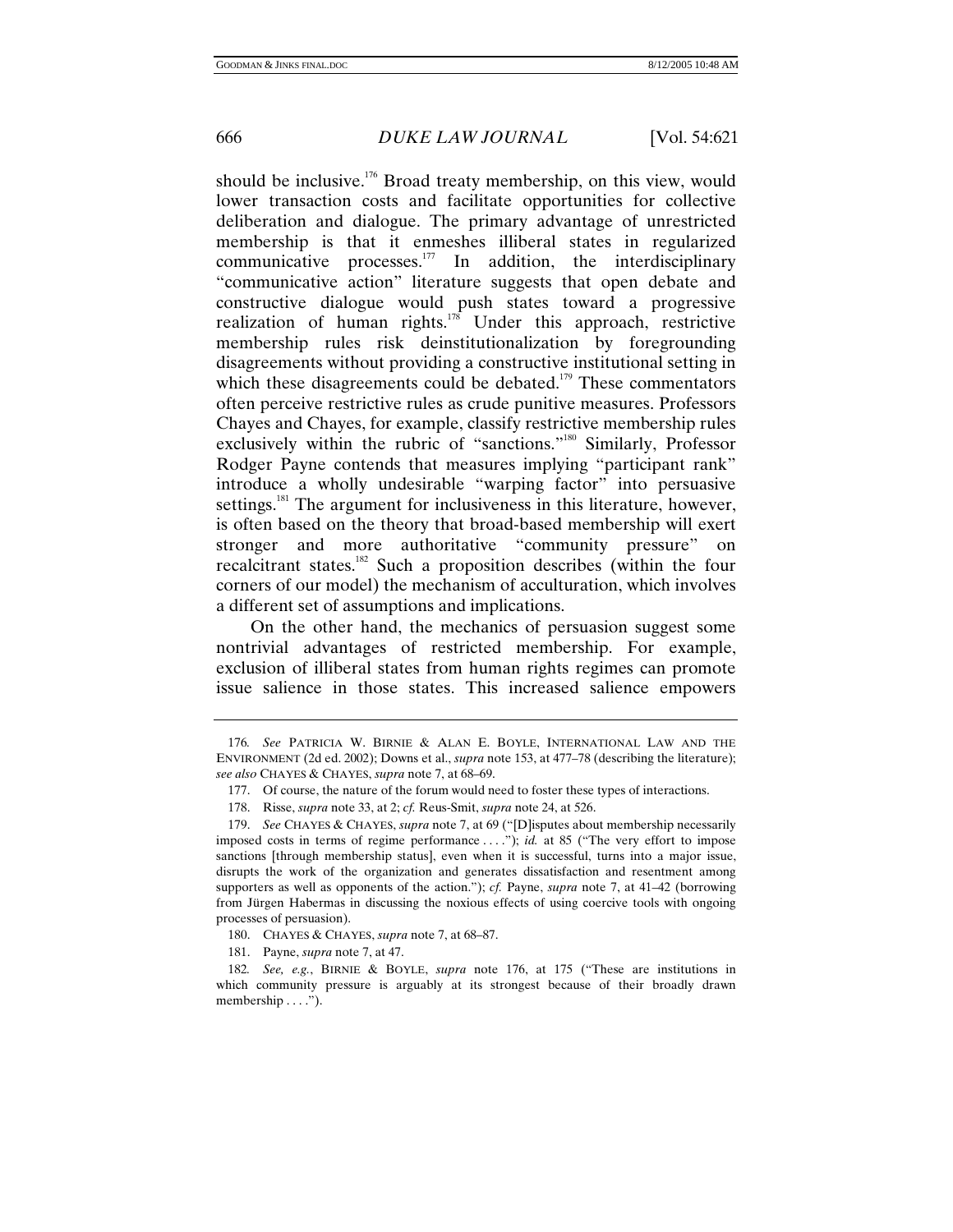human rights advocacy networks to shape the local political agenda by alerting local actors to these issues and exposing inconsistencies in national priorities.<sup>183</sup> The important point is that "negative" events such as exclusion or expulsion from a human rights regime—can inspire the mobilization of social movements.<sup>184</sup>

If a restrictive approach were adopted, the mechanics of persuasion would also suggest how best to make membership determinations. The process initiated by such a membership regime would provide multiple opportunities for framing human rights issues. For example, membership criteria (and the negotiations that they trigger) might target issues, such as indigenous rights or the legality of extraterritorial human rights violations, that might not have received adequate attention on the international stage. The important comparative point is that this negotiating process—which the coercion approach simply dismisses as transaction costs<sup>185</sup>—is, in the persuasion approach, an advantage in that it provides structural opportunities for productive exchange and teaching.

# *C. Acculturation*

Unlike the other two approaches, the acculturation mechanism suggests that membership rules are of high importance in regime design. According to this view, broad membership would amplify social pressure and help substantiate the claim that the principled commitments of the regime are, indeed, universal. Moreover, one of the principal empirical insights of acculturation studies is that the degree to which states are embedded in international organizations is strongly associated with the state's conformity to global models of appropriate behavior.<sup>186</sup> Participation in international institutions thus

 <sup>183.</sup> KECK & SIKKINK, *supra* note 18, at 24–27.

 <sup>184.</sup> William A. Gamson & David S. Meyer, *Framing Political Opportunity*, *in* COMPARATIVE PERSPECTIVES ON SOCIAL MOVEMENTS: POLITICAL OPPORTUNITIES, MOBILIZING STRUCTURES, AND CULTURAL FRAMINGS 275 (Doug McAdam et al. eds., 1996). For example, the European Union's denial of Turkey's application for admission might assist domestic human rights movements in promoting long-term reforms.

 <sup>185.</sup> Our point here is simply that coercion does not value highly the negotiating process itself.

 <sup>186.</sup> Martha Finnemore, *Norms, Culture, and World Politics: Insights from Sociology's Institutionalism*, 50 INT'L ORG. 325, 328–30 (1996); *see* Meyer et al., *supra* note 78, at 173 ("[W]orld-society models shape nation-state identities, structures, and behavior via worldwide cultural and associational processes."); *see also supra* notes 128–31 and accompanying text (discussing the correlation between states' international involvement and their adoption of global norms).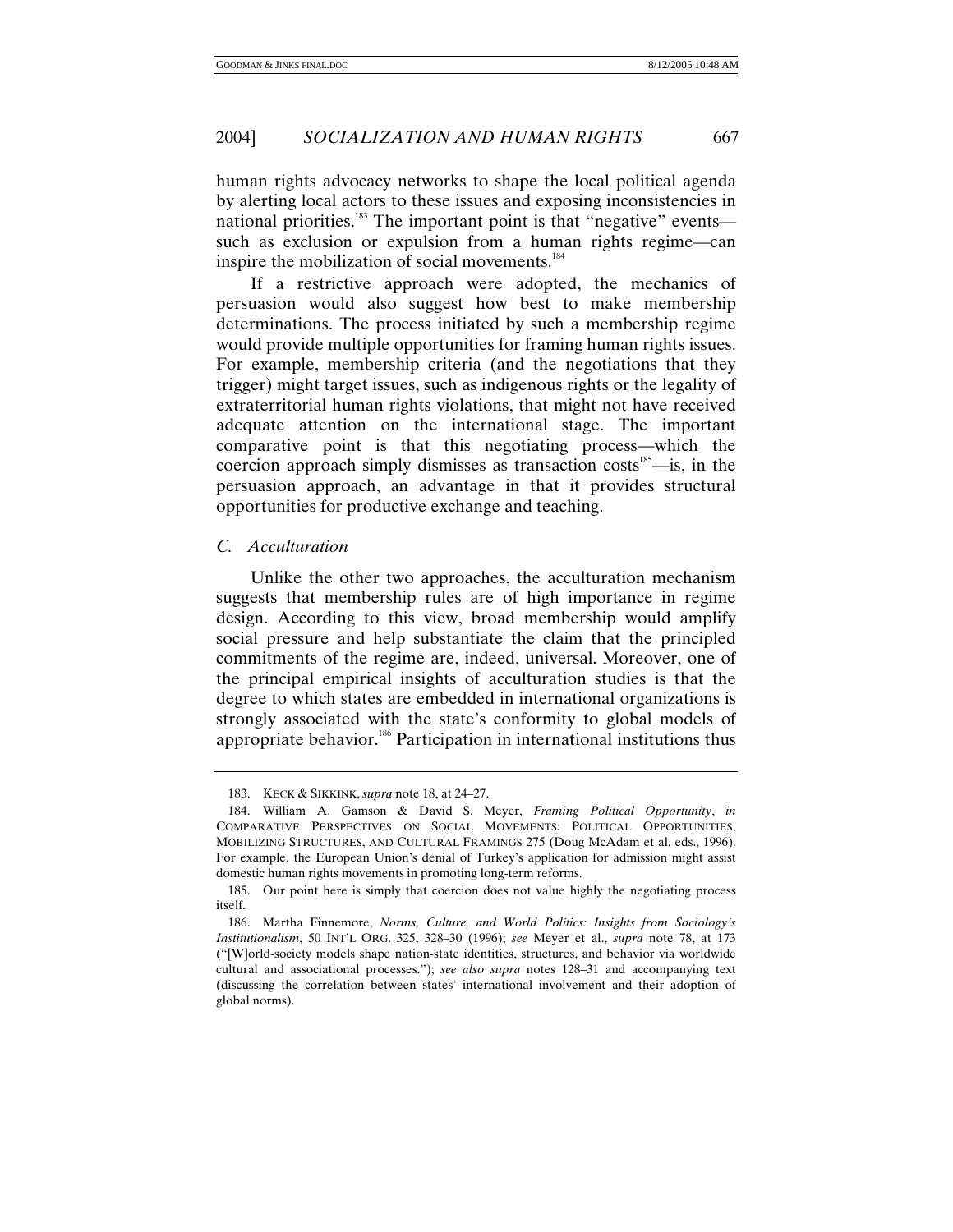plays a significant role in promoting standardized, socially legitimated models of appropriate state behavior.<sup>187</sup> Importantly, institutions with broad membership advance the social processes by which states adopt norms identified with being a "modern state."<sup>188</sup> Accordingly, the mechanism of acculturation—unlike coercion and persuasion operates much more effectively, and sometimes necessarily, through international organizations.

Acculturation suggests several additional benefits of inclusive membership worth mentioning. First, inclusive membership encourages illiberal states to define and justify their resistance to global norms in terms of the treaty. To guard against retrenchment, for example, disputes over rights protection should occur within the terms of global models of legitimate state objectives. In practice, human rights treaties often contain provisions that delineate acceptable governmental restrictions on particular rights, such as derogation and limitation clauses.<sup>189</sup> The inclusion of illiberal states within these frameworks should facilitate the institutionalization of globally legitimated restrictions. Exclusion, on the other hand, may encourage parochial or idiosyncratic modes of resistance to human rights norms. Escape clauses (such as derogation and limitation clauses) both encourage state participation in human rights regimes and increase the acceptability of various institutionalized forms of state reporting and third-party evaluation. Moreover, states can through the use of these devices—meaningfully participate in a treaty

 <sup>187.</sup> FINNEMORE, *supra* note 34, at 3; Michael N. Barnett & Martha Finnemore, *The Politics, Power, and Pathologies of International Organizations*, 53 INT'L ORG. 699, 712–15 (1999).

<sup>188</sup>*. See, e.g.*, Martha Finnemore, *International Organizations as Teachers of Norms: The United Nations Educational, Scientific, and Cultural Organization and Science Policy*, 47 INT'L ORG. 565, 566, 583–87 (1993) (concluding that the efforts of UNESCO prompted the creation of national science bureaucracies in many countries).

<sup>189</sup>*. See, e.g.*, International Covenant on Civil and Political Rights, *supra* note 138, art. 4(1), 999 U.N.T.S. at 174 ("In time of public emergency which threatens the life of the nation and the existence of which is officially proclaimed, the States Parties to the present Covenant may take measures derogating from their obligations under the present Covenant to the extent strictly required by the exigencies of the situation . . . ."); American Convention on Human Rights, *supra* note 172, art. 15, 1144 U.N.T.S. at 149:

No restrictions may be placed on the exercise of this right other than those imposed in conformity with the law and necessary in a democratic society in the interest of national security, public safety or public order, or to protect public health or morals or the rights or freedom of others.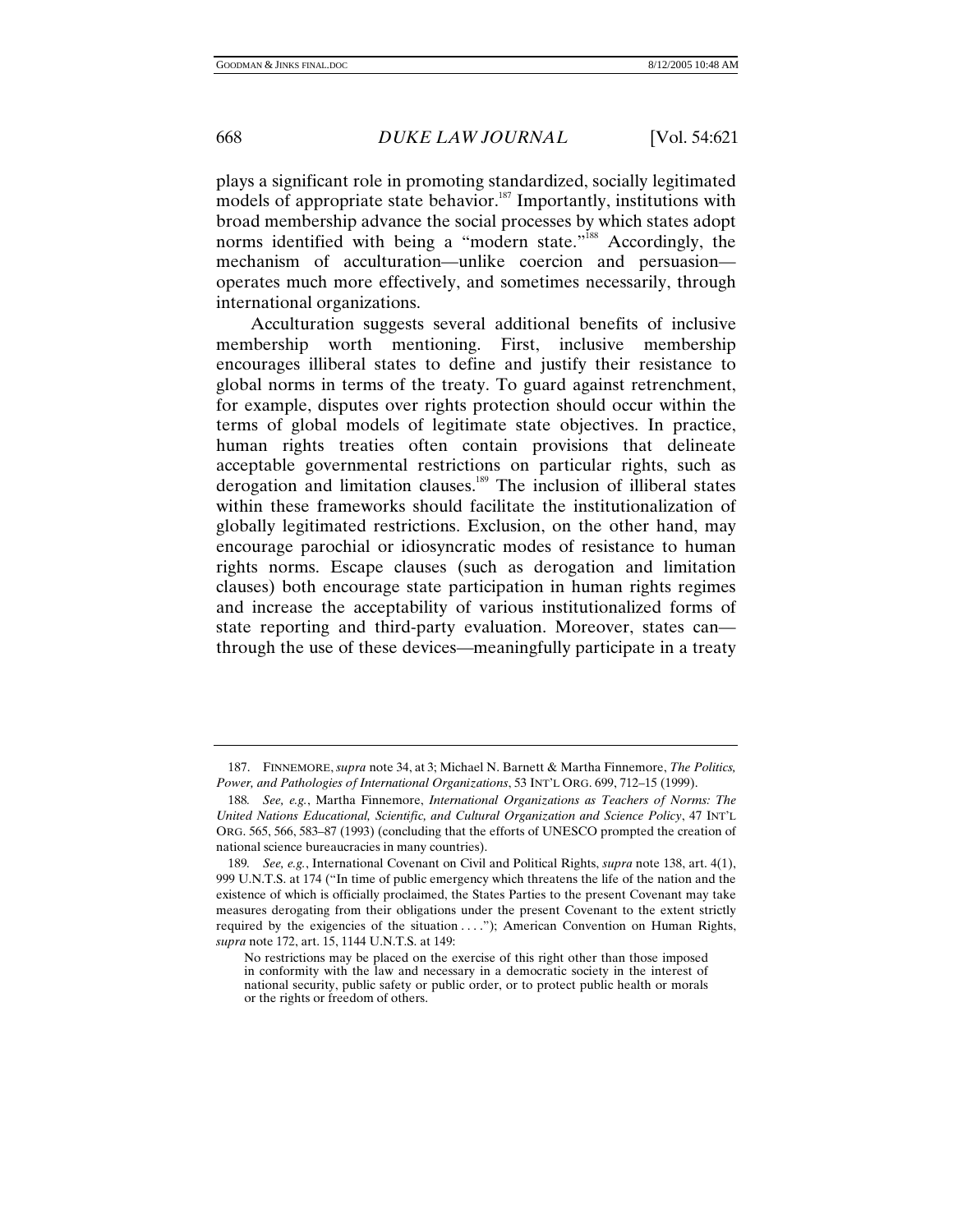regime because many state interests (even if idiosyncratic or highly controversial) can be expressed within the terms of the treaty.<sup>190</sup>

Second, the logic of acculturation, in contrast to the logic of the other mechanisms, $1\overline{91}$  highlights the importance of discouraging certain relationships that can arise between organizational insiders and outsiders. As a model of culture, acculturation predicts the institutionalization of deviance within subcultures that can form among outsiders who have been denied access to the dominant group.<sup>192</sup> Indeed, acculturation studies explain variation among states by showing that adherence to dominant norms is associated with levels of participation in international organizations.<sup>193</sup> Thus, states with fewer connections to international bodies (e.g., Burma and North Korea) should be more prone to adopt aberrant official policies and forms of governance. Furthermore, the forces of social pressure and orthodoxy that occur within global institutions can also occur within smaller communities—e.g., Asia-Pacific states with low participation in international human rights forums—thus propelling local standards partly defined in contradistinction to global conventions.

The acculturation approach differs from the other approaches in how it evaluates "defections" by states inside the organization. First, an acculturation approach predicts certain patterns of defection not envisioned by the other approaches, and it thus evaluates the cost of defection for regime maintenance very differently. The coercion approach, for example, raises the concern that including states with lower commitments to regime objectives will prove unworkable due

 <sup>190.</sup> This suggests an important, and potentially problematic, difference between the mechanics of acculturation and persuasion. The acculturation approach is agnostic about the "truth-finding" capacities of social interaction. Under the persuasion approach, on the other hand, "communicative action" theory suggests (either expressly or impliedly) that greater rights protections will emerge from well-structured discourse among states. *See* Downs et al., *supra* note 153, at 474 (explaining that this area of scholarship appears to consider a set of prescribed processes "relentlessly progressive"). The acculturation model instead emphasizes cultural and associational factors that shape the definition and mediate the transmission of socially accepted behavior.

 <sup>191.</sup> Recall that, under the coercion and persuasion approaches, gains to insiders are largely absolute and localized; these approaches do not impose costs on outsiders. The organizational benefits to insiders do not affect the relationships between insiders and outsiders or the impact of exclusion on outsiders' attitudes or behavior.

<sup>192</sup>*. See generally* HOWARD S. BECKER, OUTSIDERS: STUDIES IN THE SOCIOLOGY OF DEVIANCE (1963) (describing the processes of subculture formation among outsiders).

<sup>193</sup>*. See supra* notes 128–31 and accompanying text (discussing the correlation between states' international involvement and their adoption of global norms).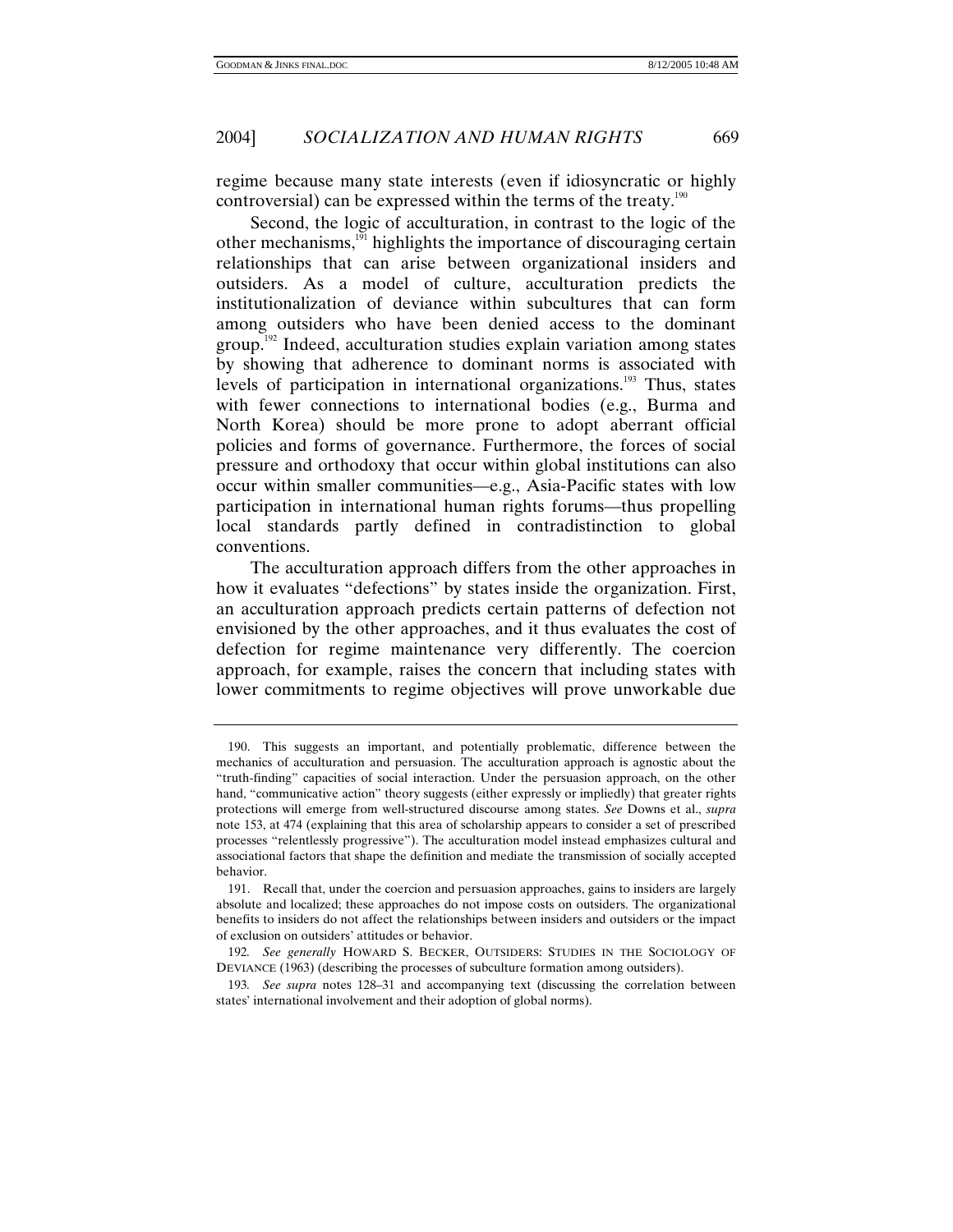to frequent defection within the forum.<sup>194</sup> The persuasion approach predicts that few meaningful defections will occur and considers  $deflection$  in unequivocally unfavorable terms.<sup>195</sup> An acculturation approach, in contrast, predicts that defections will occur and may be somewhat salutary. Specifically, it predicts that pressure to conform will produce a particular form of defection: decoupling, in which structural adherence to globally institutionalized models does not correspond to actual state practices on the ground.<sup>196</sup> As we argue elsewhere, this disconnect between local circumstances and universal models is not an impediment to the diffusion of global norms, as other theories would suggest.<sup>197</sup> Rather, this form of decoupling, in important respects, makes possible the diffusion of global models and the resultant convergence of policies and organizational structures. The important points here are that the acculturation mechanism predicts a peculiar form of defection and that this form of defection assists the diffusion of norms.

The mechanics of acculturation also suggest potential advantages to a restrictive rule. First, membership itself can serve as a device for affirmation or censure. That is, inclusion can provide a form of backpatting, whereas exclusion can shame and shun. In a related context, Dean Anne-Marie Slaughter advocates calibrating the application of doctrines of judicial deference to different forms of government. She proposes that national courts exercise jurisdiction over the acts of liberal foreign states but abstain from reviewing the acts of illiberal ones.198 Dean Slaughter contends that shielding illiberal states from judicial scrutiny entails "salving their sovereign sensitivities, but at the price of  $\ldots$  moral ostracism from the liberal community.<sup> $199$ </sup> Indeed, her proposal is designed to confer a "badge of alienage" on illiberal

<sup>194</sup>*. See* Downs et al., *supra* note 165, at 398–99 (discussing "why many deeply cooperative regimes have a limited number of members and why regimes with a large number of members tend to engage in only shallow cooperation").

<sup>195</sup>*. See* Raustiala & Slaughter, *supra* note 2, at 543 (discussing the theory that states develop a "sense of obligation" and that "[w]hile instances of non-compliance clearly occur . . . they are generally inadvertent"); *cf.* Downs et al., *supra* note 165, at 379–80 (criticizing this prediction of compliance).

<sup>196</sup>*. See supra* Part I.C.4.

<sup>197</sup>*.* Goodman & Jinks, *supra* note 8, at 1761.

<sup>198</sup>*. See* Burley, *supra* note 140, at 1916–23 (contending that domestic courts' divergent treatment of liberal and illiberal foreign states would create a "zone of law" in relation to liberal states and a "zone of politics" in relation to illiberal states).

<sup>199</sup>*. Id.* at 1991.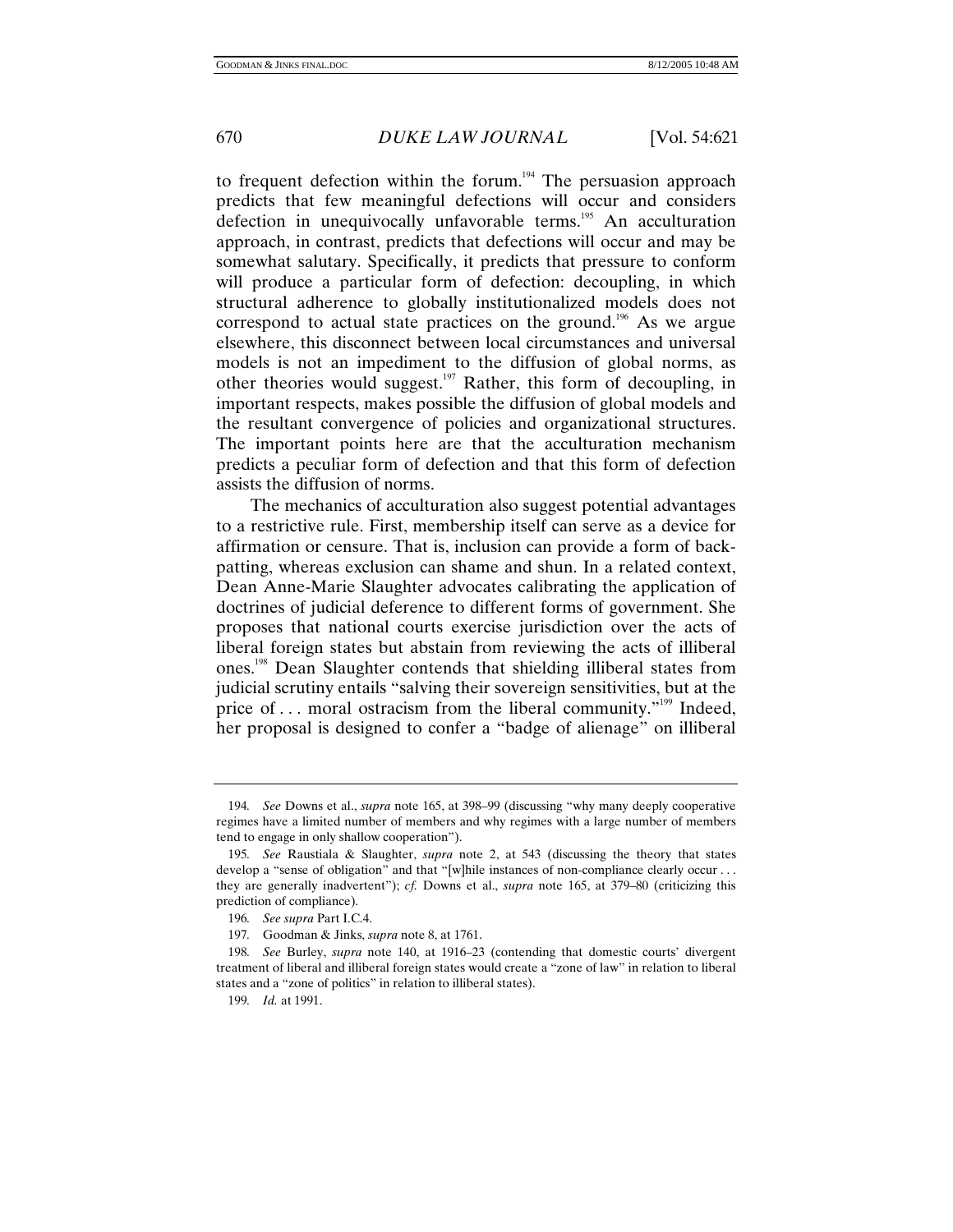states and a "badge of legitimacy" on liberal states.<sup>200</sup> Although substantial empirical evidence now suggests that these categories are socially meaningful, Dean Slaughter does not consider countervailing effects within the terms of the same social logic. That is, the same body of empirical work provides strong reasons for bringing recalcitrant states into the fold. Specifically, as discussed above, processes of assimilation suggest that illiberal states will begin to imitate the group in which they are included.<sup>201</sup> This "identification" with a group—not banishment from the group—is perhaps more likely to propel the legal and political systems of illiberal states toward conformity with prevailing norms. $^{202}$ 

Second, the acculturation approach suggests that restrictive membership might foster greater affinity among insiders—thus accelerating processes of norm diffusion within a group. The social meaning of exclusivity—created by the restriction itself—should intensify forms of identification. And, if the substantive criteria for membership include human rights performance, identification is likely to develop along the axis of that defining criterion. However, such dynamics improve the situation only for states willing and able to join an organization. Although we discussed a similar difficulty with the coercion approach (in which gains only accrue to insiders),  $^{203}$ this result is especially problematic in the context of acculturation. Widening disparities between insiders and outsiders might culminate in standards that are unrealistically high for illiberal states, diminishing substantially the probability that these states will identify with insiders.

Finally, substantial evidence from social psychology suggests that small groups often facilitate processes of acculturation. The literature often describes this effect as "persuasion," but the mechanics of this social process mirror what we call "acculturation."<sup>204</sup> In discussing international institutions, for example, Professor Iain Johnston notes that "ideal persuasion is likely to be the most prevalent and powerful

<sup>200</sup>*. Id.* at 1990–92.

<sup>201</sup>*. See supra* Part I.C.1.

 <sup>202.</sup> As we note above, Dean Slaughter's project on transgovernmentalism relies centrally on notions of persuasion. *See supra* note 7.

<sup>203</sup>*. See supra* text accompanying notes 165–73 (explaining that, under the coercion approach, restrictive membership facilitates deeper cooperation among insiders only).

 <sup>204.</sup> This is yet another important example of the literature's conceptual slippage along the persuasion/acculturation divide. *See supra* text accompanying notes 24–25 (describing this conceptual slippage at an abstract level).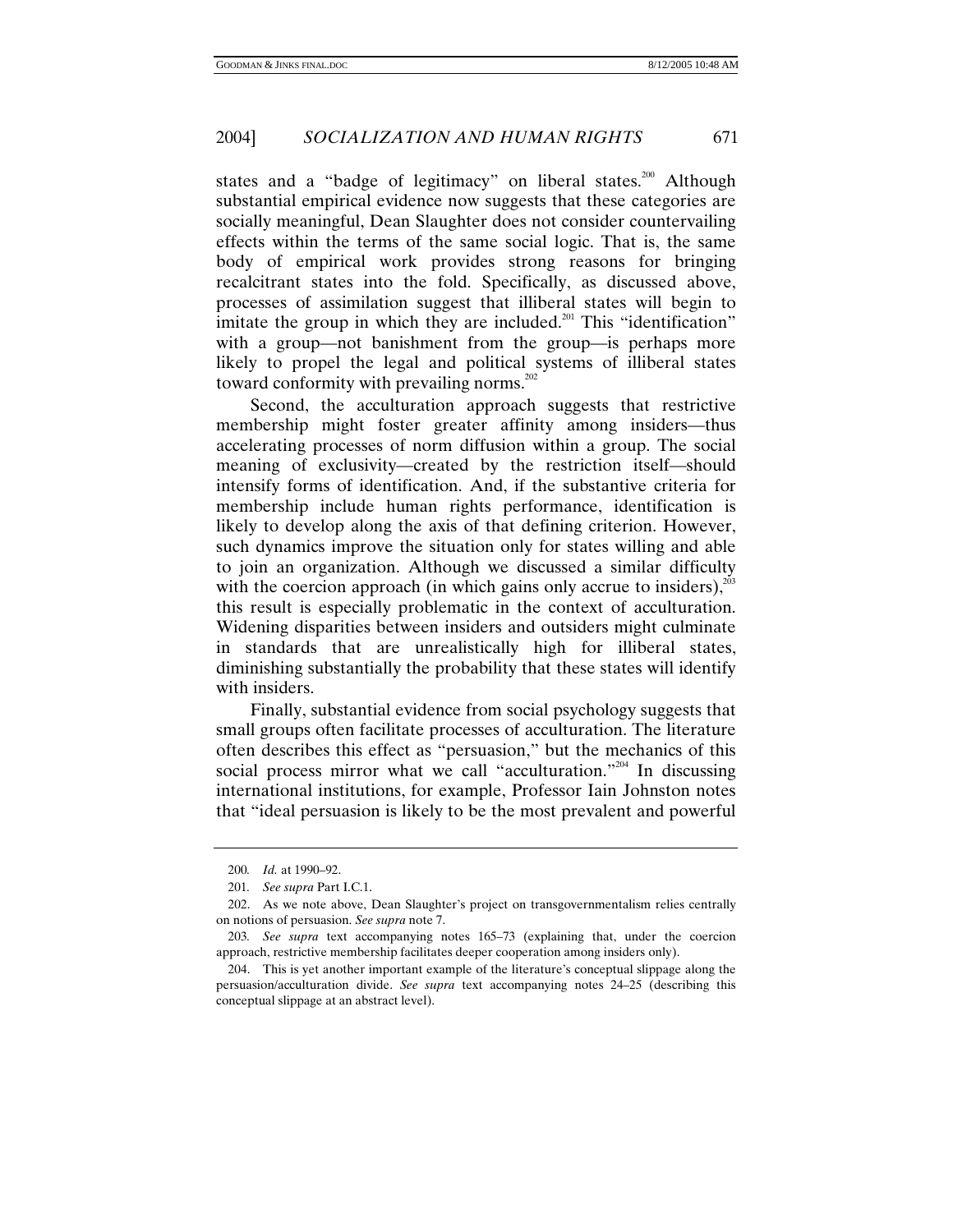socialization process when membership is small (social liking and ingroup identity effects on the persuasiveness of counterattitudinal messages are strongest)."205 Notwithstanding the persuasion label, this view clearly suggests that small group size promotes acculturation because small groups are more likely to foster intimate, high-affect exchanges.<sup>206</sup> Regimes with restricted membership, therefore, should facilitate the convergence of practices.<sup>207</sup> The degree to which this insight is applicable to human rights treaty regimes, however, is questionable. The identified advantages issue only from the size of the group. As such, the social psychology literature is nonspecific and offers no guidance on any other defining characteristic of membership regimes. For example, the "small-group" effect does not necessarily support the view that regime members should be selected on the basis of human rights performance; in fact, if it did, acculturation would prove most effective when needed least—in the case of high performance states. In addition, persuasive encounters such as bilateral or trilateral diplomatic exchanges—may occur in small-group settings irrespective of the size of the treaty regime writ large.

On balance, the features of acculturation support inclusive membership. However, if a restrictive rule were adopted, the principles of acculturation would favor particular criteria in applying the rule. First, the acculturation approach would suggest requiring only a *de minimis* demonstration of human rights performance. Second, qualifying criteria for new entrants might be used to encourage candidate states to establish institutional arrangements fostering subsequent structural opportunities for the diffusion of global norms. The acculturation literature suggests that particular

 <sup>205.</sup> Johnston, *supra* note 5, at 509.

 <sup>206.</sup> In other words, this design feature—small groups—induces social conformity through affiliation and identification with other participants, not through deliberation on the content of the exchange. Just as it is possible that such affiliation and identification could set the stage for more effective persuasion, so might the tools of coercion set the stage for more effective persuasion. The important point is not to commit the conceptual error of confusing the tools that set the stage from activities that then take place on the stage.

 <sup>207.</sup> Professor Johnston risks the same framing error that we discuss with respect to the coercion paradigm. *See supra* notes 165–73 and accompanying text. That is, focusing on institutional effectiveness in this manner displaces the wider regime and has implications for excluded states. An exclusionary organization may enhance the social environment for insiders. But, especially with respect to human rights, one should weigh the advantages of significantly enhanced effectiveness for member states against the advantages of lowering the bar and allowing more states to benefit from—overall less effective—participation.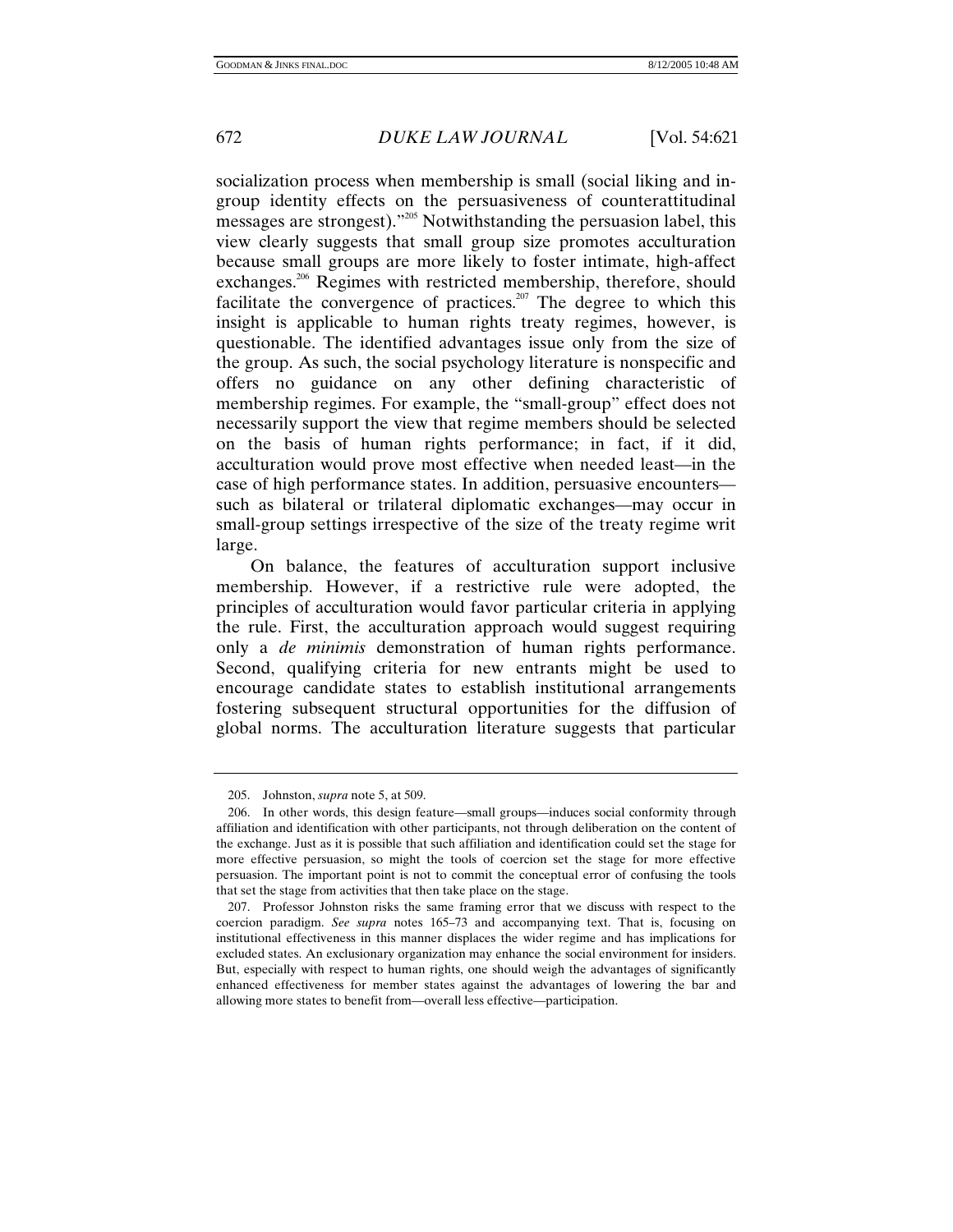domestic arrangements can (unintentionally) accelerate diffusion by providing "domestic receptor sites" for international norms.<sup>208</sup> For example, Professor David John Frank et al. show that domestic natural science associations and environmental institutes facilitate the local transmission of global models of environmentalism.<sup>209</sup> In the context of international human rights, national human rights commissions are a close analogue.<sup>210</sup> Hence, admission to the intergovernmental organization might be conditioned on (or highly favor) establishing such national institutions. In a similar vein, an intergovernmental organization could require or encourage candidate states to establish a human rights ombudsman or a human rights unit in the foreign ministry to interface with the international organization. The basic idea would be to promote institutional arrangements that, according to the behavioral logic of acculturation, should produce a multiplier effect in the transmission and diffusion of human rights norms.

 <sup>208.</sup> Frank et al., *The Nation-State*, *supra* note 95, at 96 n.1 ("Receptor sites are social structures (e.g., scientific institutes) with the capacity to receive, decode, and transmit signals from the world society to national actors."); *see also* Frank et al., *Environmentalism*, *supra* note 95, at 123–24 (discussing the diffusion of international environmental norms through "scientific receptor sites").

 <sup>209.</sup> Frank et al., *The Nation-State*, *supra* note 95, at 105–09.

<sup>210</sup>*. See generally* HUMAN RIGHTS COMMISSIONS AND OMBUDSMAN OFFICES: NATIONAL EXPERIENCES THROUGHOUT THE WORLD (Kamal Hossain et al. eds., 2000).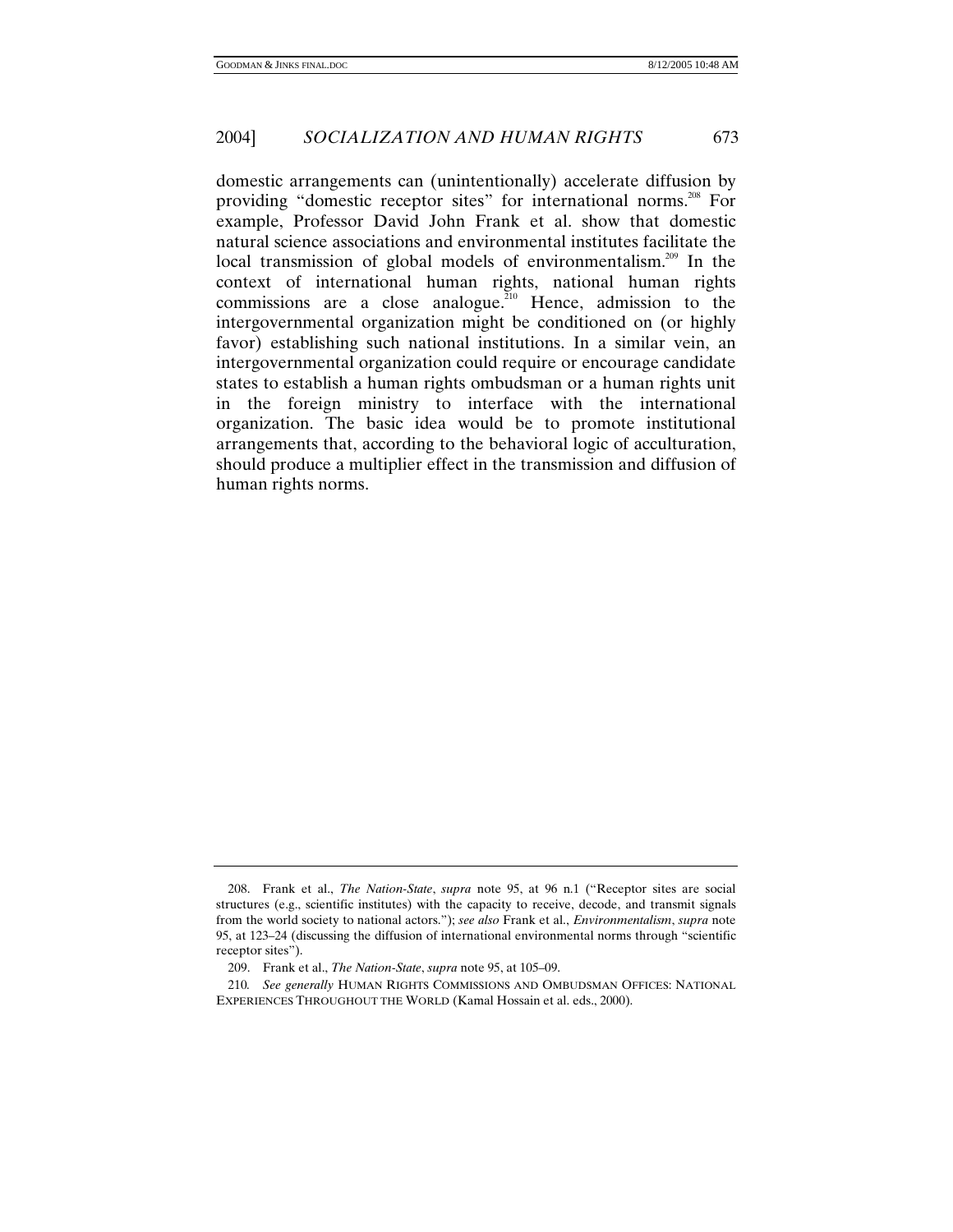| TABLE 2: CONDITIONAL MEMBERSHIP <sup>211</sup> |
|------------------------------------------------|
|------------------------------------------------|

|                      | <b>Inclusive</b>                                                                                                                                                                                                                                                                                                                                                                                                                                                                                                                   | <b>Restrictive</b>                                                                                                                                                                                                                                                                                                                        |
|----------------------|------------------------------------------------------------------------------------------------------------------------------------------------------------------------------------------------------------------------------------------------------------------------------------------------------------------------------------------------------------------------------------------------------------------------------------------------------------------------------------------------------------------------------------|-------------------------------------------------------------------------------------------------------------------------------------------------------------------------------------------------------------------------------------------------------------------------------------------------------------------------------------------|
| Coercion             | 1. Repeat interactions increase information<br>2. Repeat interactions decrease cheating (by)<br>fostering future gains and developing<br>reputations for compliance)<br>3. The institutional setting decreases the<br>transaction costs of gaining information and<br>making agreements<br>4. The process of reviewing membership<br>involves transaction costs<br>Note: A reason for inclusiveness exists if the<br>size of membership increases the amount of<br>rewards and penalties for members <sup>212</sup>                | 1. Membership rules are<br>information-forcing devices<br>that reveal states'<br>willingness and capacity to<br>join an organization <sup>213</sup><br>2. Smaller membership<br>involves lower transaction<br>costs in the management of<br>an organization (but<br>benefits accrue only to<br>liberal states inside the<br>organization) |
| <b>Persuasion</b>    | 1. Inclusion promotes opportunities for<br>discussion, argument, and debate<br>2. Inclusion lowers the transaction costs of<br>collective communication and exchange<br>3. The process of applying membership rules<br>undermines a deliberative atmosphere                                                                                                                                                                                                                                                                        | Exclusion increases issue<br>salience (e.g., with domestic<br>audiences)                                                                                                                                                                                                                                                                  |
| <b>Acculturation</b> | 1. Inclusion produces strong social effects on<br>insiders (i.e., embeddedness in regimes<br>promotes conformity)<br>2. Inclusion regulates forms of resistance<br>3. Inclusion avoids creating a subculture of<br>outsiders<br>4. Inclusion promotes a message of<br>universality in norm enunciation<br>5. Larger membership maximizes social<br>pressure (cumulative effect for back-patting<br>and shaming)<br><i>Risk:</i> A high prevalence of violations among<br>insiders risks institutionalizing undesirable<br>behavior | 1. Membership itself is a<br>device for conferring<br>legitimacy and ostracizing<br>outsiders affinity among<br>insiders<br>2. Membership rule<br>strengthens affinity among<br>members.<br>3. The process of reviewing<br>membership has<br>institutionalizing benefits                                                                  |

 <sup>211.</sup> These conclusions rely on two assumptions: (1) that the regime has sufficiently high human rights standards and (2) that one of the participants' principal concerns is to change the behavior of governments engaged in frequent and severe human rights violations.

 <sup>212.</sup> Also, issue linkage within a regime (linking human rights compliance with material rewards or penalties) would provide a stronger reason for a more inclusive rule.

 <sup>213.</sup> If issue linkage includes rewards for mere membership, a stronger reason exists for a restrictive rule.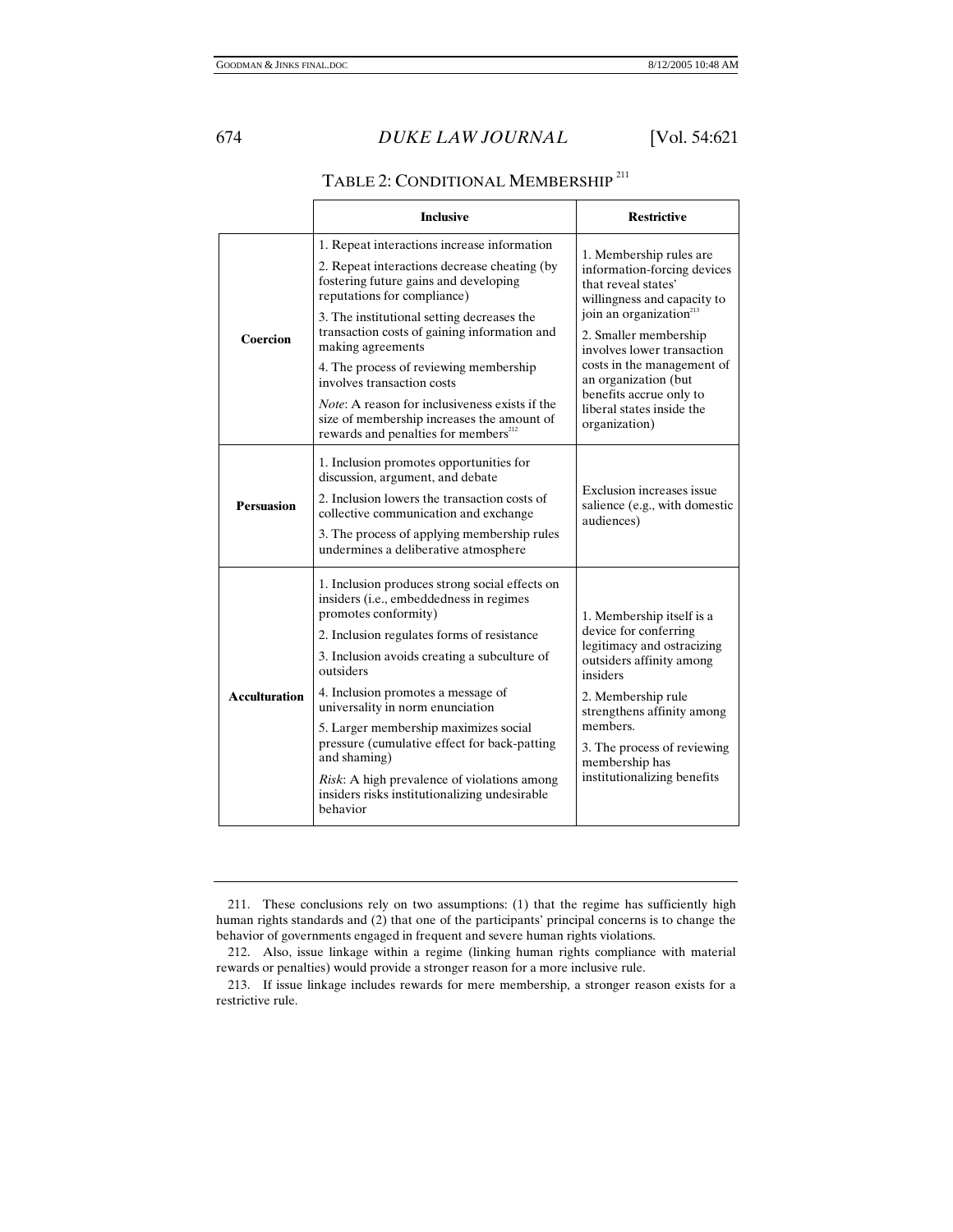## III. PRECISION OF OBLIGATIONS

Another important choice in human rights regime design concerns the level of precision<sup> $214$ </sup> with which obligations are defined. Scholars consider "precision and elaboration . . . especially significant hallmarks of legalization at the international level."<sup>215</sup> The issue of precision has accordingly become a prominent topic in the study of international institutions.<sup>216</sup> Like the debate over legal formalism in domestic law, $2^{17}$  these debates in international law persist without an adequate understanding of the connection between prescriptive claims and empirical assumptions. Commentators argue for—or against—precision without due regard for the manner in which their ostensibly normative claims are tethered to undefended or unexamined empirical propositions.

Consider, for example, the debates about whether treaties or customary international law provides a better vehicle for regulating state practice. As Professor David Kennedy remarks in a more critical voice, "Are international norms best built by custom or treaty? International lawyers have worried about this for at least a century, one or the other mode coming in and out of fashion at various points."<sup>218</sup> Professor Kennedy suggests that these debates repeat themselves across generations of international legal scholars without moving matters forward. One reason for this repetition without progression may be the failure to specify and trace the significance of relevant behavioral logics. For example, according to some

 <sup>214.</sup> We use a standard definition of precision: "*Precision* means that rules unambiguously define the conduct they require, authorize, or proscribe." Kenneth W. Abbott et al., *The Concept of Legalization*, 54 INT'L ORG. 401, 401 (2000); *see also id.* at 412 ("A precise rule specifies clearly and unambiguously what is expected of a state or other actor (in terms of both the intended objective and the means of achieving it) in a particular set of circumstances. In other words, precision narrows the scope for reasonable interpretation.").

<sup>215</sup>*. Id*. at 414.

 <sup>216.</sup> For example, in 2000, *International Organization*—the leading international relations journal—devoted a special issue to the topic of legalization. The authors of the volume identity "precision" as one of three characteristics for evaluating the concept of legalization across international institutions. Judith Goldstein et al., *Introduction: Legalization and World Politics*, 54 INT'L ORG. 385, 387 (2000). Issues of "determinacy" figure prominently in Professor Thomas Franck's influential study of international legal compliance. *See* FRANCK, LEGITIMACY, *supra* note 7, at 50–90.

 <sup>217.</sup> Cass R. Sunstein, *Must Formalism Be Defended Empirically?*, 66 U. CHI. L. REV. 636, 650–69 (1999) (discussing the empirical dimensions of disputes regarding domestic legal formalism).

 <sup>218.</sup> David Kennedy, *When Renewal Repeats: Thinking Against the Box*, 32 N.Y.U. J. INT'L L. & POL. 335, 352 (2000).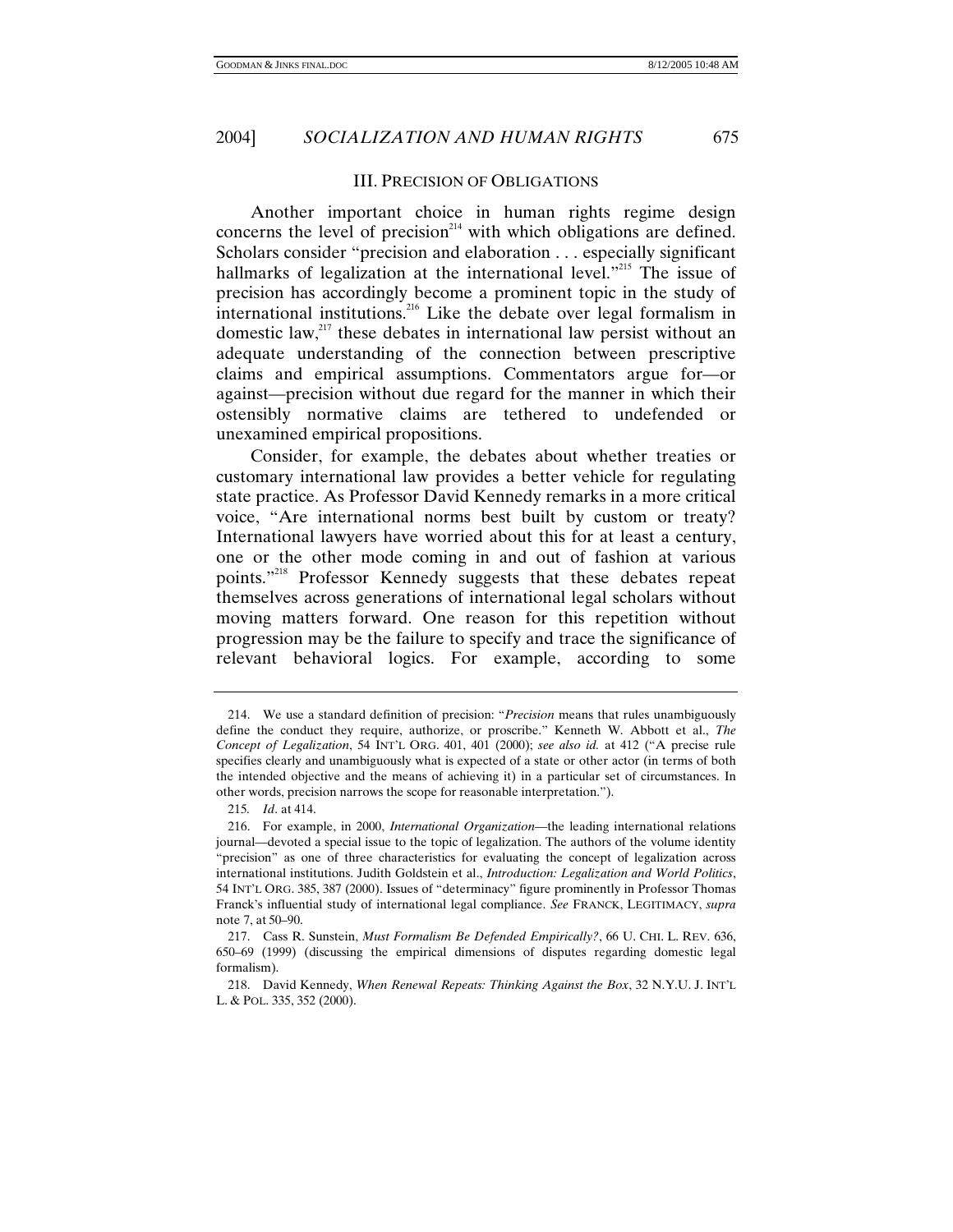commentators, treaties are better devices for regulating state behavior because they generally provide a level of specification that is difficult to obtain through custom.<sup>219</sup> However, without empirical support, that assessment is largely conjecture. To test the assessment, it would be necessary to know whether, how, and under what conditions normative and legal precision actually influences state behavior. And it would be important to identify gaps in empirical information that must be filled to assess adequately the social effects of precision. It would also be important to discover whether states are likely under certain conditions to try to obfuscate their human rights obligations, to evaluate obligations deliberatively, or to mimic obligations.

The language used to define obligations in human rights treaties is notoriously vague compared with the language used in other legal domains.220 A common view is that human rights treaties should aspire to greater levels of precision to foster compliance and enforcement. $^{221}$ Other commentators caution, however, that ambiguity can help build consensus in the treaty-drafting process.<sup>222</sup> The issue of precision should thus be evaluated along two dimensions: ex ante effects on legislative processes and ex post effects on compliance. The following discussion analyzes the issue along those lines.

<sup>219</sup>*. See, e.g.*, OSCAR SCHACHTER, INTERNATIONAL LAW IN THEORY AND PRACTICE 66 (1991) ("It is easy to see the advantages of that process. . . . In place of the uncertain and slow process of custom, . . . [t]he text brings clarity and precision where there had been obscurity and doubt."); *id.* at 71 (theorizing a "bureaucratic factor" that encourages the application of treaties because "[t]he law is declared in a concise and definitive form that is highly convenient for lawyers and officials"); Guzman, *supra* note 6, at 1876 ("Because CIL's [customary international law's] content is uncertain, states can often claim to have complied even when they have ignored the content of CIL. In other words, the commitment to CIL is more easily avoided than the commitment to a treaty."); *id.* at 1877 ("Problems of clarity and a lack of explicit commitment on the part of states make CIL weaker than treaties.").

 <sup>220.</sup> Louise Doswald-Beck & Sylvian Vité, *International Humanitarian Law and Human Rights Law*, 293 INT'L REV. RED CROSS 94, 106 (1993) ("[T]he major difficulty of applying human rights law as enunciated in the treaties is the very general nature of the treaty language.").

<sup>221</sup>*. See, e.g.*, Panel Discussion, *A Hard Look at Soft Law*, 82 AM. SOC'Y INT'L L. PROC. 371, 378 (1988) (remarks of Bruno Simma):

What I have just said will be feasible, however, only if and to the degree that human rights treaty provisions are actually susceptible to violations in the sense that infringements of treaty provisions can be determined clearly.... Indeed, international human rights treaties are not notorious for the precision of their wording; they contain many vague and ambiguous provisions . . . . It will not be easy to localize clear-cut violations of such provisions . . . .

<sup>222</sup>*. See* CHAYES & CHAYES, *supra* note 7, at 11; FRANCK, LEGITIMACY, *supra* note 7, at 52–53; Abbott & Snidal, *supra* note 153, at 434, 444–45.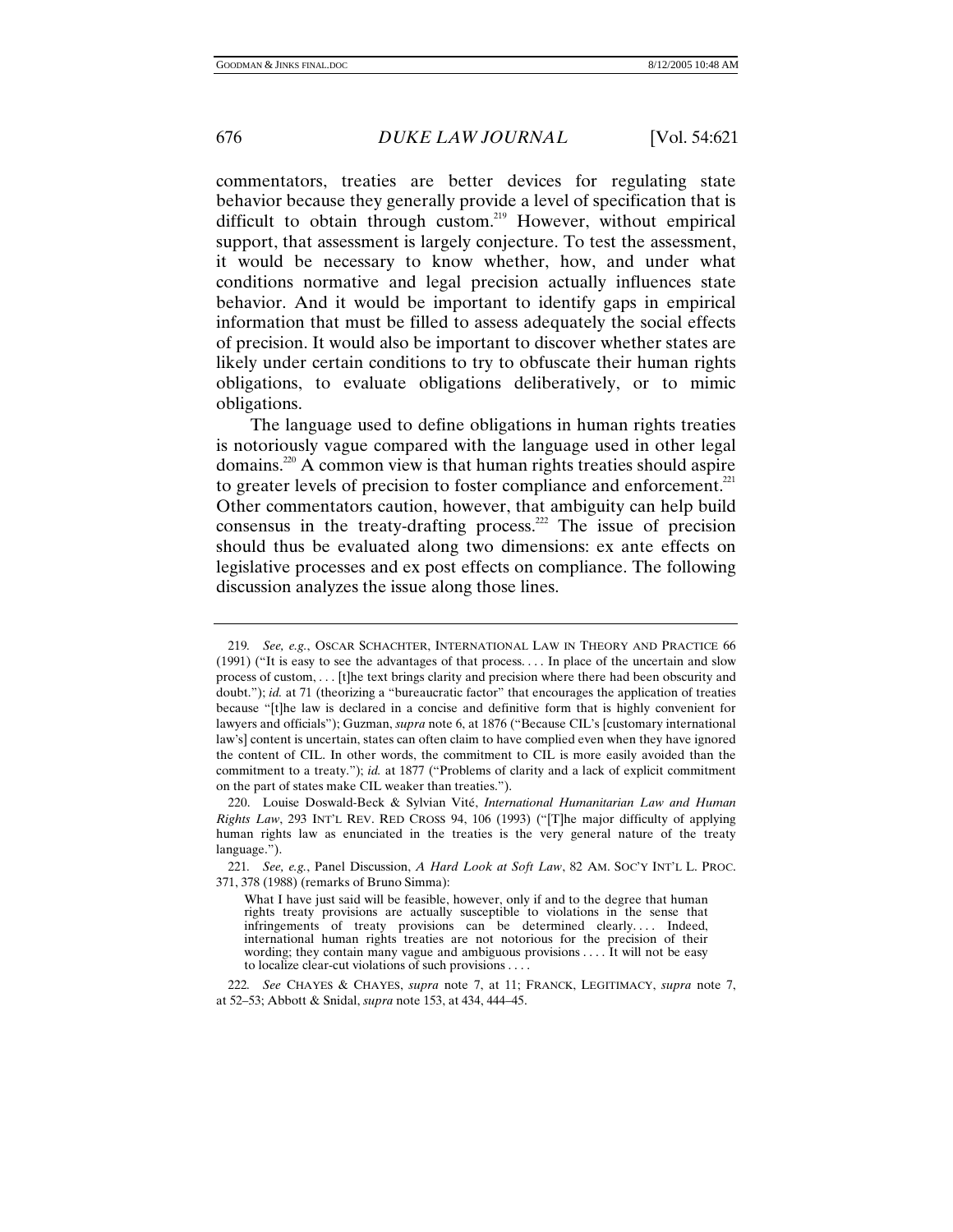### *A. Coercion*

According to the coercion approach, precision offers a number of advantages. A general assumption of the approach is that states act to maximize their own material well-being. Precision is therefore a valuable device for constraining "self-serving auto-interpretation"<sup>223</sup> thereby discouraging free riding and clearly defining what counts as cooperative behavior. The precise delineation of proscribed behavior can also help maximize the reputational effects of compliance and noncompliance. That is, reducing potential interpretive disputes over whether a state has fulfilled its obligations makes more certain the reputational costs of human rights violations (which may in turn translate into material costs).<sup>224</sup> Moreover, if "reputational effects of a violation can be generalized to all agreements subject to international law"<sup>225</sup>—that is, if violations of a human rights treaty can damage a state's overall reputation as a treaty partner—then human rights regimes can piggyback on issue areas in which states value their reputations more highly.226 Finally, because precision raises the costs of defection, it enhances the ability of regime participants to gauge the credibility of commitments; the act of ratifying a treaty with high

Recall that the coercion model incorporates reputation effects only insofar as they implicate directly some material cost or benefit. *See supra* Part I.C.3 (distinguishing acculturation and coercion in regard to social sanctions and rewards).

 225. Abbott & Snidal, *supra* note 153, at 427; *see id.* ("When a commitment is cast as hard law, the reputational effects of a violation can be generalized to all agreements subject to international law, that is, to most international agreements."); KEOHANE, *supra* note 28, at 106:

For reasons of reputation, as well as fear of retaliation and concerns about the effects of precedents, egoistic governments may follow the rules and principles of international regimes even when myopic self-interest counsels them not to. . . . They might often decide, in light of this cost-benefit calculation, to conform to the rules.

*But see* George W. Downs & Michael A. Jones, *Reputation, Compliance, and International Law*, 31 J. LEGAL STUD. S95, S95–S96 (2002) (disputing the influence of the reputational effects of noncompliance across regimes); Weisburd, *supra* note 31, at 104 ("[A] state's breaches of human rights treaties may be seen as not indicating the likelihood of the state's breaching other types of agreements and may not impact on the state's reputation for reliability regarding such agreements.").

226*. See* Guzman, *supra* note 6, at 1879–81 (discussing a state's impact of reputational loss on capacity to extract concessions in negotiating future agreements).

 <sup>223.</sup> Abbott & Snidal, *supra* note 153, at 427.

<sup>224</sup>*. See* Abbott & Guzman, *supra* note 6, at 1863:

The clarity of both the international obligation and its violation are important because a failure to live up to an international obligation triggers a reputational loss. The reputational consequences are most severe when the obligation is clear and the violation is unambiguous. As the uncertainty of an obligation increases, the reputational cost from a violation decreases.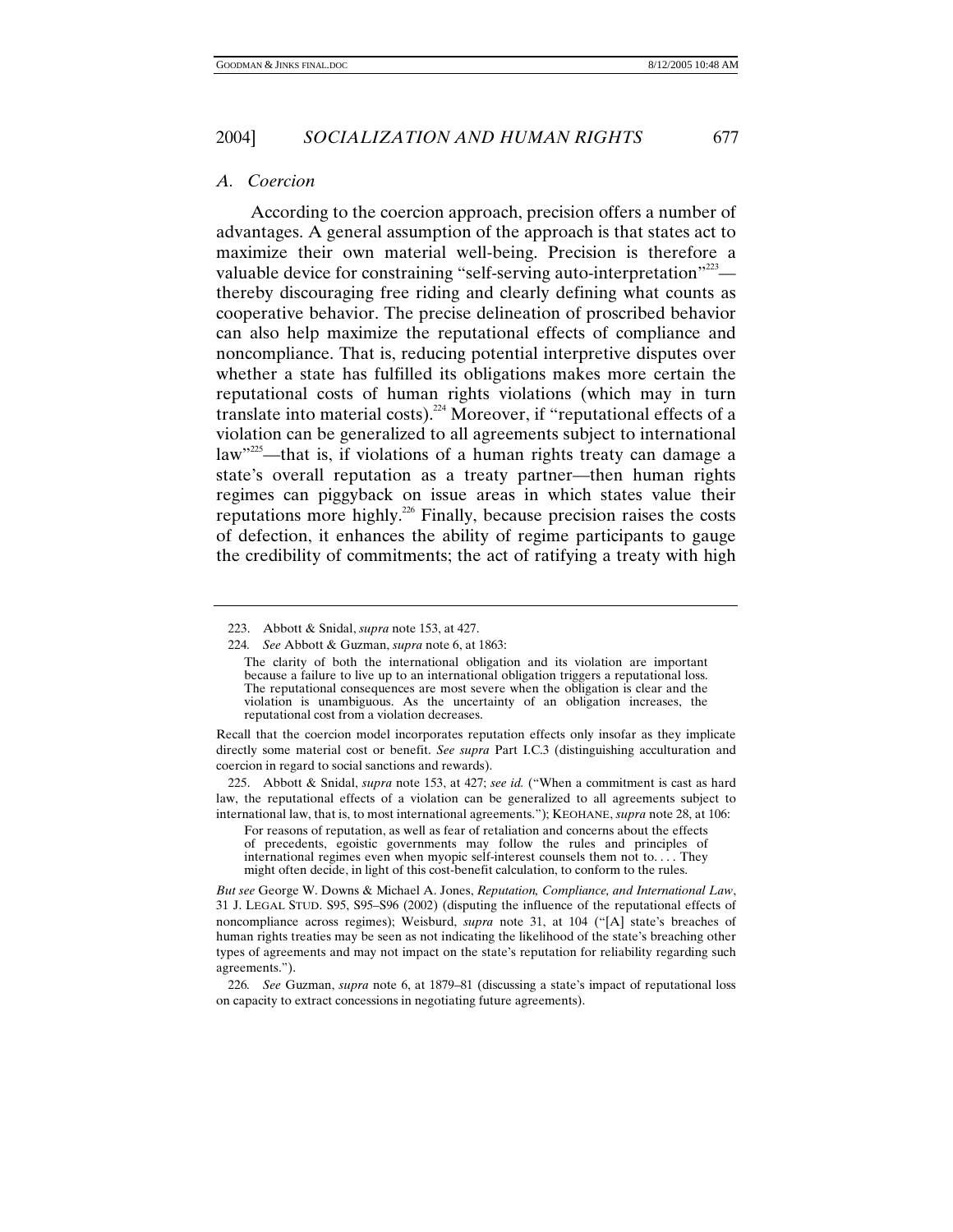levels of precision signals a willingness and capacity to make the grade.<sup>227</sup>

Under the coercion approach, the most important cost of precision is its effect on treaty negotiations. Commentators suggest that ambiguity facilitates agreement in the drafting stage. Indeed, Professors Abbott and Snidal contend that ambiguity can be a "major advantage"<sup>228</sup> in lowering contracting costs and that, in some circumstances, insisting on precision "may prevent agreement altogether."<sup>229</sup> The important point is that states will find it easier to build consensus at a higher level of abstraction.

## *B. Persuasion*

The persuasion approach generally favors greater precision in the definition of legal obligations. Commentators relying on this mechanism often acknowledge, however, that imprecision may be necessary in the drafting and ratification processes.<sup>230</sup> Nevertheless, these commentators argue that regime participants should endeavor to "concretize" treaty terms over time on the view that specificity facilitates persuasive interactions and norm internalization.<sup>231</sup> These calls for evolutionary precision are typically tethered to recommendations concerning how best to design dispute resolution mechanisms—and, at times, are directed not to treaty makers but to actors and institutions created by the treaty (such as the independent experts serving on so-called treaty bodies).<sup>232</sup> Because these proposals are so closely integrated with implementation strategies, we analyze them more fully in our discussion of enforcement in Part IV.

<sup>227</sup>*. See* Abbott & Snidal, *supra* note 153, at 427 (stating that "[p]recision of individual commitments" is one way to enhance credibility and "increase[ ] the costs of reneging" on such commitments).

<sup>228</sup>*. Id.* at 434; *id.* at 436 ("In general, we hypothesize that softer forms of legalization will be more attractive to states as contracting costs increase.").

<sup>229</sup>*. Id.* at 445.

<sup>230</sup>*. See, e.g.*, *id.* ("Rather than hold up the overall agreement, states can incorporate hortatory or imprecise provisions to deal with the difficult issues, allowing them to proceed with the rest of the bargain.").

<sup>231</sup>*. Cf. id.* ("Over time, if the soft arrangements are successful and without adverse consequences, the initially reluctant states may accept harder legalization.").

<sup>232</sup>*. See, e.g.*, Helfer & Slaughter, *supra* note 4, at 314–18 (observing that supranational courts such as the European Court of Justice and the European Court of Human Rights have incrementally expanded the application of the treaties under which they were created).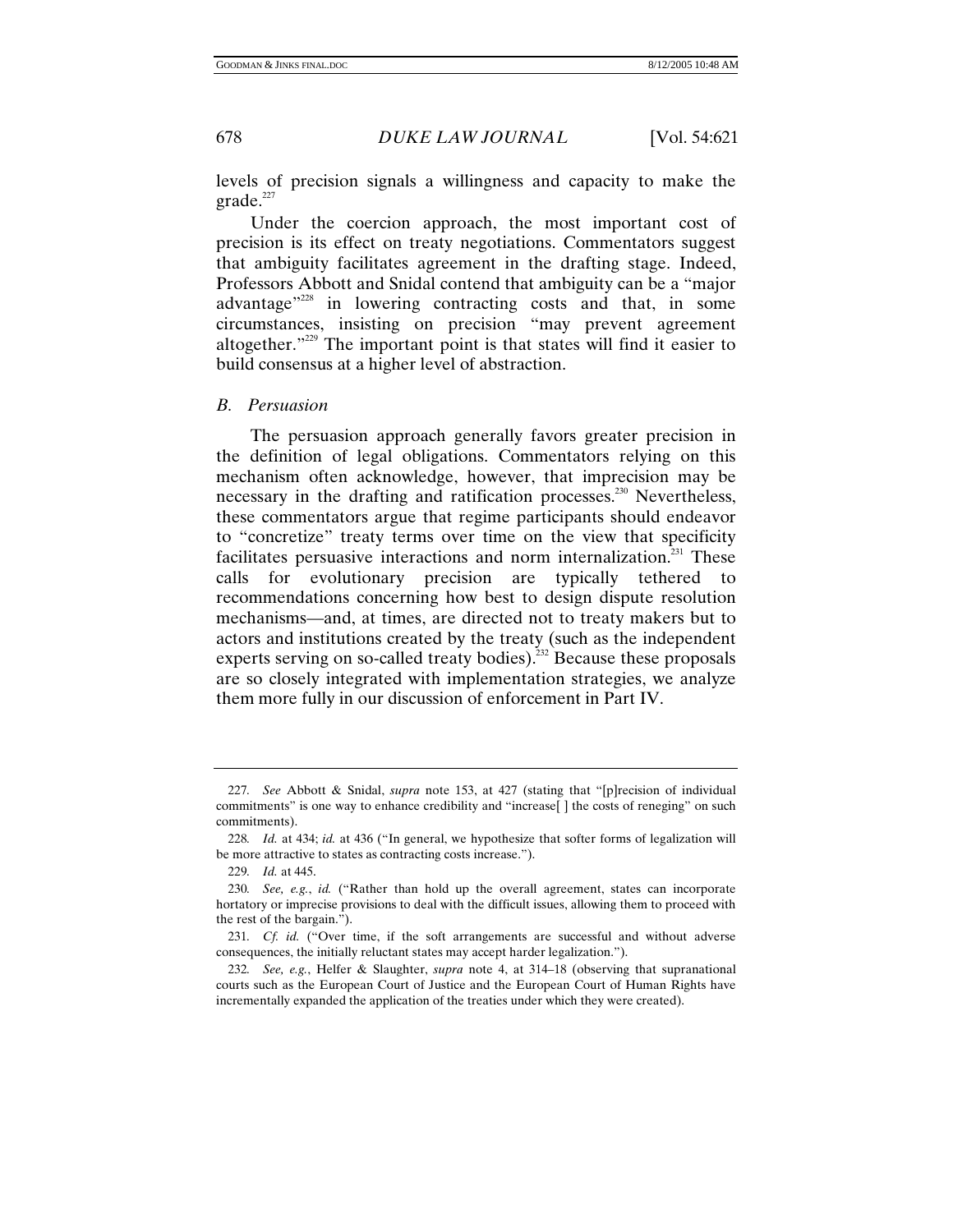The important point for now is that persuasion-centered approaches emphasize the value of precision. For example, Professors Chayes and Chayes argue that extensive noncompliance stems from imprecision in how obligations are framed: "[A]mbiguity and indeterminacy of treaty language," they contend, "lie at the root of much of the behavior that may seem to violate treaty requirements."<sup>233</sup> Under the persuasion approach, rules are most useful if they sharply reduce uncertainty about the content of obligations. In general, precise rules help clarify points of agreement and disagreement. This clarification facilitates targeted debates in which preexisting, even if thin, agreement on clearly defined obligations provides a normative framework within which the parties might move toward further agreement on more controversial matters. Recall that the touchstone of persuasion is that states internalize human rights norms following an active assessment of the justifications for these norms.<sup>234</sup> On this view, it is the *content* of the rule that is assessed and, ideally, internalized. In this sense, the precision of legal obligations is central to the project of persuasion. In comparison, the acculturation approach tolerates greater disparity between acceptance of rules and actual practice. Under certain conditions states will accede to obligations to avoid social ostracism or to conform to orthodoxy—states might accept and (under some conditions) apply even imprecisely framed treaty obligations.

More specifically, framing strategies analogize controversial practices to one or more clearly prohibited practices. This reasoning by analogy carries persuasive force only if the "frame" itself is well defined. Similarly, the strategy of cuing actors to think harder about controversial practices relies upon the precision of some underlying obligations. Recall that this tactic works because the persuadee is forced to confront and reconcile inconsistencies in stated positions.<sup>235</sup> This strategy is unlikely to prompt the persuadee to reevaluate controversial practices if inconsistencies are easily resolved because the underlying norms are highly malleable and easily subject to reinterpretation.

 <sup>233.</sup> CHAYES & CHAYES, *supra* note 7, at 10; *id.* at 126–27 (explaining that "parties can more readily adapt their conduct" to the substantive norms of an international organization when those norms are made more precise); *cf.* Raustiala, *supra* note 7, at 78 ("Managerialism ... argues that the primary drivers of non-compliance are actually rule ambiguity and, especially, lack of domestic regulatory capacity.").

<sup>234</sup>*. See supra* notes 36–38 and accompanying text.

<sup>235</sup>*. See supra* notes 43–51 and accompanying text.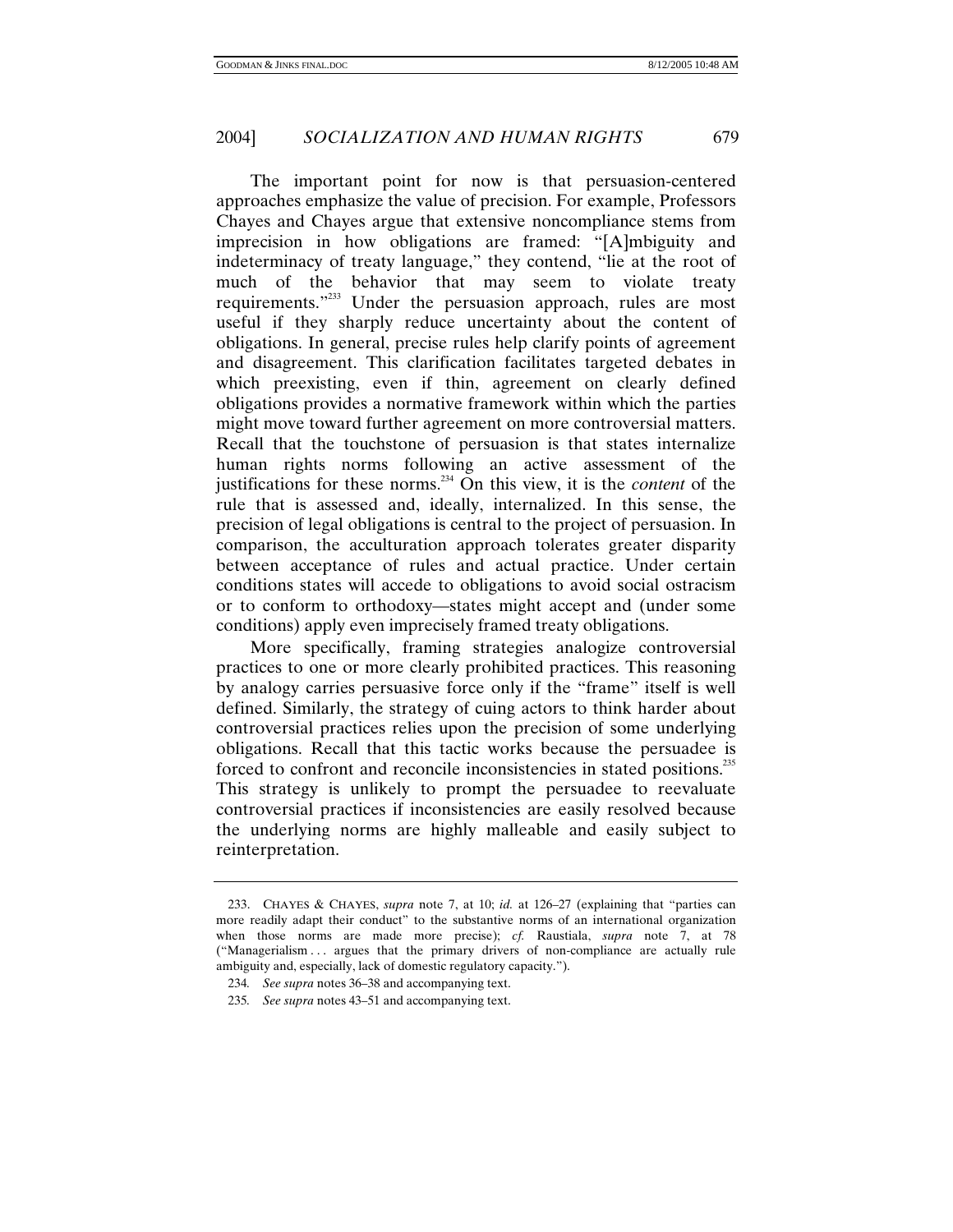It is useful at this point to elaborate on the intraregime contexts in which persuasive encounters might take place. First, the very exercise of drafting a legal instrument (such as a treaty, resolution, or declaration) provides an important opportunity for persuasive encounters. In the course of drafting text, debates over the specific definition of legal obligations are productive. Many commentators underscore the importance of these occasions as opportunities to enunciate norms: "They [substantive norms] are elaborated and given more concrete and specific form so that parties can more readily adapt their conduct."<sup>236</sup> In short, as with the membership procedures discussed in Part II, a seemingly arduous negotiation process understood in the coercion model in terms of transaction costs—is understood as a benefit in the persuasion model. The process affords valuable opportunities for discourse and exchange. $^{237}$ 

Second, persuasive encounters occur in the course of applying rules to specific practices once a regime is established. The existence of many structural opportunities for such encounters suggests that ex ante precision is less important than one might otherwise suppose. That is, states can draft imprecise rules and defer the process of specification to subsequent, intraregime encounters. This deferral typically involves delegation of interpretive authority to a dispute resolution or supervisory body established by the relevant treaty. Professors Abbott and Snidal explain that "[d]elegation is often the best way to deal with incomplete contracting problems," because states can "utilize administrative . . . institutions to interpret and extend broad legal principles."<sup>238</sup> The mechanics of persuasion suggest some nontrivial virtues of deferral. Most importantly, deferral can provide structural opportunities for reflection, application, justification, and argument. "The discursive elaboration and application of treaty norms is the heart of the compliance process . . . . In the course of . . . debate, the performance required of a party in a particular case is progressively defined and specified."<sup>239</sup> That is, broad standards can furnish a general template against which "seemingly endless discussion of the scope and meaning of norms"

 <sup>236.</sup> CHAYES & CHAYES, *supra* note 7, at 126.

<sup>237</sup>*. See id.* at 123 ("The participants seek, almost in Socratic fashion, to persuade each other of the validity of the successive steps in the dialectic.").

 <sup>238.</sup> Abbott & Snidal, *supra* note 153, at 433.

 <sup>239.</sup> CHAYES & CHAYES, *supra* note 7, at 123.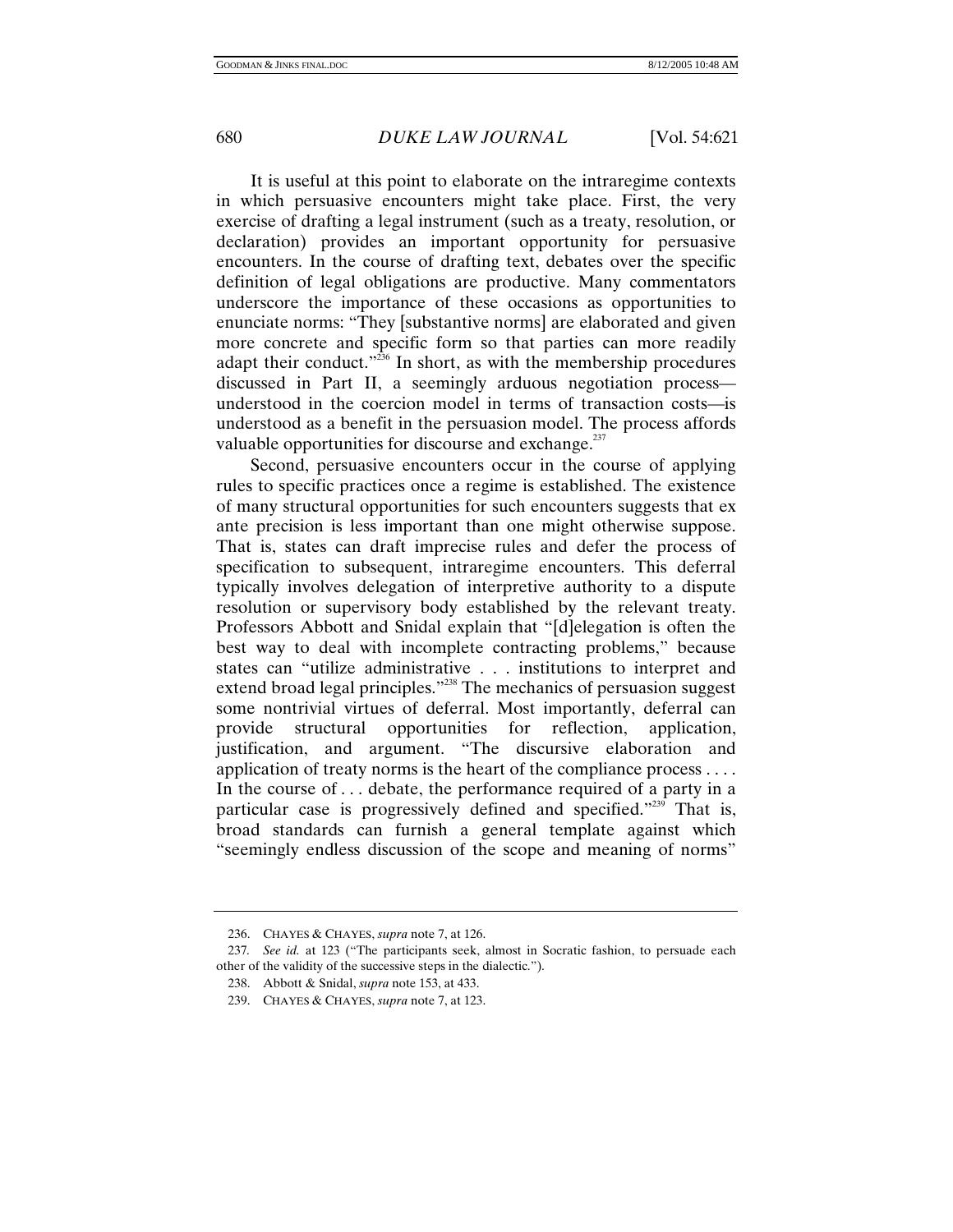can take place—an important, even if counterintuitive, benefit.<sup>240</sup> Perhaps most significantly, enmeshing rights-violating states in active interpretation and justification should facilitate the effectiveness of persuasion. $^{241}$ 

# *C. Acculturation*

The acculturation model departs significantly from canonical approaches to the "level of precision" problem. International instruments are often "remarkably precise and dense, presumably because proponents believe that these characteristics enhance their normative and political value."<sup>242</sup> The other two behavioral models are consistent with this line of thinking. Under the coercion and persuasion approaches, obtaining precision is generally considered essential to the long-term effectiveness of the regime. For these approaches, the major cost of precision is that it complicates ex ante negotiations by making it more difficult to obtain initial commitments from illiberal (or weakly liberal) states.<sup>243</sup> In short, precision  $(1)$ increases the difficulty of reaching agreement ex ante but also (2) promotes compliance ex post. Under the acculturation approach, however, these effects are potentially reversed: precision that outstrips existing preferences might propel agreement, and imprecision will sometimes help to produce behavioral conformity. In other words, precision is potentially beneficial ex ante and costly ex post.

<sup>240</sup>*. Id.* at 126; *see id.* ("[T]he seemingly endless discussion of the scope and meaning of norms in the formal proceedings of the organization enhances their authoritative[ness].... [T]he content of the substantive norms becomes more transparent.").

<sup>241</sup>*. See id.* ("It becomes harder for a party to reject the normative command after treating it seriously and at length in debate within the organization."); Risse, *supra* note 33, at 16 (suggesting that governments first become entangled in arguments and then become persuaded by the logic of those arguments); *cf.* STANLEY COHEN, STATES OF DENIAL: KNOWING ABOUT ATROCITIES AND SUFFERING 102–03, 113 (2001) (documenting that states employ shifting strategy of silence, denial, and partial acknowledgement when accused of violating accepted rules).

 <sup>242.</sup> Abbott et al., *supra* note 214, at 414; *see also* FRANCK, FAIRNESS IN INTERNATIONAL LAW, *supra* note 7, at 30–31 ("Rules which have a readily accessible meaning and which say what they expect of those who are addressed are more likely to have a real impact on conduct.").

 <sup>243.</sup> The effects of complicating negotiations might also yield important benefits such as fostering deliberation or conveying information. Nevertheless, the inability to reach agreement in negotiations, or to bring illiberal states on board, is part of the cost of obtaining those benefits.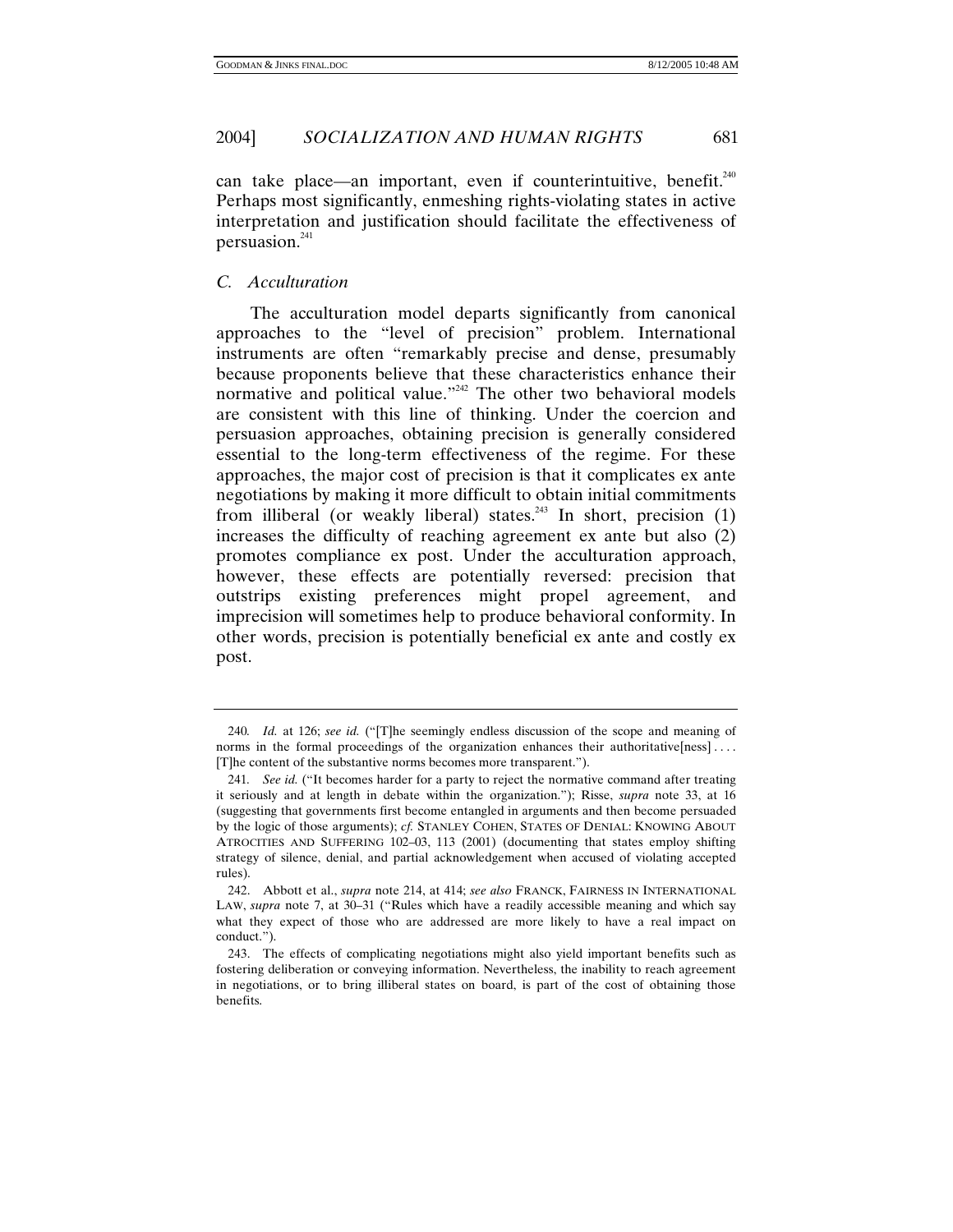We should say more about both the ex ante and the ex post effects. First, the acculturation approach suggests that precision will have less dramatic ex ante effects on treaty negotiations than either coercion or persuasion suggest. One might assume that establishing precise yet meaningful human rights obligations would require widely shared normative and political preferences across states. The existence of diverse cultures, national histories, and material resources may be thought to confound efforts to fashion global agreement in defining obligations. Indeed, some commentators even contend that cross-national diversity renders customary international law chimerical: "With over 180 nations representing an even larger number of cultures, international society lacks a reservoir of shared values or a common ideology from which to derive and perceive norms. Shared values and perceptions are essential to the formation of customary norms  $\ldots$   $\ldots$   $\ldots$   $\ldots$  As an empirical matter, however, remarkable levels of homogeneity exist across all states. Transnational convergence is apparent in wide-ranging areas such as education policy, science bureaucracies, development agendas, and environmental regulation.<sup>245</sup> As we argue elsewhere, the patterns of policy convergence suggest the existence of a global culture (or "world polity").<sup>246</sup> This global cultural system indicates that some measure of precision is achievable, especially in areas related to globally shared norms. These convergent tendencies in policy and structure also indicate that treaty negotiators and nongovernmental organizations can efficiently demand greater levels of precision than persistent cross-national variations might suggest possible. Indeed, laggard states can be expected to accept particular policy or structural commitments earlier than their existing set of preferences might predict. Hence, demanding greater levels of precision in the legislative process could create opportunities for accelerating agreement.

The second point—that imprecision promotes behavioral conformity ex post—requires an important qualification. Here, it is necessary to distinguish the two types of acculturation discussed

<sup>244</sup>*.* J. Patrick Kelly, *The Twilight of Customary International Law*, 40 VA. J. INT'L L. 449, 465 (2000).

<sup>245</sup>*. See* Goodman & Jinks, *supra* note 8, at 1759–61 (suggesting global institutionalization of policies in a wide variety of areas); *supra* Part I.C.4. (proffering that studies demonstrate that states emulate standardized models of structural organization and public policy goals).

<sup>246</sup>*. See* Goodman & Jinks, *supra* note 8, at 1757, 1767 (inferring the existence of global culture from "high levels of organizational isomorphism").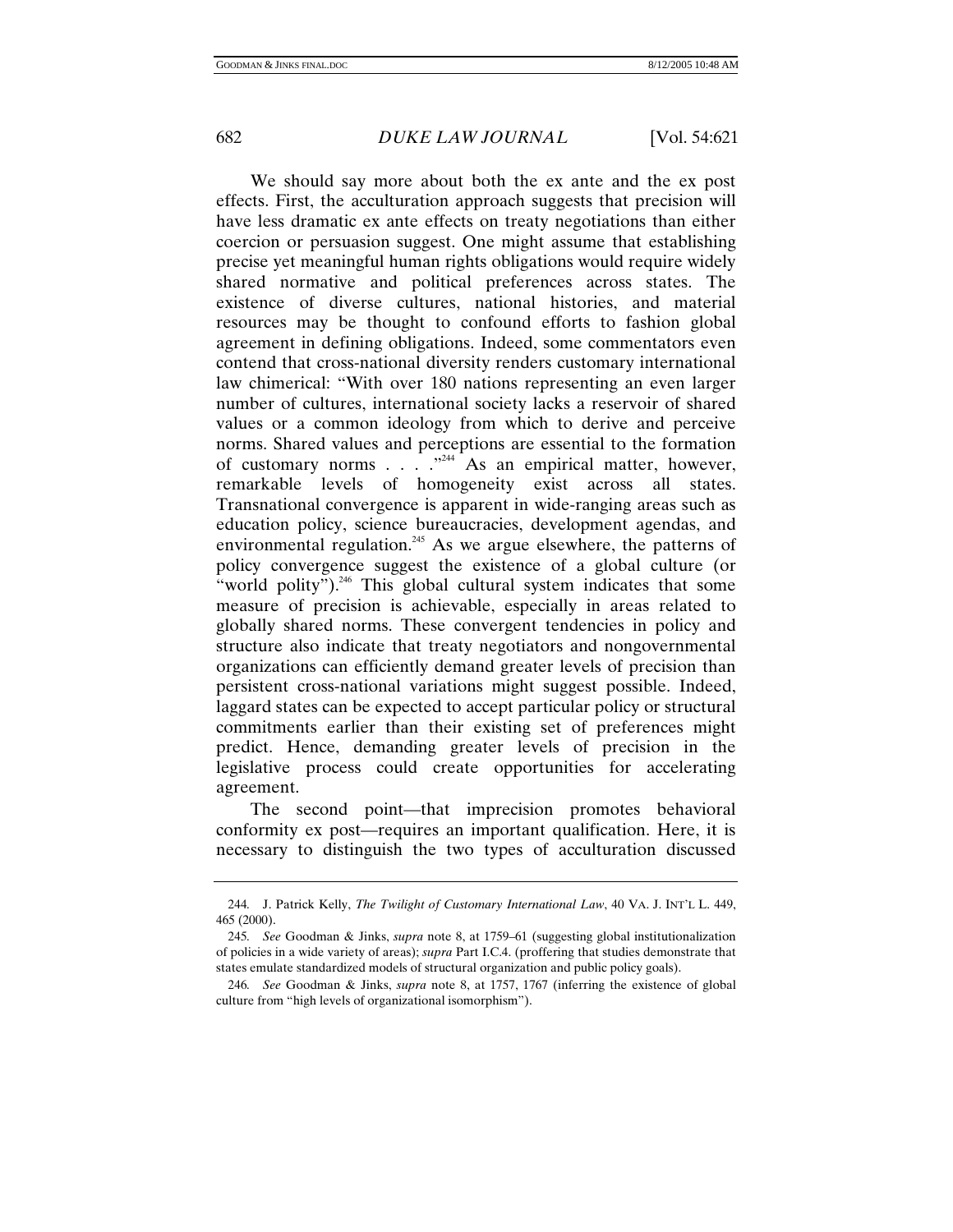earlier: conformity resulting from cognitive cues and conformity resulting from social sanctions.<sup>247</sup> Both types of acculturation predict some measure of conformity (and other group-regarding behavior). As discussed previously, behavioral regularities do not issue from the content of the relevant rule or norm; rather, they are a function of the relations between individual actors and some reference group(s).<sup>248</sup> Conformity depends less on the properties of the rule than on the properties of the actor's relationship to the community. Because the convention or norm is associated in general terms with the identity of the group, rules best foster conformity by "establish[ing] broad hortatory goals with few specific proscribed or prescribed activities."249 This effect suggests that imprecision mobilizes "cognitive pressures" to adopt social norms (the first type of acculturation). Precision, on the other hand, is more likely to emphasize disagreements—triggering cognitive cues that the would-be reference group is importantly dissimilar from the target actor.<sup>250</sup> There are, nevertheless, good reasons to suspect that precision might facilitate social rewards and sanctions—one of the two types of acculturation that we identify. One problem is that constructivist scholarship on the subject does not carefully distinguish the two types of acculturation. Therefore, the utility of precision has been obscured.

Professor Thomas Franck's discussion of "determinacy"<sup>251</sup> helps explain both the distinction between the two types of acculturation and the potential benefits to precision. Franck discusses how precise rules promote compliance—emphasizing the social value of precision. His analysis of precision, however, generally suggests only one type of acculturation—the distribution of social sanctions. According to Franck, precision strengthens the perceived fairness (and legitimacy) of a rule because "it is thought fairer to impose rights and duties which can be understood and anticipated by those to whom they are addressed than to impose rights and duties which leave the reader

<sup>247</sup>*. See supra* Part I.C.1. (arguing that acculturation occurs through cognitive and social pressures).

<sup>248</sup>*. See supra* Part I.C.2.

 <sup>249.</sup> Ronald B. Mitchell, *International Control of Nuclear Proliferation: Beyond Carrots and Sticks*, NONPROLIFERATION REV., Fall 1997, at 40, 46; *see also* David Strang & John W. Meyer, *Institutional Conditions for Diffusion*, 22 THEORY & SOC'Y 487, 493–94 (1993) (describing the importance of promulgating general conceptions of state obligations).

 <sup>250.</sup> The literature here is substantial. *See, e.g.*, Zucker, *Institutional Theories*, *supra* note 9.

<sup>251</sup>*. See* FRANCK, LEGITIMACY, *supra* note 7, at 52 (arguing that precise rules are more likely to affect conduct).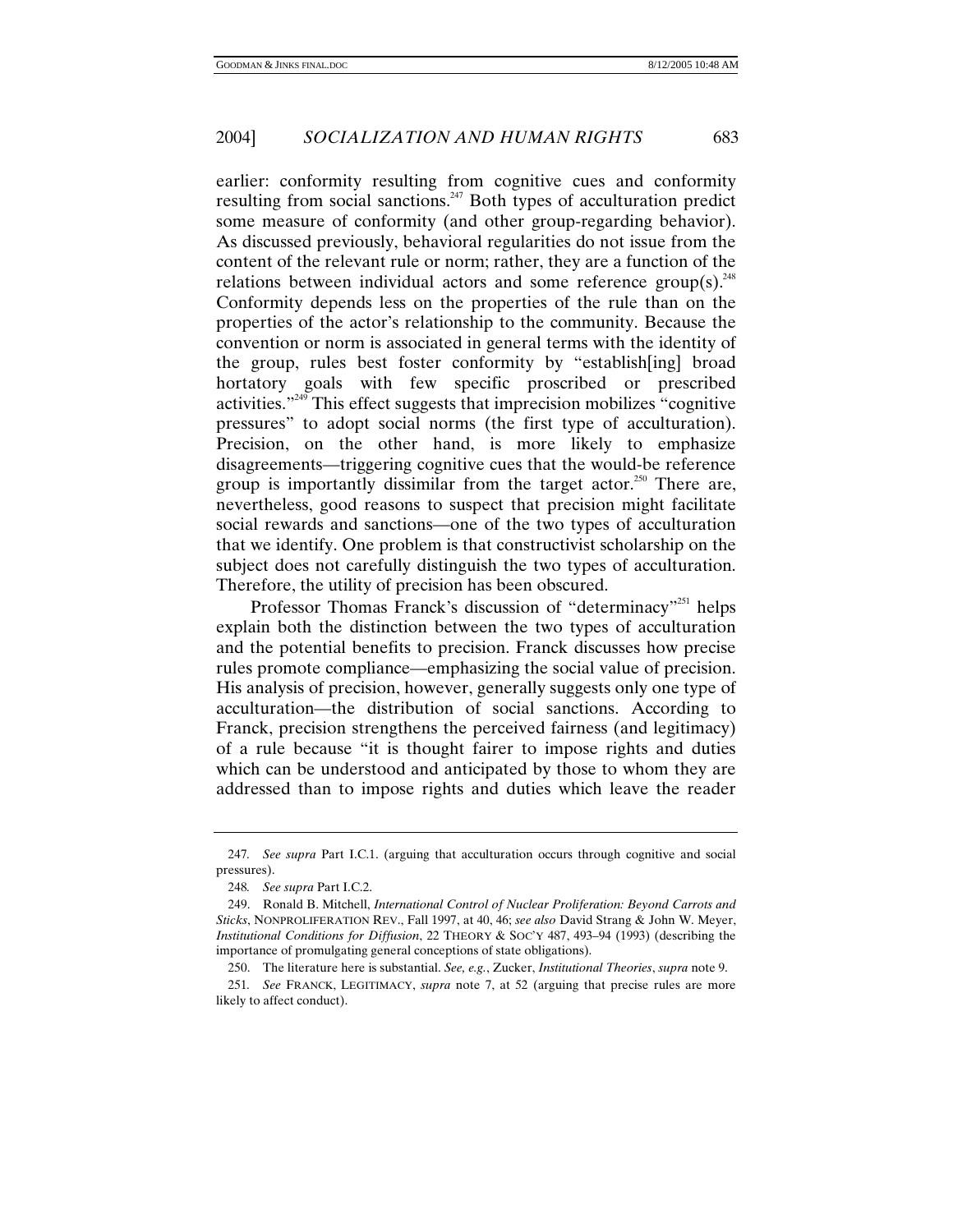unable to anticipate the vagaries of  $\dots$  interpretation."<sup>252</sup> Target states are accordingly more likely to accept the social sanction as legitimate, and other states are more likely to sponsor sanctions. In addition, Franck suggests that the determinacy of a rule will narrow the range of permissible interpretations and thus facilitate the regulatory effects of social sanctions. He contends that states, in trying to avoid the wrath of the community, will attempt to evade the application of a rule "by interpreting the rule permissively" and "using clever sophistry."<sup>253</sup> Precision limits that possibility.

We agree that precision may strengthen social pressure by enhancing the legitimacy of a sanction. In that respect, an acculturation approach would value precision. Professor Franck's analysis, however, is unsatisfactory because he undervalues (or fails to consider) the microprocesses of acculturation. Effective social sanctions (and rewards) require that target actors value the judgment of some reference group. Indeed, it is the approval of, or status in, this reference group that the target actor seeks. If precision outstrips the institutionalized preferences and expectations of target actors, then it disserves acculturation. As described above, too much precision risks deinstitutionalization.254

Moreover, Professor Franck's concern with self-serving and evasive interpretations does not easily fit the conceptual apparatus of acculturation through cognitive processes. Indeed, cognitive pressures suggest that states may be more inclined to conform their behavior to community expectations—and that they are unlikely to sustain, over the long term, an idiosyncratic interpretation of any norm that the international community considers central. The motivation to mimic the reference group is also self-directed. Indeed, states will even adopt legitimated practices under conditions of little or no surveillance by the international community.<sup>255</sup> On this view, it is

 <sup>252.</sup> FRANCK, FAIRNESS IN INTERNATIONAL LAW, *supra* note 7, at 33.

<sup>253</sup>*. See id.* at 31, 33 (arguing that the vagueness of a rule and noncompliance with it vary proportionately); *see also* FRANCK, LEGITIMACY, *supra* note 7, at 79–80 (positing that "sophist" rules are more likely to be ignored because their lack of precision renders them difficult to apply).

<sup>254</sup>*. See, e.g.*, Zucker, *Institutional Theories*, *supra* note 9.

<sup>255</sup>*. See, e.g.*, Aaron Benavot et al., *Knowledge for the Masses: World Models and National Curricula, 1920–1986*, 56 AM. SOC. REV. 85, 86, 90–91 (1991) (proposing that similarities among primary school curricula are linked to the rise of standardized models of society and noting that the same core subjects have appeared in most official curricula); Finnemore, *supra* note 188, at 575–76, 581–82, 585–87 (arguing that states created science policy organizations in response to norms promoted by UNESCO (which redefined science as a state concern), but not because of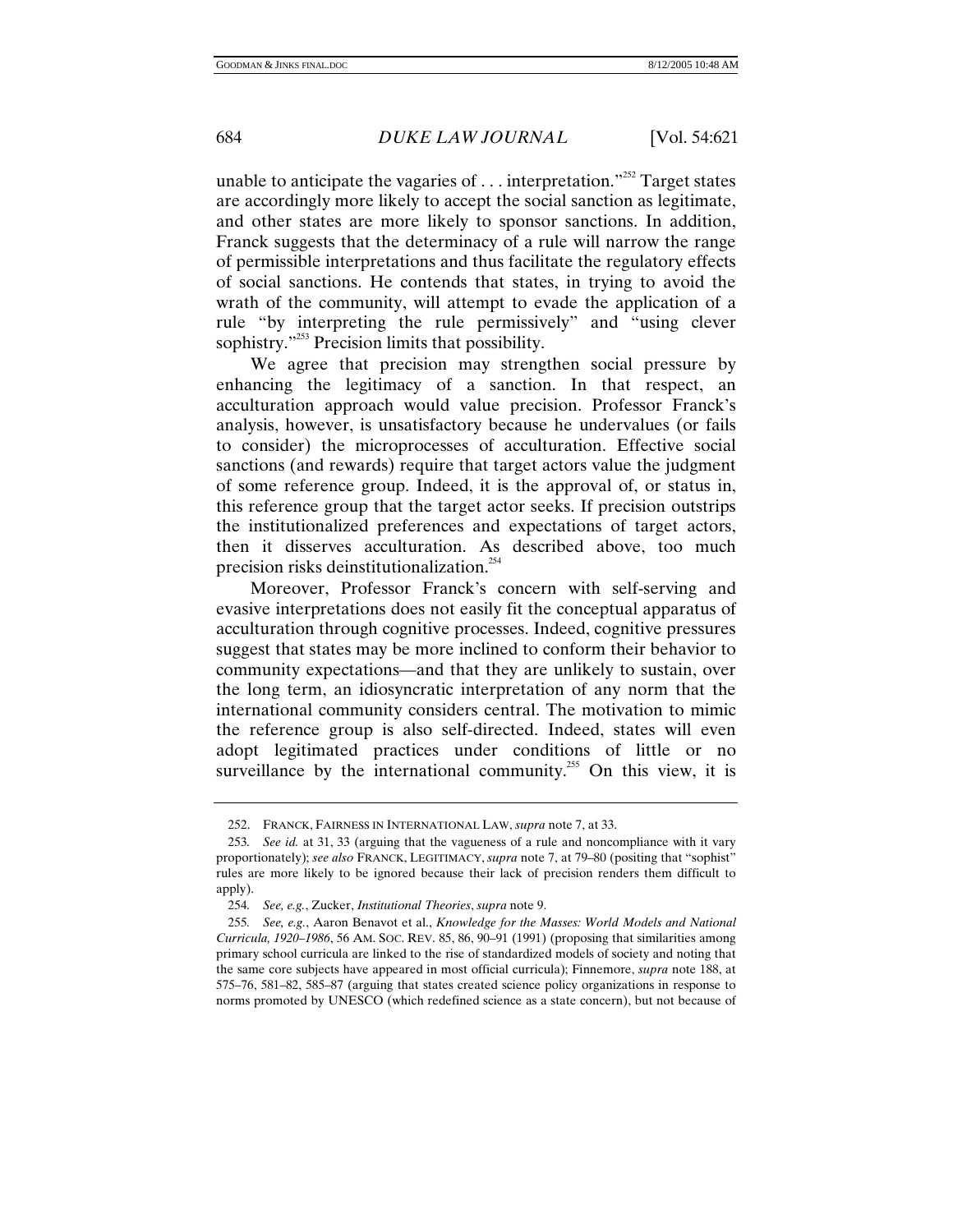inaccurate to suggest that states embedded in international organizations will invariably engage in "unilateral, self-serving exculpatory interpretations of . . . rules."256 Furthermore, Professor Franck's analysis of this issue emphasizes the penalties side of social pressures, rather than social rewards or cognitive impulses to conform. In that respect, Professor Franck's analysis indicates that precision may be a less valuable tool under conditions in which social sanctions are underutilized, infeasible, or expensive.

coercion exerted by the organization); Frank et al., *supra* note 100, at 31–32 (emphasizing that global models of society—not local or national definitions of society—determine what is included in universities' curricula).

 <sup>256.</sup> FRANCK, LEGITIMACY, *supra* note 7, at 79; *see id.* (noting that the elasticity of "sophist" rules may undermine the legitimacy resulting from such rules).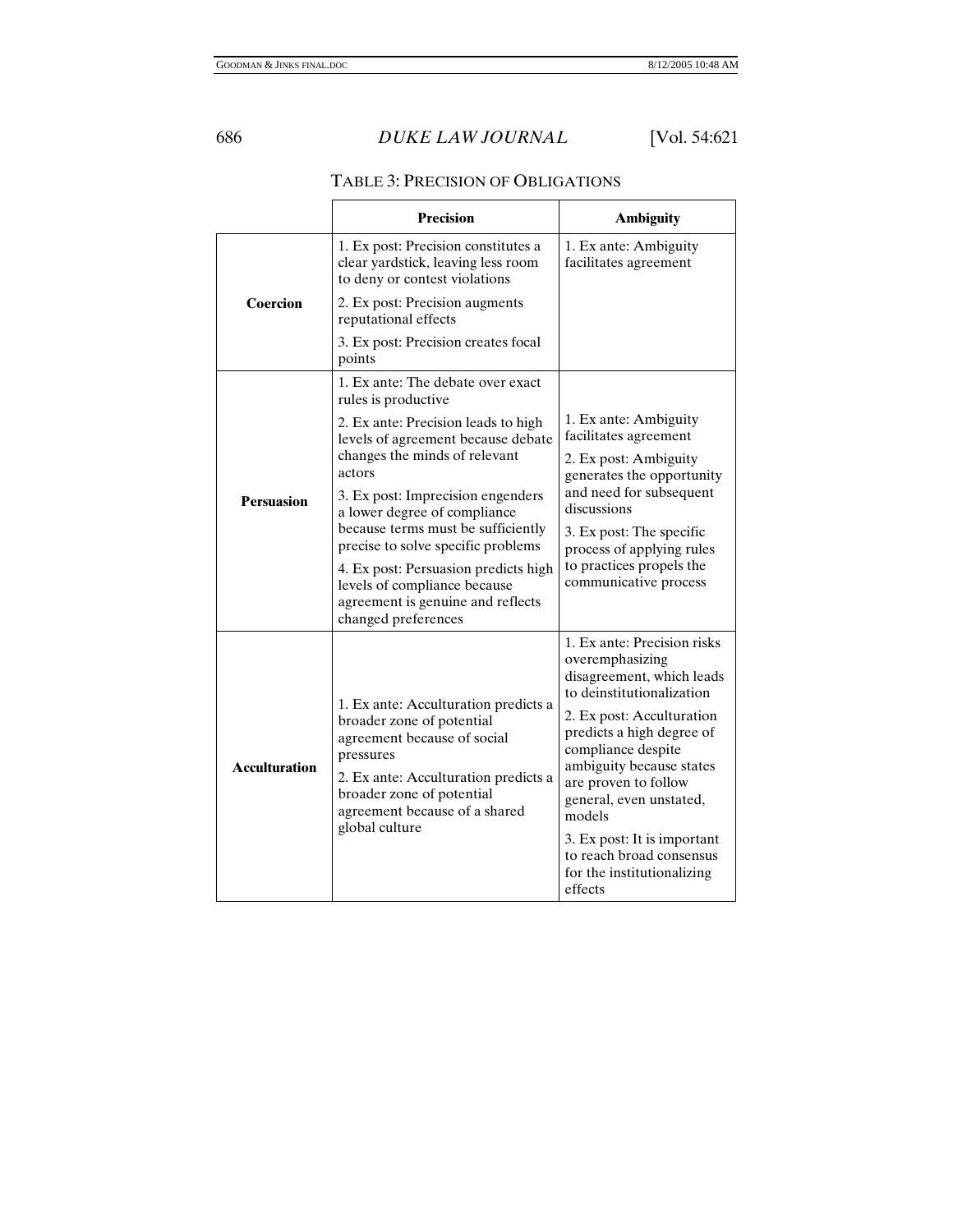### IV. IMPLEMENTATION: MONITORING AND ENFORCEMENT

The final design issue that we examine is how best to monitor and enforce compliance with substantive regime rules. Admittedly, other design choices also bear on questions of compliance and effectiveness. But the devices for monitoring and enforcement probably have the most direct consequences for the observance of regime rules. Existing options range from "soft" to "hard" techniques. We discuss the following points along that spectrum:

#### 1. *Publishing Best Practices*

Examples include the International Coordinating Committee for National Human Rights Institutions, $257$  U.N. Sub-Commission on the Promotion and Protection of Human Rights;<sup>258</sup>

# 2. *Monitoring and Reporting*

Examples include the Special Mechanisms under the U.N. Commission on Human Rights,<sup>259</sup> Inter-American Commission of

 <sup>257.</sup> The International Coordinating Committee is an umbrella organization representing national-level human rights institutions (e.g., commissions and ombudsmen). Along with the High Commissioner for Human Rights, the Committee has developed best practices for national human rights institutions. Documents relating to best practices for the implementation of human rights regimes and programs are available at http://www.nhri.net; *see also* Commonwealth Secretariat, National Human Rights Institutions: Best Practice (2001) www.thecommonwealth.org/shared\_asp\_files/uploadedfiles/ %7BBF05153F-7565-4A2F-8F2A-F002F05594EC%7D\_HumanRightsBestPractice.pdf.

 <sup>258.</sup> The Sub-Commission on the Promotion and Protection of Human Rights is the main subsidiary body of the U.N. Commission on Human Rights. The Sub-Commission is comprised of twenty-six independent experts who meet annually to undertake studies and make recommendations on thematic agenda items. The Sub-Commission has assisted in the development of best practices in areas such as affirmative action. *E.g.*, *The Concept of Affirmative Action*, U.N. ESCOR Comm'n on Hum. Rts., 52nd Sess., Provisional Agenda Item 3, U.N. Doc. E/CN.4/Sub.2/2000/11 (2000).

 <sup>259.</sup> The U.N. Commission on Human Rights appoints independent individuals (special rapporteurs) or a group of individuals (a working group) to address specific country situations (e.g., Burma/Myanmar) or thematic issues (e.g., torture). These individuals and groups examine, monitor, advise, and publicly report on human rights situations in specific states and on types of human rights violations across different states. Links to studies and reports of special rapporteurs and working groups on these topics can be found at the Commission's website at http://www.unhchr.ch/html/menu2/2/ liststudrepts.htm.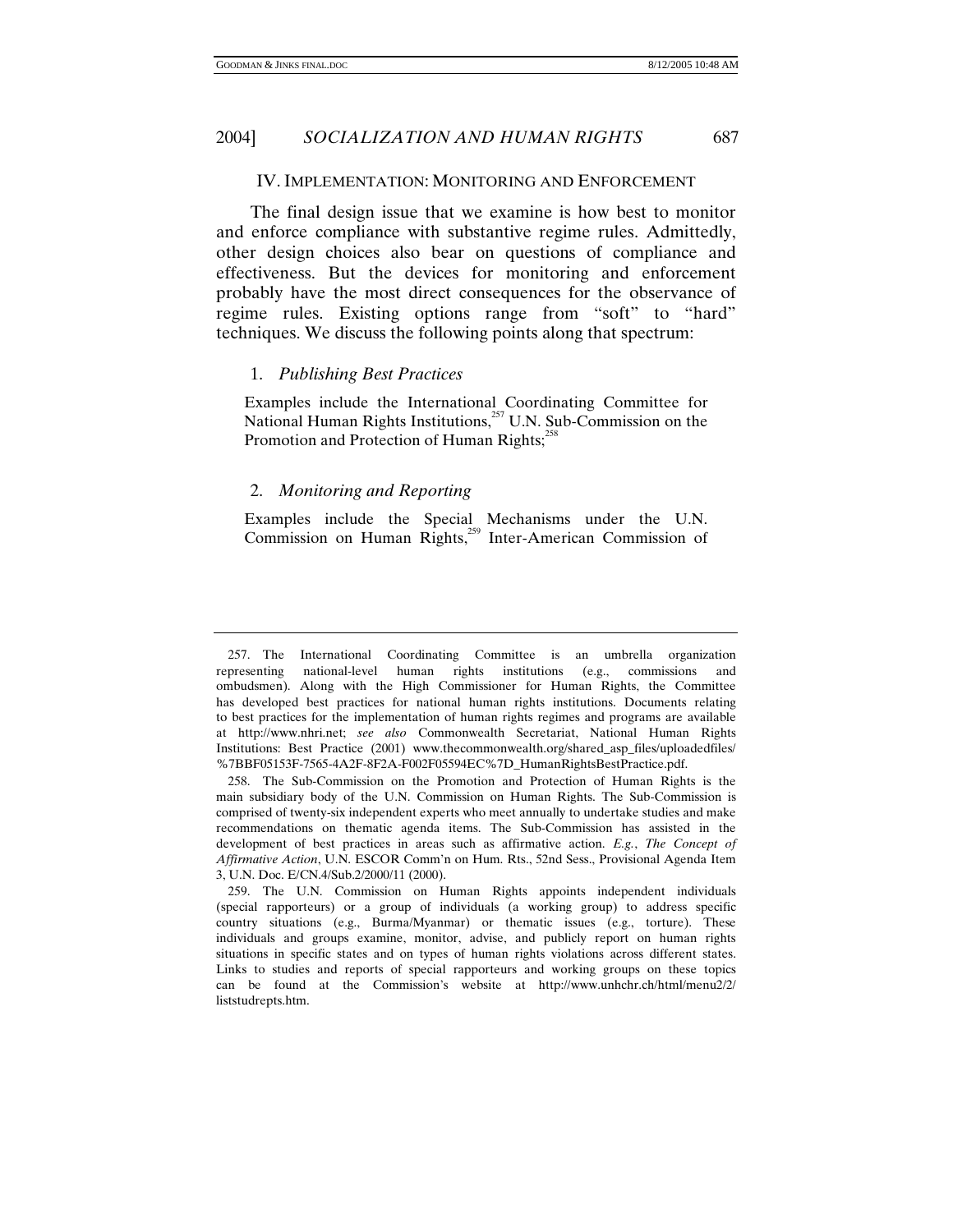Human Rights, $260$  periodic state reports to international human rights treaty bodies; $^{261}$ 

#### 3. *Criticizing Bad Actors*

Examples include the country resolutions by the U.N. Commission on Human Rights, $262$  concluding observations by international human rights treaty bodies on state periodic reports; $^{263}$ 

#### 4. *Binding Decisions and Material Sanctions*

Examples include the European Court of Human Rights, $^{264}$ International Criminal Court.<sup>265</sup>

Scholars also offer variations on existing structures. Professor Laurence Helfer and Dean Anne-Marie Slaughter, for example, propose institutional changes to make treaty bodies appear and act

262*. See supra* note 139 (describing the Commission on Human Rights). The Commission on Human Rights is empowered to adopt resolutions criticizing a U.N. member state in "situations which reveal a consistent pattern of violations of human rights." E.S.C. Res. 1235, U.N. ESCOR, 42d Sess., Supp. No. 1, 1479th plen. mtg. at 17, U.N. Doc E/4393 (1967).

 263. The concluding observations of a treaty body provide a collective assessment of a state's periodic report. Concluding observations commonly include a declaration of factors impeding the application of the treaty and criticism of specific practices. For example, concluding observations from reports by the Committee against Torture are available at http://www.unhchr.ch/html/ menu2/6/cat/cats.htm. For additional background information on and links to treaty monitoring bodies, reports, and reporting requirements, see Amnesty International's website at http://web.amnesty.org/ pages/treaty-periodic-reports-eng.

 264. Judgments of the European Court of Human Rights are binding. Responsibility for supervising the execution of judgments lies with the Committee of Ministers of the Council of Europe. *See* European Convention for the Protection of Human Rights and Freedoms, *supra*  note 172, art. 46 (requiring states parties to abide by judgments of the European Court of Human Rights and empowering the Committee of Ministers to enforce such judgments).

 265. Rome Statute of the International Criminal Court, art. 77, July 17, 1998, 2187 U.N.T.S. 3, 135 (entered into force July 1, 2002).

 <sup>260.</sup> The Inter-American Commission on Human Rights is a permanent organ of the Organization of American States. The mandate of the Commission includes conducting on-site visits to investigate specific situations and publishing special reports regarding human rights conditions in particular states. For individual country reports, see the Commission's website at http://www.cidh.oas.org/publi.eng.htm.

 <sup>261.</sup> The six principal human rights treaties each require state parties to submit a period report to a supervisory organ, called a "treaty body," which reviews the state's compliance with the treaty obligations. *See, e.g.*, International Covenant on Civil and Political Rights, *supra* note 138, art. 40, 999 U.N.T.S. at 181–82 ("The States Parties to the present Covenant undertake to submit reports on the measures they have adopted which give effect to the rights recognized herein and on the progress made in the enjoyment of those rights . . . ."); *see also supra* note 138 (listing the six treaties).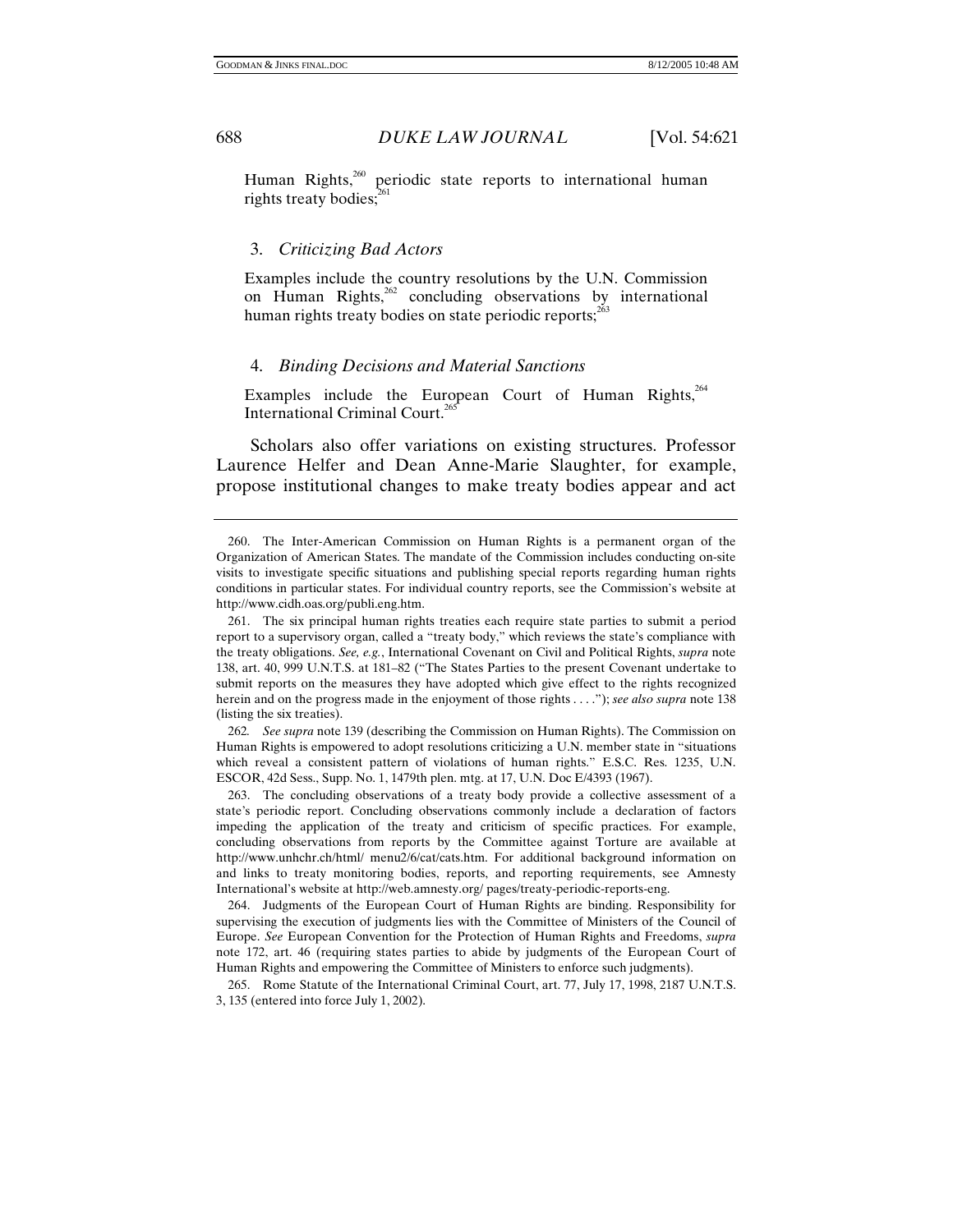more like courts.<sup>266</sup> Dean Harold Koh emphasizes the importance of increasing transnational adjudication.<sup>267</sup> Professors Jack Goldsmith and Stephen Krasner both stress that economic and military force would best promote human rights,<sup>268</sup> and they question whether new institutions (the International Criminal Court) and new doctrines (humanitarian intervention) support or undermine the maximum use of that power.<sup>269</sup> Notably, these projects share the sense that the monitoring and enforcement options listed above reflect a continuum of effectiveness. Such proposals reflect the view that compliance is best induced by the exercise of coercive authority—such as military intervention or binding decisions of third-party monitoring institutions. This view, we maintain, is called into question by the acculturation approach. Indeed, we posit that, under certain conditions, "soft law" mechanisms will be more effective in establishing durable norms.

In examining this set of design issues, it is important to isolate the effects suggested by each of the three mechanisms of social influence. One might mistakenly suppose that exploiting a range of tactics—without having to delve into finer details of mechanisms and behavioral logics—is a pragmatically sound approach. This response, however, is riddled with problems. First, and perhaps most obviously, effective regime design often requires setting priorities and making tough choices with limited resources. Accordingly, enforcement decisions should be based on a comparison of the expected utility of each option, as measured by the probability of achieving behavioral

<sup>266</sup>*. See* Helfer & Slaughter, *supra* note 4, at 366 (suggesting that the U.N. Human Rights Committee take additional steps to reinforce those characteristics that tend to make it more like a tribunal).

<sup>267</sup>*. See* Harold Hongju Koh, *Transnational Public Law Litigation*, 100 YALE L.J. 2347 (1991); *see also* Harold Hongju Koh, *Transnational Legal Process*, 75 NEB. L. REV. 181, 203 (1996) (suggesting that interaction between states and the transnational legal process encourages compliance with international law).

 <sup>268.</sup> Goldsmith, *supra* note 6, at 970–72 (summarizing Professor Krasner's argument that "power" and self-interest account for states' adherence to international norms); Krasner, *supra* note 31, at 139–40, 166–67 (suggesting and then concluding that "realism"—via the use of military power—is necessary, though not necessarily sufficient, to ensure enforcement of human rights regimes).

<sup>269</sup>*. See* Jack Goldsmith, *The Self-Defeating International Criminal Court*, 70 U. CHI. L. REV. 89, 89 (2003) (asserting that the "ICC depends on U.S.... military ... and economic support for its success"); Jack Goldsmith & Stephen D. Krasner, *The Limits of Idealism*, DAEDALUS, Winter 2003, at 47, 56–57 (arguing that the ICC cannot fulfill its goals without U.S. military support and that the ICC may in fact increase impunity for human rights violations by decreasing the likelihood of such military support to punish noncompliance).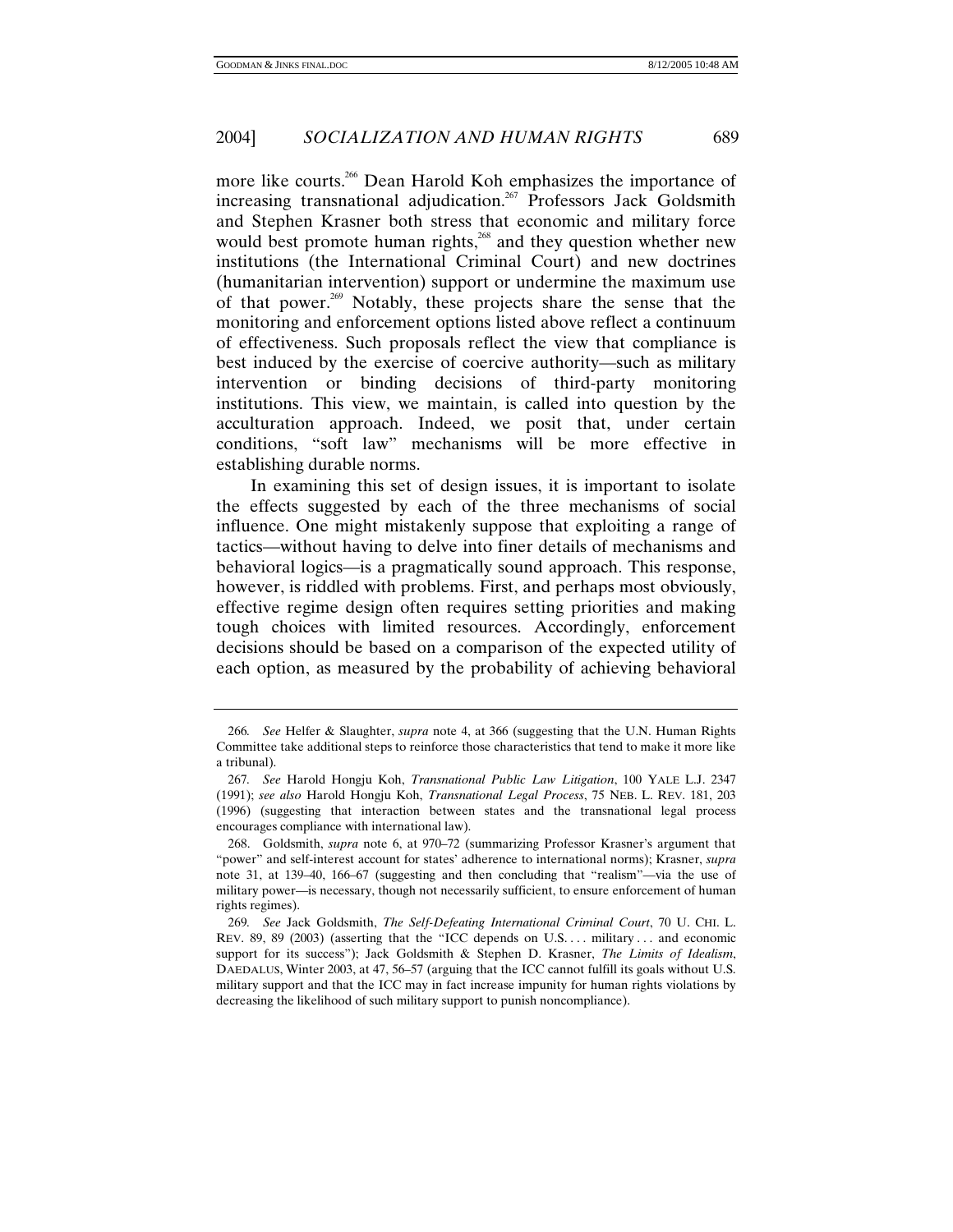change.<sup>270</sup> Second, the features of the three mechanisms reveal potential incompatibilities among strategies. For example, as we discuss below, some forms of coercion would undercut strategies for fostering acculturation; that is, coercive tactics can have a deinstitutionalizing effect. Some of these conflicts can be managed, whereas others are more fundamental. Third, the central practical concerns of specific strategic options vary by social logic. For example, the persuasion approach is most concerned about "overlegalization" by third-party monitoring institutions.<sup>271</sup> Other concerns that vary by behavioral logic include the informational politics employed by various strategies—such as the type and timing of disclosures.<sup>272</sup> In short, sensible regime design must carefully consider the three social mechanisms when fashioning implementation strategies.<sup>273</sup>

## *A. Coercion*

Under the coercion approach, traditional notions of power military and economic—provide the principal machinery for changing state practices. Treaty regimes discourage undesirable behavior by increasing its costs (or, alternatively, encourage desirable behavior by

 <sup>270.</sup> Studying mechanisms of social influence may also help assess the likelihood that states will resort to one strategy or another. For example, Professors Chayes and Chayes reject several coercive strategies not because the respective approach would be ineffective if deployed but because they conclude that the prospects of states using such an approach are dim. *See* CHAYES & CHAYES, *supra* note 7, at 63–66 (criticizing international economic sanctions for being ineffective because consensus is difficult to assemble and maintain, sanctions are slow to operate, and enforcement decisions are essentially made on a national level).

<sup>271</sup>*. Cf.* Helfer, *supra* note 4, at 1855–58 (suggesting that overlegalization by way of highly effective enforcement mechanisms may lead to a backlash against human rights treaties, including withdrawal).

<sup>272</sup>*. See* Mitchell, *supra* note 249, at 48–49 (summarizing the transparency requirements of various nonproliferation strategies).

 <sup>273.</sup> Understanding the impact of the different logics can also help identify important, incidental social effects of a design choice. For example, coercive devices—such as binding decisions by supranational institutions—may most effectively produce social change through their noncoercive effects (such as helping to frame issues). Evaluating their utility should thus take into account predicted outcomes—not simply express objectives such as deterrence and raising costs of proscribed behavior. This lens reveals how NGO strategies that may appear naive—such as constructing tribunals to deter tyrants or advocating that regime principles apply equally to powerful liberal states—could reflect more sophisticated understandings of symbolic politics than critics recognize. *See* Goldsmith, *supra* note 269, at 90, 95 (criticizing NGO's stated goal in creating the ICC and arguing that the ICC will reduce human rights protections); Goldsmith & Krasner, *supra* note 269, at 53 (criticizing the political platforms of human rights NGOs with respect to constructing international criminal tribunals).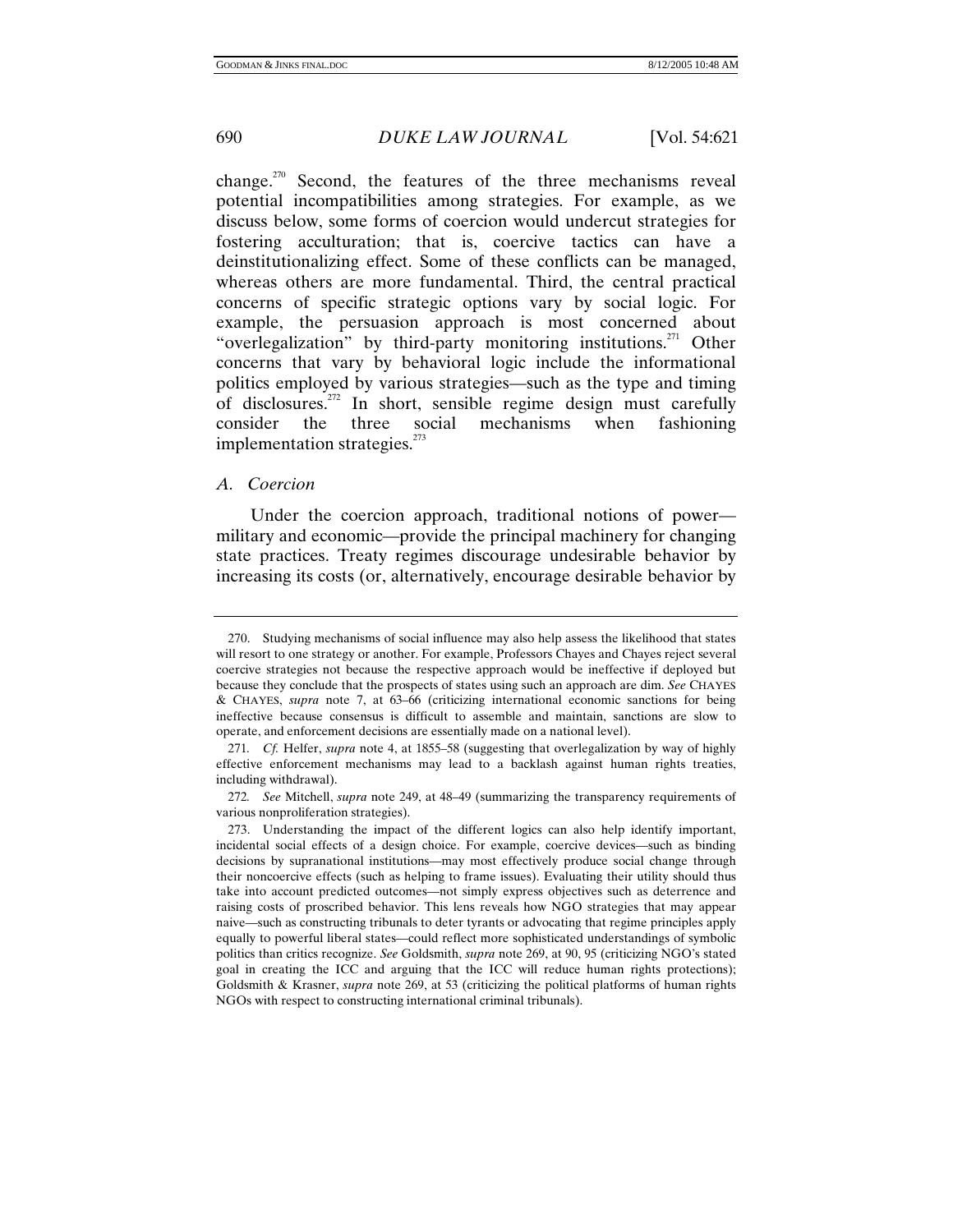## 2004] *SOCIALIZATION AND HUMAN RIGHTS* 691

rewarding its practice). On this view, the best prospects for orchestrating change include establishing "agreements with teeth" (e.g., the International Criminal Court via criminal sanctions<sup> $274$ </sup> or the U.N. Charter via Security Council enforcement measures<sup> $275$ </sup>) and arrangements that link human rights performance to financial and military interests (e.g., conditional U.S. security assistance<sup>276</sup> or good governance requirements for World Bank loans<sup> $277$ </sup>).

The coercion approach does not value highly soft strategies such as publishing best practices or monitoring and reporting human rights abuses—except insofar as these strategies are integrated into some coercive apparatus. Publishing best practices, for example, might serve to establish standards of conduct around which coercive measures can be organized—in other words, these focal points might help regime participants identify good and bad actors. However, utilizing best practices in this manner probably contradicts the informal character of their promulgation<sup> $278$ </sup> and ignores the fact that they represent a prospective ideal.<sup> $\bar{z}^{79}$ </sup> Indeed, tying best practices to coercive strategies would frustrate the relaxed political process through which organizations generally draft, endorse, and promote such standards. Monitoring and reporting are also considered

277*. See* World Bank Group, Governance & Anti-Corruption: About Governance, *at* http://www.worldbank.org/wbi/governance/about.html (last visited Oct. 19, 2004) (on file with the *Duke Law Journal*) (providing general information about the World Bank's strategy and approach to promoting good governance in client countries).

 278. The Office of the High Commissioner for Human Rights has sometimes assumed responsibility for compiling and publishing best practices in the human rights field. The Office of the U.N. Secretary-General has undertaken similar initiatives, as has the Sub-Commission on the Protection and Promotion of Human Rights. Each of these bodies is comprised of U.N. administrative officials or independent experts, not states. These institutions accordingly lend themselves to informal, less politicized processes. *See, e.g.*, *supra* notes 257–58 (providing links to best practices information).

279*. Cf.* Christopher McCrudden, *Human Rights Codes for Transnational Corporations: The Sullivan and MacBride Principles*, *in* COMMITMENT AND COMPLIANCE: THE ROLE OF NON-BINDING NORMS IN THE INTERNATIONAL LEGAL SYSTEM 418, 422 (Dinah Shelton ed., 2000) (suggesting that political principles can only operate effectively if the legal system provides them with "breathing room" in which to operate, and implying that excessive determinacy and enforcement would likely backfire).

<sup>274</sup>*. See* Rome Statute of the International Criminal Court, *supra* note 265, arts. 103–111, 2187 U.N.T.S. at 150–53 (detailing enforcement mechanisms for criminal sentences, specifically the relationship between the ICC and the states parties to enforce such sentences).

 <sup>275.</sup> U.N. CHARTER arts. 39–51 (detailing enforcement actions that the Security Council can take to maintain peace and security or to respond to acts of aggression).

<sup>276</sup>*. See, e.g.*, Foreign Assistance Act of 1961, 22 U.S.C. § 2304(a)(2) (2000) (prohibiting security assistance for any country whose government consistently violates internationally recognized human rights).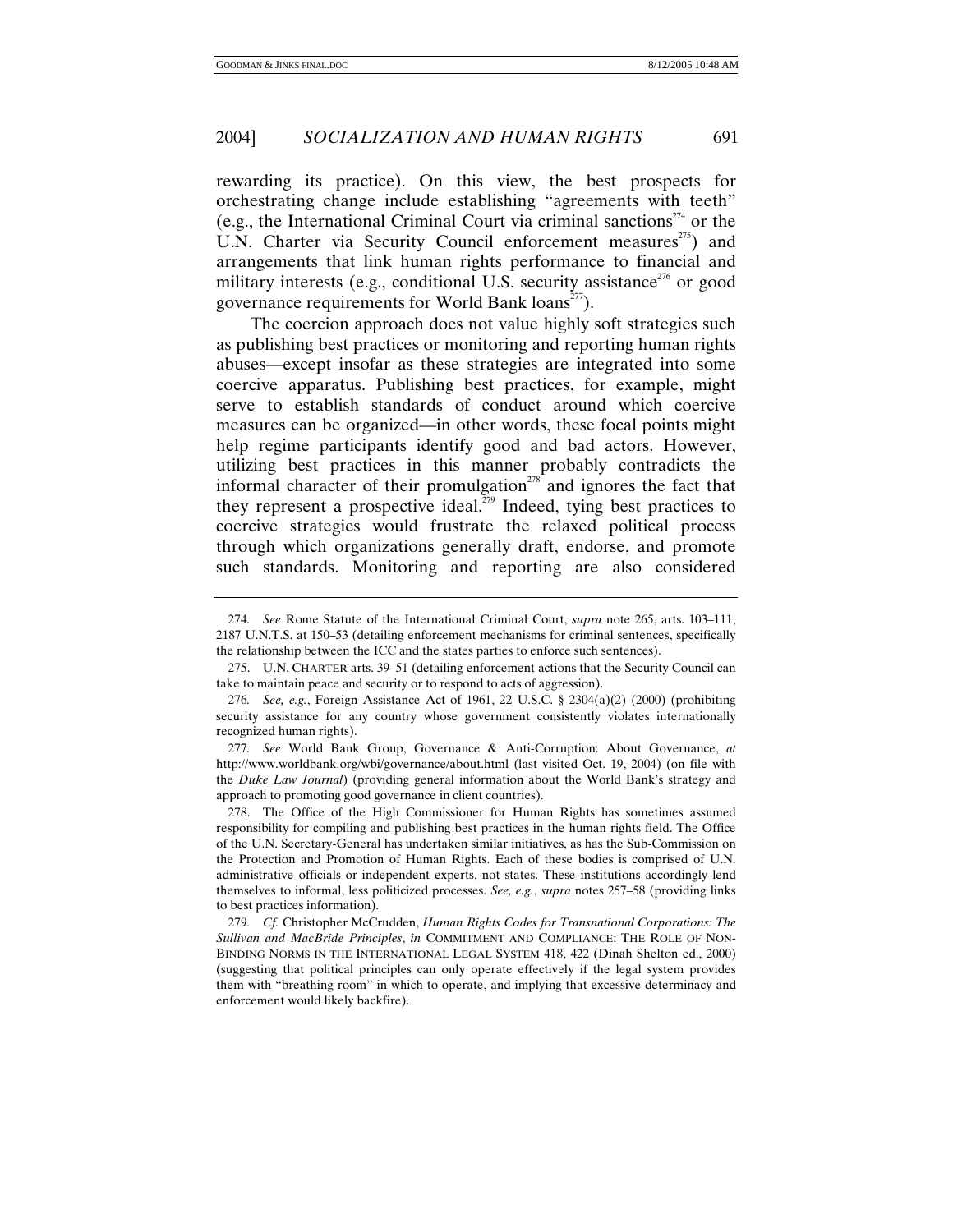valuable—if connected to coercive tools. They might generate information according to which rewards and penalties could be directed. Linking information about state practices to coercive tactics, however, can also force information underground.<sup>280</sup> Indeed, coercive strategies might provide states with incentives to conceal the very types of information most useful to the persuasion or acculturation approach.

The coercion approach also considers official criticism to be largely unimportant. As a direct coercive technique, criticism constitutes a nominal sanction. It is, indeed, difficult to conceive of the net benefit of criticism alone once transaction costs are taken into account. Nevertheless, depending on the nature of the institutions responsible for levying criticism, the practice may help to delineate proscribed behavior. For example, Professors Abbott and Snidal explain that states may promulgate relatively general directives in response to ex ante contracting costs and thus may designate institutions to elaborate more specific rules.<sup>281</sup> The creation of a formal body to criticize state performance—and thereby apply legal obligations to practice—can serve this process of elaboration. Additionally, graduated criticism might convey useful information to a targeted state to facilitate reorientation of its practices. Specifically, graduated criticism might signal the existence of a political commitment to employ coercive power.<sup>282</sup> Of course, this suggests that official criticism should be used judiciously to maintain the credibility of threats over time. This understanding of official criticism is inconsistent with tactics of persuasion and acculturation, which rely on more liberal or sweeping use of criticism (for example, to bring attention to events or to facilitate the process of institutionalizing norms).

 <sup>280.</sup> Mitchell, *supra* note 249, at 41–42.

<sup>281</sup>*. See* Abbott & Snidal, *supra* note 153, at 433–34 ("Delegation is often the best way to deal with incomplete contracting problems.").

 <sup>282.</sup> As an illustration, the U.N. Security Council has adopted a routine of using deliberately graduated language in a series of resolutions, before activating its more powerful enforcement authority.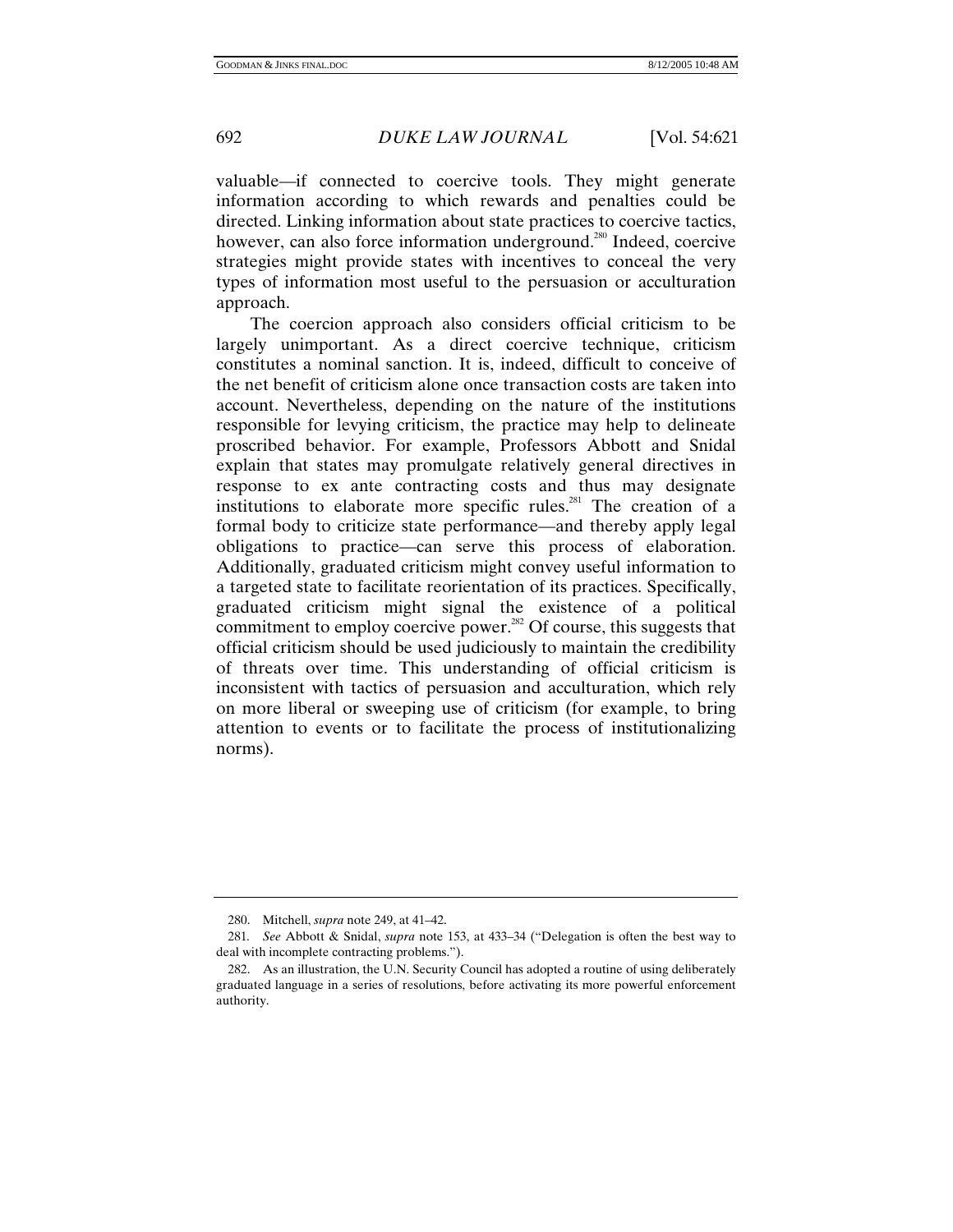### *B. Persuasion*

Under the persuasion approach, "managerialism"<sup>283</sup> is the central medium for promoting regime objectives. Managerialism suggests that human rights regimes can encourage desirable behavior in two ways: (1) by systematically engaging governments in discussion about controversial practices and (2) by fostering structural opportunities for transnational networks to engage governments (or other relevant audiences).284 On this view, states can be convinced to embrace regime norms (1) through organizational arrangements that facilitate meaningful communicative exchanges among stakeholders (e.g., the International Labor Organization<sup>285</sup>) and (2) through the exercise of "good offices" by high-level officials (e.g., the High Commissioner on National Minorities of the Organization for Security and Cooperation in Europe<sup>286</sup>).

Furthermore, according to the persuasion approach, monitoring and reporting can induce change if conducted in a sensitive manner. Some persuasion scholars recommend these strategies as means of generating useful information and cooperative solutions. Professors Chayes and Chayes, for example, discuss the usefulness of directing states' attention to potential defections to facilitate management of

<sup>283</sup>*. See* Raustiala & Slaughter, *supra* note 2, at 542 ("The theory was 'managerial' in that it rejected sanctions and other 'hard' forms of enforcement in favor of collective management of (non)performance."); *id.* at 542–43 (describing principles of managerialism).

<sup>284</sup>*. See, e.g.*, CHAYES & CHAYES, *supra* note 7, at 126–27 (stating that "endless discussion of . . . norms . . . enhances their authoritative character"); Raustiala & Slaughter, *supra* note 2, at 543 (discussing prescriptive strategies for managing noncompliance in accordance with this theoretical approach).

 <sup>285.</sup> The International Labor Organisation (ILO) is structured on a tripartite system; each country is represented by delegations from government, labor, and business. The members meet regularly to devise policy recommendations, develop standards, and discuss implementation. ILO, Structure of the ILO, *at* http://www.ilo.org/public/English/depts./fact.htm (last updated Sept. 26, 2000) (on file with the *Duke Law Journal*).

<sup>286</sup>*.* Ratner, *supra* note 74, at 595 (arguing that the High Commissioner on National Minorities exemplifies "an innovative instrument for persuading relevant domestic decisionmakers to comply through a set of distinct . . . strategies," and stating that "[t]hese . . .aspects of the European experience represent a direct challenge to existing theories on compliance with international law"); *id.* at 695 ("The work of the High Commissioner shows the salience of softer forms of law not merely as pieces of paper, but as tools of persuasion."); *see also* Harold Hongju Koh, *A Job Description for The U.N. High Commissioner for Human Rights*, 35 COLUM. HUM. RTS. L. REV. 493, 500–01 (2004) (arguing "that the Commissioner is best able to draw attention to economic, social, and cultural rights" when these rights are denied to minorities).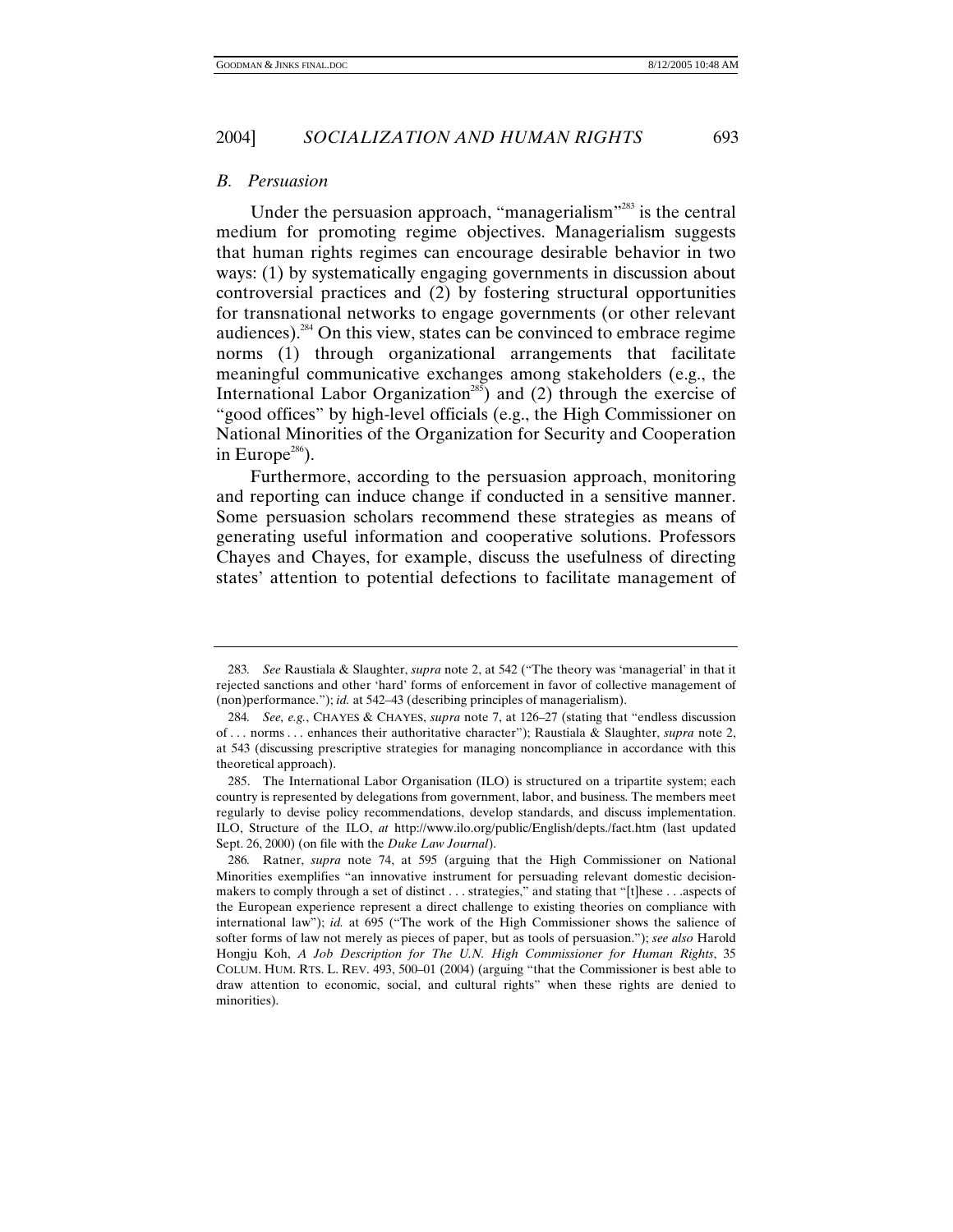such defections.<sup>287</sup> The significance of periodic state reports can help states and other interested actors to assess actual practices under the terms of the treaty. The open exchange of ideas and experiences assists "the winnowing out of reasonably justifiable or unintended failures to fulfill commitments . . . and the identification and isolation of the few cases of egregious and willful violation."288 Monitoring and reporting can also serve an important function in cuing states to think harder about human rights violations—another valuable ingredient in the persuasion process.<sup>289</sup> Accordingly, international organizations could create institutional environments in which new information (e.g., about the type or prevalence of human rights violations) would be routinely and systematically linked to broadly established values. In contrast, a second variant of the persuasion scholarship suggests that regimes do not have to emphasize exposing state practices. External surveillance is considered less important because the dominant social influence is based on sincere acceptance of the content of the rules.<sup>290</sup> Nevertheless, disclosures that reveal new types and patterns of violations are independently important in that they change minds about the significance and prevalence of human rights violations.291 These views, in turn, help mobilize (and organize) responses at a systemic level. And finally, as we discussed above, some of this scholarship recommends strategies not clearly linked to the persuasion-centered causal account—indeed, they seem to rely on coercion or acculturation processes. For example, some commentators suggest that social sanctions will gradually compel states to narrow the gap between position-taking and actual practice.<sup>292</sup>

<sup>287</sup>*. See, e.g.*, CHAYES & CHAYES, *supra* note 7, at 126–27 (asserting that the process of evaluating alleged noncompliance clarifies norms and defines the performance required to bring a state party into compliance).

<sup>288</sup>*. Id.* at 28.

 <sup>289.</sup> *See supra* notes 43–51 and accompanying text (discussing cuing as a persuasion technique).

 <sup>290.</sup> In discussing this regulatory strategy in the nuclear proliferation context, Professor Ronald Mitchell explains: "Monitoring potential proliferant behavior becomes unnecessary since actors serve as 'their own ubiquitous inspectors.'" Mitchell, *supra* note 249, at 45 (quoting EUGENE BARDACH & ROBERT A. KAGAN, GOING BY THE BOOK: THE PROBLEM OF REGULATORY UNREASONABLENESS 248 (1982)).

<sup>291</sup>*. See, e.g.*, KECK & SIKKINK, *supra* note 18, at 16 (describing transnational networks' strategy of using information to shame state actors and to raise awareness of human rights violations).

<sup>292</sup>*. See* CHAYES & CHAYES, *supra* note 7, at 123 ("The participants seek . . . to persuade each other . . . . Since the party has participated in *each stage of the argument, the pressures to*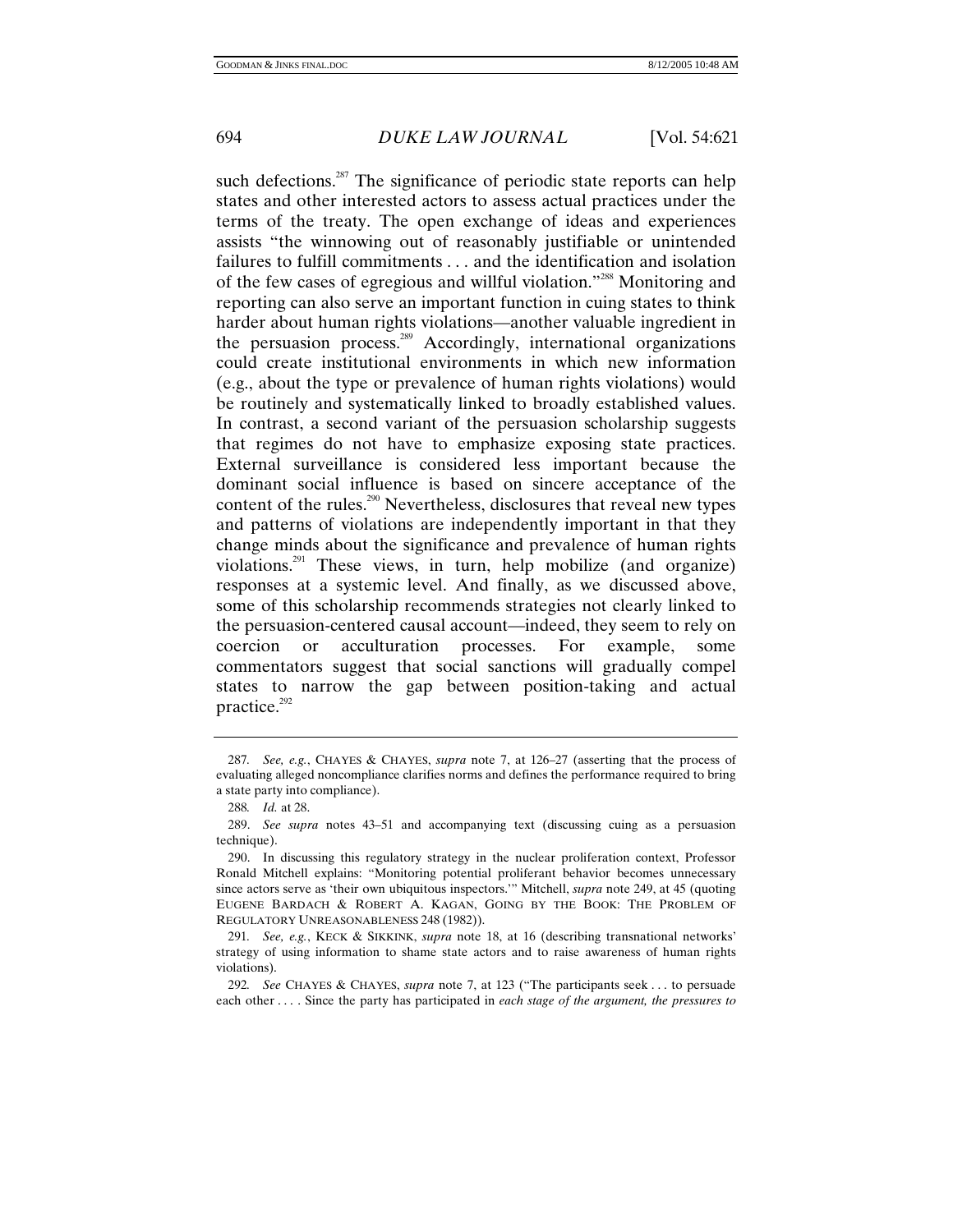Less clear in the persuasion model is the effectiveness of criticism and sanctions. The literature is ambivalent on this issue. One school of thought maintains that criticism and more severe penalties can complement efforts at persuasion. Indeed, the (implicit or explicit) threat of sanctions may bring states to the table in the first place.<sup>293</sup> Moreover, some scholarship stresses the importance of persuasion but finds its greatest impact in encouraging transnational political movements and foreign states to leverage concessions from recalcitrant states.294 In sharp contrast, other scholarship argues that criticism and more severe penalties have a deleterious effect on the communicative atmosphere required for collective deliberation to thrive.295 Criticism may, therefore, also discourage states from systematically reviewing new types and patterns of human rights violations<sup>296</sup>

## *C. Acculturation*

Under the acculturation approach, power is understood as productive, cultural, and diffuse—not merely prohibitory, material, and centralized. Treaty regimes can induce desirable behavior through processes that institutionalize models of legitimate state practice and that link states and their citizenry to forums that

*conform to the final judgment are great*." (emphasis added)); *see also id.* at 119 ("Failure to behave in ways for which one can construct acceptable accounts leads to varying degrees of censure . . . . It is . . . crucial that international relations are conducted in large part through diplomatic conversation—explanation and justification, persuasion and dissuasion, approval and condemnation.").

<sup>293</sup>*. See id.* at 26, 28 (suggesting that "justificatory discourse" and "[t]he need to be a member in good standing" of the international community exert strong pressure on states to comply with human rights obligations).

<sup>294</sup>*. See* KECK & SIKKINK, *supra* note 18, at 12, 16, 117; *see also supra* text accompanying notes 18–22 (citing scholarship suggesting that activist networks use human rights norms to convince audiences to encourage their governments to persuade nonconforming states to comply with such norms). In terms of framing effects in particular (and thus within the strict terms of the persuasion model), criticism of a state's behavior can also increase the salience of an issue.

 <sup>295.</sup> Notably, scholars who derive their models of communicative action from Jürgen Habermas stress the purity of discourse free of coercive techniques. *See, e.g.*, Payne, *supra* note 7, at 41–42 (agreeing with the argument that exacting concessions through material exchanges (bribes) is not free of distortion and that such bribes prevent the development of shared normative values).

<sup>296</sup>*. Cf.* Jutta Brunnée & Stephen J. Toope, *Environmental Security and Freshwater Resources: Ecosystem Regime Building*, 91 AM. J. INT'L L. 26, 44 (1997) (arguing that international environmental agreements can hasten progressive implementation of norms by avoiding the use of words such as "dispute" or "compliance").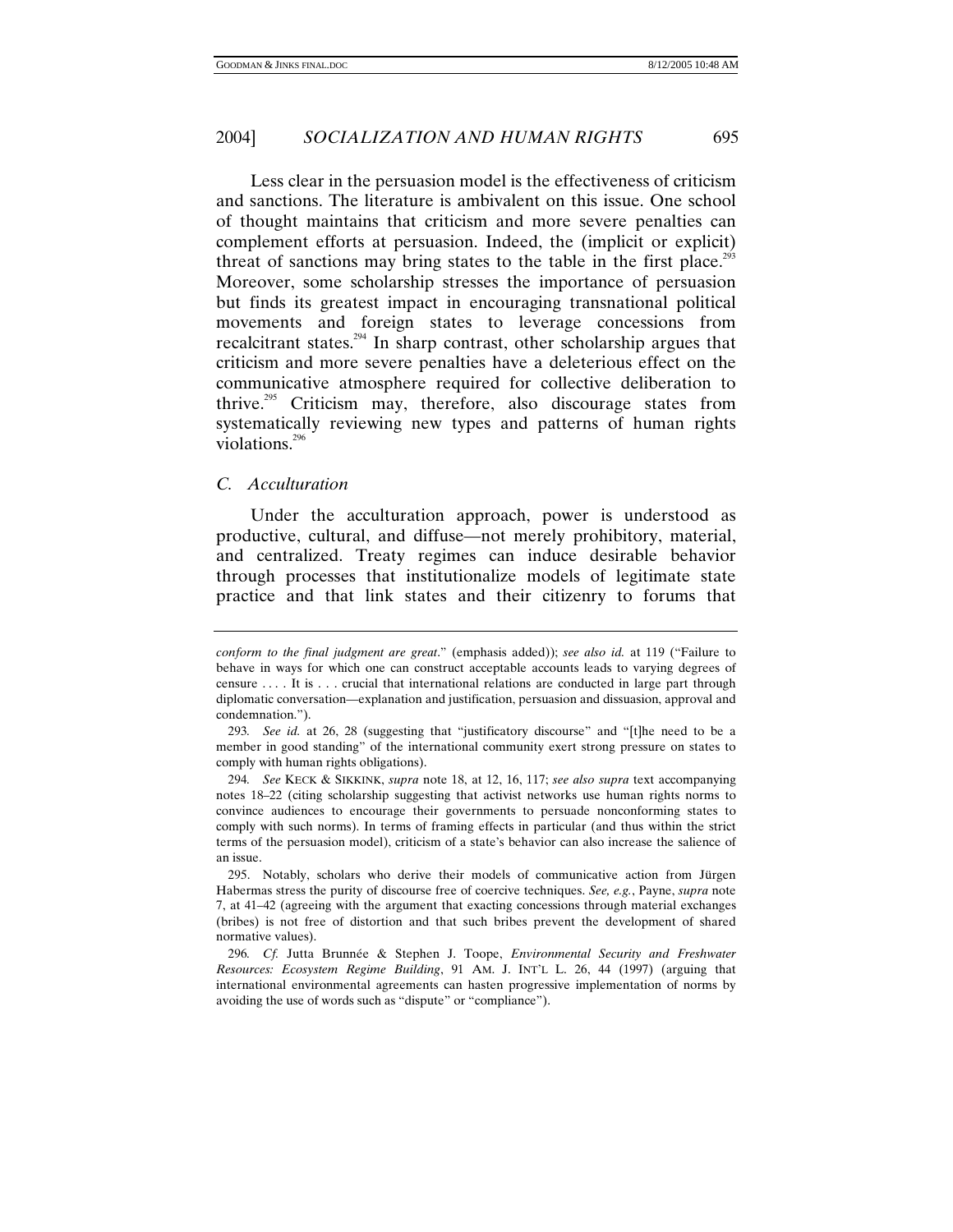elaborate and apply such standards. Furthermore, the theory of acculturation suggests that regimes should carry out a number of activities: allocate available resources to assist states in reporting on their own human rights practices (e.g., under Article 40 of the International Covenant on Civil and Political Rights<sup>297</sup>), facilitate transnational experts in human rights consultancy (e.g., the technical and advisory services of the Office of the High Commissioner for Human Rights<sup>298</sup>), and create local "receptor sites" for transmitting global norms (e.g., by establishing and strengthening national human rights commissions). $299$ 

Acculturation values the publication of best practices more highly than does either of the other mechanisms. Admittedly, the general approach would not suggest relying heavily on this method. Nevertheless, publishing best practices can contribute to the process of standardization. States may be more willing to adopt such models, at faster rates and more durably, than the other approaches suggest. The emulation of best practices will not require persuading relevant actors. State policies that "mimic" best practices should also be more durable than policy shifts caused by coercion—the policies should generally persist even when material pressure is no longer applied or available.

Monitoring and reporting can also perform valuable functions in a regime that takes acculturation seriously. However, these devices should be used differently depending on the form of acculturation being harnessed.<sup>300</sup> With respect to conformity through social rewards and sanctions, it is vital to expose wrongdoing (and to tie exposure to external praise and criticism). Accordingly, external surveillance and reporting—especially by third-party states and organizations—should be significant parts of the monitoring and reporting apparatus.<sup>301</sup>

 <sup>297.</sup> International Covenant on Civil and Political Rights, *supra* note 138, art. 40.

<sup>298</sup>*. See* U.N. OFFICE OF HIGH COMM'R FOR HUMAN RIGHTS., FACT SHEET NO. 3, ADVISORY SERVICES AND TECHNICAL COOPERATION IN THE FIELD OF HUMAN RIGHTS (1996) (describing the history, current status, and scope of providing advisory services to states parties and NGOs to help member countries implement human rights treaties and other related obligations), *available at* http://www.unhchr.ch/html/menu6/2/fs3.htm.

<sup>299</sup>*. See supra* text accompanying notes 208–10 and accompanying text (citing acculturation scholarship suggesting that national human rights commissions serve to accelerate diffusion of norms).

<sup>300</sup>*. See supra* Part I.C.1 (describing the two microprocesses of acculturation: social pressure and cognitive pressure).

<sup>301</sup>*. Cf.* ROBERT F. DRINAN, THE MOBILIZATION OF SHAME: A WORLD VIEW OF HUMAN RIGHTS 85–86 (2002) (describing the effectiveness of U.S. State Department reports on human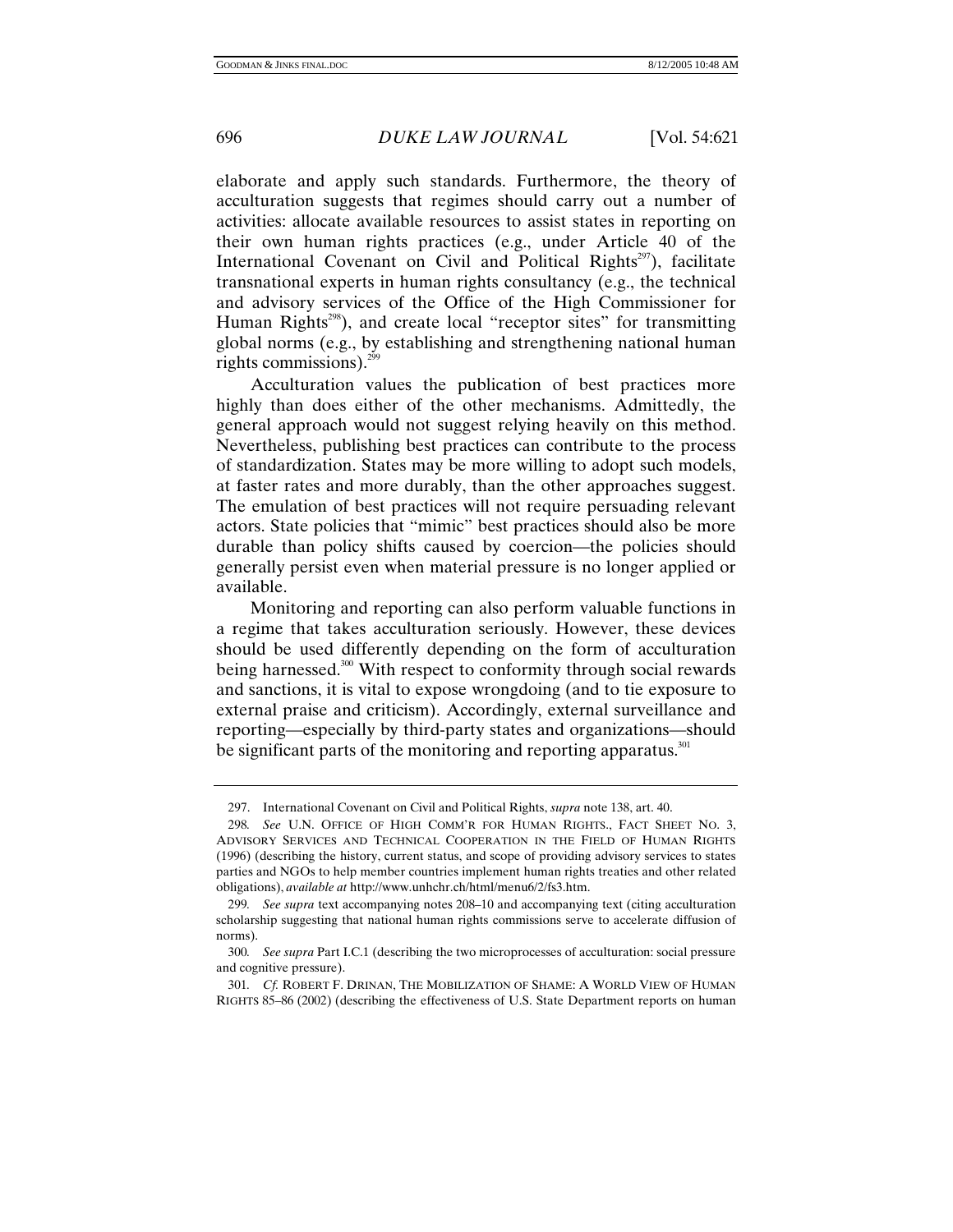With respect to acculturation through cognitive pressure, monitoring and reporting serve different functions. States will formally adopt particular conventions even under conditions of nonsurveillance. That is, they will accede to particular norms in the process of identity formation and mimicry of globally promulgated models. External monitoring and reporting are thus not necessarily required (a fact that human rights regimes should take into account when considering how to expend limited resources). Nevertheless, visibility might perform a regulatory function. Indeed, the leading social theorist on discursive practices, Michel Foucault, emphasizes the power of visibility in regulating social behavior.<sup>302</sup> A regime attempting to exploit these attributes might stress reporting by a state's own organs, not simply reporting by third parties. Indeed, the very process of identifying, describing, and controlling human rights practices helps the diffusion of the human rights discourse through global and local levels. This general approach, however, would require care not to institutionalize noncompliance. As suggested by recent studies of domestic order maintenance,<sup>303</sup> international regimes should be concerned that emphasizing the prevalence of violations might promote disorder and further violations.<sup>304</sup>

rights practices of other countries); KECK & SIKKINK, *supra* note 18, at 23 ("Moral leverage involves what some commentators have called the 'mobilization of shame,' where the behavior of target actors is held up to the light of international scrutiny . . . . on the assumption that governments value the good opinion of others . . . .").

<sup>302</sup>*. See* MICHEL FOUCAULT, DISCIPLINE AND PUNISH: THE BIRTH OF THE PRISON 200 (Alan Sheridan trans., Vintage Books 1979) (1978); MICHEL FOUCAULT, *Questions on Geography*, *in* POWER/KNOWLEDGE: SELECTED INTERVIEWS AND OTHER WRITINGS 1972– 1977, at 63, 72 (Colin Gordon ed., Colin Gordon et al. trans., 1980) (emphasizing that surveillance is one way that states and individuals can monitor each other); James F. Keeley, *Toward a Foucauldian Analysis of International Regimes*, 44 INT'L ORG. 83, 92 (1990) (briefly explaining how "actors are defined and become visible as targets of observation and control"); *cf.* Ryan Goodman, *Beyond the Enforcement Principle: Sodomy Laws, Social Norms, and Social Panoptics*, 89 CAL. L. REV. 643, 687–89 (2001) (explaining Foucault's analysis of visibility—i.e., exposure via surveillance—in constructing norms and inducing behavioral regularity).

<sup>303</sup>*. See* GEORGE L. KELLING & CATHERINE M. COLES, FIXING BROKEN WINDOWS: RESTORING ORDER AND REDUCING CRIME IN OUR COMMUNITIES 19 (1996) (citing the "Broken Windows" study, which indicates a correlation between publicly visible disorder and more serious crimes); Dan M. Kahan, *Social Influence, Social Meaning, and Deterrence*, 83 VA. L. REV. 349, 366, 369–70 (1997) (supporting the "Broken Windows" theory that public disorder lowers the "price" of serious crime).

 <sup>304.</sup> More theoretical work could examine how these concerns might relate to Foucault's notion of "incitement to discourse"—a social process in which classification and prohibition help produce perversions. See generally MICHEL FOUCAULT, THE HISTORY OF SEXUALITY 17-35 (Robert Hurley trans., Vintage Books 1990) (1978).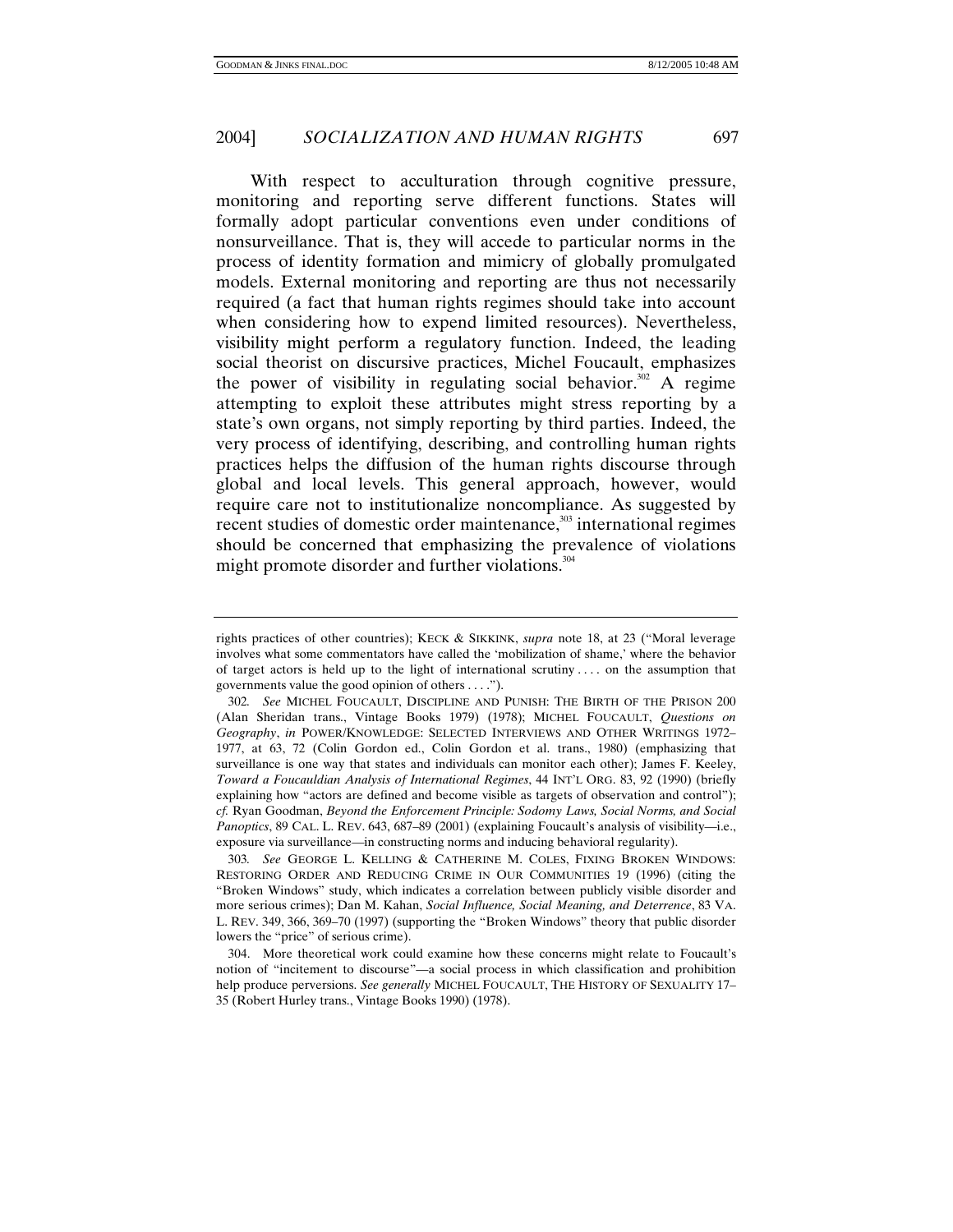Under certain conditions, binding third-party decisions and material sanctions may weaken the effectiveness of acculturation. Cognitive dissonance studies suggest that the simultaneous presence of instrumental threats and promises can undermine subtle forms of socialization.<sup>305</sup> Actors are more willing to embrace a practice or idea if they consider the decision to comply an act of personal choice (intrinsic motivation), rather than one compelled by external force (extrinsic motivation). However, the applicability of this theory to states (either at the macrolevel of states or the microlevel of diplomats, elites, or domestic publics) is questionable. Additionally, once norms are internalized, more intrusive (and perhaps coercive) measures might then be legitimated (e.g., the European Court of Human Rights $306$ ).

<sup>305</sup>*. See, e.g.*, Sheena S. Iyengar & Mark R. Lepper, *Rethinking the Value of Choice: A Cultural Perspective on Intrinsic Motivation*, 76 J. PERSONALITY & SOC. PSYCH. 349, 364 (1999) (reporting results of studies indicating that theories and paradigms of motivation reflect the cultures in which they are developed); *cf.* Mark R. Lepper, *Social-Control Processes and the Internalization of Social Values: An Attributional Perspective*, *in* SOCIAL COGNITION AND SOCIAL DEVELOPMENT 294, 318 (E. Tory Higgins et al. eds., 1983) (suggesting that systems of rewards and punishments will be used in different contexts).

<sup>306</sup>*.* Helfer & Slaughter, *supra* note 4, at 314–17 (discussing the importance of incrementalism in the evolution of European Community law and European human rights law).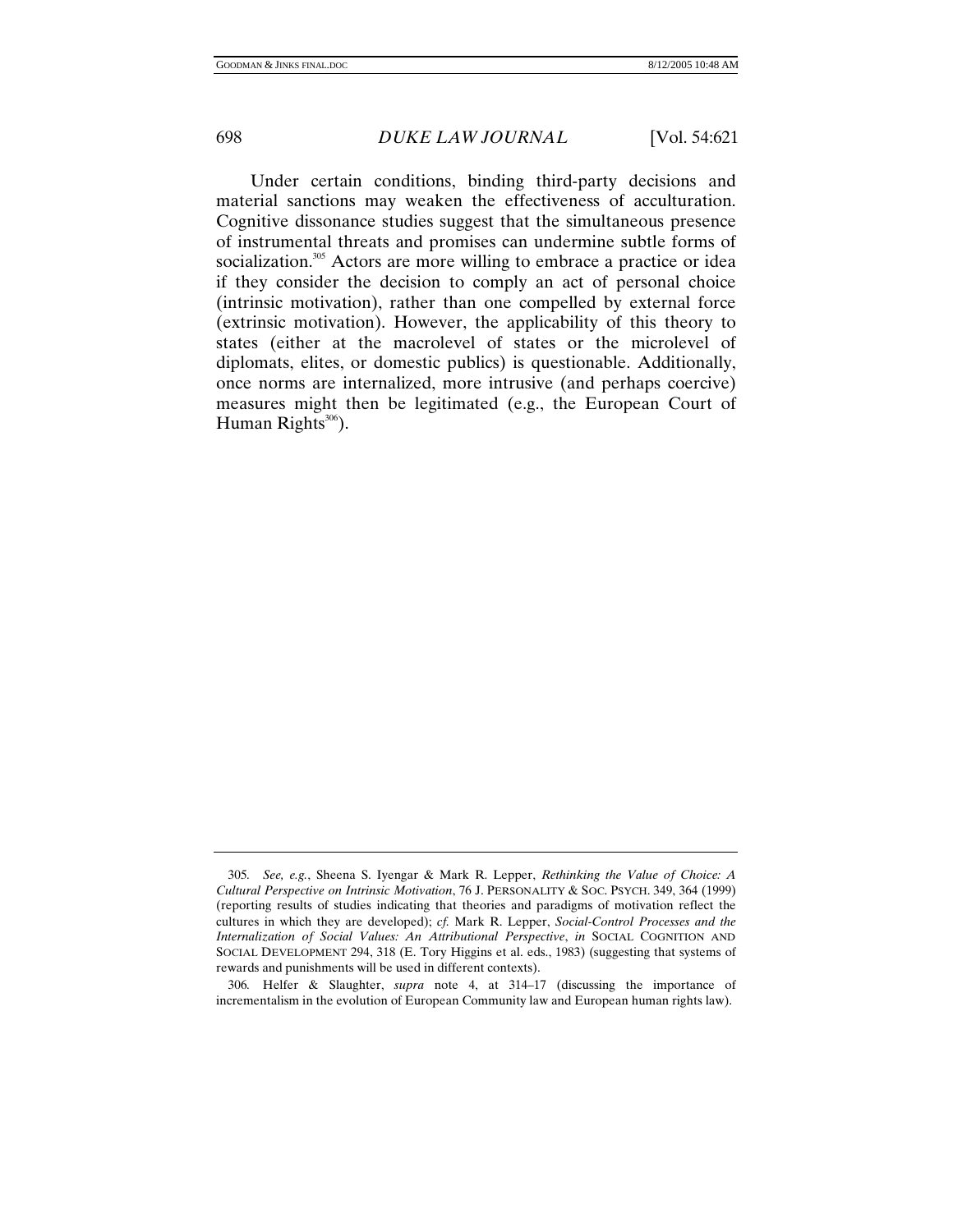|                    | <b>Publishing</b><br><b>Best</b><br><b>Practices</b> | <b>Monitoring and</b><br><b>Reporting</b>                                                                                                                                                                                                                                  | <b>Criticizing Bad</b><br><b>Actors</b>                                                                                                                                                  | <b>Binding Decisions and</b><br><b>Sanctions</b>                                                                                                                                                                                                                                                                                                                                                                                                                                                                                     |
|--------------------|------------------------------------------------------|----------------------------------------------------------------------------------------------------------------------------------------------------------------------------------------------------------------------------------------------------------------------------|------------------------------------------------------------------------------------------------------------------------------------------------------------------------------------------|--------------------------------------------------------------------------------------------------------------------------------------------------------------------------------------------------------------------------------------------------------------------------------------------------------------------------------------------------------------------------------------------------------------------------------------------------------------------------------------------------------------------------------------|
| Coercion           | Negligible                                           | Effective (in<br>providing<br>information) if tied<br>to coercion                                                                                                                                                                                                          | Negligible                                                                                                                                                                               | Highly effective and<br>essential                                                                                                                                                                                                                                                                                                                                                                                                                                                                                                    |
| <b>Persuasion</b>  | Moderately<br>effective                              | One View: Highly<br>effective: Monitor-<br>ing and reporting<br>devices generate<br>issue salience (e.g.,<br>they change minds<br>regarding the<br>gravity of a<br>problem)<br><b>Another View:</b><br>Moderately<br>important if the<br>states already<br>agree on a rule | Potentially<br>effective: Criticism<br>generates issue<br>salience<br>Potentially<br>counterproductive:<br>Criticism has a<br>deleterious impact<br>on the communic-<br>ative atmosphere | Potentially counter-<br>productive: Sanctions<br>create incentives not to<br>reveal information<br>Risk: "Overlegalization"<br>(third-party adjudicator<br>exceeds states' accep-<br>tance of obligation)                                                                                                                                                                                                                                                                                                                            |
| Accultur-<br>ation | Effective                                            | Highly effective<br>and important<br><i>Risk:</i> Emphasizing<br>prevalence risks<br>institutionalizing<br>noncompliance                                                                                                                                                   | Highly effective<br>and important:<br>Criticism mobilizes<br>shame                                                                                                                       | Potentially counter-<br>productive: Sanctions<br>create incentives not to<br>reveal information<br>Potentially productive if<br>there are high levels of<br>institutionalization<br><i>Risk:</i> Sanctions can<br>undermine institut-<br>ionalization (i.e., when<br>cognitive dissonance<br>exists, coercive force can<br>actually undermine<br>acceptance)<br>Risk: Coercion<br>administered inequitably<br>(e.g., by imposing double<br>standards or by shielding<br>some states from<br>sanctions) undercuts<br>social influence |

# TABLE 4: MECHANISMS OF IMPLEMENTATION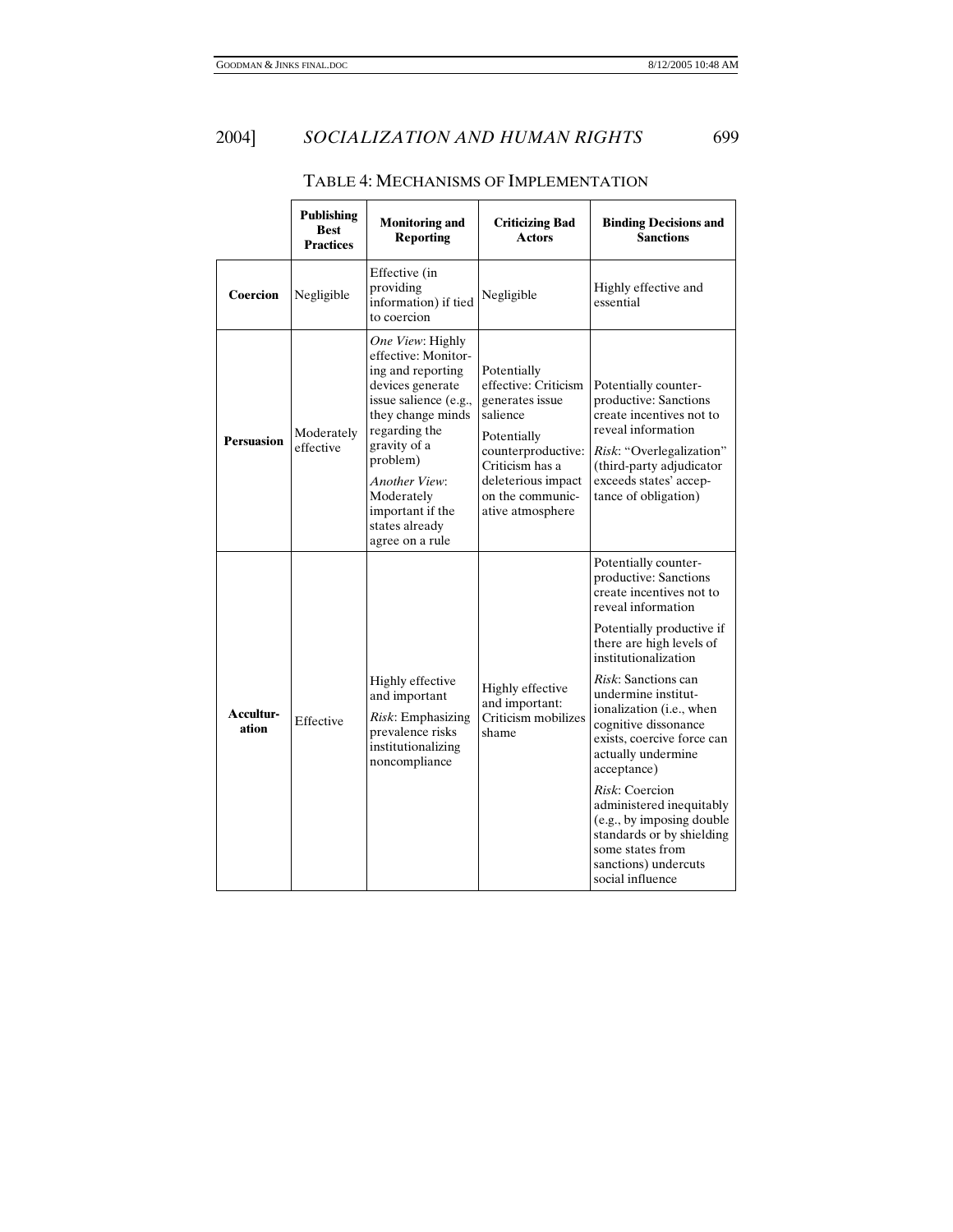### V. TOWARD AN INTEGRATED MODEL

In this Article, our principal objectives are to analyze the characteristics of each mechanism of social influence and to demonstrate their significance for institutional design, in the hope of assisting future research agendas in international legal scholarship empirical, conceptual, and doctrinal. Having now analyzed the microprocesses that comprise each mechanism, we offer some provisional comments about the prospects for developing an empirically grounded approach that would integrate all three mechanisms in fashioning a human rights regime. Such an approach which would appreciate the distinct qualities of, and interactions among, the processes of coercion, persuasion, and acculturation—is in our view essential to building an effective human rights regime. In this Part, we identify some general features that such a model should include.

First, an integrated model should take seriously the processes of acculturation. Indeed, acculturation has been systematically undervalued (and, at times, misunderstood) in debates about human rights regimes. As discussed above, $307$  commentators rarely invoke acculturation; when they do, it is often either (1) conflated with persuasion or (2) unexplained. Yet, the acculturation approach is potentially quite useful in the context of human rights law. As we mention in the Introduction, there are several reasons to suspect that the other mechanisms will prove ineffective in this arena. States generally lack sufficient interest or political will to sustain an effective strategy of coercion. Persuasion approaches require internalization of the values of human rights regimes—and there is little evidence to suggest that this is a reliable method of socializing bad actors. Indeed, theories of persuasion do not provide a useful way to think about partial or incomplete internalization. In short, the prevailing approaches will prove ineffective. Furthermore, as the analysis of membership rules demonstrates, acculturation strategies greatly value the social effects generated by intergovernmental organizations. In contrast, both coercion and persuasion operate quite effectively outside formal organizational settings.

Second, an integrated model should account for negative interactions among the three mechanisms. Simply put, deploying one

<sup>307</sup>*. See supra* Part I (reviewing mechanisms of social influence, including acculturation).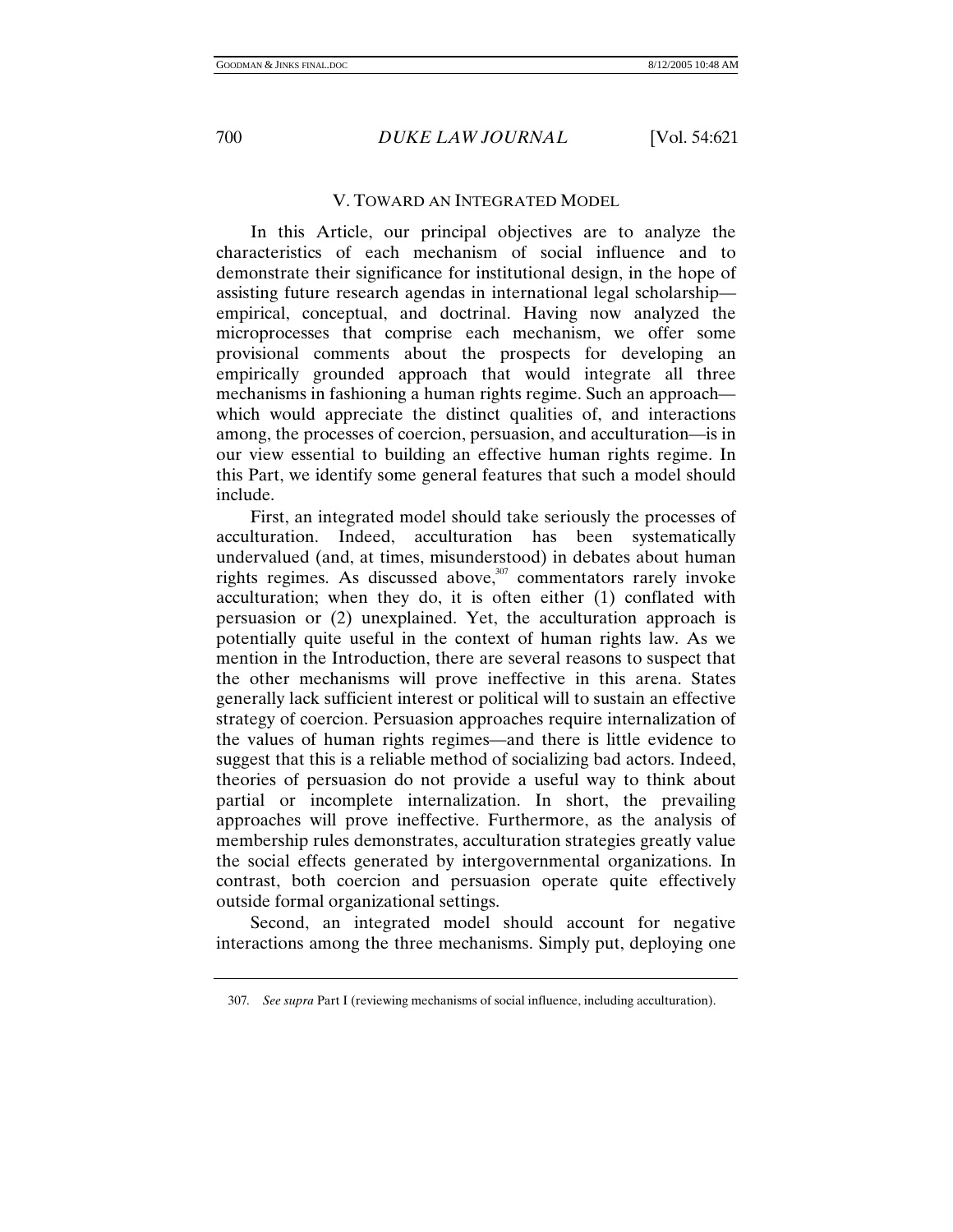mechanism might undermine the ability to deploy another. For example, overt coercion can interfere with persuasion strategies by polarizing group deliberations. Coercion may also undercut acculturation by suggesting that the target behavior is not selfevidently appropriate—the "deinstitutionalization" effect that we describe above.<sup>308</sup> Persuasion and acculturation may similarly countermand one another if the former focuses attention on resolving particular substantive disagreements among states when the latter stresses abstract commonalities. Persuasion and acculturation strategies may also conflict when the former highlights the prevalence of human rights violations as a framing device and the latter, to avoid the institutionalization of undesirable behavior, casts such violations as aberrant.

Third, an integrated model should endeavor to identify the conditions under which the various mechanisms operate successfully. For example, the effectiveness of all three mechanisms will likely vary according to the socioeconomic and sociopolitical conditions of the relevant states. In particular, it is important to assess the structural capacities of states to monitor human rights practices and sanction human rights violations. The likelihood, feasibility, and costs of these measures will often determine which strategy (or strategies) should predominate. Another important variable is the character of the extant structural relations at the global or regional level. For example, the effectiveness of various mechanisms should turn on considerations such as the density of international interactions, the axes along which relevant states share important cultural characteristics (including religion, ethnicity, and language), and the distribution of military and economic power.

Finally, an integrated model should consider various "sequencing" effects. That is, an integrated model might emphasize different mechanisms at different stages of the institutionalization of a norm. For example, there may be reason to coerce states into formal organizations in which they are later subject to measures that rely on persuasion or acculturation. If acculturation can alter state preferences over time, intergovernmental organizations might incorporate more flexible administrative devices such as

<sup>308</sup>*. See supra* text accompanying note 305 (arguing that cognitive dissonance studies suggest that institutional regimes combining threats and rewards can undermine subtle socialization techniques); *see also* Bruno S. Frey & Reto Jegen, *Motivation Crowding Theory*, 15 J. ECON. SURVS. 589, 596–606 (2001) (summarizing this growing literature).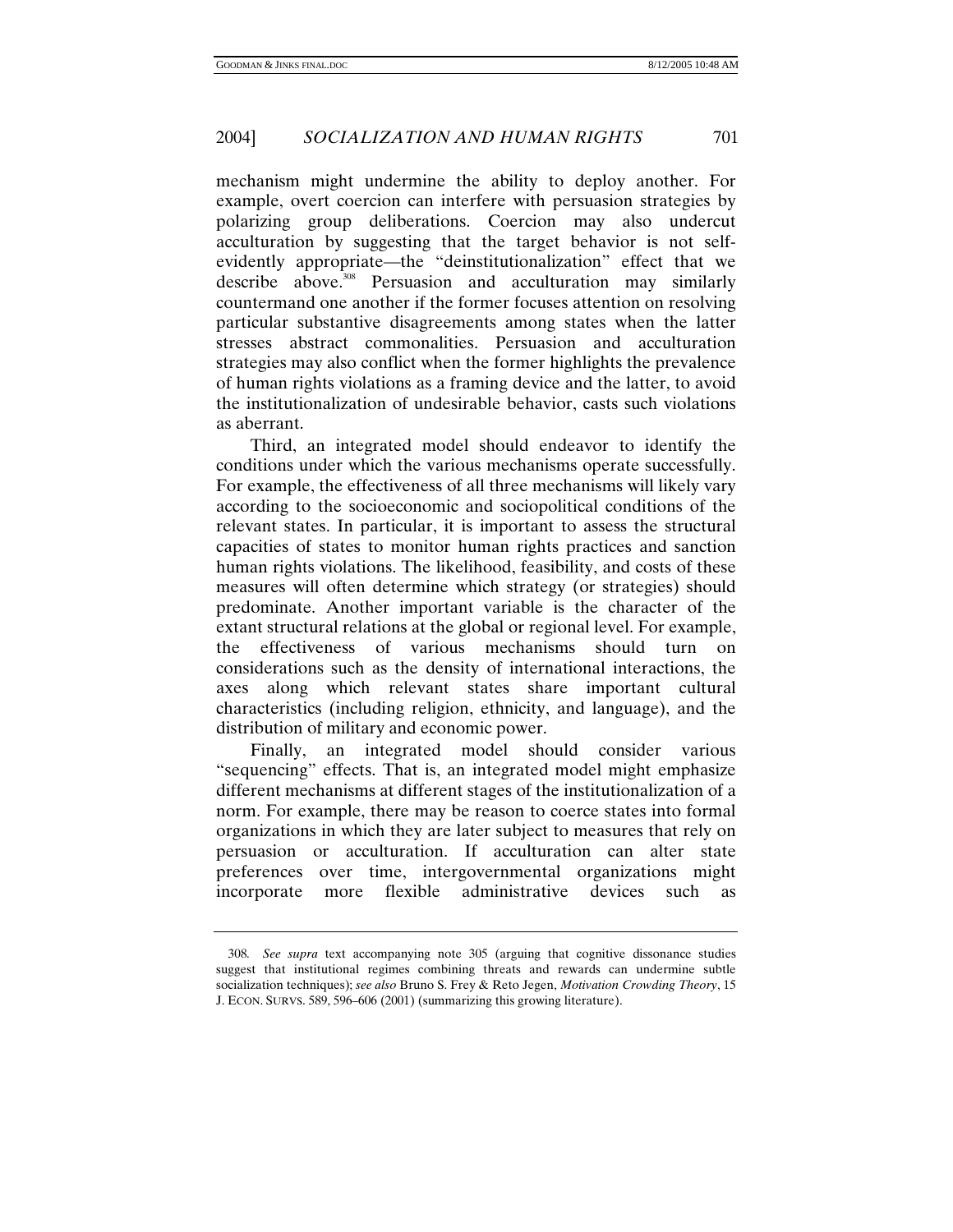renegotiation clauses—essentially devices that recognize that the preferences of states may be systematically influenced by their very participation in an organization. These insights suggest that a human rights regime might also enhance its effectiveness by demanding modest initial commitments and ratcheting up obligations over time. More specifically, strategies could include allowing supervisory organs to expand their authority incrementally and creating opportunities for optional protocols only after an organization has existed for a particular time period. Under certain conditions, a regime might concentrate on exploiting the effects of acculturation before investing heavily in persuasive techniques to define obligations more precisely. Also, human rights regimes can potentially employ coercive techniques most effectively once robust levels of internalization have occurred. This strategy of delayed onset coercion reflects, in many respects, the evolutionary path of the European Convention on Human Rights.

These reflections on the general contours of an integrated model are, we recognize, provisional. The full elaboration of an integrated model will require further empirical and conceptual work. Nevertheless, we contend that a few basic points should guide this work. First, the project of building an effective international human rights regime will be stymied if the microprocesses of social influence are not taken into account. And, second, considerable attention must be given to the force of acculturation.

#### **CONCLUSION**

Regime design choices turn on empirical claims about how states behave and under what conditions their behavior changes. We suggest that a central problem for human rights regimes is how best to socialize "bad actors" to incorporate globally legitimated models of state behavior and how to get "good actors" to perform better. Substantial empirical evidence suggests three distinct mechanisms whereby states and institutions might influence the behavior of other states: coercion, persuasion, and acculturation. Several structural impediments preclude full institutionalization of coercion- and persuasion-based regimes in human rights law. Yet, inexplicably, these models of behavioral modification predominate in international legal studies. In this Article, we first unpack the components of each mechanism. We then link each of the identified mechanisms of social influence to specific regime design characteristics—identifying several